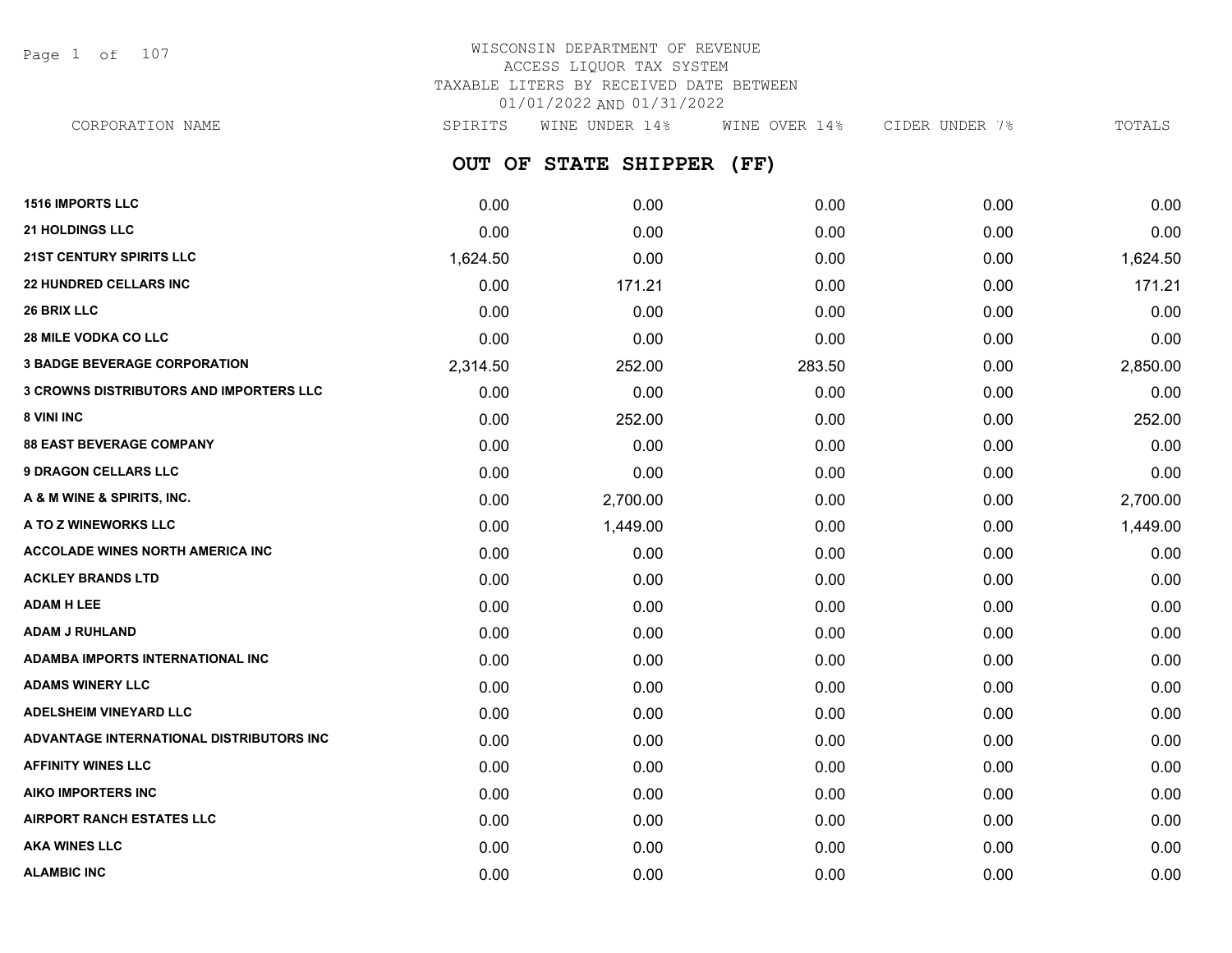Page 2 of 107

| CORPORATION NAME                       | SPIRITS  | WINE UNDER 14% | WINE OVER 14% | CIDER UNDER 7% | TOTALS   |
|----------------------------------------|----------|----------------|---------------|----------------|----------|
| ALBERT BICHOT USA LLC                  | 0.00     | 0.00           | 0.00          | 0.00           | 0.00     |
| <b>ALBERT P BEHLER</b>                 | 0.00     | 0.00           | 0.00          | 0.00           | 0.00     |
| ALEJANDRO BULGHERONI ESTATE LLC        | 0.00     | 0.00           | 0.00          | 0.00           | 0.00     |
| ALEXANDRIA NICOLE CELLARS LLC          | 0.00     | 0.00           | 0.00          | 0.00           | 0.00     |
| ALL BRAZILIAN IMPORT & EXPORT INC      | 0.00     | 0.00           | 0.00          | 0.00           | 0.00     |
| <b>ALLIED IMPORTERS USA LTD</b>        | 0.00     | 0.00           | 0.00          | 0.00           | 0.00     |
| <b>ALLTECH'S BEVERAGE DIVISION LLC</b> | 207.00   | 0.00           | 0.00          | 0.00           | 207.00   |
| <b>ALPHA &amp; OMEGA WINERY LLC</b>    | 0.00     | 0.00           | 27.00         | 0.00           | 27.00    |
| <b>ALPHA MARKETING NETWORK INC</b>     | 0.00     | 0.00           | 0.00          | 0.00           | 0.00     |
| <b>ALTAMAR BRANDS LLC</b>              | 219.00   | 0.00           | 0.00          | 0.00           | 219.00   |
| <b>ALTAMURA WINERY INC</b>             | 0.00     | 0.00           | 0.00          | 0.00           | 0.00     |
| <b>AMAVI CELLARS LLC</b>               | 0.00     | 0.00           | 0.00          | 0.00           | 0.00     |
| <b>AMBRABEV LLC</b>                    | 0.00     | 0.00           | 0.00          | 0.00           | 0.00     |
| <b>AMERICAN BEVERAGE CORP</b>          | 0.00     | 0.00           | 0.00          | 0.00           | 0.00     |
| <b>AMERICAN ESTATES WINES INC</b>      | 0.00     | 0.00           | 0.00          | 0.00           | 0.00     |
| AMERICAN NORTHWEST DISTRIBUTORS INC    | 0.00     | 360.00         | 0.00          | 0.00           | 360.00   |
| AMERICAN OUTLAW SPIRITS INC            | 80.00    | 0.00           | 0.00          | 0.00           | 80.00    |
| AMERICAN VINTAGE BEVERAGE INC.         | 1,890.00 | 0.00           | 0.00          | 0.00           | 1,890.00 |
| <b>AMERICAN VINTNERS LLC</b>           | 0.00     | 1,008.00       | 207.00        | 0.00           | 1,215.00 |
| <b>AMERICAN WINE TRADE INC</b>         | 0.00     | 1,008.00       | 0.00          | 0.00           | 1,008.00 |
| <b>AMIR PEAY</b>                       | 0.00     | 0.00           | 0.00          | 0.00           | 0.00     |
| <b>AMPHORA IMPORTS LLC</b>             | 0.00     | 0.00           | 0.00          | 0.00           | 0.00     |
| <b>AMUSE BOUCHE LLC</b>                | 0.00     | 0.00           | 0.00          | 0.00           | 0.00     |
| <b>ANCIEN WINES INC</b>                | 0.00     | 0.00           | 126.00        | 0.00           | 126.00   |
| <b>ANCIENT PEAK INC</b>                | 0.00     | 0.00           | 0.00          | 0.00           | 0.00     |
| <b>ANDIS WINES LLC</b>                 | 0.00     | 45.00          | 18.00         | 0.00           | 63.00    |
| <b>ANDREW FOX</b>                      | 0.00     | 0.00           | 0.00          | 0.00           | 0.00     |
| <b>ANDREW T BECKSTOFFER</b>            | 0.00     | 0.00           | 0.00          | 0.00           | 0.00     |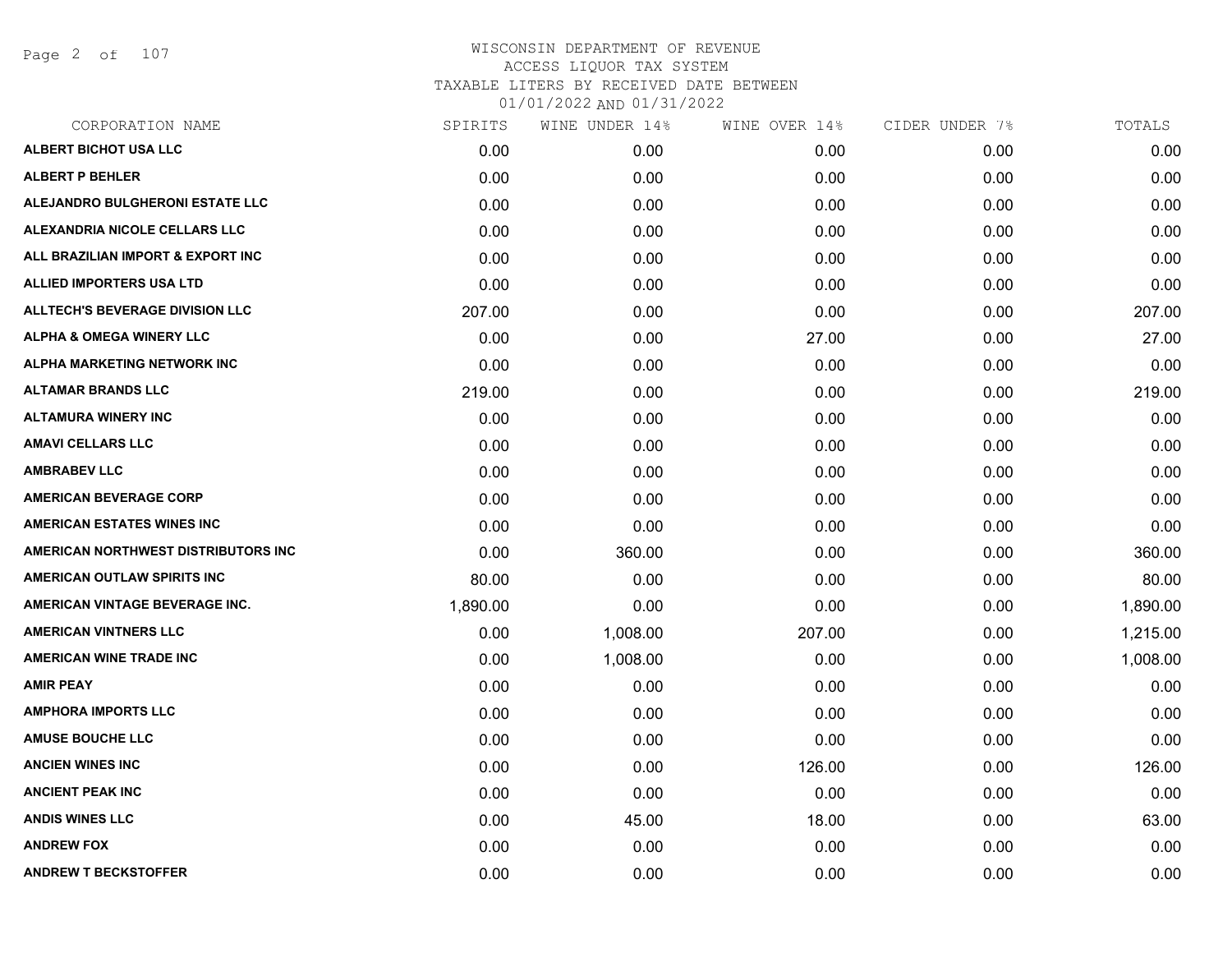Page 3 of 107

## WISCONSIN DEPARTMENT OF REVENUE ACCESS LIQUOR TAX SYSTEM

TAXABLE LITERS BY RECEIVED DATE BETWEEN

| CORPORATION NAME                                | SPIRITS   | WINE UNDER 14% | WINE OVER 14% | CIDER UNDER 7% | TOTALS    |
|-------------------------------------------------|-----------|----------------|---------------|----------------|-----------|
| <b>ANGELA OSBORNE</b>                           | 0.00      | 0.00           | 0.00          | 0.00           | 0.00      |
| <b>ANHEUSER-BUSCH COMPANIES LLC</b>             | 26,800.75 | 2,519.84       | 0.00          | 916.56         | 30,237.15 |
| <b>ANTHONY G MOLL</b>                           | 0.00      | 0.00           | 0.00          | 0.00           | 0.00      |
| <b>ANTHONY M TRUCHARD</b>                       | 0.00      | 0.00           | 189.00        | 0.00           | 189.00    |
| <b>ANTIPODEAN WINES LLC</b>                     | 0.00      | 0.00           | 0.00          | 0.00           | 0.00      |
| <b>APOLOGUE LLC</b>                             | 0.00      | 0.00           | 0.00          | 0.00           | 0.00      |
| <b>APOSTROPHE BRANDS LLC</b>                    | 1,008.00  | 0.00           | 0.00          | 0.00           | 1,008.00  |
| <b>APPELLATION TRADING COMPANY LLC</b>          | 0.00      | 0.00           | 0.00          | 0.00           | 0.00      |
| <b>APPELLATIONS LP</b>                          | 0.00      | 0.00           | 0.00          | 0.00           | 0.00      |
| AQUILINI BRANDS USA INC.                        | 0.00      | 0.00           | 0.00          | 0.00           | 0.00      |
| <b>ARANO LLC</b>                                | 0.00      | 0.00           | 0.00          | 0.00           | 0.00      |
| <b>ARCHANA A DAVE</b>                           | 0.00      | 0.00           | 0.00          | 0.00           | 0.00      |
| <b>ARCHER ROOSE INC</b>                         | 0.00      | 0.00           | 0.00          | 0.00           | 0.00      |
| <b>AREL GROUP WINE &amp; SPIRITS INC</b>        | 0.00      | 0.00           | 0.00          | 0.00           | 0.00      |
| <b>ARETE WINES LLC</b>                          | 0.00      | 0.00           | 0.00          | 0.00           | 0.00      |
| <b>ARIETTA INC</b>                              | 0.00      | 0.00           | 0.00          | 0.00           | 0.00      |
| <b>ARMSTRONG FAMILY WINERY LLC</b>              | 0.00      | 0.00           | 0.00          | 0.00           | 0.00      |
| <b>ARNOLD ANTON CARLSON</b>                     | 0.00      | 0.00           | 0.00          | 0.00           | 0.00      |
| <b>ARNOT-ROBERTS LLC</b>                        | 0.00      | 0.00           | 0.00          | 0.00           | 0.00      |
| <b>ARPENT LLC</b>                               | 0.00      | 0.00           | 0.00          | 0.00           | 0.00      |
| <b>ARTISANAL DISTILLATES INC.</b>               | 0.00      | 0.00           | 0.00          | 0.00           | 0.00      |
| <b>ARTISANAL IMPORTS INC</b>                    | 0.00      | 0.00           | 0.00          | 0.00           | 0.00      |
| ASSOCIATED BREWING COMPANY, LLC                 | 0.00      | 0.00           | 0.00          | 0.00           | 0.00      |
| <b>ASV WINES INC</b>                            | 0.00      | 378.00         | 0.00          | 0.00           | 378.00    |
| <b>ATHENEE IMPORTERS &amp; DISTRIBUTORS LTD</b> | 0.00      | 0.00           | 0.00          | 0.00           | 0.00      |
| <b>ATLAS WINE COMPANY LLC</b>                   | 0.00      | 0.00           | 0.00          | 0.00           | 0.00      |
| <b>ATOMIC BRANDS INC</b>                        | 34,545.67 | 0.00           | 0.00          | 0.00           | 34,545.67 |
| <b>AUGUST WINE GROUP LLC</b>                    | 0.00      | 45.00          | 0.00          | 0.00           | 45.00     |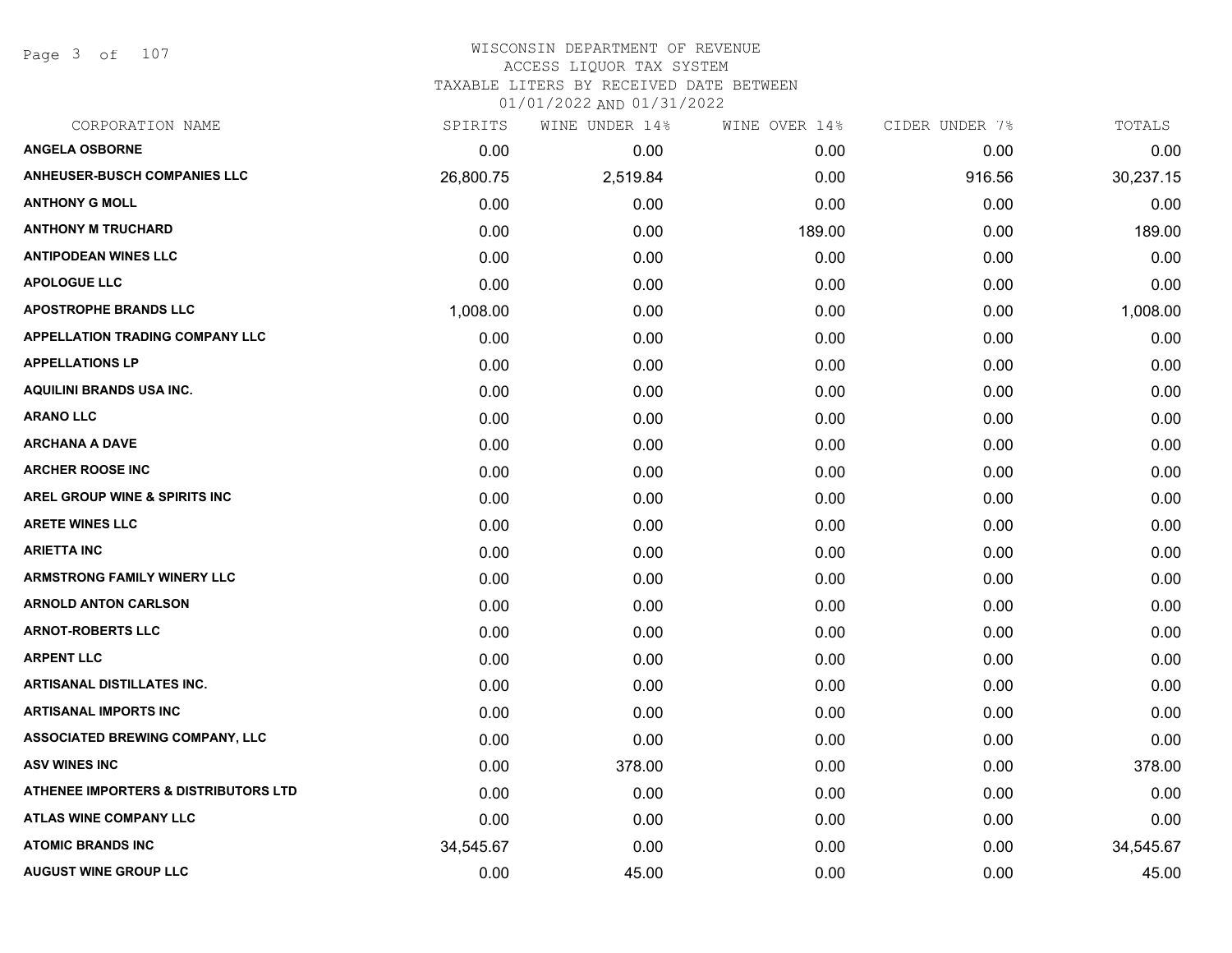Page 4 of 107

# WISCONSIN DEPARTMENT OF REVENUE ACCESS LIQUOR TAX SYSTEM TAXABLE LITERS BY RECEIVED DATE BETWEEN

| CORPORATION NAME                           | SPIRITS    | WINE UNDER 14% | WINE OVER 14% | CIDER UNDER 7% | TOTALS     |
|--------------------------------------------|------------|----------------|---------------|----------------|------------|
| <b>AUSTIN VODKA COMPANY LLC</b>            | 0.00       | 0.00           | 0.00          | 0.00           | 0.00       |
| AUSTIN WHISKEY COMPANY, LLC                | 0.00       | 0.00           | 0.00          | 0.00           | 0.00       |
| <b>AUSTRAL WINES LLC</b>                   | 0.00       | 0.00           | 0.00          | 0.00           | 0.00       |
| AV BRANDS INC                              | 0.00       | 0.00           | 0.00          | 0.00           | 0.00       |
| <b>AVA FOOD LABS, INC</b>                  | 15,390.00  | 0.00           | 0.00          | 0.00           | 15,390.00  |
| <b>AVID INC</b>                            | 0.00       | 0.00           | 0.00          | 0.00           | 0.00       |
| AVV WINERY CO LLC                          | 0.00       | 747.00         | 9.00          | 0.00           | 756.00     |
| <b>AXIOS INC</b>                           | 0.00       | 0.00           | 0.00          | 0.00           | 0.00       |
| <b>AZAR DISTILLING LLC</b>                 | 0.00       | 0.00           | 0.00          | 0.00           | 0.00       |
| <b>AZZURRE SPIRITS CORPORATION</b>         | 119.00     | 0.00           | 0.00          | 0.00           | 119.00     |
| <b>B &amp; I OVERSEAS TRADING INC</b>      | 126.00     | 0.00           | 0.00          | 0.00           | 126.00     |
| <b>B UNITED INTERNATIONAL INC</b>          | 0.00       | 0.00           | 1,102.50      | 9.01           | 1,111.51   |
| <b>B. NEKTAR LLC</b>                       | 0.00       | 0.00           | 0.00          | 0.00           | 0.00       |
| <b>BACARDI U.S.A., INC.</b>                | 160,256.13 | 9,111.92       | 5,664.00      | 0.00           | 175,032.05 |
| <b>BACCHUS TECHNOLOGIES LLC</b>            | 0.00       | 1,272.25       | 441.00        | 0.00           | 1,713.25   |
| <b>BACIO DIVINO CELLARS LLC</b>            | 0.00       | 0.00           | 0.00          | 0.00           | 0.00       |
| <b>BADGER MOUNTAIN INC</b>                 | 0.00       | 0.00           | 0.00          | 0.00           | 0.00       |
| <b>BALCONES DISTILLING LLC</b>             | 0.00       | 0.00           | 0.00          | 0.00           | 0.00       |
| <b>BALLENTINE VINEYARDS INC</b>            | 0.00       | 0.00           | 4.50          | 0.00           | 4.50       |
| <b>BALTHAZAR REX LLC</b>                   | 0.00       | 0.00           | 0.00          | 0.00           | 0.00       |
| <b>BANFI PRODUCTS CORPORATION</b>          | 0.00       | 3,701.15       | 90.00         | 0.00           | 3,791.15   |
| <b>BANVILLE &amp; JONES WINE MERCHANTS</b> | 12.60      | 1,035.00       | 27.00         | 0.00           | 1,074.60   |
| <b>BARGETTOS SANTA CRUZ WINERY INC</b>     | 0.00       | 126.00         | 0.00          | 0.00           | 126.00     |
| <b>BARLOW VINEYARDS LLC</b>                | 0.00       | 0.00           | 0.00          | 0.00           | 0.00       |
| <b>BARNARD GRIFFIN INC</b>                 | 0.00       | 0.00           | 0.00          | 0.00           | 0.00       |
| <b>BARNETT VINEYARDS LP</b>                | 0.00       | 0.00           | 0.00          | 0.00           | 0.00       |
| <b>BARON FRANCOIS LTD</b>                  | 0.00       | 0.00           | 0.00          | 0.00           | 0.00       |
| <b>BARRA FAMILY WINES, LLC</b>             | 0.00       | 81.00          | 180.00        | 0.00           | 261.00     |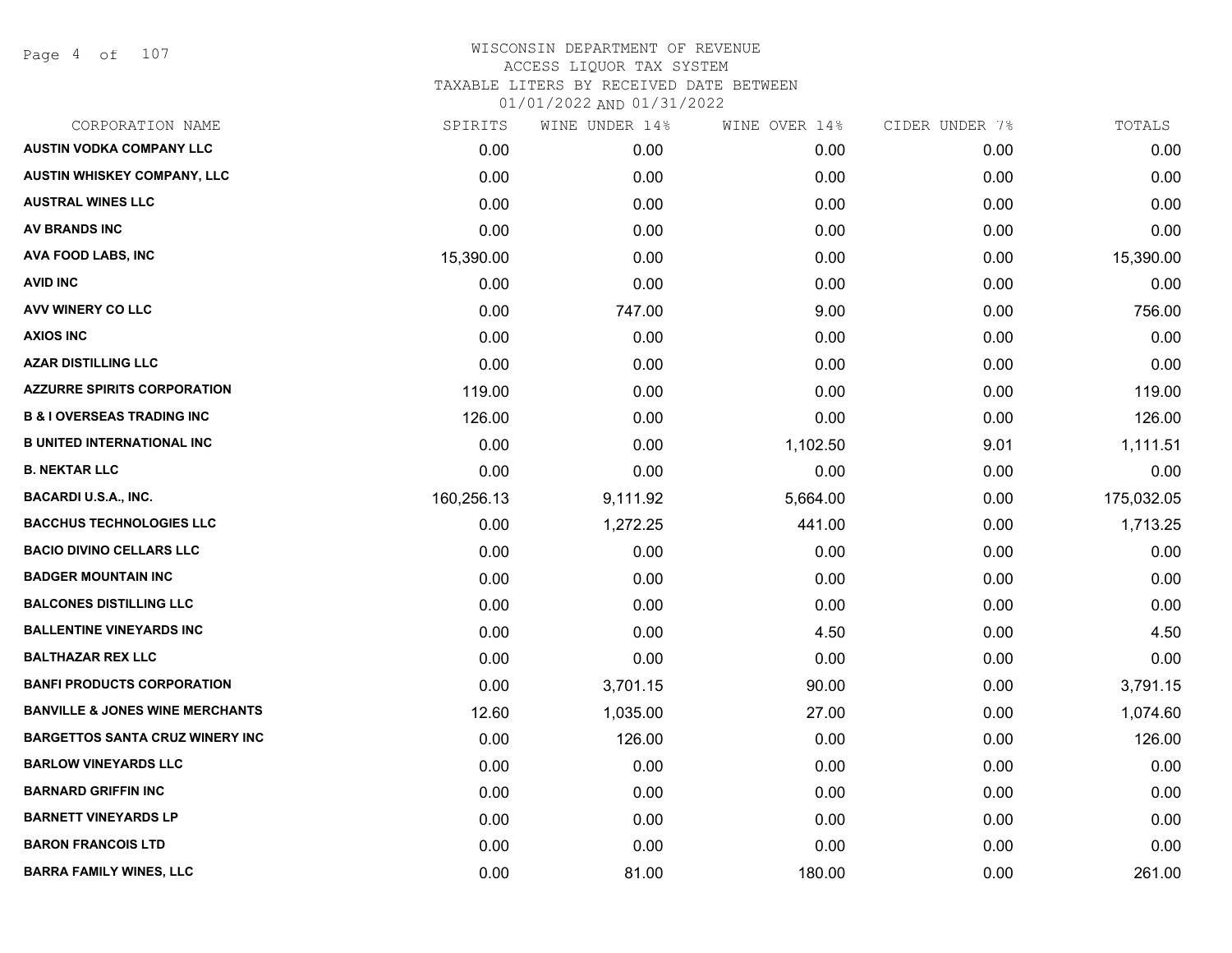Page 5 of 107

### WISCONSIN DEPARTMENT OF REVENUE ACCESS LIQUOR TAX SYSTEM TAXABLE LITERS BY RECEIVED DATE BETWEEN

| CORPORATION NAME                         | SPIRITS | WINE UNDER 14% | WINE OVER 14% | CIDER UNDER 7% | TOTALS    |
|------------------------------------------|---------|----------------|---------------|----------------|-----------|
| <b>BATTAGLIA DISTRIBUTING CORP INC</b>   | 0.00    | 71.33          | 0.00          | 0.00           | 71.33     |
| <b>BAUM WINE IMPORTS INC</b>             | 116.25  | 4,796.25       | 262.50        | 0.00           | 5,175.00  |
| BE IN GOOD SPIRITS LLC                   | 0.00    | 0.00           | 0.00          | 0.00           | 0.00      |
| <b>BEAUX FRERES LLC</b>                  | 0.00    | 0.00           | 0.00          | 0.00           | 0.00      |
| <b>BEDFORD &amp; GROVE LLC</b>           | 117.00  | 0.00           | 0.00          | 0.00           | 117.00    |
| <b>BEDROCK WINE COMPANY LP</b>           | 0.00    | 33.28          | 16.64         | 0.00           | 49.92     |
| <b>BENDISTILLERY INC</b>                 | 0.00    | 0.00           | 0.00          | 0.00           | 0.00      |
| <b>BENOVIA WINERY LLC</b>                | 0.00    | 0.00           | 0.00          | 0.00           | 0.00      |
| <b>BEPPE &amp; THE ARCHITECT LLC</b>     | 0.00    | 0.00           | 0.00          | 0.00           | 0.00      |
| <b>BERGSTROM WINES LLC</b>               | 0.00    | 0.00           | 0.00          | 0.00           | 0.00      |
| <b>BERNARDUS LLC</b>                     | 0.00    | 0.00           | 0.00          | 0.00           | 0.00      |
| BETHEL HEIGHTS VINEYARD INC              | 0.00    | 0.00           | 0.00          | 0.00           | 0.00      |
| BETTER BRANDS INTERNATIONAL              | 0.00    | 567.00         | 1,455.00      | 0.00           | 2,022.00  |
| <b>BETZ CELLARS LLC</b>                  | 0.00    | 0.00           | 0.00          | 0.00           | 0.00      |
| <b>BEVAN CELLARS, LLC</b>                | 0.00    | 0.00           | 0.00          | 0.00           | 0.00      |
| <b>BEVERAGE INNOVATION CORP</b>          | 0.00    | 0.00           | 0.00          | 0.00           | 0.00      |
| <b>BIAGIO CRU &amp; ESTATE WINES LLC</b> | 0.00    | 0.00           | 0.00          | 0.00           | 0.00      |
| <b>BILTMORE ESTATE WINE COMPANY</b>      | 0.00    | 0.00           | 0.00          | 0.00           | 0.00      |
| <b>BLACK ROCK SPIRITS LLC</b>            | 126.00  | 0.00           | 0.00          | 0.00           | 126.00    |
| <b>BLACKBIRD VINEYARDS LLC</b>           | 0.00    | 126.00         | 207.00        | 0.00           | 333.00    |
| <b>BLAIR VINEYARDS LLC</b>               | 0.00    | 0.00           | 0.00          | 0.00           | 0.00      |
| BLAKE FARMS HARD APPLE CIDER LLC         | 0.00    | 0.00           | 0.00          | 20,015.37      | 20,015.37 |
| <b>BLASON LOUIS USA, INC.</b>            | 0.00    | 0.00           | 0.00          | 0.00           | 0.00      |
| <b>BLAUM BROS DISTILLING CO LLC</b>      | 0.00    | 0.00           | 0.00          | 0.00           | 0.00      |
| BLUE RIDGE DISTILLING CO INC             | 0.00    | 0.00           | 0.00          | 0.00           | 0.00      |
| <b>BLUE ROCK VINEYARD LLC</b>            | 0.00    | 0.00           | 0.00          | 0.00           | 0.00      |
| <b>BODEGAS RIOJANAS USA CORPORATION</b>  | 0.00    | 0.00           | 0.00          | 0.00           | 0.00      |
| <b>BOEGER WINERY INC</b>                 | 0.00    | 0.00           | 0.00          | 0.00           | 0.00      |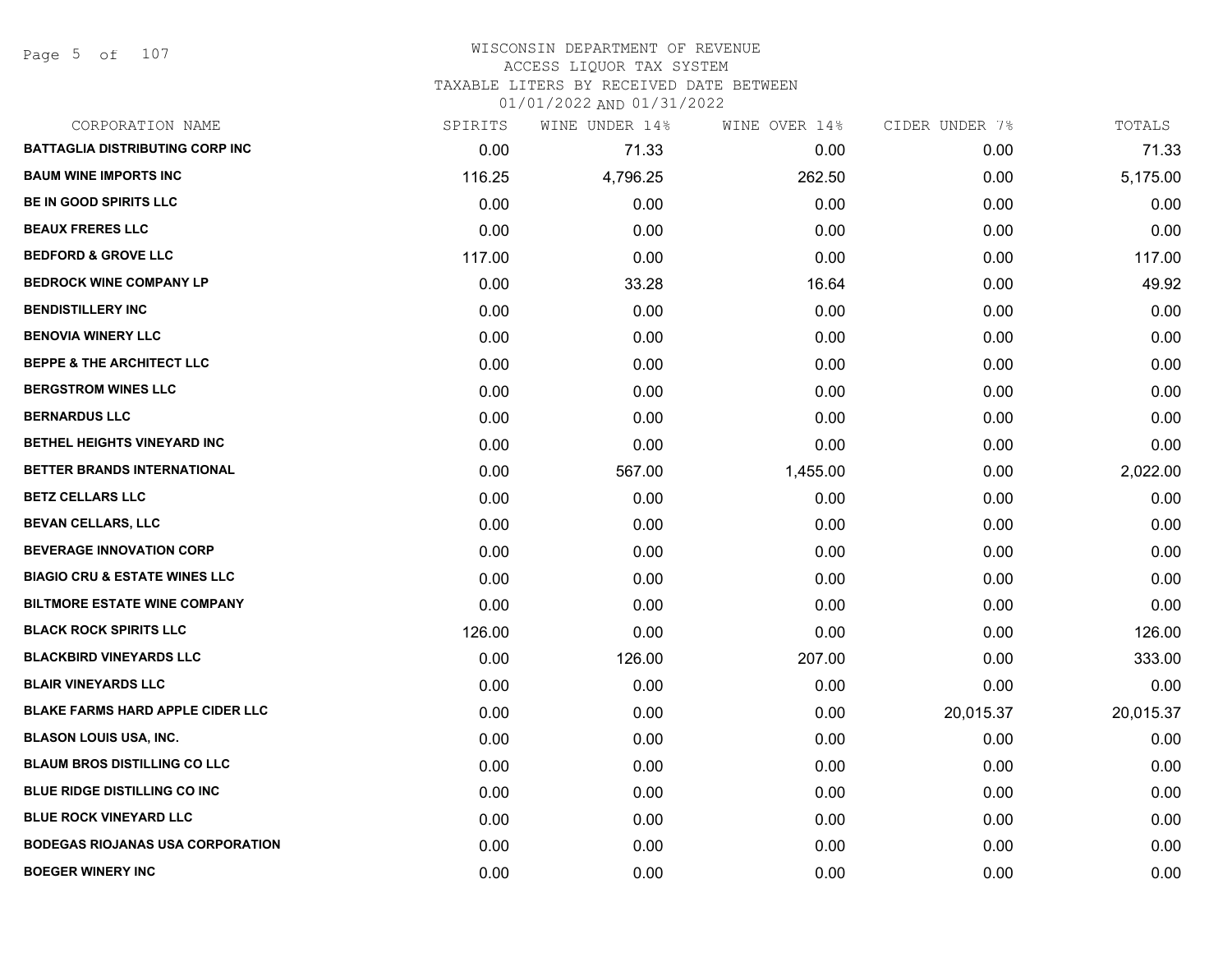Page 6 of 107

| CORPORATION NAME                     | SPIRITS    | WINE UNDER 14% | WINE OVER 14% | CIDER UNDER 7% | TOTALS     |
|--------------------------------------|------------|----------------|---------------|----------------|------------|
| <b>BOGLE VINEYARDS INC</b>           | 0.00       | 0.00           | 18,684.00     | 0.00           | 18,684.00  |
| <b>BON VIVANT IMPORTS INC</b>        | 0.00       | 0.00           | 0.00          | 0.00           | 0.00       |
| <b>BONANNO VINTNERS LLC</b>          | 0.00       | 0.00           | 0.00          | 0.00           | 0.00       |
| <b>BONAVITA BEVERAGE GROUP, LLC</b>  | 0.00       | 0.00           | 0.00          | 0.00           | 0.00       |
| <b>BOOKWALTER WINERY LLC</b>         | 0.00       | 0.00           | 18.75         | 0.00           | 18.75      |
| <b>BOSTON BEER CORPORATION</b>       | 1,772.00   | 0.00           | 0.00          | 52,197.04      | 53,969.04  |
| <b>BOUCHAINE VINEYARDS INC</b>       | 0.00       | 0.00           | 0.00          | 0.00           | 0.00       |
| <b>BOUNDARY BREAKS LLC</b>           | 0.00       | 126.00         | 0.00          | 0.00           | 126.00     |
| <b>BOURGET IMPORTS LLC</b>           | 0.00       | 45.00          | 0.00          | 0.00           | 45.00      |
| <b>BOUTINOT USA INC</b>              | 0.00       | 0.00           | 0.00          | 0.00           | 0.00       |
| <b>BOUTIQUE BEVERAGE CO</b>          | 0.00       | 0.00           | 0.00          | 0.00           | 0.00       |
| <b>BRAIN BREW VENTURES 3.0, INC.</b> | 0.00       | 0.00           | 0.00          | 0.00           | 0.00       |
| <b>BRASSFIELD ESTATE WINERY LLC</b>  | 0.00       | 0.00           | 333.00        | 0.00           | 333.00     |
| <b>BRAZOS WINE IMPORTS LLC</b>       | 0.00       | 819.00         | 63.00         | 0.00           | 882.00     |
| <b>BREWDOG BREWING COMPANY LLC</b>   | 0.00       | 0.00           | 0.00          | 0.00           | 0.00       |
| <b>BRICKELL WINES LLC</b>            | 0.00       | 0.00           | 0.00          | 0.00           | 0.00       |
| <b>BRIGHT CELLARS INC.</b>           | 0.00       | 0.00           | 0.00          | 0.00           | 0.00       |
| <b>BROADBENT SELECTIONS INC</b>      | 0.00       | 319.50         | 0.00          | 0.00           | 319.50     |
| <b>BRONCO WINE COMPANY</b>           | 0.00       | 30,766.05      | 531.00        | 0.00           | 31,297.05  |
| <b>BROVO SPIRITS LLC</b>             | 0.00       | 0.00           | 0.00          | 0.00           | 0.00       |
| <b>BROWN ESTATE VINEYARDS LLC</b>    | 0.00       | 0.00           | 0.00          | 0.00           | 0.00       |
| <b>BROWNE FAMILY WINES LLC</b>       | 0.00       | 0.00           | 0.00          | 0.00           | 0.00       |
| <b>BROWN-FORMAN CORPORATION</b>      | 281,624.10 | 15,110.06      | 0.00          | 0.00           | 296,734.16 |
| <b>BRUTOCAO CELLARS LP</b>           | 0.00       | 0.00           | 0.00          | 0.00           | 0.00       |
| <b>BRYN MAWR VINEYARDS INC</b>       | 0.00       | 0.00           | 0.00          | 0.00           | 0.00       |
| <b>BUCKLER FAMILY VINEYARDS LLC</b>  | 0.00       | 0.00           | 0.00          | 0.00           | 0.00       |
| <b>BUEHLER VINEYARDS INC</b>         | 0.00       | 0.00           | 540.00        | 0.00           | 540.00     |
| <b>BULLY HILL VINEYARDS INC</b>      | 0.00       | 0.00           | 0.00          | 0.00           | 0.00       |
|                                      |            |                |               |                |            |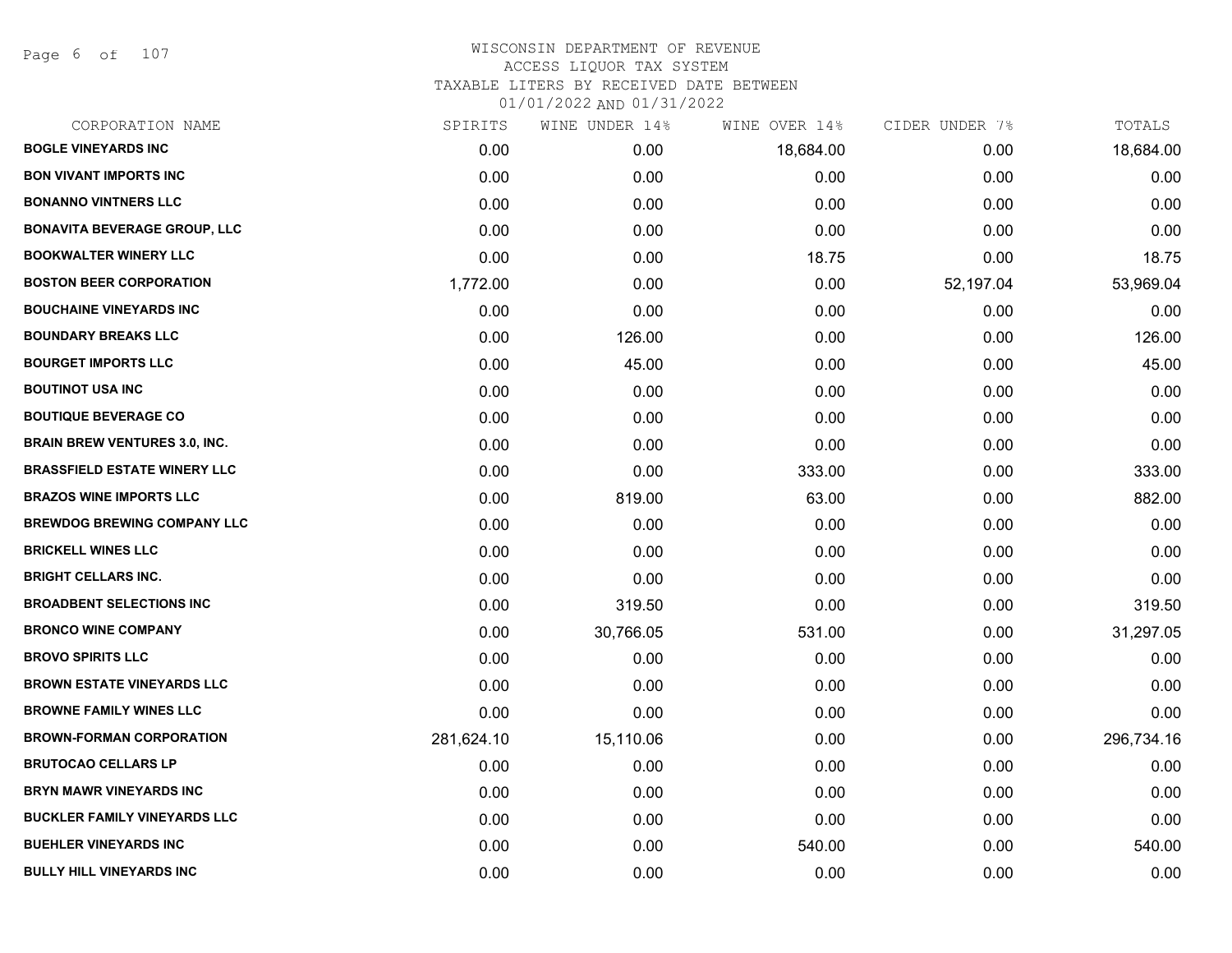### WISCONSIN DEPARTMENT OF REVENUE ACCESS LIQUOR TAX SYSTEM TAXABLE LITERS BY RECEIVED DATE BETWEEN

| CORPORATION NAME                            | SPIRITS   | WINE UNDER 14% | WINE OVER 14% | CIDER UNDER 7% | TOTALS    |
|---------------------------------------------|-----------|----------------|---------------|----------------|-----------|
| <b>BURGESS CELLARS INC</b>                  | 0.00      | 0.00           | 0.00          | 0.00           | 0.00      |
| <b>BURKE &amp; MORRIS SPIRITS LLC</b>       | 0.00      | 0.00           | 0.00          | 0.00           | 0.00      |
| <b>BUZZBALLZ LLC</b>                        | 0.00      | 1,350.00       | 3,123.65      | 0.00           | 4,473.65  |
| <b>BUZZBOX PREMIUM COCKTAILS, INC.</b>      | 0.00      | 0.00           | 0.00          | 0.00           | 0.00      |
| <b>BWSC LLC</b>                             | 0.00      | 2,529.00       | 477.00        | 0.00           | 3,006.00  |
| <b>C &amp; C WINE SERVICES INC</b>          | 0.00      | 0.00           | 0.00          | 0.00           | 0.00      |
| <b>C MONDAVI &amp; FAMILY</b>               | 0.00      | 11,583.00      | 297.00        | 0.00           | 11,880.00 |
| <b>C SQUARED CIDERS LLC</b>                 | 0.00      | 0.00           | 0.00          | 0.00           | 0.00      |
| <b>CABERNET CORP</b>                        | 0.00      | 1,098.00       | 0.00          | 0.00           | 1,098.00  |
| <b>CAIN CELLARS INC</b>                     | 0.00      | 0.00           | 0.00          | 0.00           | 0.00      |
| <b>CAL VIN ENTERPRISES CORPORATION</b>      | 0.00      | 0.00           | 0.00          | 0.00           | 0.00      |
| <b>CALEDONIA SPIRITS INC</b>                | 0.00      | 0.00           | 0.00          | 0.00           | 0.00      |
| <b>CALIFORNIA CIDER COMPANY</b>             | 0.00      | 1,703.43       | 0.00          | 12,210.89      | 13,914.32 |
| <b>CALIFORNIA FINE WINES LLC</b>            | 0.00      | 0.00           | 0.00          | 0.00           | 0.00      |
| <b>CALIFORNIA VINEYARDS INC</b>             | 0.00      | 0.00           | 0.00          | 0.00           | 0.00      |
| <b>CALIFORNIA WINE WORKS LLC</b>            | 0.00      | 0.00           | 0.00          | 0.00           | 0.00      |
| <b>CALLUNA VINEYARDS LLC</b>                | 0.00      | 0.00           | 0.00          | 0.00           | 0.00      |
| <b>CAMARDA CORP</b>                         | 0.00      | 0.00           | 0.00          | 0.00           | 0.00      |
| <b>CAMARENA IMPORTS LLC</b>                 | 0.00      | 0.00           | 0.00          | 0.00           | 0.00      |
| <b>CAMELOT IMPORTING CO INC</b>             | 0.00      | 0.00           | 126.00        | 0.00           | 126.00    |
| <b>CAMPARI AMERICA LLC</b>                  | 49,454.70 | 558.00         | 0.00          | 0.00           | 50,012.70 |
| <b>CAMPBELL &amp; MCGILL SELECTIONS LLC</b> | 0.00      | 0.00           | 0.00          | 0.00           | 0.00      |
| <b>CAMPEON SPIRITS COMPANY INC</b>          | 0.00      | 0.00           | 0.00          | 0.00           | 0.00      |
| <b>CANNED FUN LLC</b>                       | 0.00      | 0.00           | 0.00          | 0.00           | 0.00      |
| <b>CANNON RIVER WINERY LLC</b>              | 0.00      | 0.00           | 0.00          | 0.00           | 0.00      |
| <b>CAPARONE WINERY LLC</b>                  | 0.00      | 189.00         | 0.00          | 0.00           | 189.00    |
| <b>CAPE CLASSICS INC</b>                    | 0.00      | 0.00           | 0.00          | 0.00           | 0.00      |
| <b>CARACCIOLI CELLARS INC</b>               | 0.00      | 0.00           | 0.00          | 0.00           | 0.00      |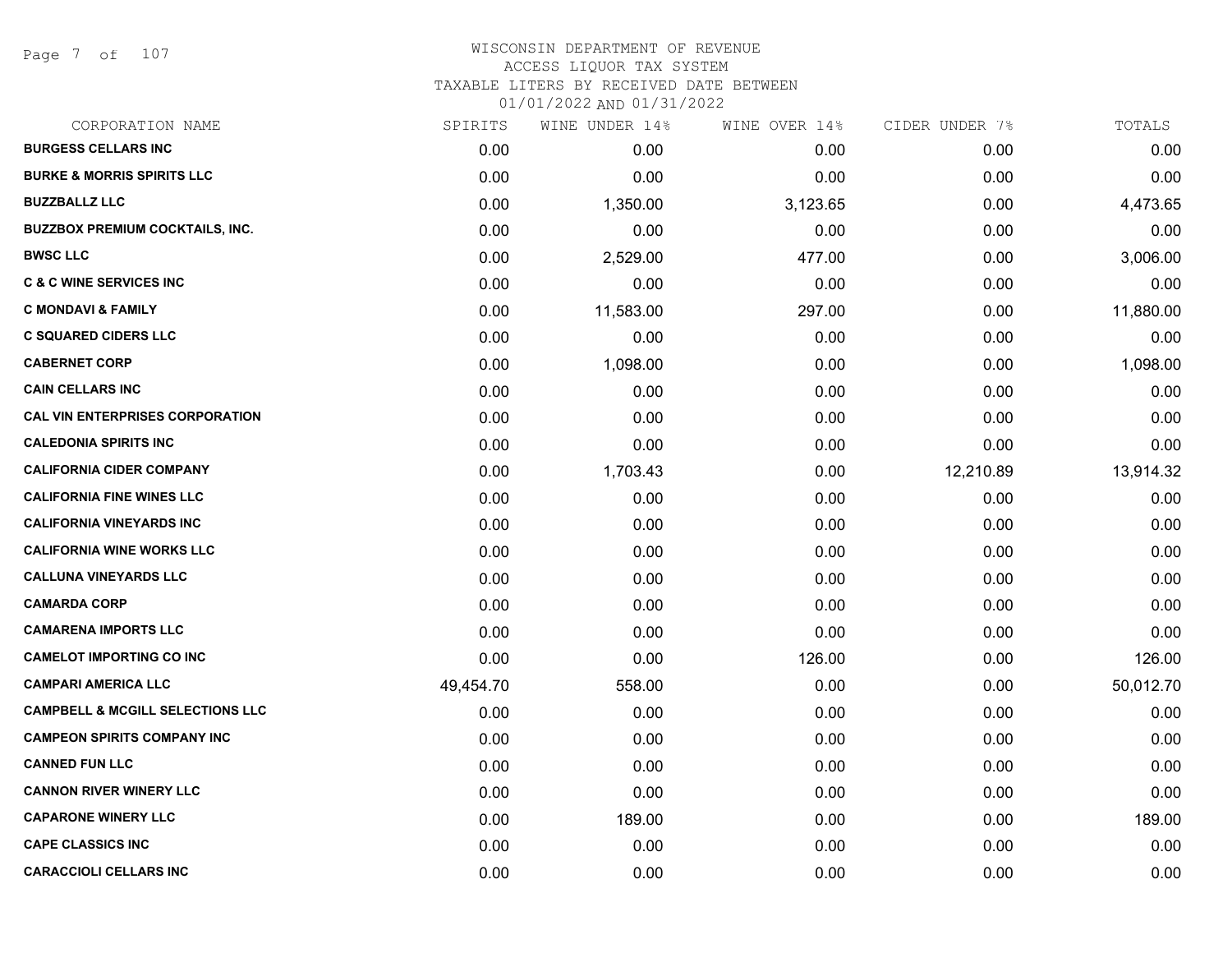Page 8 of 107

# WISCONSIN DEPARTMENT OF REVENUE ACCESS LIQUOR TAX SYSTEM TAXABLE LITERS BY RECEIVED DATE BETWEEN

| CORPORATION NAME                            | SPIRITS   | WINE UNDER 14% | WINE OVER 14% | CIDER UNDER 7% | TOTALS     |
|---------------------------------------------|-----------|----------------|---------------|----------------|------------|
| <b>CARDINAL SPIRITS LLC</b>                 | 0.00      | 0.00           | 0.00          | 0.00           | 0.00       |
| <b>CARDINAL WINE GROUP LLC</b>              | 0.00      | 0.00           | 0.00          | 0.00           | 0.00       |
| <b>CARDWELL HILL CELLARS LLC</b>            | 0.00      | 117.00         | 0.00          | 0.00           | 117.00     |
| <b>CARIBBEAN DISTILLERS LLC</b>             | 0.00      | 4,787.95       | 0.00          | 0.00           | 4,787.95   |
| <b>CARIBBEAN SPIRITS INC</b>                | 132.00    | 0.00           | 0.00          | 0.00           | 132.00     |
| <b>CARL THOMA</b>                           | 0.00      | 504.00         | 0.00          | 0.00           | 504.00     |
| <b>CARLOS HUBNER-ARTETA</b>                 | 0.00      | 0.00           | 0.00          | 0.00           | 0.00       |
| <b>CARLSON VINEYARDS INC</b>                | 0.00      | 0.00           | 0.00          | 0.00           | 0.00       |
| <b>CAROLINA DISTRIBUTION LLC</b>            | 0.00      | 0.00           | 0.00          | 0.00           | 0.00       |
| <b>CARRIAGE HOUSE IMPORTS, LTD.</b>         | 0.00      | 0.00           | 0.00          | 0.00           | 0.00       |
| <b>CASTIEL ESTATE LLC</b>                   | 0.00      | 0.00           | 5.95          | 0.00           | 5.95       |
| <b>CASTLE BRANDS USA CORP</b>               | 0.00      | 0.00           | 0.00          | 0.00           | 0.00       |
| <b>CASTORO CELLARS</b>                      | 0.00      | 0.00           | 0.00          | 0.00           | 0.00       |
| <b>CAYMUS VINEYARDS INC</b>                 | 0.00      | 0.00           | 0.00          | 0.00           | 0.00       |
| <b>CEDAR KNOLL VINEYARDS INC</b>            | 0.00      | 0.00           | 0.00          | 0.00           | 0.00       |
| <b>CELEBRATION DISTILLATION CORPORATION</b> | 0.00      | 0.00           | 0.00          | 0.00           | 0.00       |
| <b>CELLIER WINES DISTRIBUTING INC</b>       | 0.00      | 0.00           | 0.00          | 0.00           | 0.00       |
| <b>CH WINES, LLC</b>                        | 0.00      | 0.00           | 0.00          | 0.00           | 0.00       |
| <b>CHAD J WILTZ</b>                         | 0.00      | 0.00           | 0.00          | 0.00           | 0.00       |
| <b>CHANNING DAUGHTERS WINERY LLC</b>        | 0.00      | 0.00           | 0.00          | 0.00           | 0.00       |
| <b>CHAPPELLET WINERY INC</b>                | 0.00      | 0.00           | 0.00          | 0.00           | 0.00       |
| <b>CHARBAUT AMERICA INC</b>                 | 0.00      | 0.00           | 0.00          | 0.00           | 0.00       |
| <b>CHARLES JACQUIN ET CIE INC</b>           | 18,187.34 | 0.00           | 620.85        | 0.00           | 18,808.19  |
| <b>CHARLES JEFFREY MATTINGLY</b>            | 0.00      | 0.00           | 0.00          | 0.00           | 0.00       |
| <b>CHARLES NEAL SELECTIONS INC</b>          | 0.00      | 297.00         | 0.00          | 0.00           | 297.00     |
| <b>CHARLES REININGER LLC</b>                | 0.00      | 0.00           | 0.00          | 0.00           | 0.00       |
| <b>CHATEAU BARNABY LLC</b>                  | 0.00      | 108.00         | 0.00          | 0.00           | 108.00     |
| <b>CHATEAU DIANA LLC</b>                    | 0.00      | 91,667.47      | 26,964.00     | 0.00           | 118,631.47 |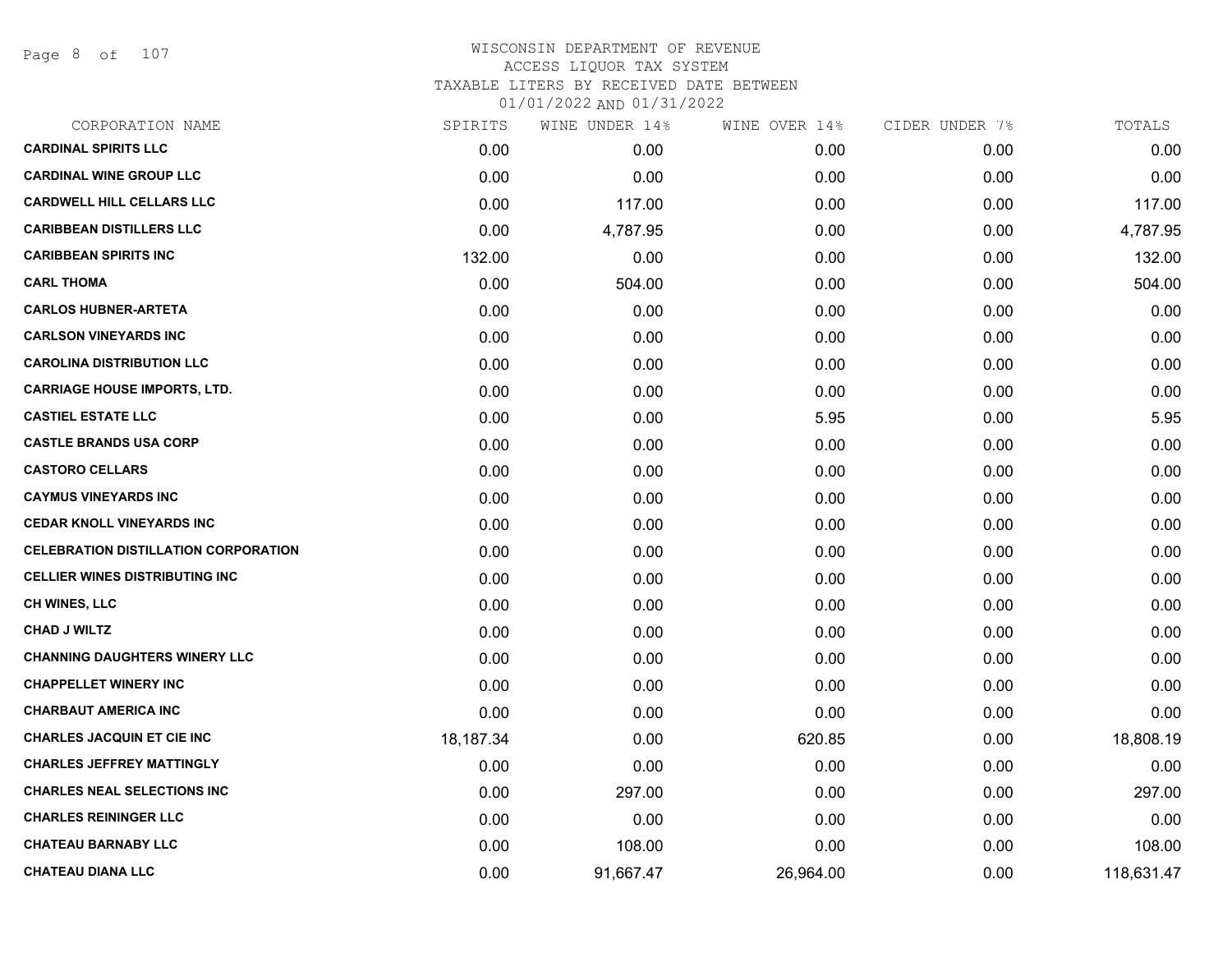### WISCONSIN DEPARTMENT OF REVENUE ACCESS LIQUOR TAX SYSTEM TAXABLE LITERS BY RECEIVED DATE BETWEEN

| CORPORATION NAME                      | SPIRITS    | WINE UNDER 14% | WINE OVER 14% | CIDER UNDER 7% | TOTALS     |
|---------------------------------------|------------|----------------|---------------|----------------|------------|
| <b>CHATEAU OPERATIONS, LTD.</b>       | 0.00       | 0.00           | 0.00          | 0.00           | 0.00       |
| <b>CHATHAM IMPORTS INC</b>            | 1,732.50   | 180.00         | 0.00          | 0.00           | 1,912.50   |
| <b>CHEHALEM INC</b>                   | 0.00       | 693.00         | 0.00          | 0.00           | 693.00     |
| <b>CHICAGO DISTILLING COMPANY LLC</b> | 0.00       | 0.00           | 0.00          | 0.00           | 0.00       |
| <b>CHOYA UMESHU USA INC</b>           | 0.00       | 0.00           | 276.00        | 0.00           | 276.00     |
| <b>CHRISTOPHER F PITTENGER</b>        | 0.00       | 1.50           | 0.00          | 0.00           | 1.50       |
| <b>CHRISTOPHER FIGGINS</b>            | 0.00       | 0.00           | 0.00          | 0.00           | 0.00       |
| <b>CHRISTOPHER J BROCKWAY</b>         | 0.00       | 0.00           | 0.00          | 0.00           | 0.00       |
| <b>CHRISTOPHER MICHAEL WINES LLC</b>  | 0.00       | 441.00         | 0.00          | 0.00           | 441.00     |
| <b>CITADEL BEVERAGES, LLC</b>         | 0.00       | 0.00           | 0.00          | 0.00           | 0.00       |
| CIV (USA) INC                         | 0.00       | 9,305.90       | 0.00          | 0.00           | 9,305.90   |
| <b>CLAAR CELLARS LLC</b>              | 0.00       | 0.00           | 0.00          | 0.00           | 0.00       |
| <b>CLASSIC WINES INC</b>              | 0.00       | 0.00           | 0.00          | 0.00           | 0.00       |
| <b>CLENDENENLINDQUIST VINTNERS</b>    | 0.00       | 390.00         | 0.00          | 0.00           | 390.00     |
| <b>CLINE CELLARS INC</b>              | 0.00       | 1,071.00       | 1,827.00      | 0.00           | 2,898.00   |
| <b>CLINE SISTERS IMPORTS LLC</b>      | 0.00       | 90.00          | 0.00          | 0.00           | 90.00      |
| <b>CLOCK SHOP BEVERAGE LLC</b>        | 0.00       | 0.00           | 0.00          | 0.00           | 0.00       |
| <b>CLOS DU VAL WINE CO LTD</b>        | 0.00       | 0.00           | 108.00        | 0.00           | 108.00     |
| <b>CLOS LACHANCE WINES LLC</b>        | 0.00       | 54.00          | 72.00         | 0.00           | 126.00     |
| <b>CNS ENTERPRISES INC</b>            | 0.00       | 0.00           | 0.00          | 0.00           | 0.00       |
| <b>COCKERELL WINE CONSULTING LLC</b>  | 0.00       | 0.00           | 0.00          | 0.00           | 0.00       |
| <b>COCKERELL WINE CONSULTING LLC</b>  | 0.00       | 0.00           | 0.00          | 0.00           | 0.00       |
| <b>CODY T WRIGHT</b>                  | 0.00       | 0.00           | 0.00          | 0.00           | 0.00       |
| <b>COGNAC FERRAND USA, INC.</b>       | 0.00       | 0.00           | 0.00          | 0.00           | 0.00       |
| <b>CONSTELLATION BRANDS, INC.</b>     | 100,842.88 | 82,533.37      | 14,022.33     | 0.00           | 197,398.58 |
| <b>COOL HAND VINEYARDS LLC</b>        | 0.00       | 0.00           | 0.00          | 0.00           | 0.00       |
| <b>COPPER CANE LLC</b>                | 0.00       | 504.00         | 3,258.00      | 0.00           | 3,762.00   |
| <b>CORA IMPORTS LTD</b>               | 0.00       | 0.00           | 0.00          | 0.00           | 0.00       |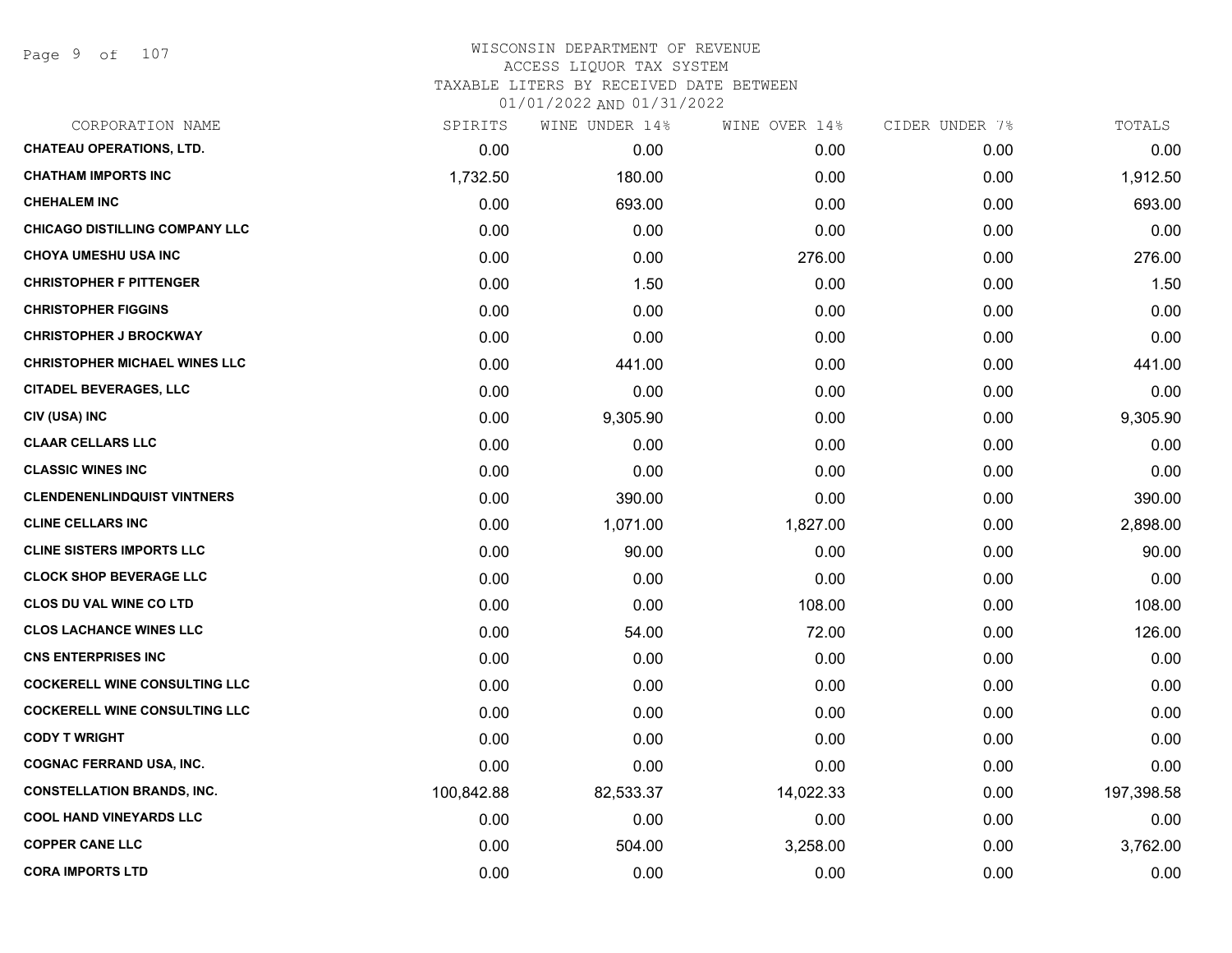### WISCONSIN DEPARTMENT OF REVENUE ACCESS LIQUOR TAX SYSTEM TAXABLE LITERS BY RECEIVED DATE BETWEEN

| CORPORATION NAME                                   | SPIRITS | WINE UNDER 14% | WINE OVER 14% | CIDER UNDER 7% | TOTALS    |
|----------------------------------------------------|---------|----------------|---------------|----------------|-----------|
| <b>CORBETT VINEYARDS LLC</b>                       | 0.00    | 189.27         | 0.00          | 0.00           | 189.27    |
| <b>CORDELINA WINE COMPANY LLC</b>                  | 0.00    | 0.00           | 0.00          | 0.00           | 0.00      |
| <b>CORK ALLIANCE INC</b>                           | 0.00    | 504.00         | 0.00          | 0.00           | 504.00    |
| <b>CORNERSTONE CELLARS LLC</b>                     | 0.00    | 0.00           | 0.00          | 0.00           | 0.00      |
| <b>CORNERSTONE U.S. WINE IMPORTS INC</b>           | 0.00    | 0.00           | 0.00          | 0.00           | 0.00      |
| <b>CORY J MICHAL</b>                               | 0.00    | 0.00           | 0.00          | 0.00           | 0.00      |
| <b>COUNTRY HERITAGE WINERY &amp; VINEYARD INC.</b> | 0.00    | 0.00           | 0.00          | 0.00           | 0.00      |
| <b>COUNTRY SMOOTH SPIRITS, LLC</b>                 | 0.00    | 0.00           | 0.00          | 0.00           | 0.00      |
| <b>COUP DE FOUDRE LLC</b>                          | 0.00    | 0.00           | 0.00          | 0.00           | 0.00      |
| <b>COURAGEOUS INC</b>                              | 0.00    | 0.00           | 0.00          | 0.00           | 0.00      |
| <b>CRACOVIA BRANDS INC</b>                         | 0.00    | 36.00          | 63.00         | 0.00           | 99.00     |
| <b>CRAFTED ARTISAN MEADERY LLC</b>                 | 0.00    | 619.12         | 0.00          | 0.00           | 619.12    |
| <b>CRAIG S HANDLY</b>                              | 0.00    | 0.00           | 0.00          | 0.00           | 0.00      |
| <b>CREATIVE WINE CONCEPTS INC</b>                  | 0.00    | 0.00           | 0.00          | 0.00           | 0.00      |
| <b>CREW WINE COMPANY LLC</b>                       | 0.00    | 2,772.00       | 378.00        | 0.00           | 3,150.00  |
| <b>CRIBARI VINEYARDS INC</b>                       | 0.00    | 0.00           | 0.00          | 0.00           | 0.00      |
| <b>CRIMSON WINE GROUP LTD</b>                      | 0.00    | 0.00           | 0.00          | 0.00           | 0.00      |
| <b>CRISTOM VINEYARDS INC</b>                       | 0.00    | 0.00           | 0.00          | 0.00           | 0.00      |
| <b>CROWN IMPORTS LLC</b>                           | 0.00    | 23,124.32      | 0.00          | 0.00           | 23,124.32 |
| <b>CROWN POINT WINERY LLC</b>                      | 0.00    | 0.00           | 0.00          | 0.00           | 0.00      |
| <b>CRYSTAL RAIN DISTILLERY INC</b>                 | 0.00    | 0.00           | 0.00          | 0.00           | 0.00      |
| <b>CULT OF 8</b>                                   | 0.00    | 1,323.00       | 126.00        | 0.00           | 1,449.00  |
| <b>CUNAT PREMIUM VINEYARDS LLC</b>                 | 0.00    | 0.00           | 0.00          | 0.00           | 0.00      |
| <b>CUSHMAN WINERY CORPORATION</b>                  | 0.00    | 0.00           | 0.00          | 0.00           | 0.00      |
| <b>D &amp; D VINEYARDS INC</b>                     | 0.00    | 0.00           | 0.00          | 0.00           | 0.00      |
| <b>D MYERS LLC</b>                                 | 0.00    | 0.00           | 0.00          | 0.00           | 0.00      |
| <b>D&amp;V INTERNATIONAL INC</b>                   | 0.00    | 0.00           | 0.00          | 0.00           | 0.00      |
| <b>D.G.L. DISTRIBUTORS, INC</b>                    | 0.00    | 0.00           | 0.00          | 0.00           | 0.00      |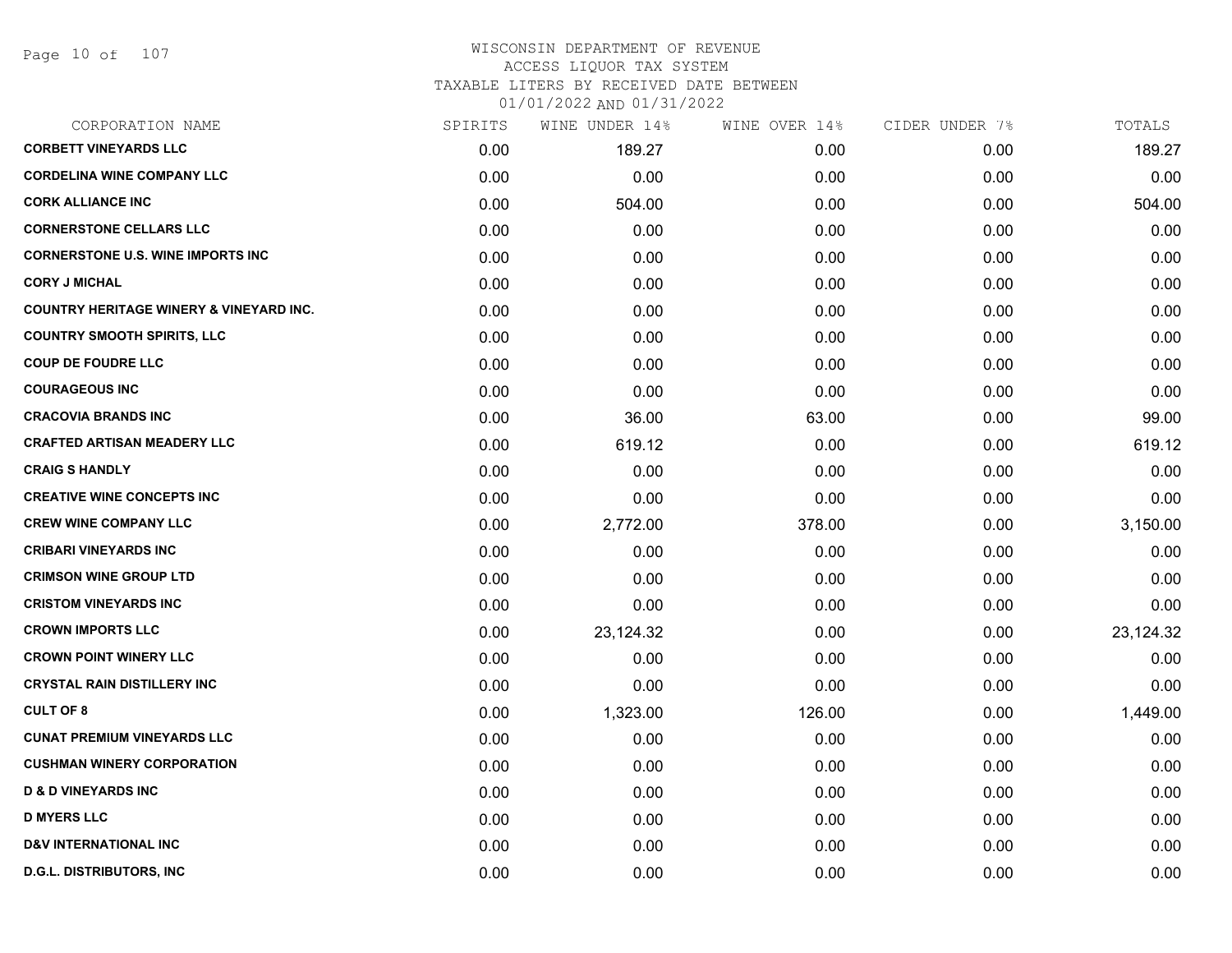Page 11 of 107

| CORPORATION NAME                        | SPIRITS  | WINE UNDER 14% | WINE OVER 14% | CIDER UNDER 7% | TOTALS    |
|-----------------------------------------|----------|----------------|---------------|----------------|-----------|
| <b>DAEDALUS CELLARS CO</b>              | 0.00     | 0.00           | 0.00          | 0.00           | 0.00      |
| <b>DAN CAREY</b>                        | 0.00     | 0.00           | 0.00          | 0.00           | 0.00      |
| <b>DANA ESTATES INC</b>                 | 0.00     | 0.00           | 0.00          | 0.00           | 0.00      |
| <b>DANICA PATRICK</b>                   | 0.00     | 0.00           | 0.00          | 0.00           | 0.00      |
| <b>DANIEL A LASNER</b>                  | 0.00     | 0.00           | 0.00          | 0.00           | 0.00      |
| <b>DANIEL KEEFE IV</b>                  | 0.00     | 0.00           | 0.00          | 0.00           | 0.00      |
| <b>DANIEL SCHOENFELD</b>                | 0.00     | 0.00           | 0.00          | 0.00           | 0.00      |
| <b>DANNY RAKOVIC</b>                    | 0.00     | 0.00           | 0.00          | 0.00           | 0.00      |
| <b>DAOU VINEYARDS LLC</b>               | 0.00     | 0.00           | 1,827.00      | 0.00           | 1,827.00  |
| <b>DAQUINO ITALIAN IMPORTING CO INC</b> | 0.00     | 0.00           | 0.00          | 0.00           | 0.00      |
| <b>DARIOUSH KHALEDI WINERY LLC</b>      | 0.00     | 0.00           | 63.00         | 0.00           | 63.00     |
| <b>DAVID ARTHUR VINEYARDS LLC</b>       | 0.00     | 0.00           | 0.00          | 0.00           | 0.00      |
| <b>DAVID B POTTER</b>                   | 0.00     | 0.00           | 0.00          | 0.00           | 0.00      |
| <b>DAVID BOWLER LLC</b>                 | 9.00     | 252.00         | 45.00         | 0.00           | 306.00    |
| <b>DAVID J ECKERT</b>                   | 0.00     | 0.00           | 0.00          | 0.00           | 0.00      |
| <b>DAVID JAMES LLC</b>                  | 0.00     | 0.00           | 0.00          | 0.00           | 0.00      |
| <b>DAVID L DENNIGMANN</b>               | 0.00     | 0.00           | 0.00          | 0.00           | 0.00      |
| <b>DAVID MEIER</b>                      | 0.00     | 0.00           | 0.00          | 0.00           | 0.00      |
| <b>DAVID N RAYNE</b>                    | 2,393.60 | 35,977.70      | 20,441.44     | 0.00           | 58,812.74 |
| <b>DAVID R BARNES</b>                   | 0.00     | 0.00           | 0.00          | 0.00           | 0.00      |
| <b>DAVIS WINES LLC</b>                  | 0.00     | 0.00           | 0.00          | 0.00           | 0.00      |
| <b>DAVOS BRANDS LLC</b>                 | 0.00     | 0.00           | 0.00          | 0.00           | 0.00      |
| DAYLIGHT WINE COMPANY LLC               | 211.50   | 0.00           | 441.00        | 0.00           | 652.50    |
| DE MAISON SELECTIONS INC                | 0.00     | 967.50         | 153.00        | 27.00          | 1,147.50  |
| <b>DEANNA BASTIANICH</b>                | 0.00     | 0.00           | 0.00          | 0.00           | 0.00      |
| <b>DECLAN DISTILLERS LLC</b>            | 0.00     | 0.00           | 0.00          | 0.00           | 0.00      |
| <b>DEL RIO VINEYARDS LLC</b>            | 0.00     | 0.00           | 0.00          | 0.00           | 0.00      |
| <b>DELEGAT USA INC</b>                  | 0.00     | 0.00           | 0.00          | 0.00           | 0.00      |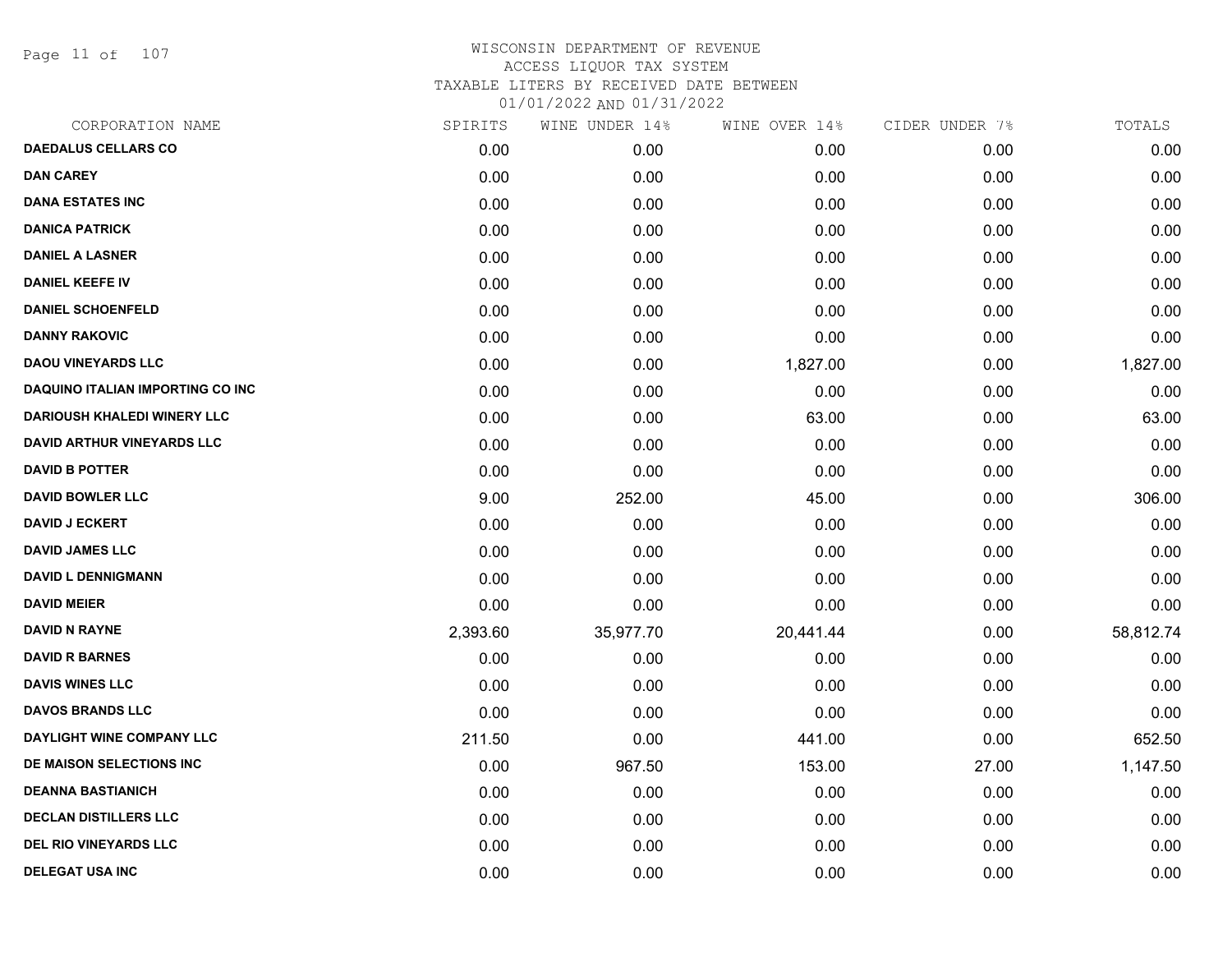Page 12 of 107

# WISCONSIN DEPARTMENT OF REVENUE

# ACCESS LIQUOR TAX SYSTEM

TAXABLE LITERS BY RECEIVED DATE BETWEEN

| CORPORATION NAME                                                    | SPIRITS    | WINE UNDER 14% | WINE OVER 14% | CIDER UNDER 7% | TOTALS     |
|---------------------------------------------------------------------|------------|----------------|---------------|----------------|------------|
| <b>DELICATO VINEYARDS INC</b>                                       | 0.00       | 138,737.47     | 15,255.00     | 0.00           | 153,992.47 |
| <b>DELILLE CELLARS LLC</b>                                          | 0.00       | 0.00           | 0.00          | 0.00           | 0.00       |
| <b>DELUXE WINE &amp; SPIRITS CO</b>                                 | 0.00       | 0.00           | 0.00          | 0.00           | 0.00       |
| <b>DEMEINE ESTATES LLC</b>                                          | 0.00       | 0.00           | 0.00          | 0.00           | 0.00       |
| <b>DEMERARA DISTILLERS (USA) INC</b>                                | 0.00       | 0.00           | 0.00          | 0.00           | 0.00       |
| DEMETRIA VINEYARDS AND WINERY LLC                                   | 0.00       | 29.25          | 0.00          | 0.00           | 29.25      |
| <b>DENNIS ROBERT PATTON &amp; ANDREA BETH</b><br><b>SILVERSTEIN</b> | 0.00       | 126.00         | 378.00        | 0.00           | 504.00     |
| <b>DERRICK C MANCINI</b>                                            | 0.00       | 0.00           | 0.00          | 0.00           | 0.00       |
| <b>DESTILADOS DE MEXICO LLC</b>                                     | 0.00       | 0.00           | 0.00          | 0.00           | 0.00       |
| <b>DIAGEO AMERICAS, INC.</b>                                        | 709,315.77 | 0.00           | 0.00          | 0.00           | 709,315.77 |
| <b>DIAMOND IMPORTERS INC</b>                                        | 0.00       | 27.00          | 0.00          | 0.00           | 27.00      |
| <b>DISARONNO INTERNATIONAL LLC</b>                                  | 15,401.70  | 0.00           | 0.00          | 0.00           | 15,401.70  |
| <b>DISTILLED RESOURCES INCORPORATED</b>                             | 0.00       | 0.00           | 0.00          | 0.00           | 0.00       |
| <b>DISTILLERS WAY, LLC</b>                                          | 315.00     | 0.00           | 0.00          | 0.00           | 315.00     |
| <b>DISTILLERY 291 INC</b>                                           | 0.00       | 0.00           | 0.00          | 0.00           | 0.00       |
| <b>DIVOT ENTERPRISES LLC</b>                                        | 0.00       | 0.00           | 0.00          | 0.00           | 0.00       |
| <b>DMK INCORPORATED</b>                                             | 0.00       | 0.00           | 0.00          | 0.00           | 0.00       |
| <b>DOMACE VINO LLC</b>                                              | 0.00       | 0.00           | 0.00          | 0.00           | 0.00       |
| <b>DOMAINE CO.</b>                                                  | 0.00       | 0.00           | 0.00          | 0.00           | 0.00       |
| DOMAINE DE LA TERRE ROUGE LTD                                       | 0.00       | 0.00           | 0.00          | 0.00           | 0.00       |
| <b>DOMAINE DE MARIA SOTER LLC</b>                                   | 0.00       | 0.00           | 0.00          | 0.00           | 0.00       |
| <b>DOMAINE SERENE VINEYARDS &amp; WINERY INC</b>                    | 0.00       | 0.00           | 0.00          | 0.00           | 0.00       |
| <b>DOMAINE ST GEORGE</b>                                            | 0.00       | 0.00           | 0.00          | 0.00           | 0.00       |
| DON SEBASTIANI & SONS INTERNATIONAL WINE<br><b>NEGOCIANTS</b>       | 0.00       | 252.00         | 291.00        | 0.00           | 543.00     |
| <b>DONALD ALDRIDGE</b>                                              | 0.00       | 0.00           | 0.00          | 0.00           | 0.00       |
| DONATI FAMILY VINEYARD, INC                                         | 0.00       | 1,134.00       | 162.00        | 0.00           | 1,296.00   |
| DOUBLE DIAMOND DISTILLERY LLC                                       | 0.00       | 0.00           | 0.00          | 0.00           | 0.00       |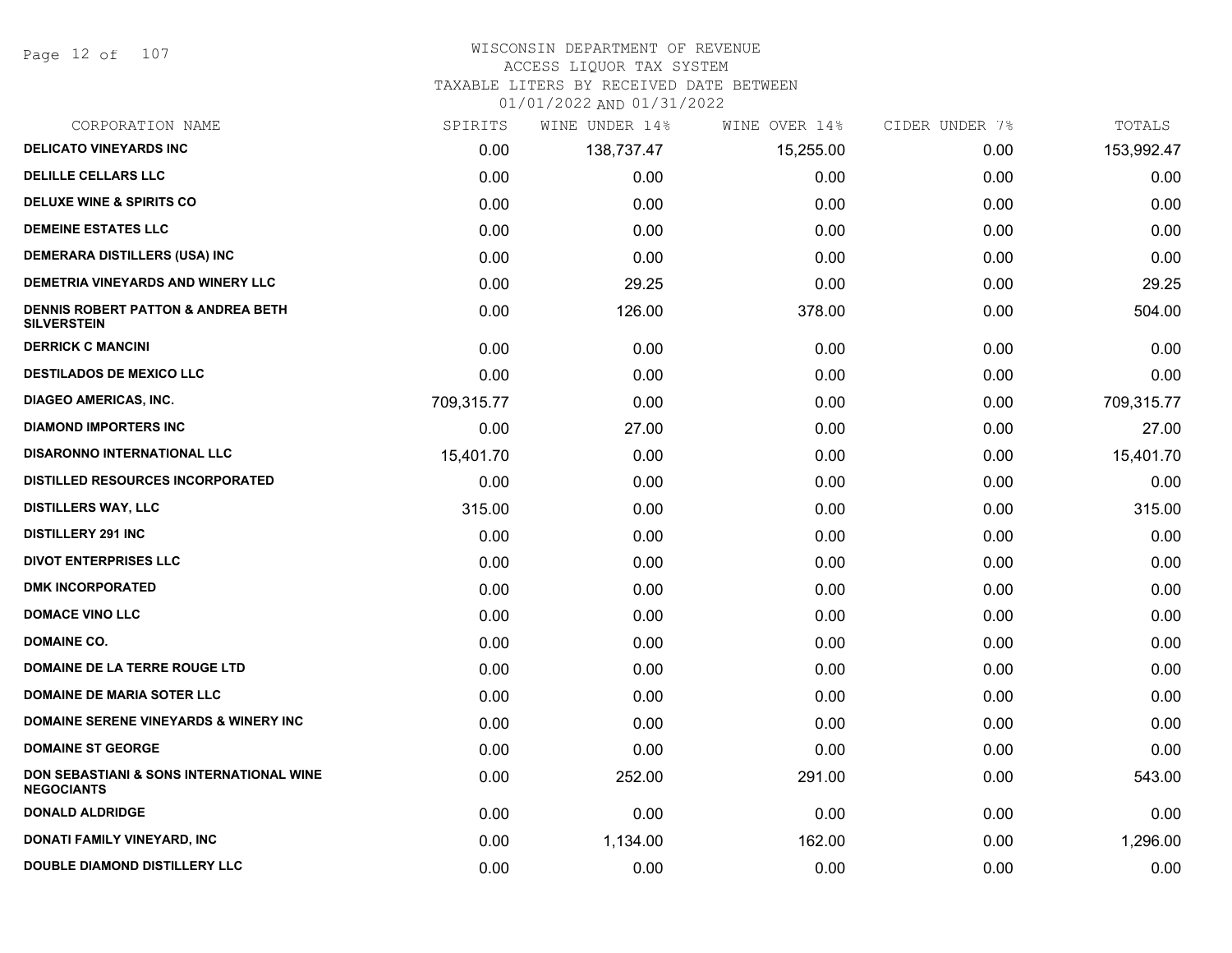Page 13 of 107

| CORPORATION NAME                        | SPIRITS    | WINE UNDER 14% | WINE OVER 14% | CIDER UNDER 7% | TOTALS       |
|-----------------------------------------|------------|----------------|---------------|----------------|--------------|
| <b>DOUBLE DOWN SPIRITS LLC</b>          | 509.25     | 0.00           | 0.00          | 0.00           | 509.25       |
| <b>DOWNEAST CIDER HOUSE, LLC</b>        | 0.00       | 0.00           | 0.00          | 15,517.13      | 15,517.13    |
| DOWNRANGE DISTRIBUTION, INC.            | 0.00       | 0.00           | 0.00          | 0.00           | 0.00         |
| <b>DOYNA LTD</b>                        | 0.00       | 0.00           | 0.00          | 0.00           | 0.00         |
| <b>DRAKE MAKES WINE, INC.</b>           | 0.00       | 0.00           | 0.00          | 0.00           | 0.00         |
| <b>DREW M BLEDSOE</b>                   | 0.00       | 0.00           | 0.00          | 0.00           | 0.00         |
| DREYER WINE LLC                         | 0.00       | 0.00           | 0.00          | 0.00           | 0.00         |
| <b>DREYFUS ASHBY INC</b>                | 20.80      | 1,543.50       | 76.50         | 0.00           | 1,640.80     |
| <b>DRG IMPORTS LLC</b>                  | 0.00       | 0.00           | 0.00          | 0.00           | 0.00         |
| <b>DRUM CIRCLE DISTILLING LLC</b>       | 0.00       | 0.00           | 0.00          | 0.00           | 0.00         |
| DRY CREEK VINEYARD INC                  | 0.00       | 1,008.00       | 252.00        | 0.00           | 1,260.00     |
| DRY FLY DISTILLING INC                  | 0.00       | 0.00           | 0.00          | 0.00           | 0.00         |
| <b>DUCKHORN WINE COMPANY</b>            | 0.00       | 19,656.00      | 7,992.00      | 0.00           | 27,648.00    |
| DUGGANS DISTILLERS PRODUCTS CORPORATION | 918.00     | 0.00           | 0.00          | 0.00           | 918.00       |
| <b>DULUTH CIDER LLC</b>                 | 0.00       | 0.00           | 0.00          | 673.17         | 673.17       |
| <b>DUMOL WINERY LLC</b>                 | 0.00       | 0.00           | 0.00          | 0.00           | 0.00         |
| <b>DUNHAM CELLARS LLC</b>               | 0.00       | 0.00           | 0.00          | 0.00           | 0.00         |
| <b>DUNN VINEYARDS LLC</b>               | 0.00       | 0.00           | 0.00          | 0.00           | 0.00         |
| <b>DUVEL MOORTGAT USA LTD</b>           | 0.00       | 0.00           | 0.00          | 85.17          | 85.17        |
| <b>DV SPIRITS LLC</b>                   | 1,208.00   | 0.00           | 0.00          | 0.00           | 1,208.00     |
| <b>E &amp; J GALLO WINERY</b>           | 286,265.50 | 1,347,097.38   | 30,709.50     | 0.00           | 1,664,072.38 |
| <b>EAGLE EYE IMPORTS LLC</b>            | 0.00       | 0.00           | 0.00          | 0.00           | 0.00         |
| <b>EAGLES LANDING WINERY LLC</b>        | 0.00       | 765.75         | 0.00          | 0.00           | 765.75       |
| <b>EASLEY ENTERPRISES INC.</b>          | 0.00       | 0.00           | 0.00          | 0.00           | 0.00         |
| <b>EASTERN LIQUORS USA INC</b>          | 333.00     | 0.00           | 0.00          | 0.00           | 333.00       |
| <b>EBERLE WINERY LP</b>                 | 0.00       | 0.00           | 0.00          | 0.00           | 0.00         |
| <b>ECLIPSE ASSETS LLC</b>               | 0.00       | 0.00           | 0.00          | 0.00           | 0.00         |
| <b>ECOSUR GROUP LLC</b>                 | 0.00       | 0.00           | 0.00          | 0.00           | 0.00         |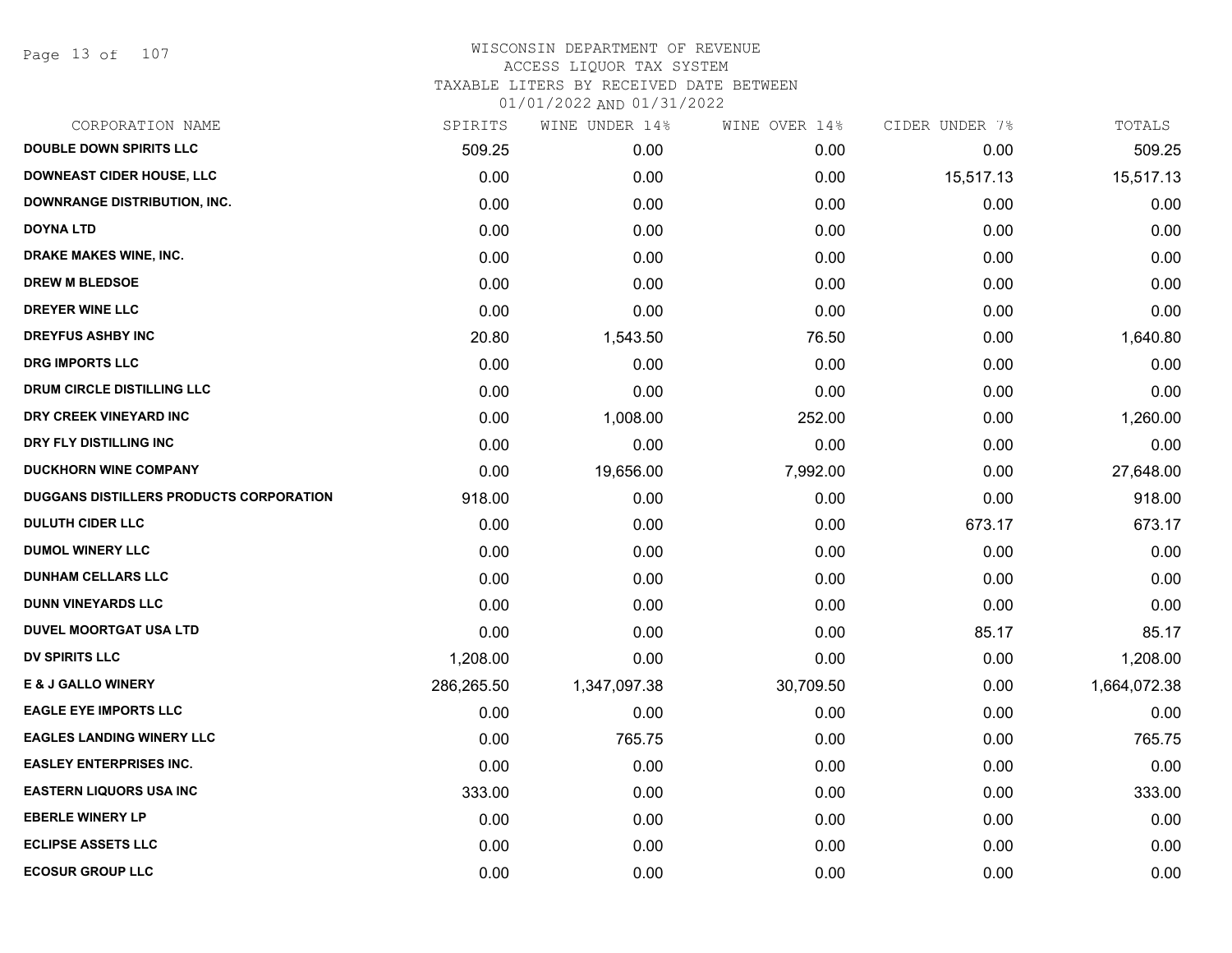Page 14 of 107

# WISCONSIN DEPARTMENT OF REVENUE ACCESS LIQUOR TAX SYSTEM TAXABLE LITERS BY RECEIVED DATE BETWEEN

| CORPORATION NAME                            | SPIRITS | WINE UNDER 14% | WINE OVER 14% | CIDER UNDER 7% | TOTALS   |
|---------------------------------------------|---------|----------------|---------------|----------------|----------|
| <b>EGGHEAD TOO, LLC</b>                     | 0.00    | 0.00           | 0.00          | 0.00           | 0.00     |
| <b>EHREN JORDAN WINE CELLARS LLC</b>        | 0.00    | 63.00          | 0.00          | 0.00           | 63.00    |
| <b>EIGHT BOTTLES LLC</b>                    | 0.00    | 0.00           | 0.00          | 0.00           | 0.00     |
| ELK COVE VINEYARDS INC                      | 0.00    | 0.00           | 0.00          | 0.00           | 0.00     |
| <b>ELLEN FORREST</b>                        | 0.00    | 0.00           | 0.00          | 0.00           | 0.00     |
| <b>ELV-OREGON LLC</b>                       | 0.00    | 0.00           | 0.00          | 0.00           | 0.00     |
| <b>EMCO CHEMICAL DISTRIBUTORS, INC.</b>     | 0.00    | 0.00           | 0.00          | 0.00           | 0.00     |
| <b>EMILIO GUGLIELMO WINERY INC</b>          | 0.00    | 0.00           | 0.00          | 0.00           | 0.00     |
| <b>EMPSON USA INC</b>                       | 0.00    | 126.00         | 0.00          | 0.00           | 126.00   |
| <b>ENOS VINEYARDS INC</b>                   | 0.00    | 0.00           | 126.00        | 0.00           | 126.00   |
| <b>ENOTEC IMPORTS INC</b>                   | 0.00    | 405.00         | 9.00          | 0.00           | 414.00   |
| <b>ENOVATION BRANDS INC</b>                 | 0.00    | 1,530.00       | 0.00          | 0.00           | 1,530.00 |
| <b>ENTENTE SPIRITS LLC</b>                  | 0.00    | 0.00           | 0.00          | 0.00           | 0.00     |
| <b>EOLA HILLS WINE CELLARS INC</b>          | 0.00    | 0.00           | 0.00          | 0.00           | 0.00     |
| <b>EPICUREAN WINES LLC</b>                  | 0.00    | 0.00           | 0.00          | 0.00           | 0.00     |
| <b>ERIC FLANAGAN</b>                        | 0.00    | 0.00           | 0.00          | 0.00           | 0.00     |
| <b>ERIC TRUMP WINE MANUFACTURING LLC</b>    | 0.00    | 0.00           | 0.00          | 0.00           | 0.00     |
| ERIK MILLER WINES, INC.                     | 0.00    | 18.00          | 0.00          | 0.00           | 18.00    |
| <b>ESSER WINES LLC</b>                      | 0.00    | 0.00           | 0.00          | 0.00           | 0.00     |
| <b>EURO LIQUOR LLC</b>                      | 0.00    | 0.00           | 0.00          | 0.00           | 0.00     |
| <b>EVAKI INC</b>                            | 0.00    | 0.00           | 0.00          | 0.00           | 0.00     |
| <b>EVATON INC</b>                           | 0.00    | 156.00         | 180.00        | 0.00           | 336.00   |
| EVESHAM WOOD VINEYARD AND WINERY LLC        | 0.00    | 0.00           | 0.00          | 0.00           | 0.00     |
| <b>EXPERIENCE WINES LLC</b>                 | 0.00    | 0.00           | 0.00          | 0.00           | 0.00     |
| <b>FL NAVARRO LIMITED</b>                   | 0.00    | 63.00          | 126.00        | 0.00           | 189.00   |
| <b>F&amp;F FINE WINES INTERNATIONAL INC</b> | 0.00    | 3,126.25       | 0.00          | 0.00           | 3,126.25 |
| F.X. MAGNER SELECTIONS, INC.                | 0.00    | 512.88         | 31.50         | 0.00           | 544.38   |
| <b>FAMILY &amp; FARMERS LLC</b>             | 0.00    | 33.29          | 0.00          | 0.00           | 33.29    |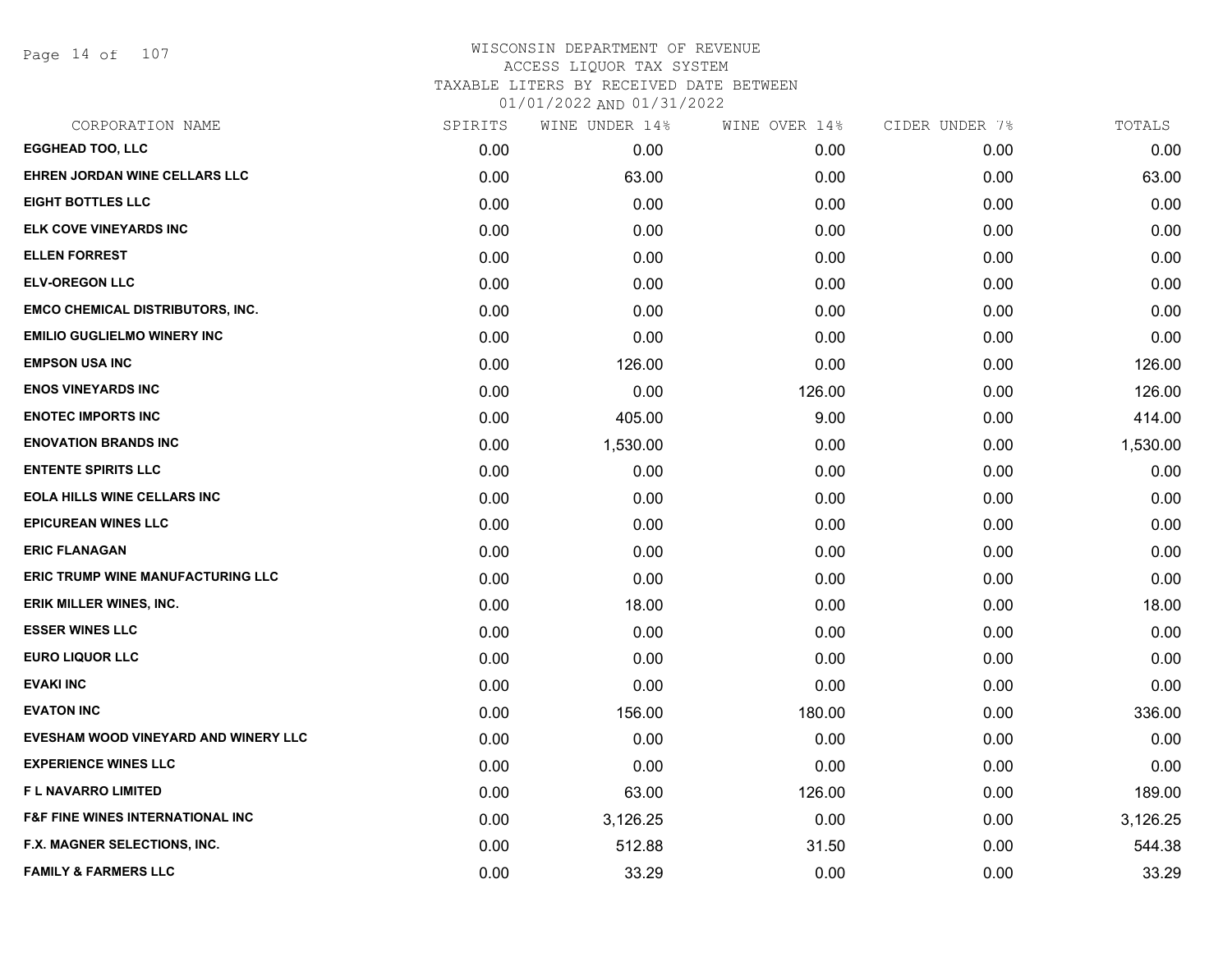Page 15 of 107

## WISCONSIN DEPARTMENT OF REVENUE ACCESS LIQUOR TAX SYSTEM

TAXABLE LITERS BY RECEIVED DATE BETWEEN

| CORPORATION NAME                           | SPIRITS    | WINE UNDER 14% | WINE OVER 14% | CIDER UNDER 7% | TOTALS     |
|--------------------------------------------|------------|----------------|---------------|----------------|------------|
| <b>FAMOUS BRANDS LLC</b>                   | 0.00       | 0.00           | 0.00          | 0.00           | 0.00       |
| <b>FANTIS IMPORTS INC</b>                  | 0.00       | 201.89         | 50.10         | 0.00           | 251.99     |
| <b>FAR NORTH SPIRITS INC</b>               | 0.00       | 0.00           | 0.00          | 0.00           | 0.00       |
| <b>FASEL SHENSTONE LLC</b>                 | 0.00       | 0.00           | 84.00         | 0.00           | 84.00      |
| <b>FELIX SOLIS AVANTIS USA INC</b>         | 0.00       | 2,700.00       | 0.00          | 0.00           | 2,700.00   |
| <b>FERMENTED SCIENCES II INC</b>           | 0.00       | 0.00           | 0.00          | 0.00           | 0.00       |
| <b>FETZER VINEYARDS</b>                    | 0.00       | 22,887.00      | 2,880.00      | 0.00           | 25,767.00  |
| FIFTH GENERATION INC                       | 165,720.00 | 0.00           | 0.00          | 0.00           | 165,720.00 |
| FIFTY FOURTH STREET ENTERPRISES LLC        | 63.00      | 0.00           | 0.00          | 0.00           | 63.00      |
| <b>FINO TEQUILA LLC</b>                    | 648.30     | 0.00           | 0.00          | 0.00           | 648.30     |
| FIOR DI SOLE, LLC                          | 0.00       | 0.00           | 0.00          | 0.00           | 0.00       |
| <b>FIRESTEED CORPORATION</b>               | 0.00       | 0.00           | 0.00          | 0.00           | 0.00       |
| <b>FISHER VINEYARDS</b>                    | 0.00       | 0.00           | 0.00          | 0.00           | 0.00       |
| <b>FITVINE LLC</b>                         | 0.00       | 0.00           | 8,118.00      | 0.00           | 8,118.00   |
| <b>FIVE GRAPES LLC</b>                     | 0.00       | 0.00           | 0.00          | 0.00           | 0.00       |
| FIVE POINTS DISTILLING, LLC                | 0.00       | 0.00           | 0.00          | 0.00           | 0.00       |
| <b>FLORA SPRINGS WINE COMPANY</b>          | 0.00       | 0.00           | 72.00         | 0.00           | 72.00      |
| <b>FLORIDA ORANGE GROVES INC</b>           | 0.00       | 279.00         | 0.00          | 0.00           | 279.00     |
| <b>FN CELLARS LLC</b>                      | 0.00       | 31.50          | 1,386.00      | 0.00           | 1,417.50   |
| FOGGY MOUNTAIN SPIRIT COMPANY, LLC         | 9.00       | 0.00           | 0.00          | 0.00           | 9.00       |
| <b>FOLEY FAMILY WINES INC</b>              | 31.50      | 14,274.00      | 6,849.00      | 0.00           | 21,154.50  |
| <b>FOLIO WINE COMPANY LLC</b>              | 0.00       | 5,471.53       | 229.50        | 0.00           | 5,701.03   |
| <b>FORIS VINEYARDS WINERY LLC</b>          | 0.00       | 1,197.00       | 0.00          | 0.00           | 1,197.00   |
| <b>FORKING PATHS VINEYARDS, INC</b>        | 0.00       | 0.00           | 0.00          | 0.00           | 0.00       |
| <b>FORT ROSS VINEYARD &amp; WINERY LLC</b> | 0.00       | 0.00           | 189.00        | 0.00           | 189.00     |
| <b>FOUR BEARS WINERY LLC</b>               | 0.00       | 0.00           | 0.00          | 0.00           | 0.00       |
| FOUR DAUGHTERS VINEYARD AND WINERY LLC     | 0.00       | 0.00           | 0.00          | 0.00           | 0.00       |
| <b>FOUR ROSES DISTILLERY LLC</b>           | 10,272.00  | 0.00           | 0.00          | 0.00           | 10,272.00  |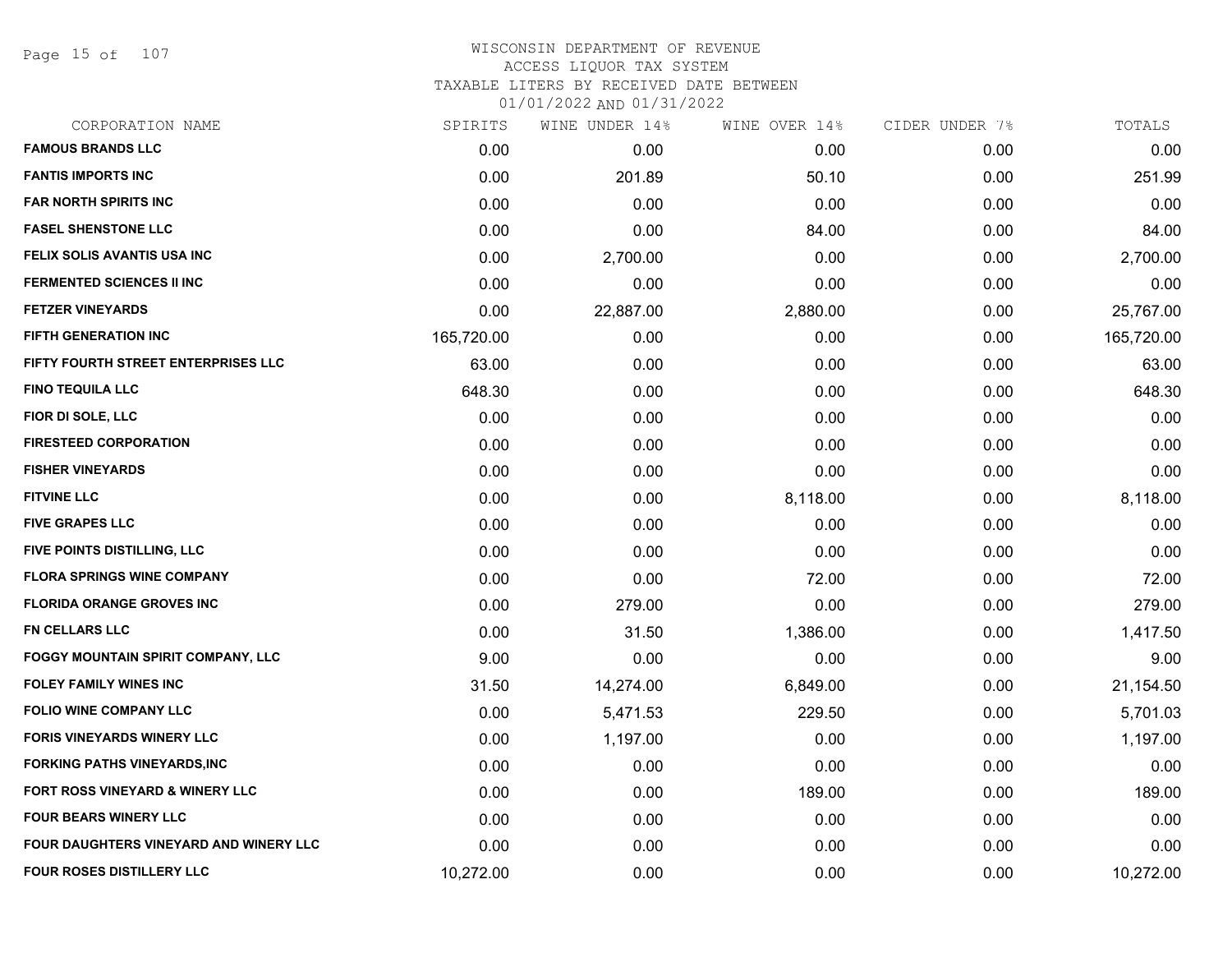Page 16 of 107

## WISCONSIN DEPARTMENT OF REVENUE ACCESS LIQUOR TAX SYSTEM

TAXABLE LITERS BY RECEIVED DATE BETWEEN

| CORPORATION NAME                                | SPIRITS | WINE UNDER 14% | WINE OVER 14% | CIDER UNDER 7% | TOTALS    |
|-------------------------------------------------|---------|----------------|---------------|----------------|-----------|
| <b>FOWLES WINE USA INC</b>                      | 0.00    | 0.00           | 0.00          | 0.00           | 0.00      |
| <b>FOXEN VINEYARD INC</b>                       | 0.00    | 0.00           | 0.00          | 0.00           | 0.00      |
| <b>FRANCIS COPPOLA WINERY LLC</b>               | 0.00    | 882.00         | 0.00          | 0.00           | 882.00    |
| <b>FRANK FAMILY VINEYARDS LLC</b>               | 0.00    | 0.00           | 1,300.50      | 0.00           | 1,300.50  |
| FRANK LIN DISTILLERS PRODUCTS LTD               | 52.50   | 0.00           | 0.00          | 0.00           | 52.50     |
| <b>FRANK R VEZER</b>                            | 0.00    | 0.00           | 0.00          | 0.00           | 0.00      |
| <b>FRED C SCHERRER</b>                          | 0.00    | 0.00           | 0.00          | 0.00           | 0.00      |
| <b>FREDERICK WILDMAN &amp; SONS LTD</b>         | 0.00    | 34,133.36      | 63.00         | 0.00           | 34,196.36 |
| <b>FRESH GRAPES LLC</b>                         | 0.00    | 0.00           | 0.00          | 0.00           | 0.00      |
| <b>FREY VINEYARDS LTD</b>                       | 0.00    | 504.00         | 126.00        | 0.00           | 630.00    |
| <b>FRITZ CELLARS INC</b>                        | 0.00    | 0.00           | 0.00          | 0.00           | 0.00      |
| <b>FROGS LEAP WINERY</b>                        | 0.00    | 0.00           | 0.00          | 0.00           | 0.00      |
| <b>FRUIT OF THE VINES INC</b>                   | 0.00    | 387.05         | 63.01         | 0.00           | 450.06    |
| FULL THROTTLE SLOON SHINE LLC                   | 765.00  | 0.00           | 0.00          | 0.00           | 765.00    |
| <b>FULLERTON WINES, INC</b>                     | 0.00    | 0.00           | 0.00          | 0.00           | 0.00      |
| <b>FULTON STREET BREWERY LLC</b>                | 0.00    | 0.00           | 0.00          | 0.00           | 0.00      |
| <b>FUTURE PROOF BRANDS LLC</b>                  | 0.00    | 7,200.00       | 0.00          | 0.00           | 7,200.00  |
| <b>G K SKAGGS INC</b>                           | 0.00    | 0.00           | 0.00          | 0.00           | 0.00      |
| G.S.W.C. INC.                                   | 0.00    | 0.00           | 0.00          | 0.00           | 0.00      |
| <b>GALENA AVIATION, LLC</b>                     | 0.00    | 0.00           | 0.00          | 0.00           | 0.00      |
| <b>GAMBA VINEYARDS AND WINERY LLC</b>           | 0.00    | 0.00           | 0.00          | 0.00           | 0.00      |
| <b>GAMBLE FAMILY VINEYARDS LLC</b>              | 0.00    | 0.00           | 504.00        | 0.00           | 504.00    |
| <b>GEORGE BOZIC JR</b>                          | 0.00    | 0.00           | 0.00          | 0.00           | 0.00      |
| <b>GEORGIAN HOUSE OF GREATER WASHINGTON LLC</b> | 0.00    | 0.00           | 0.00          | 0.00           | 0.00      |
| <b>GF WINES LLC</b>                             | 0.00    | 0.00           | 0.00          | 0.00           | 0.00      |
| <b>GH HOLDINGS LP</b>                           | 0.00    | 0.00           | 0.00          | 0.00           | 0.00      |
| <b>GIBSON WINE COMPANY</b>                      | 0.00    | 0.00           | 270.00        | 0.00           | 270.00    |
| <b>GILDARDO PARTIDA LLC</b>                     | 0.00    | 0.00           | 0.00          | 0.00           | 0.00      |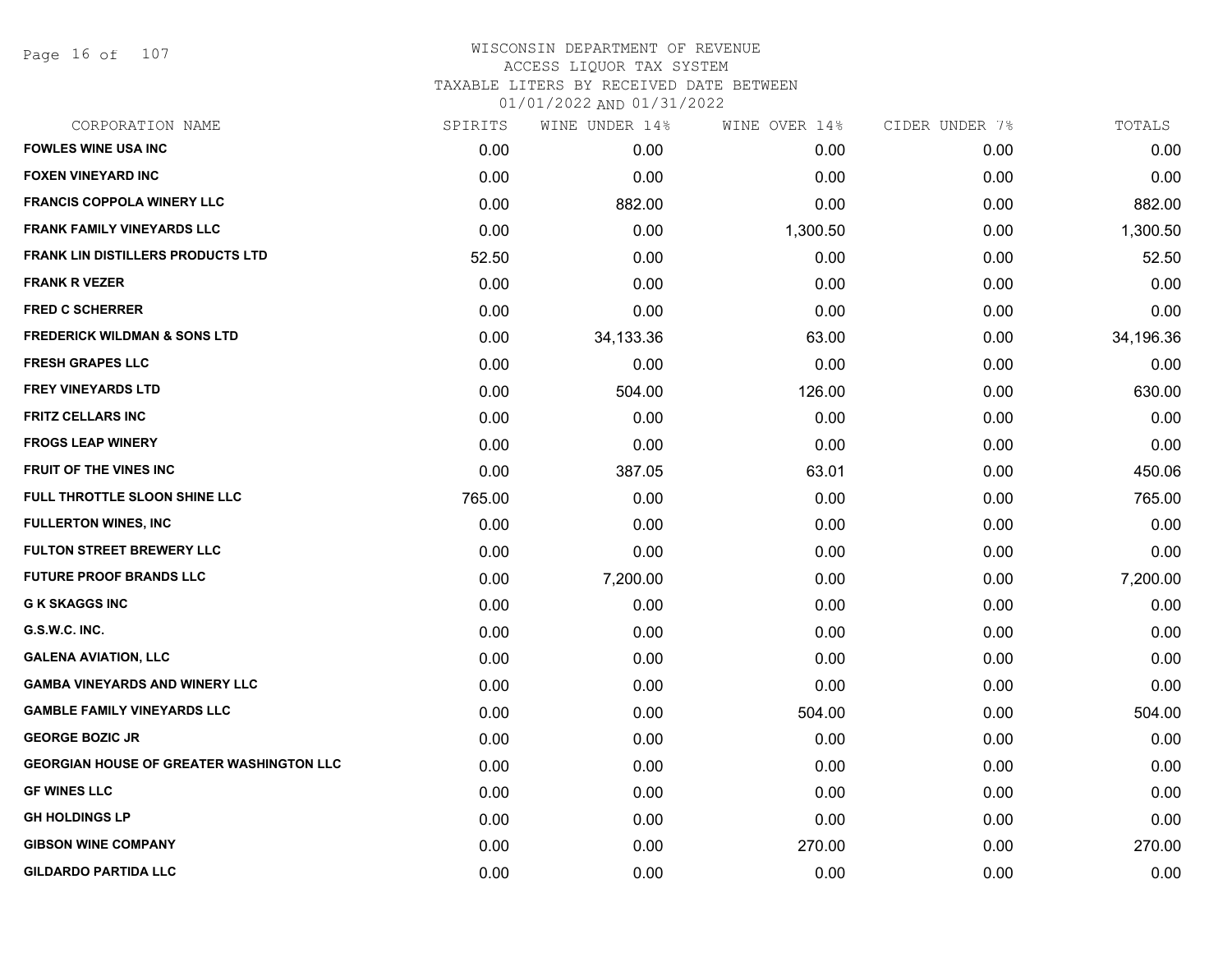Page 17 of 107

| CORPORATION NAME                             | SPIRITS  | WINE UNDER 14% | WINE OVER 14% | CIDER UNDER 7% | TOTALS    |
|----------------------------------------------|----------|----------------|---------------|----------------|-----------|
| <b>GLASS REVOLUTION IMPORTS USA LLC</b>      | 0.00     | 0.00           | 0.00          | 0.00           | 0.00      |
| <b>GLOBAL BEVERAGE TEAM, LLC</b>             | 112.50   | 0.00           | 0.00          | 0.00           | 112.50    |
| <b>GLOBAL SPIRITS USA LLC</b>                | 2,823.00 | 0.00           | 0.00          | 0.00           | 2,823.00  |
| <b>GLOBAL VINEYARD IMPORTERS INC</b>         | 0.00     | 0.00           | 0.00          | 0.00           | 0.00      |
| <b>GLUNZ FAMILY WINERY &amp; CELLARS INC</b> | 0.00     | 0.00           | 0.00          | 0.00           | 0.00      |
| <b>GNEKOW FAMILY WINERY LLC</b>              | 0.00     | 0.00           | $-882.00$     | 0.00           | $-882.00$ |
| <b>GOAMERICAGO BEVERAGES LLC</b>             | 2,142.00 | 0.00           | 0.00          | 0.00           | 2,142.00  |
| <b>GOLDSCHMIDT VINEYARDS LLC</b>             | 0.00     | 243.00         | 1,822.50      | 0.00           | 2,065.50  |
| <b>GOOSE RIDGE LLC</b>                       | 0.00     | 1,098.00       | 0.00          | 0.00           | 1,098.00  |
| <b>GORDON BROTHERS CELLARS INC</b>           | 0.00     | 0.00           | 0.00          | 0.00           | 0.00      |
| <b>GRAPE EXPECTATIONS, INC</b>               | 0.00     | 900.00         | 0.00          | 0.00           | 900.00    |
| <b>GRAPE VISIONS LLC</b>                     | 0.00     | 0.00           | 0.00          | 0.00           | 0.00      |
| <b>GRAPES &amp; BARLEY LLC</b>               | 0.00     | 0.00           | 0.00          | 0.00           | 0.00      |
| <b>GRAPES OF SPAIN INC</b>                   | 0.00     | 0.00           | 0.00          | 0.00           | 0.00      |
| <b>GRAPESEED WINE FUND LLC</b>               | 0.00     | 0.00           | 0.00          | 0.00           | 0.00      |
| <b>GRATON SPIRITS COMPANY LLC</b>            | 504.00   | 0.00           | 0.00          | 0.00           | 504.00    |
| <b>GRAY DUCK BREWING COMPANY LLC</b>         | 0.00     | 0.00           | 0.00          | 0.00           | 0.00      |
| <b>GRAY DUCK SPIRITS LLC</b>                 | 1,260.00 | 0.00           | 0.00          | 0.00           | 1,260.00  |
| <b>GREEN BUS PROVISIONS</b>                  | 0.00     | 0.00           | 0.00          | 0.00           | 0.00      |
| <b>GREEN RIVER DISTILLING COMPANY LLC</b>    | 0.00     | 0.00           | 0.00          | 0.00           | 0.00      |
| <b>GREENFIELD GLOBAL USA INC</b>             | 0.00     | 0.00           | 0.00          | 0.00           | 0.00      |
| <b>GREG &amp; GREG INC</b>                   | 0.00     | 126.00         | 0.00          | 0.00           | 126.00    |
| <b>GREG &amp; PAM HARRINGTON WINES LLC</b>   | 0.00     | 0.00           | 0.00          | 0.00           | 0.00      |
| <b>GREGORY EDWARD GRAZIANO</b>               | 0.00     | 0.00           | 0.00          | 0.00           | 0.00      |
| <b>GREGORY F BUONOCORE</b>                   | 133.14   | 0.00           | 0.00          | 0.00           | 133.14    |
| <b>GRGICH HILLS CELLAR</b>                   | 0.00     | 90.00          | 117.00        | 0.00           | 207.00    |
| <b>GRIEB OPTIMAL WINECRAFTING LLC</b>        | 0.00     | 0.00           | 0.00          | 0.00           | 0.00      |
| <b>GROTH VINEYARDS &amp; WINERY LLC</b>      | 0.00     | 0.00           | 90.00         | 0.00           | 90.00     |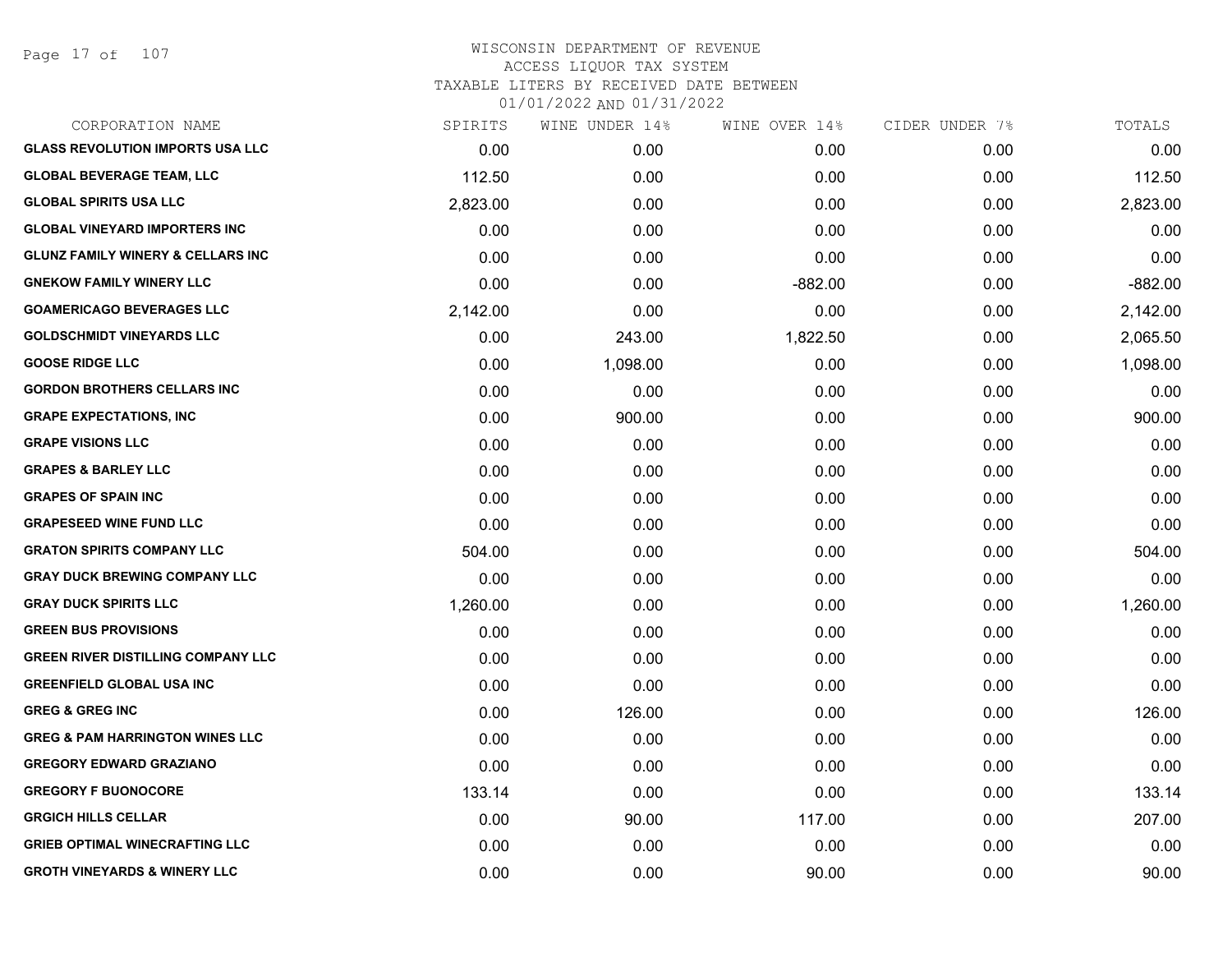## WISCONSIN DEPARTMENT OF REVENUE ACCESS LIQUOR TAX SYSTEM

TAXABLE LITERS BY RECEIVED DATE BETWEEN

| CORPORATION NAME                   | SPIRITS    | WINE UNDER 14% | WINE OVER 14% | CIDER UNDER 7% | TOTALS     |
|------------------------------------|------------|----------------|---------------|----------------|------------|
| <b>GROUNDED WINE PROJECT LLC</b>   | 0.00       | 3,312.00       | 504.00        | 0.00           | 3,816.00   |
| <b>GUARACHI WINE PARTNERS INC</b>  | 0.00       | 1,260.00       | 1,404.00      | 0.00           | 2,664.00   |
| <b>GUILLAUME LACHETEAU</b>         | 0.00       | 684.00         | 0.00          | 0.00           | 684.00     |
| <b>H ERIK ZETTERSTROM</b>          | 0.00       | 459.00         | 0.00          | 0.00           | 459.00     |
| <b>HAAS BROTHERS INC</b>           | 0.00       | 0.00           | 0.00          | 0.00           | 0.00       |
| <b>HAHN ESTATE</b>                 | 0.00       | 0.00           | 0.00          | 0.00           | 0.00       |
| <b>HALBY MARKETING INC</b>         | 0.00       | 897.00         | 0.00          | 0.00           | 897.00     |
| <b>HALCYON SYNDICATE LTD LLC</b>   | 0.00       | 0.00           | 0.00          | 0.00           | 0.00       |
| <b>HALL WINES LLC</b>              | 0.00       | 0.00           | 0.00          | 0.00           | 0.00       |
| <b>HAMEL FAMILY WINES LLC</b>      | 0.00       | 22.50          | 117.00        | 0.00           | 139.50     |
| <b>HAND PICKED SELECTIONS INC</b>  | 0.00       | 0.00           | 0.00          | 0.00           | 0.00       |
| <b>HANSJOERG WYSS</b>              | 0.00       | 0.00           | 0.00          | 0.00           | 0.00       |
| HARLAN ESTATE WINERY INC           | 0.00       | 0.00           | 0.00          | 0.00           | 0.00       |
| <b>HARRIS &amp; HARRIS</b>         | 0.00       | 0.00           | 0.00          | 0.00           | 0.00       |
| <b>HAWAII SEA SPIRITS LLC</b>      | 480.00     | 0.00           | 0.00          | 0.00           | 480.00     |
| <b>HDD LLC</b>                     | 0.00       | 0.00           | 0.00          | 0.00           | 0.00       |
| <b>HEARTLAND DISTILLERS LLC</b>    | 0.00       | 0.00           | 0.00          | 0.00           | 0.00       |
| <b>HEAVEN HILL SALES CO.</b>       | 311,889.60 | 0.00           | 1,719.00      | 0.00           | 313,608.60 |
| <b>HEAVENLY SPIRITS LLC</b>        | 450.00     | 0.00           | 0.00          | 0.00           | 450.00     |
| <b>HEINEKEN USA INCORPORATED</b>   | 0.00       | 5,757.66       | 0.00          | 4,008.00       | 9,765.66   |
| <b>HEITZ WINE CELLARS</b>          | 0.00       | 0.00           | 0.00          | 0.00           | 0.00       |
| <b>HEMINGWAY RUM COMPANY LLC</b>   | 0.00       | 0.00           | 0.00          | 0.00           | 0.00       |
| <b>HEMISPHERE WINE COMPANY INC</b> | 0.00       | 0.00           | 0.00          | 0.00           | 0.00       |
| <b>HEMISPHERES LLC</b>             | 0.00       | 0.00           | 0.00          | 0.00           | 0.00       |
| <b>HENRIOT INC</b>                 | 0.00       | 243.00         | 0.00          | 0.00           | 243.00     |
| <b>HENRY BELMONTE</b>              | 0.00       | 38.25          | 9.00          | 0.00           | 47.25      |
| <b>HENRY CORNELL</b>               | 0.00       | 0.00           | 0.00          | 0.00           | 0.00       |
| <b>HENRY L LAW</b>                 | 0.00       | 0.00           | 0.00          | 0.00           | 0.00       |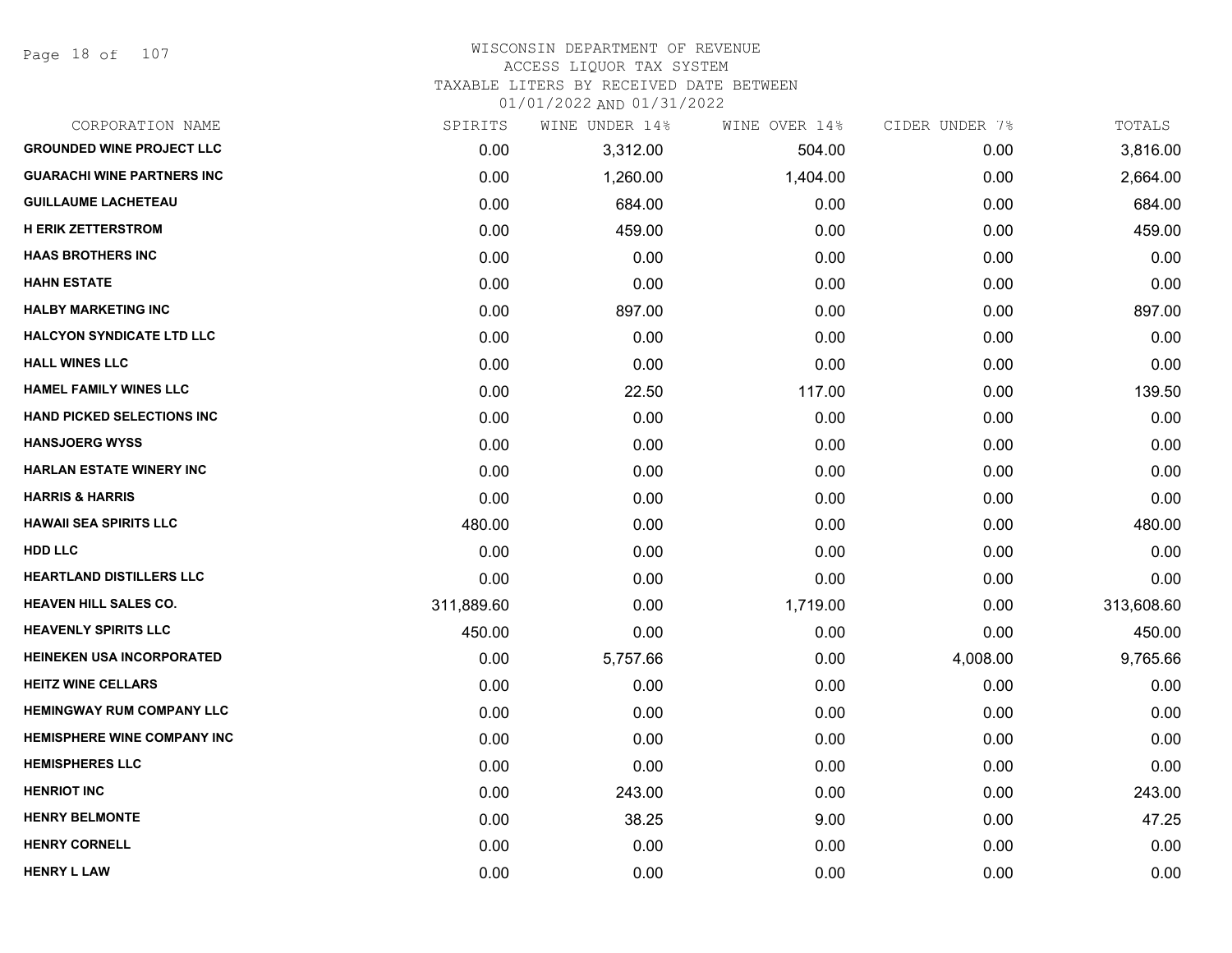Page 19 of 107

## WISCONSIN DEPARTMENT OF REVENUE ACCESS LIQUOR TAX SYSTEM TAXABLE LITERS BY RECEIVED DATE BETWEEN

| CORPORATION NAME                       | SPIRITS  | WINE UNDER 14% | WINE OVER 14% | CIDER UNDER 7% | TOTALS   |
|----------------------------------------|----------|----------------|---------------|----------------|----------|
| HENRY STEELE IMPORTS LLC               | 0.00     | 0.00           | 0.00          | 0.00           | 0.00     |
| <b>HERITAGE DISTILLING COMPANY INC</b> | 0.00     | 0.00           | 0.00          | 0.00           | 0.00     |
| <b>HERITAGE WINE CELLARS LTD</b>       | 0.00     | 1,313.99       | 0.00          | 0.00           | 1,313.99 |
| <b>HERMAN STORY WINES INC</b>          | 0.00     | 0.00           | 0.00          | 0.00           | 0.00     |
| <b>HERON WINES INC</b>                 | 0.00     | 0.00           | 0.00          | 0.00           | 0.00     |
| <b>HIDALGO IMPORTS LLC</b>             | 0.00     | 0.00           | 0.00          | 0.00           | 0.00     |
| <b>HIDDEN RIDGE VINEYARD LLC</b>       | 0.00     | 0.00           | 0.00          | 0.00           | 0.00     |
| HILL ESTATES INC                       | 0.00     | 0.00           | 0.00          | 0.00           | 0.00     |
| <b>HIRSCH WINERY LLC</b>               | 0.00     | 0.00           | 0.00          | 0.00           | 0.00     |
| <b>HONEYWOOD INC</b>                   | 0.00     | 0.00           | 0.00          | 0.00           | 0.00     |
| HONIG VINEYARD AND WINERY LLC          | 0.00     | 0.00           | 261.00        | 0.00           | 261.00   |
| <b>HOOD RIVER DISTILLERS INC</b>       | 1,506.00 | 0.00           | 0.00          | 0.00           | 1,506.00 |
| <b>HOPE WINE LLC</b>                   | 0.00     | 252.00         | 0.00          | 0.00           | 252.00   |
| <b>HORSE &amp; PLOW INC.</b>           | 0.00     | 0.00           | 0.00          | 0.00           | 0.00     |
| <b>HOTALING &amp; CO., LLC</b>         | 0.00     | 0.00           | 0.00          | 0.00           | 0.00     |
| <b>HOTEL TANGO DISTILLERY</b>          | 0.00     | 0.00           | 0.00          | 0.00           | 0.00     |
| <b>HOURGLASS WINE COMPANY INC</b>      | 0.00     | 0.00           | 0.00          | 0.00           | 0.00     |
| <b>HPS EPICUREAN</b>                   | 9.00     | 0.00           | 0.00          | 0.00           | 9.00     |
| <b>HUBER ORCHARDS INC</b>              | 963.00   | 0.00           | 0.00          | 0.00           | 963.00   |
| <b>HUDSON WINE BROKERS LLC</b>         | 0.00     | 819.00         | 315.00        | 0.00           | 1,134.00 |
| HUNEEUS WINES HOLDCO LLC               | 0.00     | 315.00         | 598.50        | 0.00           | 913.50   |
| <b>HUSCH VINEYARDS INC</b>             | 0.00     | 0.00           | 0.00          | 0.00           | 0.00     |
| <b>HYATT FARM PARTNERSHIP</b>          | 0.00     | 432.02         | 0.00          | 0.00           | 432.02   |
| <b>IAN BRAND</b>                       | 0.00     | 0.00           | 0.00          | 0.00           | 0.00     |
| <b>IDA GRAVES, LLC</b>                 | 101.62   | 0.00           | 0.00          | 0.00           | 101.62   |
| <b>IDEAL WINE &amp; SPIRITS CO INC</b> | 263.97   | 513.00         | 0.00          | 0.00           | 776.97   |
| <b>IDLEWILD WINES, INC.</b>            | 0.00     | 16.50          | 0.00          | 0.00           | 16.50    |
| <b>ILLAHE VINEYARDS AND WINERY INC</b> | 0.00     | 0.00           | 0.00          | 0.00           | 0.00     |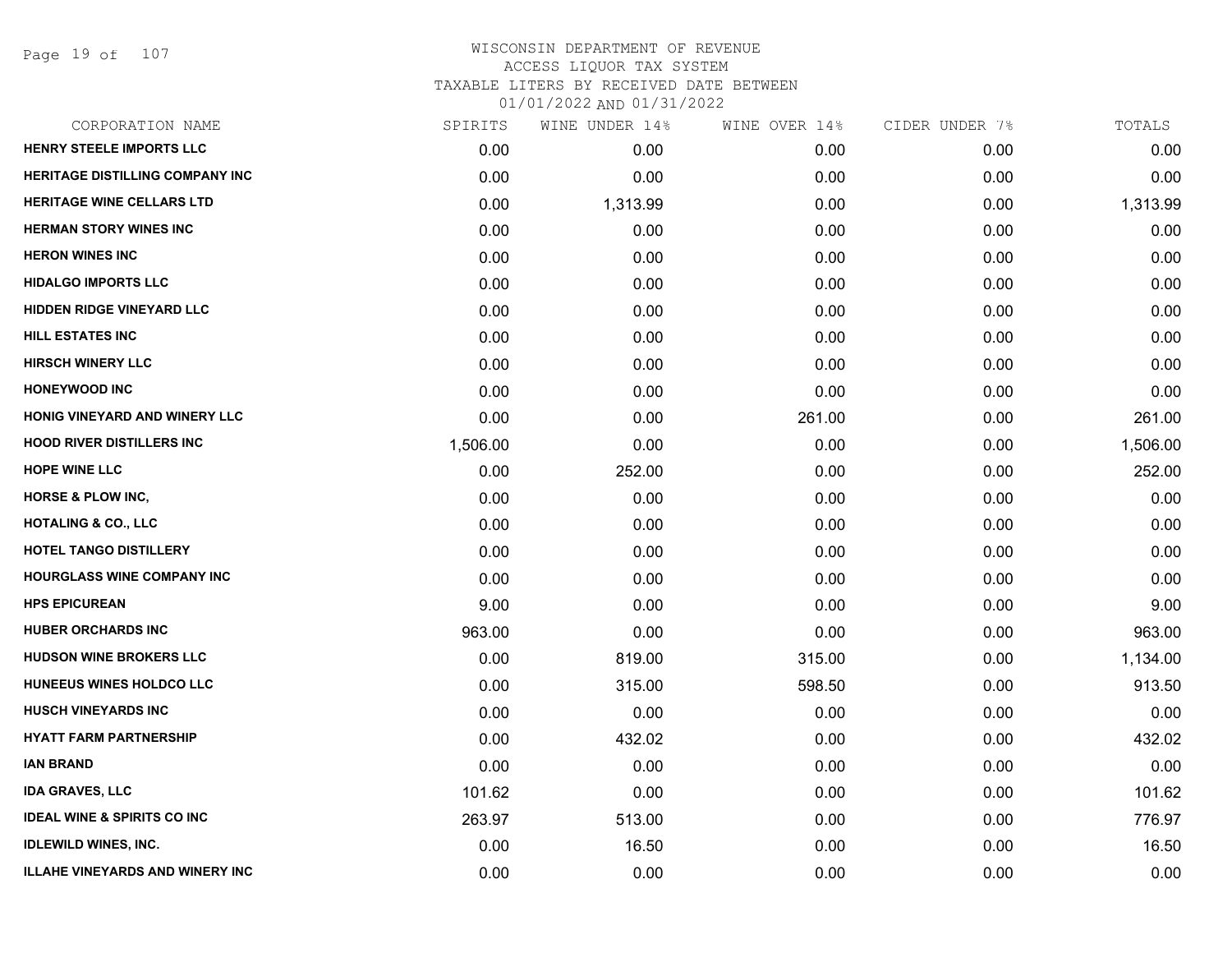Page 20 of 107

| CORPORATION NAME                                  | SPIRITS   | WINE UNDER 14% | WINE OVER 14% | CIDER UNDER 7% | TOTALS    |
|---------------------------------------------------|-----------|----------------|---------------|----------------|-----------|
| <b>ILLYRIAN IMPORT INC</b>                        | 0.00      | 0.00           | 0.00          | 0.00           | 0.00      |
| <b>IMPEX BEVERAGES INC</b>                        | 40.05     | 0.00           | 0.00          | 0.00           | 40.05     |
| IN AGAVE WE TRUST LLC                             | 88.00     | 0.00           | 0.00          | 0.00           | 88.00     |
| <b>INDIGENOUS SELECTIONS LLC</b>                  | 0.00      | 1,276.50       | 9.00          | 0.00           | 1,285.50  |
| <b>INDIGO WINE GROUP LLC</b>                      | 0.00      | 1,098.00       | 0.00          | 0.00           | 1,098.00  |
| <b>INFINIUM SPIRITS INC.</b>                      | 20,207.40 | 0.00           | 0.00          | 0.00           | 20,207.40 |
| <b>INNO VINO INTERNATIONAL INC</b>                | 0.00      | 0.00           | 0.00          | 0.00           | 0.00      |
| <b>INNOTRI LIMITED LLC</b>                        | 0.00      | 0.00           | 0.00          | 0.00           | 0.00      |
| <b>INTERACTIONS &amp; TRANSACTIONS, INC.</b>      | 0.00      | 0.00           | 0.00          | 0.00           | 0.00      |
| <b>INTERNATIONAL DISTILLERS &amp; VINTERS LTD</b> | 0.00      | 0.00           | 0.00          | 0.00           | 0.00      |
| <b>INTERNATIONAL VINES INC</b>                    | 0.00      | 0.00           | 0.00          | 0.00           | 0.00      |
| <b>INTERTRADE USA COMPANY</b>                     | 0.00      | 0.00           | 0.00          | 0.00           | 0.00      |
| <b>INVESTOR'S OF AMERICA LP</b>                   | 0.00      | 0.00           | 0.00          | 0.00           | 0.00      |
| <b>INVOER EKKE LLC</b>                            | 0.00      | 0.00           | 0.00          | 0.00           | 0.00      |
| <b>IRON FISH DISTILLERY LLC</b>                   | 0.00      | 0.00           | 0.00          | 0.00           | 0.00      |
| <b>IRON HORSE VINEYARDS LP</b>                    | 0.00      | 0.00           | 0.00          | 0.00           | 0.00      |
| <b>J K WILLIAMS DISTILLING LLC</b>                | 76.50     | 0.00           | 0.00          | 0.00           | 76.50     |
| <b>J LOHR WINERY CORP</b>                         | 0.00      | 11,223.00      | 1,509.75      | 0.00           | 12,732.75 |
| J PEDRONCELLI WINERY                              | 0.00      | 0.00           | 0.00          | 0.00           | 0.00      |
| <b>J WILLETT COMPANIES</b>                        | 0.00      | 0.00           | 0.00          | 0.00           | 0.00      |
| <b>JACK POUST &amp; COMPANY INC</b>               | 0.00      | 495.00         | 112.50        | 0.00           | 607.50    |
| <b>JACKSON FAMILY ENTERPRISES INC</b>             | 0.00      | 43,161.44      | 9,830.25      | 0.00           | 52,991.69 |
| <b>JACUZZI FAMILY VINEYARDS LLC</b>               | 0.00      | 0.00           | 0.00          | 0.00           | 0.00      |
| <b>JAM CELLARS INC</b>                            | 0.00      | 0.00           | 0.00          | 0.00           | 0.00      |
| <b>JAMES L LAMBERT</b>                            | 0.00      | 0.00           | 0.00          | 0.00           | 0.00      |
| <b>JAMES MORONEY INC</b>                          | 0.00      | 504.00         | 0.00          | 0.00           | 504.00    |
| JAPAN PRESTIGE SAKE INTERNATIONAL INC             | 0.00      | 17.28          | 64.80         | 0.00           | 82.08     |
| <b>JARVIS</b>                                     | 0.00      | 0.00           | 0.00          | 0.00           | 0.00      |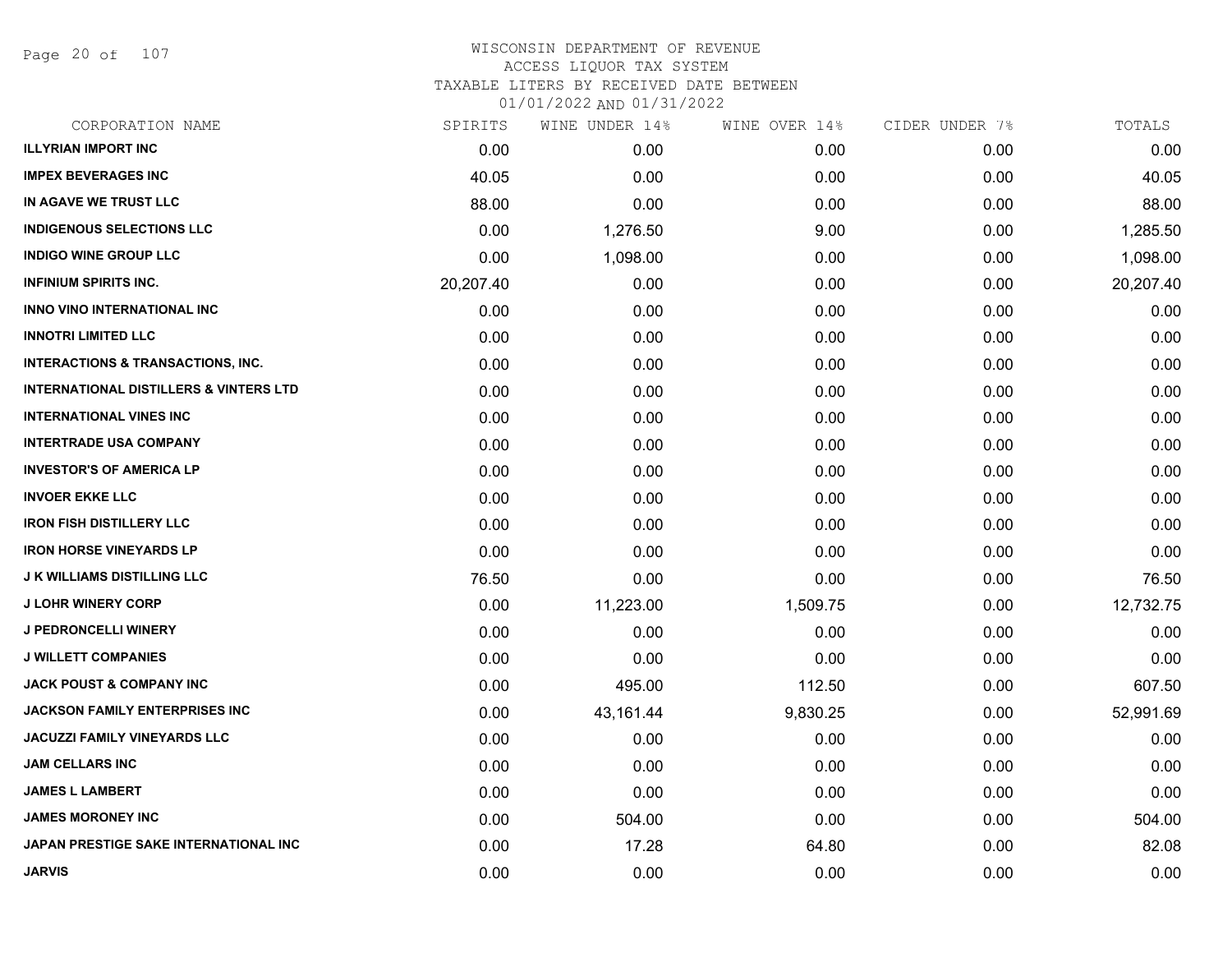Page 21 of 107

#### WISCONSIN DEPARTMENT OF REVENUE ACCESS LIQUOR TAX SYSTEM

TAXABLE LITERS BY RECEIVED DATE BETWEEN

| CORPORATION NAME                         | SPIRITS    | WINE UNDER 14% | WINE OVER 14% | CIDER UNDER 7% | TOTALS     |
|------------------------------------------|------------|----------------|---------------|----------------|------------|
| <b>JASON DRISCOLL</b>                    | 0.00       | 126.00         | 63.00         | 0.00           | 189.00     |
| <b>JAX VINEYARDS LLC</b>                 | 0.00       | 0.00           | 0.00          | 0.00           | 0.00       |
| <b>JAY MIDWEST INC</b>                   | 0.00       | 0.00           | 0.00          | 0.00           | 0.00       |
| <b>JC CELLARS INC</b>                    | 0.00       | 0.00           | 0.00          | 0.00           | 0.00       |
| JDSO, INC.                               | 40,759.68  | 0.00           | 0.00          | 0.00           | 40,759.68  |
| JEAN CLAUDE BOISSET WINES USA INC        | 0.00       | 3,798.00       | 4,369.50      | 0.00           | 8,167.50   |
| <b>JEFF QUINT</b>                        | 540.00     | 0.00           | 0.00          | 0.00           | 540.00     |
| <b>JEM BEVERAGE COMPANY</b>              | 1,998.00   | 0.00           | 0.00          | 0.00           | 1,998.00   |
| <b>JENNY R ANDERSON</b>                  | 0.00       | 0.00           | 0.00          | 0.00           | 0.00       |
| JERSEY ARTISAN DISTILLING INC            | 0.00       | 0.00           | 0.00          | 0.00           | 0.00       |
| <b>JFC INTERNATIONAL INC</b>             | 0.00       | 2,080.08       | 2,613.82      | 0.00           | 4,693.90   |
| <b>JIM BEAM BRANDS CO</b>                | 559,691.10 | 135.00         | 0.00          | 0.00           | 559,826.10 |
| <b>J-NH WINE GROUP LLC</b>               | 0.00       | 0.00           | 0.00          | 0.00           | 0.00       |
| <b>JOHAN VINEYARDS LLC</b>               | 0.00       | 630.00         | 0.00          | 0.00           | 630.00     |
| <b>JOHN A KRUGER</b>                     | 0.00       | 0.00           | 0.00          | 0.00           | 0.00       |
| JOHN ANTHONY VINEYARDS LLC               | 0.00       | 0.00           | 126.00        | 0.00           | 126.00     |
| <b>JOHN C BAKER</b>                      | 0.00       | 0.00           | 0.00          | 0.00           | 0.00       |
| JOHN H OWOC                              | 0.00       | 0.00           | 0.00          | 0.00           | 0.00       |
| <b>JOHN R LUCAS</b>                      | 0.00       | 0.00           | 0.00          | 0.00           | 0.00       |
| <b>JOKER'S JUICE, LLC</b>                | 0.00       | 0.00           | 0.00          | 0.00           | 0.00       |
| <b>JOSE PASTOR</b>                       | 0.00       | 0.00           | 0.00          | 0.00           | 0.00       |
| <b>JOSEPH DEHNER</b>                     | 0.00       | 0.00           | 0.00          | 0.00           | 0.00       |
| JOSEPH PHELPS VINEYARDS LLC              | 0.00       | 0.00           | 0.00          | 0.00           | 0.00       |
| JOSEPH VICTORI WINES, INC.               | 0.00       | 513.00         | 0.00          | 0.00           | 513.00     |
| <b>JOSU GALDOS</b>                       | 0.00       | 1,134.00       | 360.00        | 0.00           | 1,494.00   |
| <b>JULIO GOMEZ REJON</b>                 | 0.00       | 0.00           | 0.00          | 0.00           | 0.00       |
| <b>JUSTIN VINEYARDS &amp; WINERY LLC</b> | 0.00       | 36.00          | 265.50        | 0.00           | 301.50     |
| <b>JVS WINES IMPORTS IL CORP</b>         | 0.00       | 0.00           | 0.00          | 0.00           | 0.00       |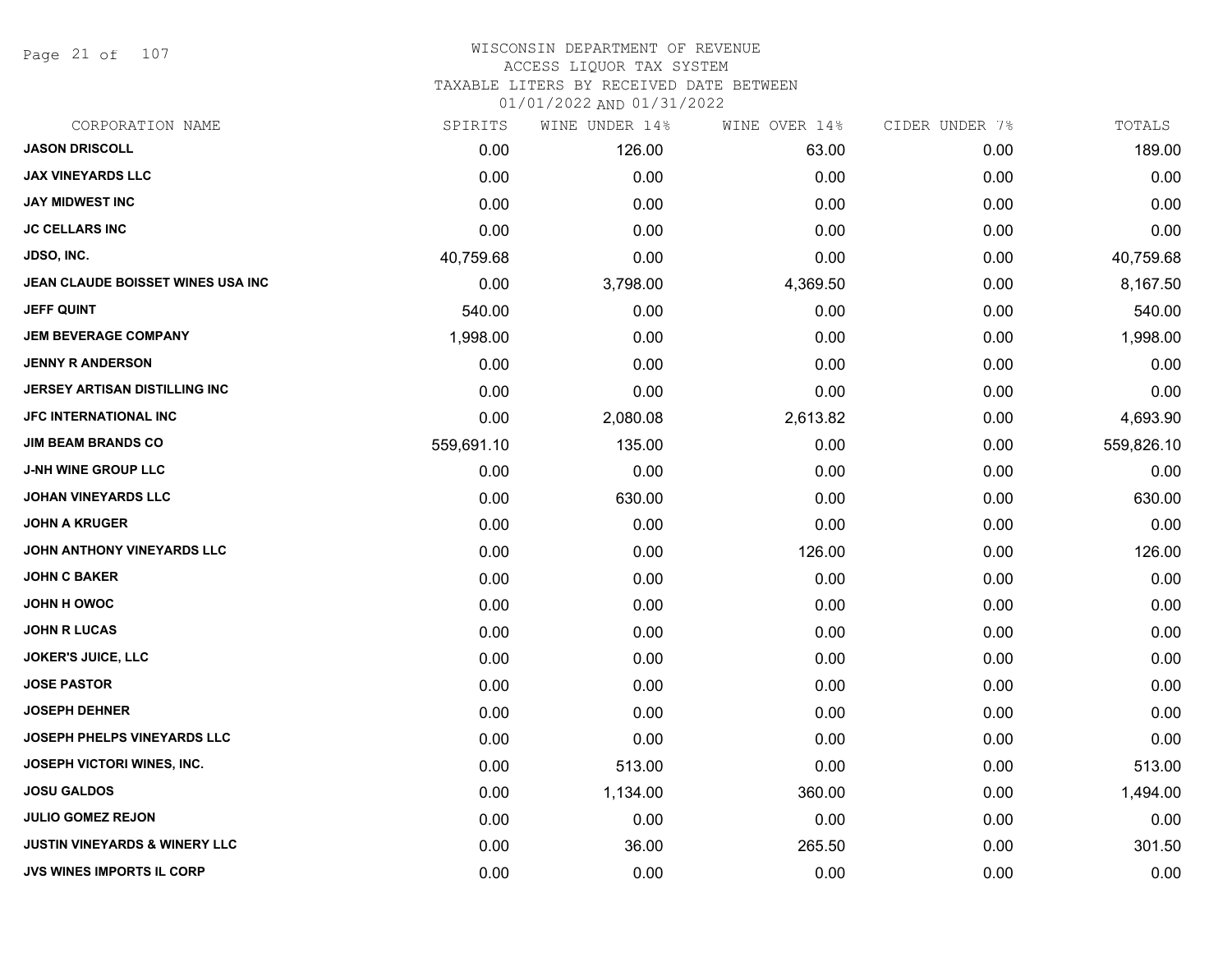Page 22 of 107

# WISCONSIN DEPARTMENT OF REVENUE ACCESS LIQUOR TAX SYSTEM

TAXABLE LITERS BY RECEIVED DATE BETWEEN

| CORPORATION NAME                       | SPIRITS  | WINE UNDER 14% | WINE OVER 14% | CIDER UNDER 7% | TOTALS    |
|----------------------------------------|----------|----------------|---------------|----------------|-----------|
| <b>JVW CORPORATION</b>                 | 0.00     | 0.00           | 0.00          | 0.00           | 0.00      |
| <b>JZ WINE COMPANY</b>                 | 0.00     | 189.00         | 0.00          | 0.00           | 189.00    |
| <b>K VINTNERS LLC</b>                  | 0.00     | 7,488.00       | 0.00          | 0.00           | 7,488.00  |
| <b>KAITRIN N COOPER</b>                | 0.00     | 0.00           | 0.00          | 0.00           | 0.00      |
| <b>KALIN CELLARS INC</b>               | 0.00     | 0.00           | 0.00          | 0.00           | 0.00      |
| <b>KAMEN WINES LLC</b>                 | 0.00     | 0.00           | 0.00          | 0.00           | 0.00      |
| <b>KEEPER'S QUEST INC</b>              | 0.00     | 0.00           | 0.00          | 0.00           | 0.00      |
| <b>KEITH M PALMER</b>                  | 0.00     | 0.00           | 0.00          | 0.00           | 0.00      |
| <b>KEN WRIGHT CELLARS CO</b>           | 0.00     | 603.00         | 0.00          | 0.00           | 603.00    |
| <b>KENNETH S LIKITPRAKONG</b>          | 0.00     | 360.00         | 0.00          | 0.00           | 360.00    |
| <b>KENT HUMPHREY</b>                   | 0.00     | 0.00           | 0.00          | 0.00           | 0.00      |
| <b>KENT RASMUSSEN WINERY</b>           | 0.00     | 252.00         | 0.00          | 0.00           | 252.00    |
| <b>KENTUCKY BOURBON DISTILLERS LTD</b> | 1,101.00 | 0.00           | 0.00          | 0.00           | 1,101.00  |
| <b>KERMIT LYNCH WINE MERCHANTS</b>     | 0.00     | 573.00         | 27.00         | 0.00           | 600.00    |
| <b>KERWIN ESTATE LLC</b>               | 0.00     | 0.00           | 0.00          | 0.00           | 0.00      |
| <b>KIMBERTON WINES LLC</b>             | 0.00     | 0.00           | 0.00          | 0.00           | 0.00      |
| KINDRED SPIRITS NORTH AMERICA INC      | 0.00     | 0.00           | 0.00          | 0.00           | 0.00      |
| KINDRED VINES IMPORT CO LLC            | 0.00     | 0.00           | 0.00          | 0.00           | 0.00      |
| <b>KING ESTATE WINERY LP</b>           | 0.00     | 0.00           | 0.00          | 0.00           | 0.00      |
| <b>KING SPIRITS, LLC</b>               | 360.00   | 0.00           | 0.00          | 0.00           | 360.00    |
| <b>KINGS COUNTY DISTILLERY LLC</b>     | 0.00     | 0.00           | 0.00          | 0.00           | 0.00      |
| <b>KIONA VINEYARDS LLC</b>             | 0.00     | 126.00         | 9.00          | 0.00           | 135.00    |
| KISMET WINE, INC.                      | 0.00     | 0.00           | 0.00          | 0.00           | 0.00      |
| <b>KISTLER VINEYARDS, LLC</b>          | 0.00     | 0.00           | 0.00          | 0.00           | 0.00      |
| <b>KITFOX VINEYARDS LLC</b>            | 0.00     | 0.00           | 0.00          | 0.00           | 0.00      |
| <b>KLEIN FOODS INC</b>                 | 0.00     | 7,939.71       | 18,750.79     | 0.00           | 26,690.50 |
| <b>KLIN SPIRITS LLC</b>                | 0.00     | 0.00           | 0.00          | 0.00           | 0.00      |
| <b>KLINKER BRICK WINERY INC</b>        | 0.00     | 0.00           | 855.00        | 0.00           | 855.00    |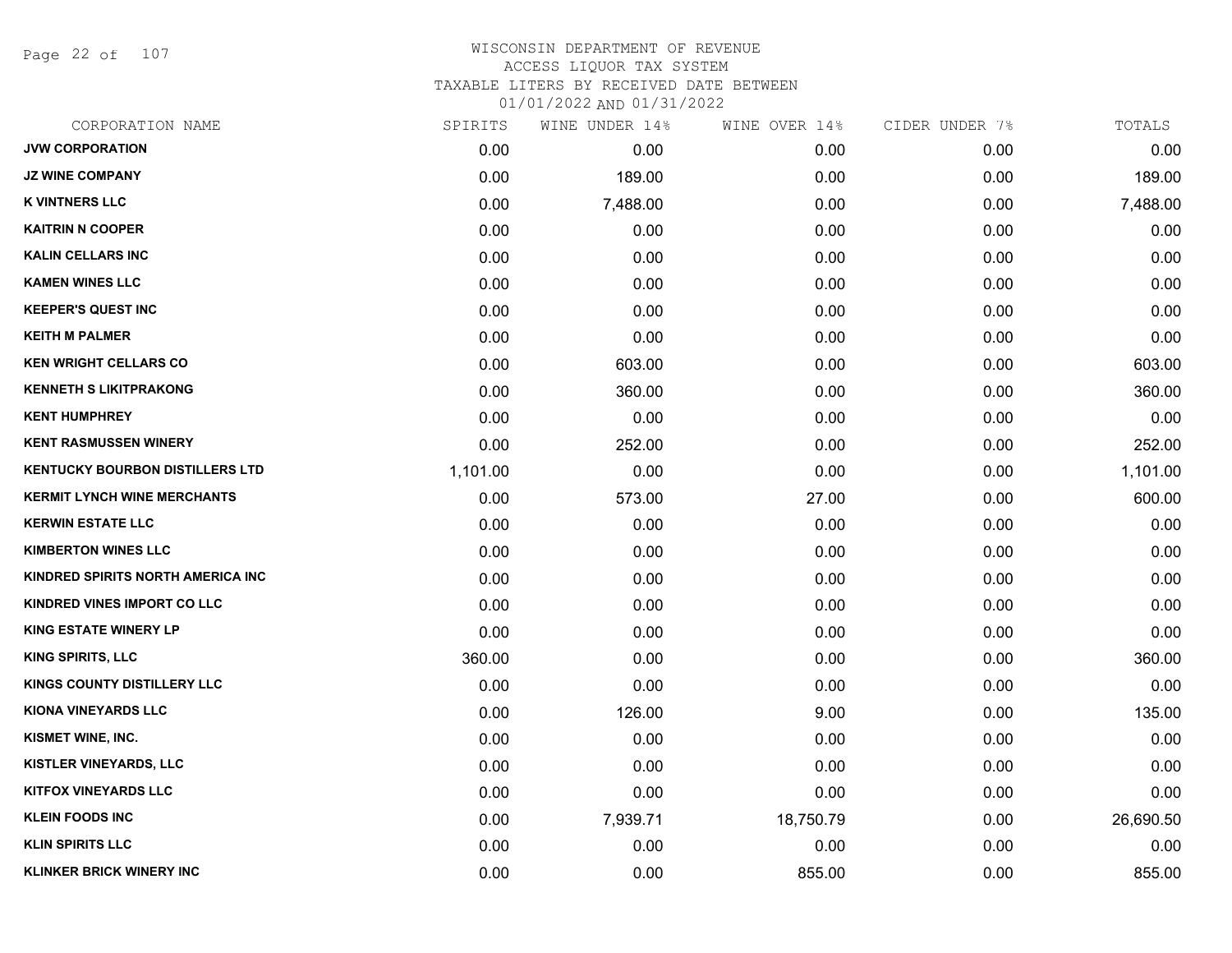| CORPORATION NAME                          | SPIRITS | WINE UNDER 14% | WINE OVER 14% | CIDER UNDER 7% | TOTALS   |
|-------------------------------------------|---------|----------------|---------------|----------------|----------|
| <b>KNIGHTS BRIDGE WINERY LLC</b>          | 0.00    | 0.00           | 0.00          | 0.00           | 0.00     |
| <b>KOBRAND CORPORATION</b>                | 0.00    | 0.00           | 0.00          | 0.00           | 0.00     |
| KOJIMA & INTERNATIONAL ASSOCIATES INC     | 0.00    | 0.00           | 0.00          | 0.00           | 0.00     |
| <b>KOLOA RUM CORP</b>                     | 0.00    | 0.00           | 0.00          | 0.00           | 0.00     |
| <b>KONGSGAARD WINE LLC</b>                | 0.00    | 0.00           | 0.00          | 0.00           | 0.00     |
| <b>KONSTANTIN D FRANK &amp; SONS</b>      | 0.00    | 0.00           | 0.00          | 0.00           | 0.00     |
| <b>KOPRI INC</b>                          | 0.00    | 63.00          | 0.00          | 0.00           | 63.00    |
| KORE WINE COMPANY, LLC                    | 0.00    | 0.00           | 0.00          | 0.00           | 0.00     |
| <b>KOVAL INC</b>                          | 258.75  | 0.00           | 0.00          | 0.00           | 258.75   |
| <b>KOZUBA &amp; SONS DISTILLERY INC</b>   | 0.00    | 0.00           | 0.00          | 0.00           | 0.00     |
| <b>KRUPP BROTHERS LLC</b>                 | 0.00    | 0.00           | 0.00          | 0.00           | 0.00     |
| <b>KYSELA PERE ET FILS LTD</b>            | 0.00    | 648.00         | 513.00        | 0.00           | 1,161.00 |
| <b>LC WINE</b>                            | 0.00    | 0.00           | 0.00          | 0.00           | 0.00     |
| L. MAWBY, LLC                             | 0.00    | 0.00           | 0.00          | 0.00           | 0.00     |
| <b>L18 HOLDINGS, INC.</b>                 | 0.00    | 0.00           | 0.00          | 0.00           | 0.00     |
| <b>LADERA WINERY LLC</b>                  | 0.00    | 0.00           | 0.00          | 0.00           | 0.00     |
| <b>LAIL VINEYARDS LLC</b>                 | 0.00    | 0.00           | 0.00          | 0.00           | 0.00     |
| <b>LAIRD &amp; COMPANY</b>                | 159.03  | 13.51          | 0.00          | 0.00           | 172.54   |
| <b>LAIRD FAMILY ESTATE LLC</b>            | 0.00    | 0.00           | 0.00          | 0.00           | 0.00     |
| LAKE COUNTRY LIBARE DISTILLING LLC        | 0.00    | 0.00           | 0.00          | 0.00           | 0.00     |
| <b>LANGDON SHIVERICK INC</b>              | 0.00    | 72.00          | 0.00          | 0.00           | 72.00    |
| <b>LANGE WINERY LLC</b>                   | 0.00    | 0.00           | 0.00          | 0.00           | 0.00     |
| <b>LATITUDE BEVERAGE COMPANY</b>          | 0.00    | 189.00         | 99.00         | 0.00           | 288.00   |
| LAUREATE IMPORTS & MARKETING COMPANY, INC | 0.00    | 0.00           | 0.00          | 0.00           | 0.00     |
| <b>LAVA SPRINGS INC</b>                   | 0.00    | 0.00           | 0.00          | 0.00           | 0.00     |
| <b>LAWER FAMILY WINERY INC</b>            | 0.00    | 0.00           | 0.00          | 0.00           | 0.00     |
| <b>LAWLESS DISTILLING COMPANY LLC</b>     | 600.00  | 0.00           | 0.00          | 0.00           | 600.00   |
| <b>LCF WINE COMPANY LLC</b>               | 0.00    | 756.00         | 756.00        | 0.00           | 1,512.00 |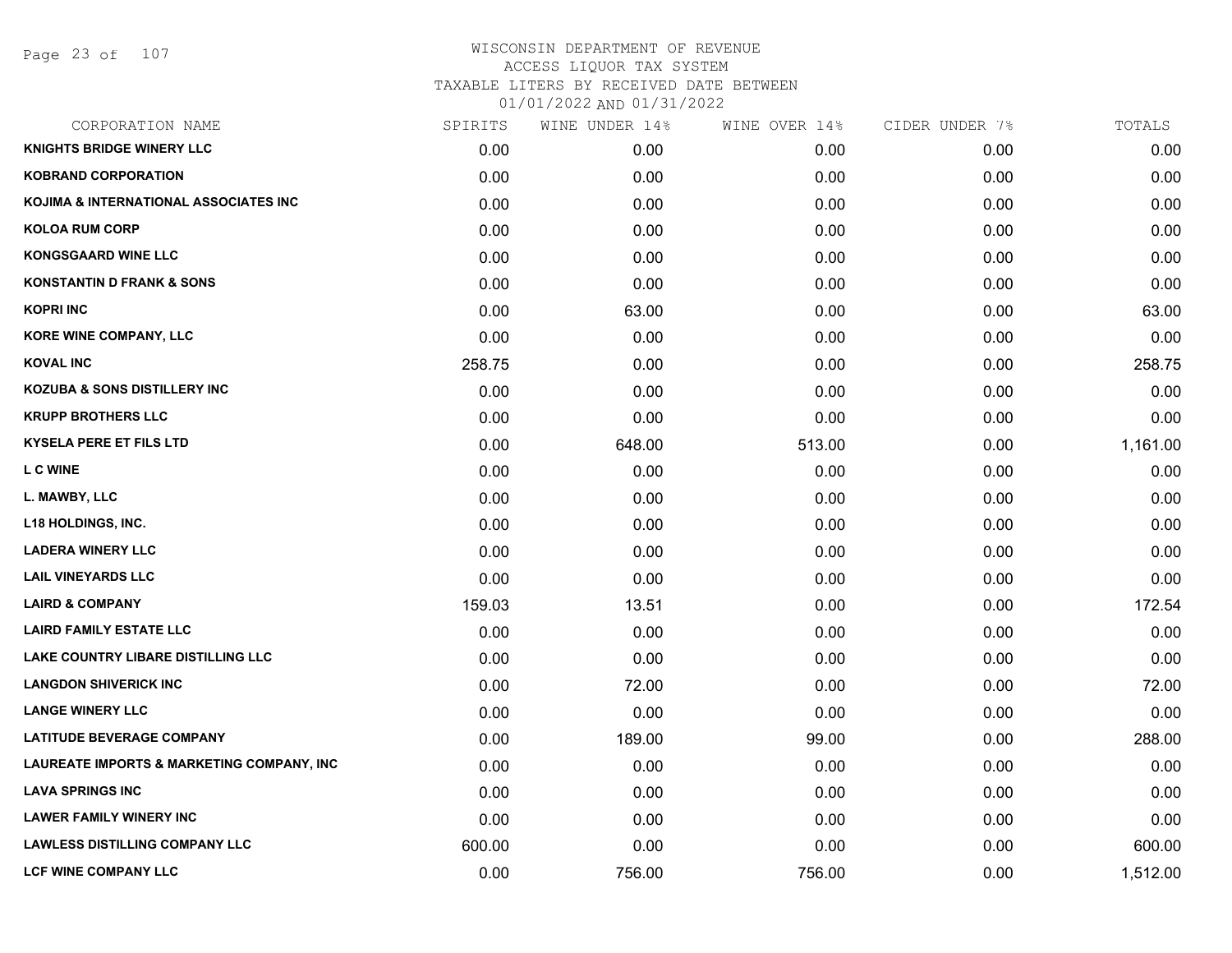Page 24 of 107

| CORPORATION NAME                         | SPIRITS   | WINE UNDER 14% | WINE OVER 14% | CIDER UNDER 7% | TOTALS    |
|------------------------------------------|-----------|----------------|---------------|----------------|-----------|
| LE CEP II INC                            | 0.00      | 0.00           | 0.00          | 0.00           | 0.00      |
| LE GRAND COURTAGE LLC                    | 0.00      | 0.00           | 0.00          | 0.00           | 0.00      |
| LE VIGNE WINERY INC                      | 0.00      | 0.00           | 0.00          | 0.00           | 0.00      |
| LEELANAU WINE CELLARS, LTD.              | 0.00      | 0.00           | 0.00          | 0.00           | 0.00      |
| <b>LEFGROUP</b>                          | 0.00      | 0.00           | 0.00          | 0.00           | 0.00      |
| LEFT COAST CELLARS LLC                   | 0.00      | 0.00           | 0.00          | 0.00           | 0.00      |
| <b>LEMELSON WINERY LLC</b>               | 0.00      | 0.00           | 0.00          | 0.00           | 0.00      |
| <b>LEONARD KREUSCH INC</b>               | 0.00      | 1,324.37       | 0.00          | 0.00           | 1,324.37  |
| <b>LEONARDINI FAMILY WINERY LLC</b>      | 0.00      | 0.00           | 558.00        | 0.00           | 558.00    |
| <b>LEONETTI CELLAR LLC</b>               | 0.00      | 0.00           | 0.00          | 0.00           | 0.00      |
| LES CHENEAUX DISTILLERS, INC.            | 0.00      | 0.00           | 0.00          | 0.00           | 0.00      |
| <b>LES LUNES WINE LLC</b>                | 0.00      | 0.00           | 0.00          | 0.00           | 0.00      |
| <b>LEVECKE CORPORATION</b>               | 75,078.20 | 126.75         | 0.00          | 0.00           | 75,204.95 |
| <b>LIDESTRI BEVERAGES LLC</b>            | 0.00      | 0.00           | 0.00          | 0.00           | 0.00      |
| <b>LIMERICK LANE CELLARS INC</b>         | 0.00      | 0.00           | 0.00          | 0.00           | 0.00      |
| <b>LINCOLN SQUARE WINE COMPANY LLC</b>   | 0.00      | 0.00           | 0.00          | 0.00           | 0.00      |
| LINGUA FRANCA-LS VINEYARDS HOLDINGS, LLC | 0.00      | 8.25           | 0.00          | 0.00           | 8.25      |
| <b>LINKS DRINKS LLC</b>                  | 0.00      | 0.00           | 0.00          | 0.00           | 0.00      |
| <b>LIOCO WINE COMPANY LLC</b>            | 0.00      | 0.00           | 189.00        | 0.00           | 189.00    |
| <b>LION NATHAN USA INC</b>               | 0.00      | 846.00         | 630.00        | 0.00           | 1,476.00  |
| <b>LISA CHASE</b>                        | 0.00      | 0.00           | 0.00          | 0.00           | 0.00      |
| <b>LISA LISA INCORPORATED</b>            | 0.00      | 0.00           | 0.00          | 0.00           | 0.00      |
| <b>LISA MARLOW</b>                       | 0.00      | 0.00           | 0.00          | 0.00           | 0.00      |
| <b>LIVING FOODS. LLC</b>                 | 0.00      | 0.00           | 0.00          | 0.00           | 0.00      |
| <b>LLOYD CELLARS INC</b>                 | 0.00      | 63.00          | 0.00          | 0.00           | 63.00     |
| <b>LMR WINE ESTATES LLC</b>              | 0.00      | 216.00         | 63.00         | 0.00           | 279.00    |
| <b>LOCAL DISTILLING INC</b>              | 2,052.00  | 0.00           | 0.00          | 0.00           | 2,052.00  |
| <b>LOEST &amp; MCNAMEE INC</b>           | 0.00      | 0.00           | 0.00          | 0.00           | 0.00      |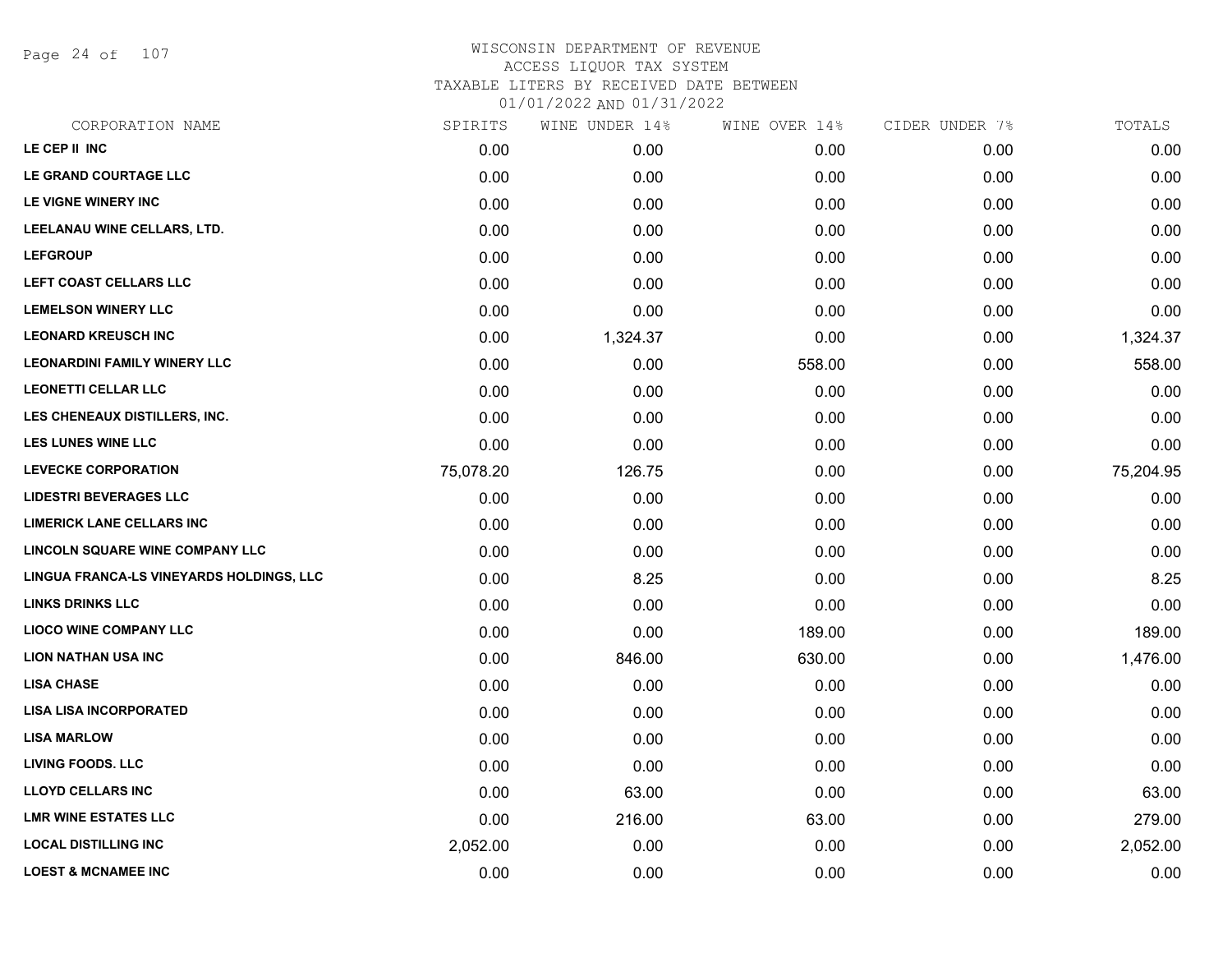Page 25 of 107

| CORPORATION NAME                               | SPIRITS   | WINE UNDER 14% | WINE OVER 14% | CIDER UNDER 7% | TOTALS     |
|------------------------------------------------|-----------|----------------|---------------|----------------|------------|
| <b>LOMBARDI WINES LLC</b>                      | 0.00      | 0.00           | 0.00          | 0.00           | 0.00       |
| LONE STAR DISTILLERY LLC                       | 0.00      | 0.00           | 0.00          | 0.00           | 0.00       |
| <b>LONG SHADOWS VINTNERS LLC</b>               | 0.00      | 0.00           | 0.00          | 0.00           | 0.00       |
| <b>LONZ WINERY INC</b>                         | 0.00      | 0.00           | 0.00          | 0.00           | 0.00       |
| <b>LOOSEN BROS USA LTD</b>                     | 0.00      | 63.00          | 0.00          | 0.00           | 63.00      |
| <b>LORING WINE COMPANY LLC</b>                 | 0.00      | 0.00           | 0.00          | 0.00           | 0.00       |
| <b>LOST GENERATION LLC</b>                     | 0.00      | 0.00           | 0.00          | 0.00           | 0.00       |
| <b>LOUIS GLUNZ BEER INC</b>                    | 0.00      | 0.00           | 0.00          | 0.00           | 0.00       |
| <b>LOUIS LATOUR INC</b>                        | 0.00      | 171.00         | 0.00          | 0.00           | 171.00     |
| <b>LOWDEN SCHOOLHOUSE CORPORATION</b>          | 0.00      | 0.00           | 0.00          | 0.00           | 0.00       |
| <b>LUNEAU USA INC</b>                          | 0.00      | 2,097.00       | 0.00          | 0.00           | 2,097.00   |
| <b>LUXCO INC</b>                               | 48,306.70 | 264.00         | 0.00          | 0.00           | 48,570.70  |
| <b>LYNFRED WINERY INC</b>                      | 0.00      | 0.00           | 0.00          | 0.00           | 0.00       |
| <b>LYNMAR WINERY LLC</b>                       | 0.00      | 0.00           | 0.00          | 0.00           | 0.00       |
| <b>M.A.C. WINES, LLC</b>                       | 0.00      | 378.00         | 0.00          | 0.00           | 378.00     |
| <b>MACH FLYNT INC</b>                          | 11,592.00 | 93,816.00      | 10,206.00     | 0.00           | 115,614.00 |
| <b>MACK &amp; SCHUHLE INC</b>                  | 180.00    | 9,918.00       | 36.00         | 0.00           | 10,134.00  |
| <b>MADSON WINES LLC</b>                        | 0.00      | 0.00           | 0.00          | 0.00           | 0.00       |
| <b>MAISONS MARQUES &amp; DOMAINES USA INC.</b> | 0.00      | 27.00          | 0.00          | 0.00           | 27.00      |
| <b>MAMMOTH DISTILLING LLC</b>                  | 0.00      | 0.00           | 0.00          | 0.00           | 0.00       |
| <b>MANCAN WINE LLC</b>                         | 0.00      | 0.00           | 0.00          | 0.00           | 0.00       |
| <b>MANO'S INC</b>                              | 0.00      | 0.00           | 0.00          | 0.00           | 0.00       |
| <b>MARA INTERNATIONAL GROUP</b>                | 0.00      | 0.00           | 0.00          | 0.00           | 0.00       |
| <b>MARC P HUJIK</b>                            | 0.00      | 0.00           | 0.00          | 0.00           | 0.00       |
| <b>MARCI PALATELLA</b>                         | 0.00      | 0.00           | 0.00          | 0.00           | 0.00       |
| <b>MARGERUM WINE COMPANY INC</b>               | 0.00      | 0.00           | 0.00          | 0.00           | 0.00       |
| <b>MARIETTA CELLARS INC</b>                    | 0.00      | 0.00           | 0.00          | 0.00           | 0.00       |
| <b>MARIMAR TORRES ESTATE CORPORATION</b>       | 0.00      | 0.00           | 0.00          | 0.00           | 0.00       |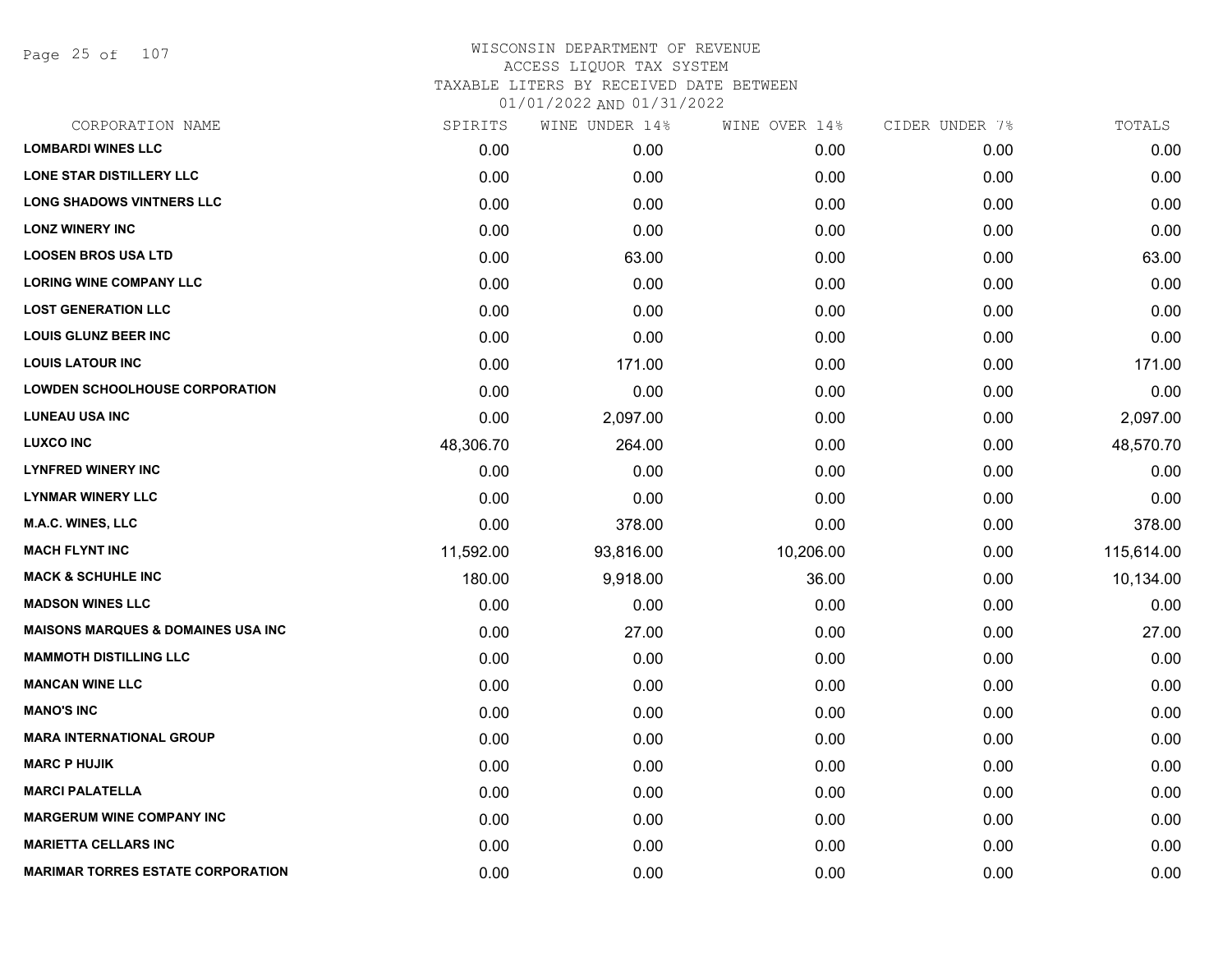Page 26 of 107

| CORPORATION NAME                         | SPIRITS   | WINE UNDER 14% | WINE OVER 14% | CIDER UNDER 7% | TOTALS    |
|------------------------------------------|-----------|----------------|---------------|----------------|-----------|
| <b>MARIPOSA WINE COMPANY LLC</b>         | 0.00      | 0.00           | 0.00          | 0.00           | 0.00      |
| <b>MARK ANTHONY BRANDS INC.</b>          | 0.00      | 0.00           | 0.00          | 0.00           | 0.00      |
| <b>MARK MCNEILLY</b>                     | 0.00      | 0.00           | 0.00          | 0.00           | 0.00      |
| <b>MARK SZUMOWSKI</b>                    | 0.00      | 0.00           | 0.00          | 0.00           | 0.00      |
| <b>MARKETING GLOBAL BRANDS CORP</b>      | 0.00      | 0.00           | 0.00          | 0.00           | 0.00      |
| <b>MARKETING SYSTEM DISTRIBUTION USA</b> | 0.00      | 0.00           | 0.00          | 0.00           | 0.00      |
| <b>MARKO J KARAKASEVIC</b>               | 0.00      | 0.00           | 0.00          | 0.00           | 0.00      |
| <b>MARTELLOTTO INC.</b>                  | 0.00      | 153.00         | 0.00          | 0.00           | 153.00    |
| <b>MARTIN RAY WINERY INC</b>             | 0.00      | 0.00           | 0.00          | 0.00           | 0.00      |
| <b>MARTINELLI WINERY INC</b>             | 0.00      | 0.00           | 0.00          | 0.00           | 0.00      |
| <b>MARTINEZ DISTRIBUTING CO INC</b>      | 0.00      | 0.00           | 0.00          | 0.00           | 0.00      |
| <b>MARUSSIA BEVERAGES USA.</b>           | 363.30    | 99.00          | 0.00          | 0.00           | 462.30    |
| <b>MARY TAYLOR</b>                       | 0.00      | 1,512.00       | 0.00          | 0.00           | 1,512.00  |
| <b>MASSANOIS LLC</b>                     | 0.00      | 1,056.00       | 459.00        | 0.00           | 1,515.00  |
| <b>MAST-JAEGERMEISTER US INC</b>         | 4,658.40  | 0.00           | 0.00          | 0.00           | 4,658.40  |
| <b>MATCHVINO LLC</b>                     | 0.00      | 658.50         | 0.00          | 0.00           | 658.50    |
| <b>MATHY WINERY LLC</b>                  | 0.00      | 0.00           | 0.00          | 0.00           | 0.00      |
| <b>MATRICK HOLDINGS CORPORATION</b>      | 0.00      | 0.00           | 0.00          | 0.00           | 0.00      |
| <b>MATT PREIS</b>                        | 0.00      | 0.00           | 0.00          | 0.00           | 0.00      |
| <b>MATTHEW C VILLARD</b>                 | 0.00      | 0.00           | 216.00        | 0.00           | 216.00    |
| <b>MATTHEW RORICK WINES INC</b>          | 0.00      | 0.00           | 0.00          | 0.00           | 0.00      |
| <b>MATTHIASSON FAMILY VINEYARDS LLC</b>  | 0.00      | 35.64          | 0.00          | 0.00           | 35.64     |
| <b>MAURITSON FAMILY WINERY</b>           | 0.00      | 0.00           | 0.00          | 0.00           | 0.00      |
| <b>MAYACAMAS VINEYARDS INC</b>           | 0.00      | 0.00           | 0.00          | 0.00           | 0.00      |
| <b>MAYNARD JAMES KEENAN</b>              | 0.00      | 0.00           | 0.00          | 0.00           | 0.00      |
| <b>MC CORMICK DISTILLING CO INC</b>      | 10,317.90 | 0.00           | 0.00          | 0.00           | 10,317.90 |
| <b>MCBRIDE SISTERS COLLECTIONS INC.</b>  | 0.00      | 3,519.00       | 0.00          | 0.00           | 3,519.00  |
| <b>MCKAHN FAMILY CELLARS, LLC</b>        | 0.00      | 0.00           | 0.00          | 0.00           | 0.00      |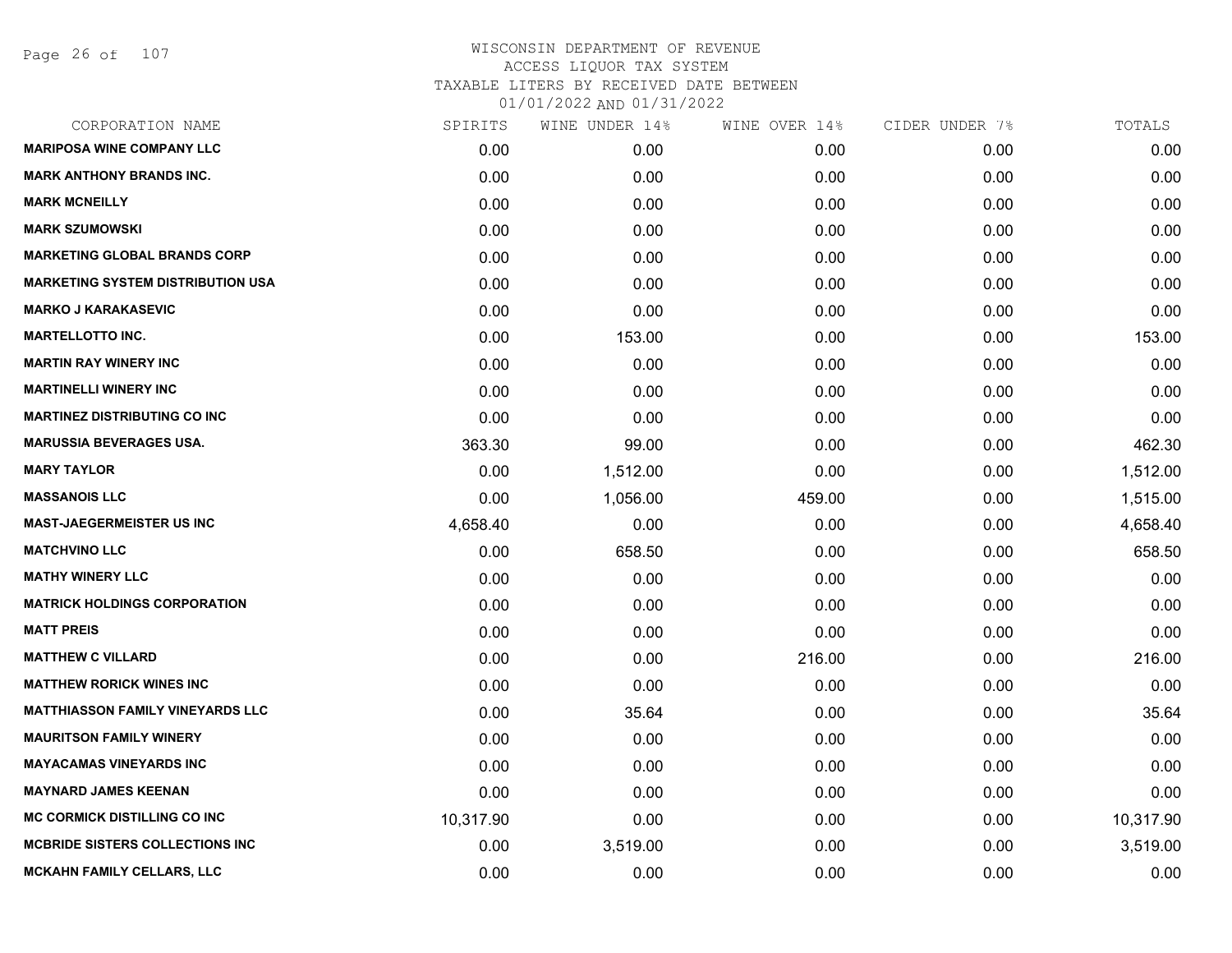Page 27 of 107

|           | WINE UNDER 14% | WINE OVER 14% | CIDER UNDER 7% | TOTALS    |
|-----------|----------------|---------------|----------------|-----------|
| 0.00      | 0.00           | 0.00          | 0.00           | 0.00      |
| 0.00      | 0.00           | 252.00        | 0.00           | 252.00    |
| 0.00      | 0.00           | 0.00          | 0.00           | 0.00      |
| 0.00      | 0.00           | 0.00          | 0.00           | 0.00      |
| 0.00      | 144.00         | 504.00        | 0.00           | 648.00    |
| 0.00      | 0.00           | 0.00          | 0.00           | 0.00      |
| 0.00      | 0.00           | 0.00          | 0.00           | 0.00      |
| 0.00      | 0.00           | 0.00          | 0.00           | 0.00      |
| 0.00      | 0.00           | 0.00          | 0.00           | 0.00      |
| 0.00      | 0.00           | 0.00          | 0.00           | 0.00      |
| 0.00      | 0.00           | 0.00          | 0.00           | 0.00      |
| 0.00      | 252.00         | 0.00          | 0.00           | 252.00    |
| 2,775.00  | 0.00           | 0.00          | 0.00           | 2,775.00  |
| 0.00      | 0.00           | 0.00          | 0.00           | 0.00      |
| 29,424.75 | 7,640.92       | 4,282.50      | 0.00           | 41,348.17 |
| 0.00      | 0.00           | 0.00          | 0.00           | 0.00      |
| 0.00      | 540.00         | 0.00          | 0.00           | 540.00    |
| 0.00      | 0.00           | 0.00          | 0.00           | 0.00      |
| 0.00      | 504.00         | 0.00          | 0.00           | 504.00    |
| 0.00      | 0.00           | 0.00          | 0.00           | 0.00      |
| 0.00      | 0.00           | 0.00          | 0.00           | 0.00      |
| 0.00      | 0.00           | 0.00          | 0.00           | 0.00      |
| 0.00      | 0.00           | 0.00          | 0.00           | 0.00      |
| 0.00      | 0.00           | 0.00          | 0.00           | 0.00      |
| 0.00      | 315.00         | 0.00          | 0.00           | 315.00    |
| 0.00      | 0.00           | 0.00          | 0.00           | 0.00      |
| 0.00      | 38.25          | 12.75         | 0.00           | 51.00     |
| 0.00      | 0.00           | 0.00          | 0.00           | 0.00      |
|           | SPIRITS        |               |                |           |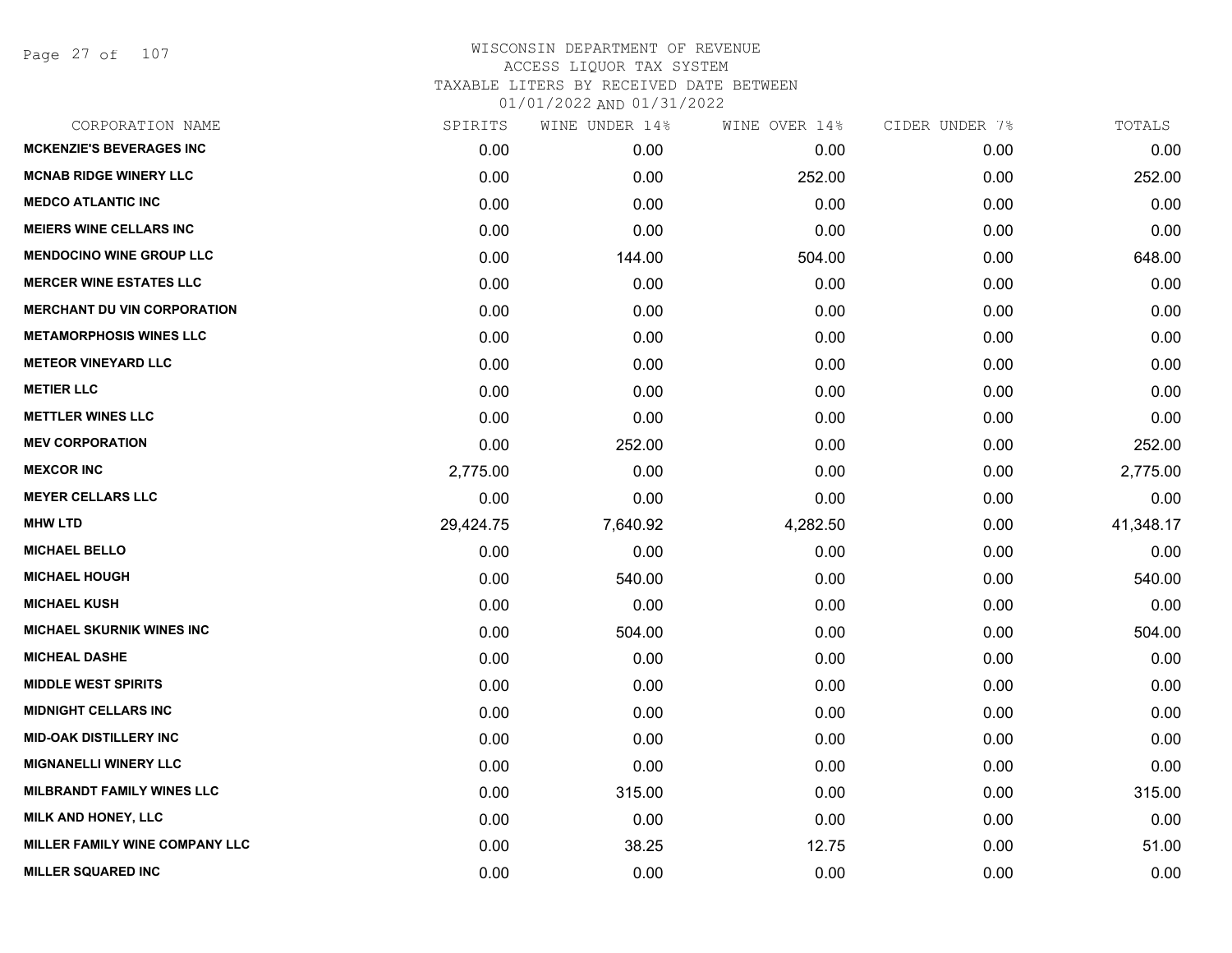#### WISCONSIN DEPARTMENT OF REVENUE ACCESS LIQUOR TAX SYSTEM

# TAXABLE LITERS BY RECEIVED DATE BETWEEN

| CORPORATION NAME                                  | SPIRITS   | WINE UNDER 14% | WINE OVER 14% | CIDER UNDER 7% | TOTALS    |
|---------------------------------------------------|-----------|----------------|---------------|----------------|-----------|
| <b>MILTONS DISTRIBUTING CO INC</b>                | 0.00      | 1,424.00       | 270.00        | 0.00           | 1,694.00  |
| <b>MINER FAMILY WINERY LLC</b>                    | 0.00      | 0.00           | 0.00          | 0.00           | 0.00      |
| <b>MINNESOTAS FINEST FERMENTED PRODUCTS</b>       | 0.00      | 0.00           | 0.00          | 0.00           | 0.00      |
| <b>MIONETTO USA INC</b>                           | 0.00      | 11,267.50      | 0.00          | 0.00           | 11,267.50 |
| <b>MIRACLE IMPORTING AND DISTRIBUTION LLC</b>     | 0.00      | 306.00         | 54.00         | 0.00           | 360.00    |
| <b>MIRAMONT ESTATE VINEYARDS &amp; WINERY INC</b> | 0.00      | 0.00           | 0.00          | 0.00           | 0.00      |
| <b>MIRASOL WINE LLC</b>                           | 0.00      | 0.00           | 0.00          | 0.00           | 0.00      |
| <b>MIROSLAV IVANOV TCHOLAKOV</b>                  | 0.00      | 0.00           | 0.00          | 0.00           | 0.00      |
| <b>MISA IMPORTS INC</b>                           | 25,612.50 | 8,142.00       | 4,540.50      | 0.00           | 38,295.00 |
| <b>MISSISSIPPI RIVER DISTILLING COMPANY</b>       | 121.50    | 0.00           | 0.00          | 0.00           | 121.50    |
| <b>MISTARR WINE IMPORTERS</b>                     | 0.00      | 0.00           | 0.00          | 0.00           | 0.00      |
| <b>MODERN DEVELOPMENT COMPANY</b>                 | 0.00      | 0.00           | 0.00          | 0.00           | 0.00      |
| <b>MODERN SPIRITS LLC</b>                         | 0.00      | 0.00           | 0.00          | 0.00           | 0.00      |
| <b>MOET HENNESSY USA, INC.</b>                    | 48,975.50 | 1,269.00       | 657.00        | 3,811.50       | 54,713.00 |
| <b>MOLINA ENTERPRISES, INC.</b>                   | 0.00      | 0.00           | 0.00          | 0.00           | 0.00      |
| MOLLYDOOKER INTERNATIONAL LLC                     | 0.00      | 0.00           | 441.00        | 0.00           | 441.00    |
| <b>MOLLY'S WINERY INC</b>                         | 0.00      | 18.00          | 0.00          | 0.00           | 18.00     |
| <b>MOLSON COORS BEVERAGE COMPANY USA LLC</b>      | 1,916.38  | 1,860.16       | 0.00          | 0.00           | 3,776.54  |
| <b>MONICA NOGUES</b>                              | 0.00      | 333.00         | 189.00        | 0.00           | 522.00    |
| <b>MONIKA ELLING</b>                              | 0.00      | 0.00           | 0.00          | 0.00           | 0.00      |
| <b>MONSIEUR TOUTON SELECTION LTD / ORIGIN USA</b> | 0.00      | 0.00           | 0.00          | 0.00           | 0.00      |
| <b>MONTCALM WINE IMPORTERS LTD</b>                | 0.00      | 0.00           | 0.00          | 0.00           | 0.00      |
| <b>MONTE CRISTO BLOCK IV LLC</b>                  | 0.00      | 0.00           | 0.00          | 0.00           | 0.00      |
| <b>MONTEREY WINE COMPANY LLC</b>                  | 0.00      | 504.00         | 0.00          | 0.00           | 504.00    |
| <b>MONTICELLO CELLARS INC</b>                     | 0.00      | 0.00           | 0.00          | 0.00           | 0.00      |
| <b>MOONLIGHT MEADERY LLC</b>                      | 0.00      | 0.00           | 0.00          | 0.00           | 0.00      |
| <b>MORE THAN GRAPES, LLC</b>                      | 0.00      | 513.00         | 45.00         | 0.00           | 558.00    |
| <b>MORGAN WINERY INC</b>                          | 0.00      | 378.00         | 126.00        | 0.00           | 504.00    |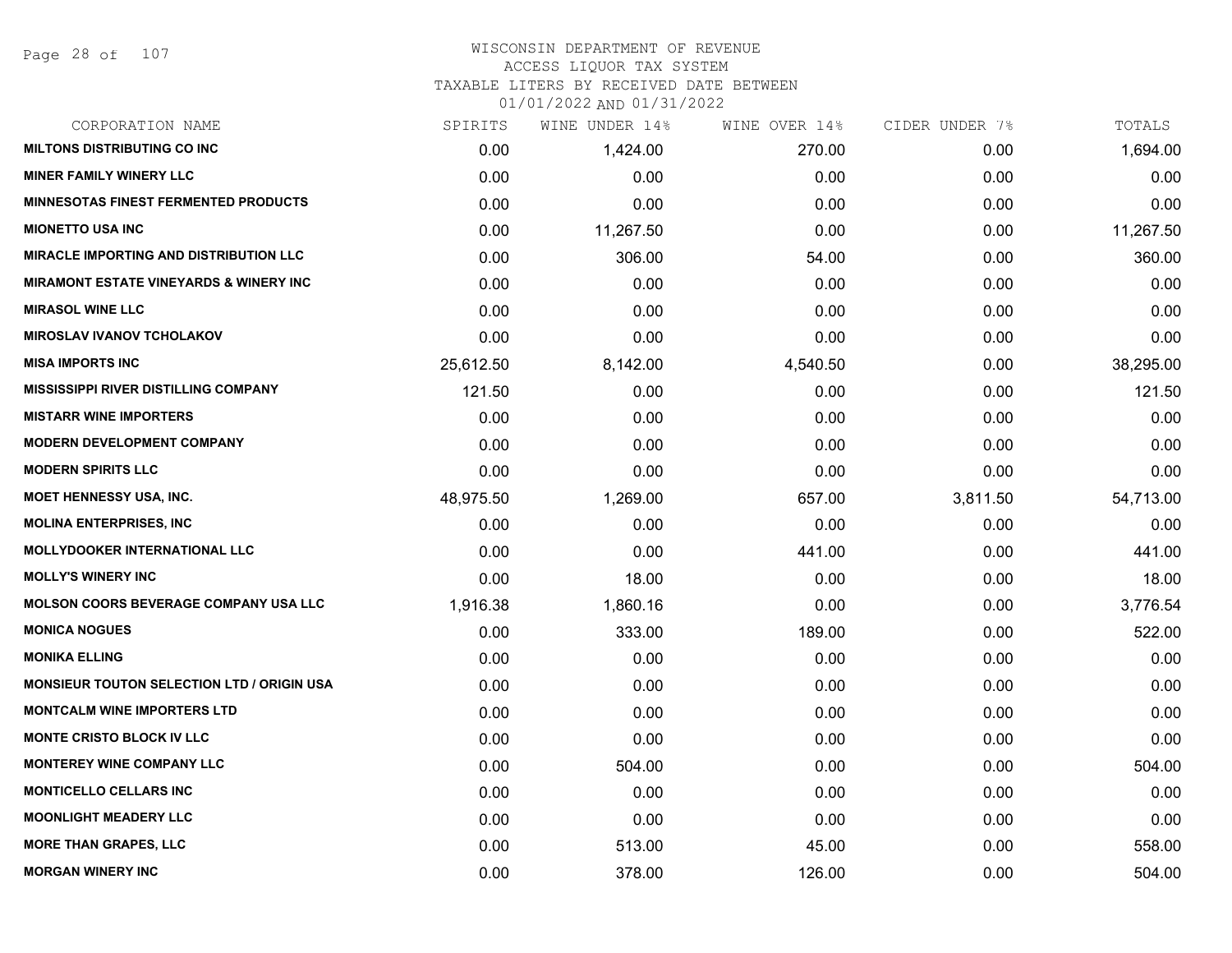Page 29 of 107

| CORPORATION NAME                                                            | SPIRITS  | WINE UNDER 14% | WINE OVER 14% | CIDER UNDER 7% | TOTALS    |
|-----------------------------------------------------------------------------|----------|----------------|---------------|----------------|-----------|
| <b>MOUNT VEEDER FARMS LLC</b>                                               | 0.00     | 0.00           | 0.00          | 0.00           | 0.00      |
| <b>MOUNTAIN VIEW VINTNERS LLC</b>                                           | 0.00     | 0.00           | 0.00          | 0.00           | 0.00      |
| <b>MPL BRANDS NV INC</b>                                                    | 396.00   | 812.56         | 0.00          | 0.00           | 1,208.56  |
| <b>MR WINE</b>                                                              | 0.00     | 0.00           | 0.00          | 0.00           | 0.00      |
| <b>MS WALKER INC</b>                                                        | 2,359.50 | 0.00           | 0.00          | 0.00           | 2,359.50  |
| MUTUAL WHOLESALE LIQUOR INC                                                 | 0.00     | 27.00          | 0.00          | 0.00           | 27.00     |
| <b>NAPA VALLEY SPECIALTY WINES INC</b>                                      | 0.00     | 0.00           | 0.00          | 0.00           | 0.00      |
| NATIONAL CONSUMER CREDIT GUARANTEE<br><b>ASSOCIATION OF CONNECTICUT INC</b> | 0.00     | 0.00           | 0.00          | 0.00           | 0.00      |
| <b>NATURAL SELECTIONS 357 LLC</b>                                           | 0.00     | 0.00           | 0.00          | 0.00           | 0.00      |
| <b>NATUREL WEST CORP</b>                                                    | 0.00     | 0.00           | 0.00          | 0.00           | 0.00      |
| <b>NBI ACQUISITION LLC</b>                                                  | 0.00     | 361.50         | 140.25        | 0.00           | 501.75    |
| <b>NDC SYSTEMS LP</b>                                                       | 4,962.00 | 54,175.50      | 6,088.50      | 0.00           | 65,226.00 |
| <b>NESTOR IMPORTS INC</b>                                                   | 0.00     | 90.00          | 36.00         | 0.00           | 126.00    |
| <b>NEVADA DISTILLING CO LLC</b>                                             | 0.00     | 0.00           | 0.00          | 0.00           | 0.00      |
| <b>NEW HOLLAND BREWING CO LLC</b>                                           | 0.00     | 0.00           | 0.00          | 0.00           | 0.00      |
| <b>NEW MEXICO WINERIES INC</b>                                              | 0.00     | 504.00         | 0.00          | 0.00           | 504.00    |
| <b>NEW PARROTT &amp; CO</b>                                                 | 0.00     | 6,552.00       | 504.00        | 0.00           | 7,056.00  |
| <b>NEW RIFF DISTILLING, LLC</b>                                             | 0.00     | 0.00           | 0.00          | 0.00           | 0.00      |
| <b>NEW VAVIN INC</b>                                                        | 0.00     | 0.00           | 0.00          | 0.00           | 0.00      |
| <b>NEW VINELAND LLC</b>                                                     | 0.00     | 0.00           | 0.00          | 0.00           | 0.00      |
| NEW YORK MUTUAL TRADING CO INC                                              | 0.00     | 0.00           | 25.92         | 0.00           | 25.92     |
| <b>NEXUS BRANDS LLC</b>                                                     | 0.00     | 702.00         | 378.00        | 0.00           | 1,080.00  |
| NIEBAUM-COPPOLA ESTATE WINERY LP                                            | 0.00     | 0.00           | 0.00          | 0.00           | 0.00      |
| <b>NINER WINE ESTATES LLC</b>                                               | 0.00     | 15.00          | 34.50         | 0.00           | 49.50     |
| <b>NLV TEQUILA BOTTLING LLC</b>                                             | 0.00     | 0.00           | 0.00          | 0.00           | 0.00      |
| <b>NOCA BEVERAGES, INC.</b>                                                 | 0.00     | 0.00           | 0.00          | 0.00           | 0.00      |
| <b>NOLET SPIRITS USA INC</b>                                                | 0.00     | 0.00           | 0.00          | 0.00           | 0.00      |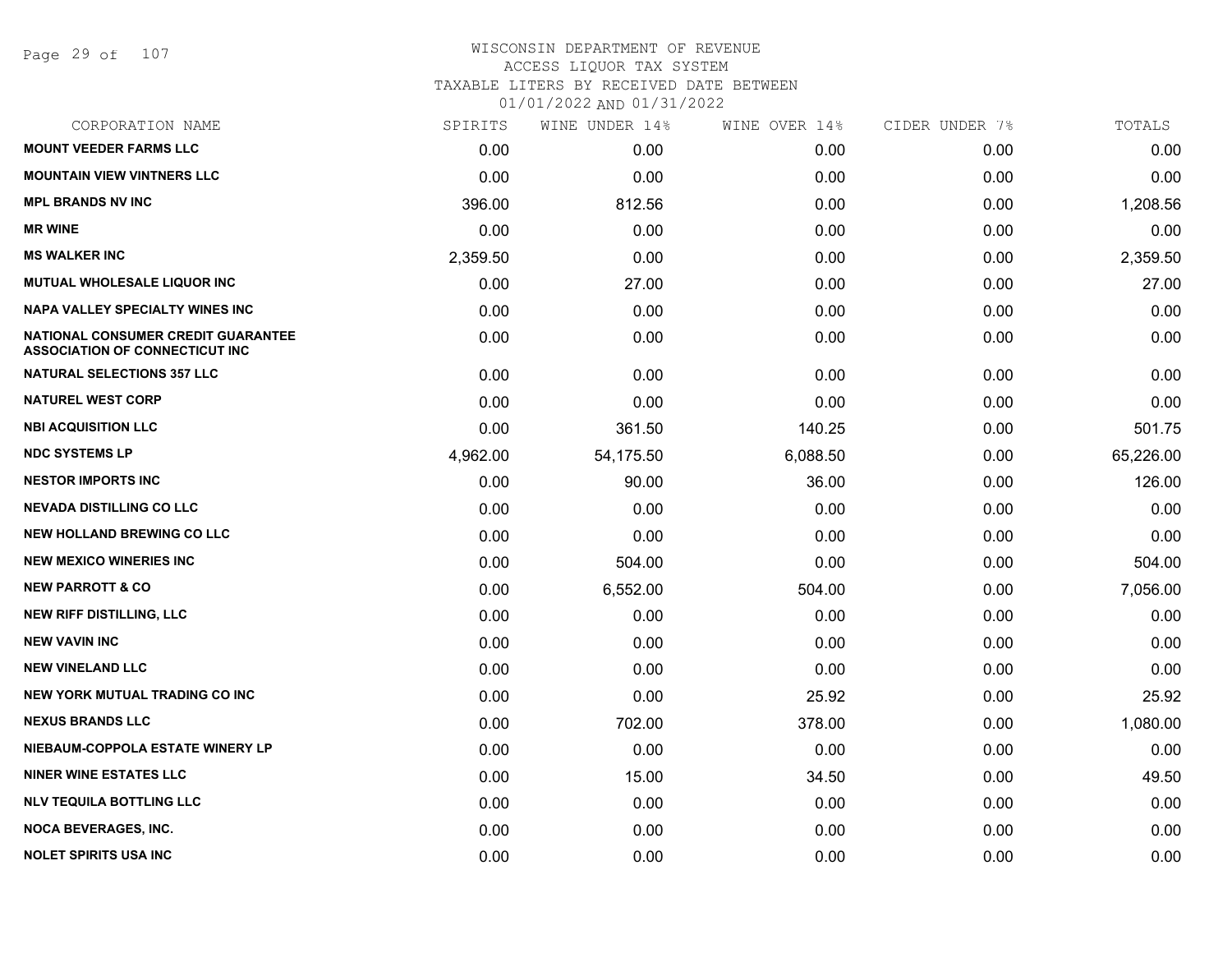Page 30 of 107

| CORPORATION NAME                     | SPIRITS   | WINE UNDER 14% | WINE OVER 14% | CIDER UNDER 7% | TOTALS    |
|--------------------------------------|-----------|----------------|---------------|----------------|-----------|
| <b>NORMAN LEE WILLIAMS</b>           | 0.00      | 0.00           | 0.00          | 0.00           | 0.00      |
| <b>NORTH SHORE DISTILLERY LLC</b>    | 0.00      | 0.00           | 0.00          | 0.00           | 0.00      |
| <b>NORTHERN EMPIRE LLC</b>           | 0.00      | 0.00           | 0.00          | 0.00           | 0.00      |
| <b>NOVA WINES, INC.</b>              | 0.00      | 0.00           | 0.00          | 0.00           | 0.00      |
| <b>NV AWG LTD</b>                    | 0.00      | 0.00           | 0.00          | 0.00           | 0.00      |
| <b>NW WINE COMPANY LLC</b>           | 0.00      | 0.00           | 0.00          | 0.00           | 0.00      |
| <b>OAK RIDGE WINERY LLC</b>          | 0.00      | 3,339.00       | 0.00          | 0.00           | 3,339.00  |
| <b>OLD BRIDGE CELLARS</b>            | 0.00      | 2,317.50       | 1,647.00      | 0.00           | 3,964.50  |
| OLD DOMINICK DISTILLERY LLC          | 270.00    | 0.00           | 0.00          | 0.00           | 270.00    |
| OLD ELK HOLDINGS LLC                 | 0.00      | 0.00           | 0.00          | 0.00           | 0.00      |
| OLD SALEM SPIRITS INC                | 0.00      | 0.00           | 0.00          | 0.00           | 0.00      |
| OLE SMOKY DISTILLERY LLC             | 11,996.70 | 0.00           | 0.00          | 0.00           | 11,996.70 |
| <b>OLIVER WINE COMPANY INC</b>       | 0.00      | 19,026.00      | 0.00          | 0.00           | 19,026.00 |
| ONE TRUE VINE LLC                    | 0.00      | 0.00           | 0.00          | 0.00           | 0.00      |
| <b>ONE87 WINE AND COCKTAILS, LLC</b> | 0.00      | 0.00           | 0.00          | 0.00           | 0.00      |
| O'NEILL BEVERAGES CO LLC             | 0.00      | 6,264.00       | 6,003.00      | 0.00           | 12,267.00 |
| <b>OPAL WEST WINES, LLC</b>          | 0.00      | 0.00           | 0.00          | 0.00           | 0.00      |
| <b>OPICI IMPORT COMPANY</b>          | 0.00      | 576.00         | 0.00          | 0.00           | 576.00    |
| <b>OPOLO WINES LP</b>                | 0.00      | 0.00           | 0.00          | 0.00           | 0.00      |
| OPUS ONE WINERY LLC                  | 0.00      | 0.00           | 0.00          | 0.00           | 0.00      |
| <b>ORCA PROPERTIES LLC</b>           | 0.00      | 0.00           | 0.00          | 0.00           | 0.00      |
| <b>OREGON BREWING COMPANY INC</b>    | 68.14     | 0.00           | 0.00          | 0.00           | 68.14     |
| ORVINO IMPORTS & DISTRIBUTING INC    | 0.00      | 0.00           | 0.00          | 0.00           | 0.00      |
| O'SHAUGHNESSY DEL OSO LLC            | 0.00      | 63.00          | 0.00          | 0.00           | 63.00     |
| <b>OVUM WINES LLC</b>                | 0.00      | 0.00           | 0.00          | 0.00           | 0.00      |
| <b>PABST HOLDINGS LLC</b>            | 0.00      | 0.00           | 0.00          | 0.00           | 0.00      |
| PACIFIC EDGE MARKETING GROUP INC     | 189.00    | 0.00           | 45.00         | 0.00           | 234.00    |
| PACIFIC INTERNATIONAL LIQUOR INC     | 0.00      | 0.00           | 0.00          | 0.00           | 0.00      |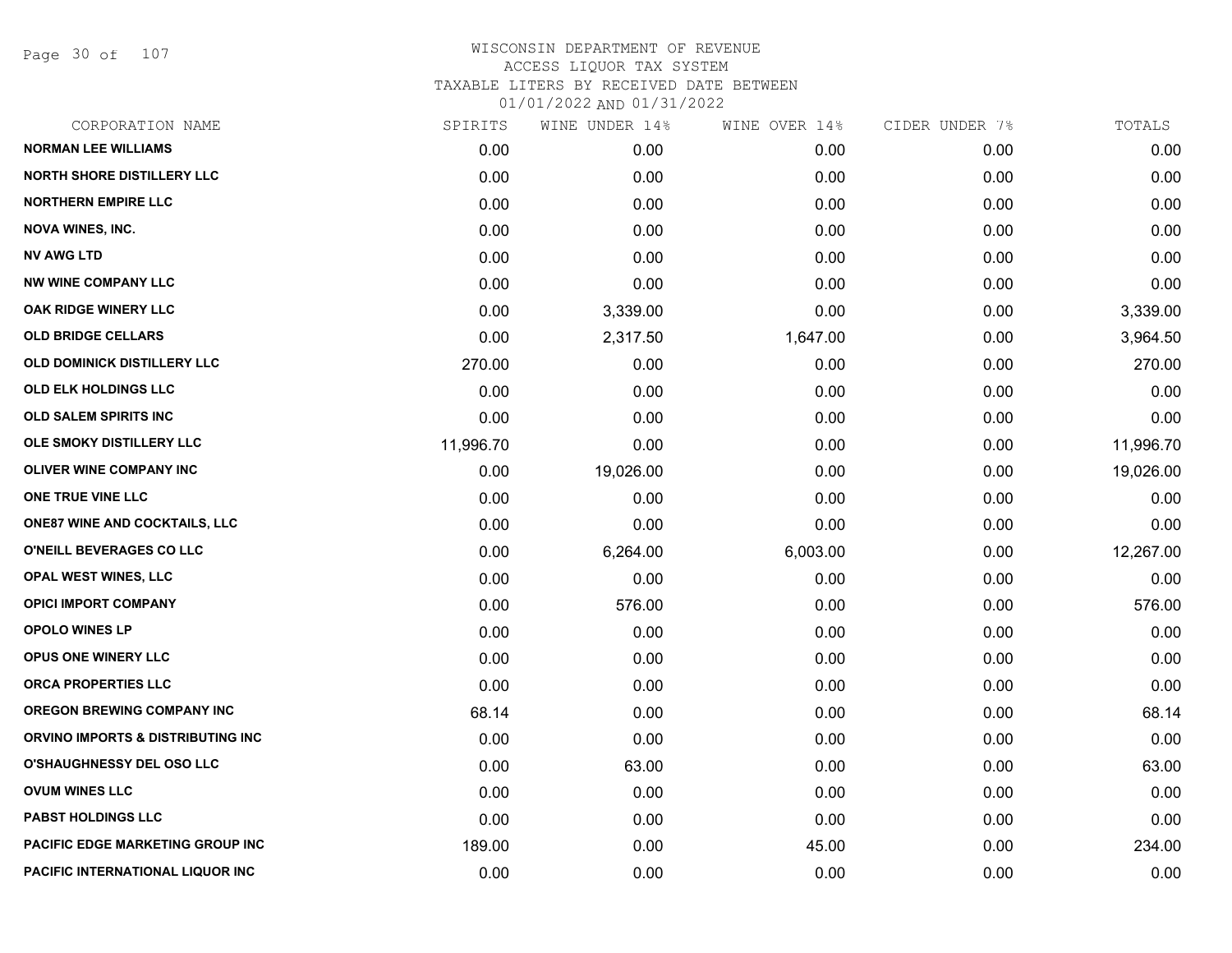Page 31 of 107

## WISCONSIN DEPARTMENT OF REVENUE ACCESS LIQUOR TAX SYSTEM TAXABLE LITERS BY RECEIVED DATE BETWEEN

| CORPORATION NAME                       | SPIRITS   | WINE UNDER 14% | WINE OVER 14% | CIDER UNDER 7% | TOTALS    |
|----------------------------------------|-----------|----------------|---------------|----------------|-----------|
| <b>PACIFIC WINE &amp; SPIRITS, LLC</b> | 73.50     | 54.00          | 0.00          | 0.00           | 127.50    |
| PALI WINE COMPANY LP                   | 0.00      | 0.00           | 549.00        | 0.00           | 549.00    |
| PALM BAY INTERNATIONAL INC             | 196.50    | 3,655.44       | 207.00        | 0.00           | 4,058.94  |
| <b>PALMATEER CONSULTING LLC</b>        | 0.00      | 0.00           | 0.00          | 0.00           | 0.00      |
| <b>PAMELA FRYE</b>                     | 0.00      | 0.00           | 0.00          | 0.00           | 0.00      |
| <b>PAMELA M MAHLE</b>                  | 0.00      | 0.00           | 0.00          | 0.00           | 0.00      |
| <b>PAMPA BEVERAGES LLC</b>             | 0.00      | 6,463.27       | 0.00          | 0.00           | 6,463.27  |
| PANTHER CREEK CELLARS LLC              | 0.00      | 0.00           | 0.00          | 0.00           | 0.00      |
| <b>PARK STREET IMPORTS LLC</b>         | 14,927.70 | 28,183.15      | 6,132.50      | 0.00           | 49,243.35 |
| PARK WINE COMPANY INC                  | 0.00      | 63.00          | 189.00        | 0.00           | 252.00    |
| <b>PARKER STATION INC</b>              | 0.00      | 189.00         | 1,624.50      | 0.00           | 1,813.50  |
| PASEK CELLARS WINERY INC               | 0.00      | 0.00           | 0.00          | 0.00           | 0.00      |
| <b>PAT WINES LLC</b>                   | 0.00      | 0.00           | 0.00          | 0.00           | 0.00      |
| <b>PATERNO IMPORTS LTD</b>             | 1,395.00  | 8,458.50       | 99.00         | 0.00           | 9,952.50  |
| <b>PATRICIO C MATA</b>                 | 0.00      | 2,162.00       | 72.00         | 0.00           | 2,234.00  |
| <b>PATRICK D HOFFMAN</b>               | 0.00      | 0.00           | 0.00          | 0.00           | 0.00      |
| <b>PATRICK J BURNS SR</b>              | 0.00      | 0.00           | 0.00          | 0.00           | 0.00      |
| PAUL HOBBS IMPORTS INC                 | 0.00      | 0.00           | 0.00          | 0.00           | 0.00      |
| <b>PAUL HOBBS WINERY LP</b>            | 0.00      | 0.00           | 0.00          | 0.00           | 0.00      |
| PEACHY CANYON WINERY                   | 0.00      | 0.00           | 0.00          | 0.00           | 0.00      |
| PEIRANO ESTATE WINERY INC.             | 0.00      | 63.00          | 315.00        | 0.00           | 378.00    |
| PEJU FAMILY OPERATING PARTNERSHIP LP   | 0.00      | 0.00           | 0.00          | 0.00           | 0.00      |
| PELTER BEVERAGE GROUP, LLC             | 0.00      | 0.00           | 0.00          | 0.00           | 0.00      |
| PENELOPE BOURBON LLC                   | 0.00      | 0.00           | 0.00          | 0.00           | 0.00      |
| <b>PENROSE HILL, LIMITED</b>           | 0.00      | 0.00           | 0.00          | 0.00           | 0.00      |
| PEPPER BRIDGE WINERY LLC               | 0.00      | 0.00           | 0.00          | 0.00           | 0.00      |
| PERCY SELECTIONS LLC                   | 0.00      | 0.00           | 0.00          | 0.00           | 0.00      |
| PERISTYLE, LLC                         | 0.00      | 0.00           | 0.00          | 0.00           | 0.00      |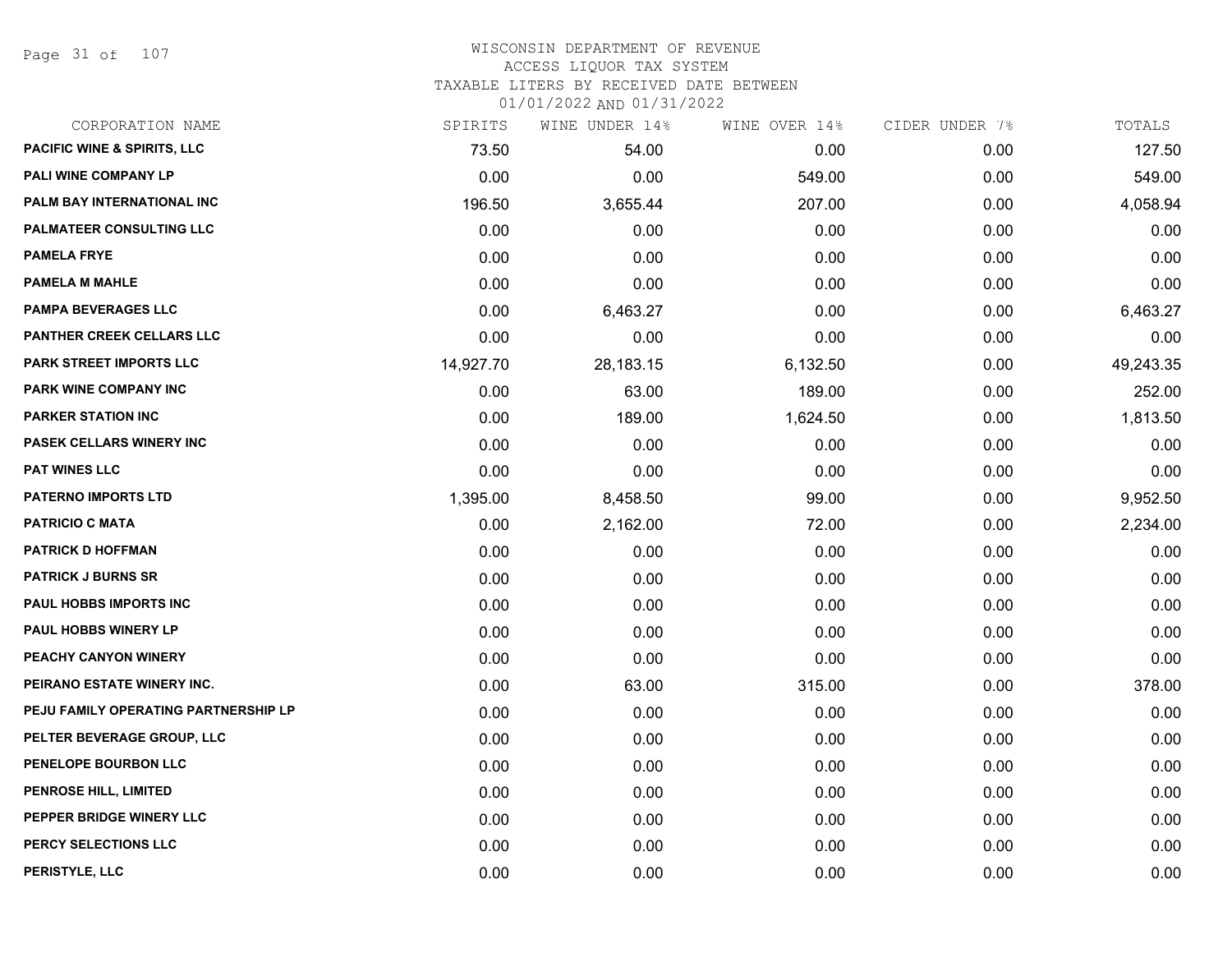Page 32 of 107

## WISCONSIN DEPARTMENT OF REVENUE

#### ACCESS LIQUOR TAX SYSTEM

TAXABLE LITERS BY RECEIVED DATE BETWEEN

| CORPORATION NAME                                         | SPIRITS    | WINE UNDER 14% | WINE OVER 14% | CIDER UNDER 7% | TOTALS     |
|----------------------------------------------------------|------------|----------------|---------------|----------------|------------|
| PERNOD RICARD USA LLC                                    | 280,983.33 | 41,611.40      | 612.00        | 0.00           | 323,206.73 |
| PETER H CONNOR                                           | 0.00       | 0.00           | 0.00          | 0.00           | 0.00       |
| PETER ROSBACK                                            | 0.00       | 0.00           | 0.00          | 0.00           | 0.00       |
| PETERSON WINERY LLC                                      | 0.00       | 0.00           | 576.00        | 0.00           | 576.00     |
| PETIT HAMEAU LLC                                         | 0.00       | 0.00           | 0.00          | 0.00           | 0.00       |
| PHASE 2 CELLARS LLC                                      | 0.00       | 432.00         | 0.00          | 0.00           | 432.00     |
| PHILIP LAROCCA                                           | 0.00       | 0.00           | 0.00          | 0.00           | 0.00       |
| PHILIP TOGNI VINEYARD LP                                 | 0.00       | 0.00           | 0.00          | 0.00           | 0.00       |
| <b>PHILLIP MANSOUR</b>                                   | 0.00       | 0.00           | 0.00          | 0.00           | 0.00       |
| PHILLIP STEINSCHREIBER                                   | 0.00       | 0.00           | 0.00          | 0.00           | 0.00       |
| <b>PHILLIPS FARMS LLC</b>                                | 0.00       | 269.28         | 1,529.64      | 0.00           | 1,798.92   |
| PHUSION PROJECTS LLC                                     | 0.00       | 0.00           | 0.00          | 0.00           | 0.00       |
| PIEDMONT DISTILLERS INC                                  | 0.00       | 0.00           | 0.00          | 0.00           | 0.00       |
| <b>PINA CELLARS LP</b>                                   | 0.00       | 0.00           | 0.00          | 0.00           | 0.00       |
| PINE RIDGE WINERY LLC                                    | 0.00       | 582.00         | 1,560.00      | 0.00           | 2,142.00   |
| <b>PLANET WINE, INC</b>                                  | 0.00       | 0.00           | 0.00          | 0.00           | 0.00       |
| PLATA WINE PARTNERS LLC                                  | 0.00       | 0.00           | 0.00          | 0.00           | 0.00       |
| PLUME RIDGE IRREVOCABLE TRUST                            | 0.00       | 315.00         | 0.00          | 0.00           | 315.00     |
| POMAR JUNCTION CELLARS, LLC                              | 0.00       | 0.00           | 0.00          | 0.00           | 0.00       |
| <b>POPCORN DESIGN LLC</b>                                | 0.00       | 0.00           | 0.00          | 0.00           | 0.00       |
| <b>PORT WASHINGTON IMPORTS LLC</b>                       | 0.00       | 0.00           | 0.00          | 0.00           | 0.00       |
| PORTOVINO LLC                                            | 0.00       | 0.00           | 0.00          | 0.00           | 0.00       |
| POUR MANAGEMENT LLC                                      | 0.00       | 0.00           | 0.00          | 0.00           | 0.00       |
| PRAGER WINERY & PORT WORKS, INC.                         | 0.00       | 0.00           | 0.00          | 0.00           | 0.00       |
| <b>PRECEPT BRANDS LLC</b>                                | 0.00       | 29,940.78      | 11,016.00     | 0.00           | 40,956.78  |
| <b>PRECISION BRAND COLLECTION WINE &amp; SPIRITS LLC</b> | 0.00       | 0.00           | 0.00          | 0.00           | 0.00       |
| PREMIER WINE GROUP, LLC                                  | 0.00       | 0.00           | 0.00          | 0.00           | 0.00       |
| PREMIER WINE GROUP, LLC                                  | 0.00       | 0.00           | 0.00          | 0.00           | 0.00       |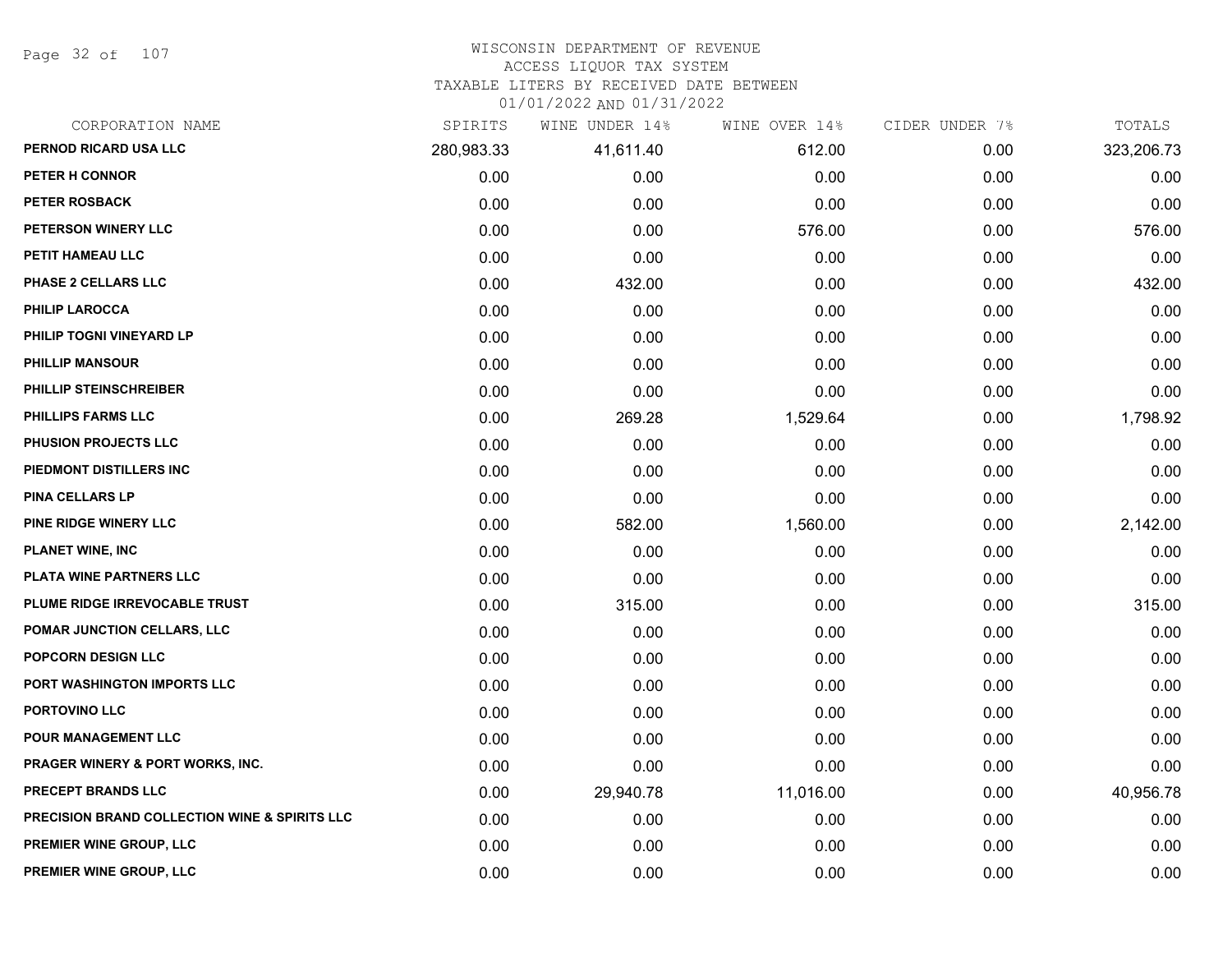Page 33 of 107

| CORPORATION NAME                     | SPIRITS    | WINE UNDER 14% | WINE OVER 14% | CIDER UNDER 7% | TOTALS     |
|--------------------------------------|------------|----------------|---------------|----------------|------------|
| PREMIERE DISTILLERY LLC              | 1,002.38   | 0.00           | 0.00          | 0.00           | 1,002.38   |
| PREMIUM BEVERAGES LLC                | 0.00       | 0.00           | 0.00          | 0.00           | 0.00       |
| <b>PREMIUM PORT WINES INC</b>        | 0.00       | 0.00           | 1,494.00      | 0.00           | 1,494.00   |
| PRESQU'ILE WINERY                    | 0.00       | 0.00           | 0.00          | 0.00           | 0.00       |
| <b>PRESTIGE IMPORTS LLC</b>          | 0.00       | 0.00           | 0.00          | 0.00           | 0.00       |
| <b>PRESTIGE WINE IMPORTS CORP</b>    | 0.00       | 13,791.00      | 45.00         | 0.00           | 13,836.00  |
| PRICHARDS DISTILLERY INC             | 0.00       | 0.00           | 0.00          | 0.00           | 0.00       |
| PRIDE MOUNTAIN VINEYARDS LLC         | 0.00       | 0.00           | 0.00          | 0.00           | 0.00       |
| PROLETARIAT WINE COMPANY, LLC        | 0.00       | 0.00           | 0.00          | 0.00           | 0.00       |
| <b>PRO-LIQUITECH LLC</b>             | 0.00       | 0.00           | 0.00          | 0.00           | 0.00       |
| <b>PROXIMO SPIRITS INC</b>           | 127,931.61 | 0.00           | 0.00          | 0.00           | 127,931.61 |
| PUENTE-INTERNACIONAL INC             | 5.94       | 0.00           | 0.00          | 0.00           | 5.94       |
| PURPLE WINE COMPANY LLC              | 0.00       | 49.50          | 0.00          | 0.00           | 49.50      |
| <b>QUADY SOUTH WINERY LLC</b>        | 0.00       | 0.00           | 90.00         | 0.00           | 90.00      |
| QUE ONDA BEVERAGE, INC.              | 0.00       | 0.00           | 0.00          | 0.00           | 0.00       |
| QUILCEDA CREEK VINTNERS INC          | 0.00       | 0.00           | 0.00          | 0.00           | 0.00       |
| <b>QUINTESSENTIAL LLC</b>            | 0.00       | 4,788.00       | 1,455.00      | 0.00           | 6,243.00   |
| <b>R &amp; G SCHATZ FARMS INC</b>    | 0.00       | 0.00           | 0.00          | 0.00           | 0.00       |
| <b>R &amp; M BRANDS INC</b>          | 922.50     | 0.00           | 0.00          | 0.00           | 922.50     |
| <b>RH KEENAN CO</b>                  | 0.00       | 0.00           | 0.00          | 0.00           | 0.00       |
| R. KEITH HAZELBAKER VENTURES, INC.   | 0.00       | 0.00           | 0.00          | 0.00           | 0.00       |
| <b>R.F. BEVERAGE, LLC</b>            | 0.00       | 0.00           | 0.00          | 0.00           | 0.00       |
| R.S. LIPMAN COMPANY, LLC             | 0.00       | 0.00           | 0.00          | 0.00           | 0.00       |
| <b>RACINE WINE CO LLC</b>            | 0.00       | 63.00          | 0.00          | 0.00           | 63.00      |
| <b>RADIO-COTEAU WINE CELLARS LLC</b> | 0.00       | 0.00           | 0.00          | 0.00           | 0.00       |
| <b>RAMEY WINE CELLARS INC</b>        | 0.00       | 0.00           | 126.00        | 0.00           | 126.00     |
| <b>RANCH HAND LLC</b>                | 0.00       | 0.00           | 0.00          | 0.00           | 0.00       |
| <b>RAYMOND SIGNORELLO</b>            | 0.00       | 0.00           | 0.00          | 0.00           | 0.00       |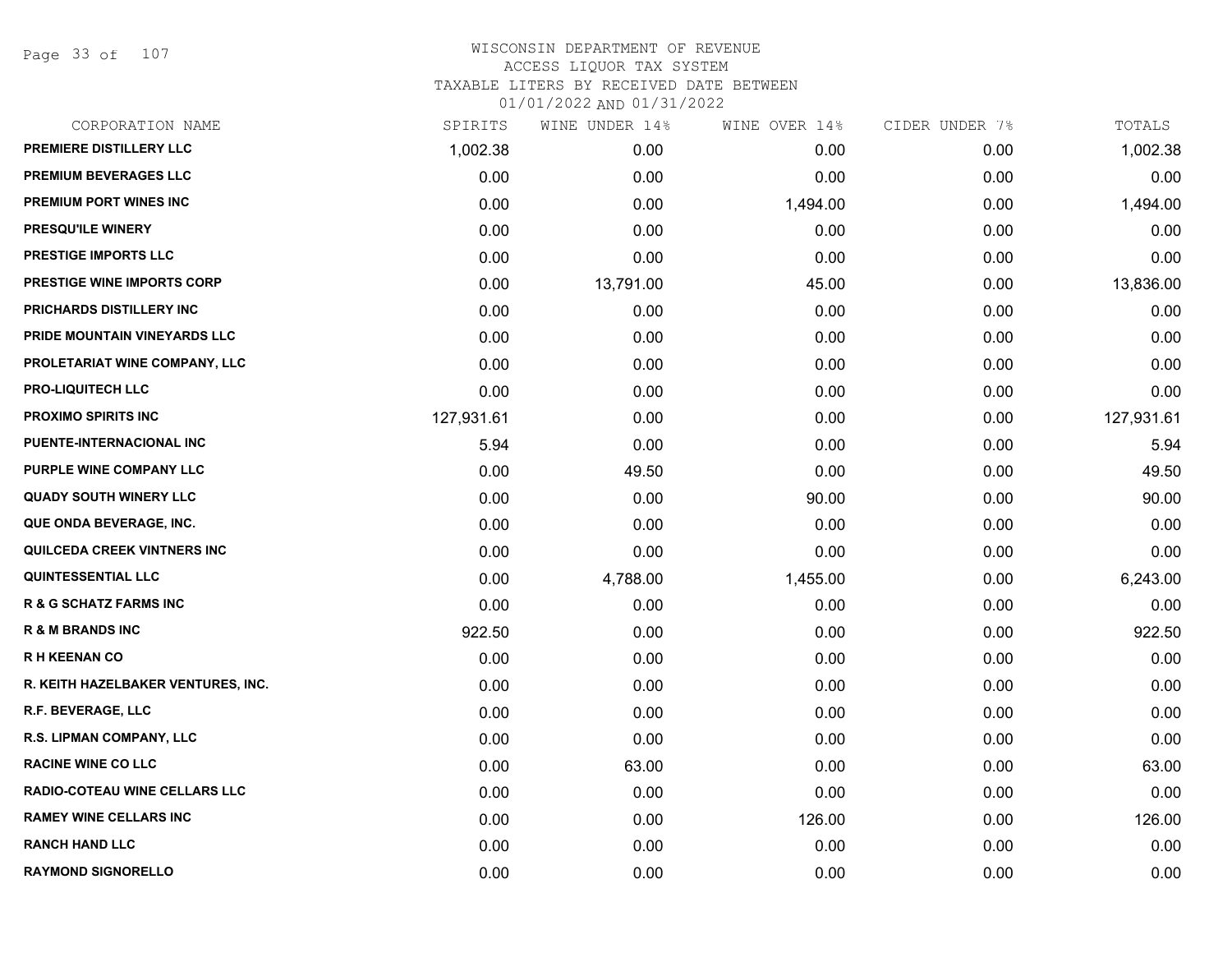Page 34 of 107

| CORPORATION NAME                                 | SPIRITS   | WINE UNDER 14% | WINE OVER 14% | CIDER UNDER 7% | TOTALS    |
|--------------------------------------------------|-----------|----------------|---------------|----------------|-----------|
| <b>RB WINE ASSOCIATES LLC</b>                    | 0.00      | 0.00           | 0.00          | 0.00           | 0.00      |
| <b>RBZ VINEYARDS LLC</b>                         | 0.00      | 0.00           | 0.00          | 0.00           | 0.00      |
| <b>RED CAR WINE COMPANY LLC</b>                  | 0.00      | 0.00           | 0.00          | 0.00           | 0.00      |
| <b>RED NEWT CELLARS INC</b>                      | 0.00      | 0.00           | 0.00          | 0.00           | 0.00      |
| <b>RED TAIL RIDGE INC</b>                        | 0.00      | 0.00           | 0.00          | 0.00           | 0.00      |
| <b>REDEMPTION SPIRITS LLC</b>                    | 0.00      | 0.00           | 432.00        | 0.00           | 432.00    |
| <b>REDWOOD SPIRITS INC</b>                       | 0.00      | 0.00           | 0.00          | 0.00           | 0.00      |
| <b>REGAL WINE IMPORTS INC</b>                    | 0.00      | 0.00           | 0.00          | 0.00           | 0.00      |
| <b>REMY COINTREAU AMERIQUE USA</b>               | 12,155.10 | 0.00           | 0.00          | 0.00           | 12,155.10 |
| <b>REN ACQUISITION INC</b>                       | 0.00      | 0.00           | 0.00          | 0.00           | 0.00      |
| <b>RENT A BBQ</b>                                | 0.00      | 0.00           | 0.00          | 0.00           | 0.00      |
| <b>RESERVA WINES LLC</b>                         | 0.00      | 0.00           | 0.00          | 0.00           | 0.00      |
| RESTLESS SPIRITS DISTILLING COMPANY LLC          | 0.00      | 0.00           | 0.00          | 0.00           | 0.00      |
| <b>REVANA FAMILY PARTNERS LP</b>                 | 0.00      | 99.00          | 0.00          | 0.00           | 99.00     |
| <b>REVELRY VINTNERS LLC</b>                      | 0.00      | 0.00           | 0.00          | 0.00           | 0.00      |
| <b>REYNOLDS CREATIVE PRODUCTS INC</b>            | 0.00      | 0.00           | 0.00          | 0.00           | 0.00      |
| <b>RGI BRANDS LLC</b>                            | 99.00     | 0.00           | 0.00          | 0.00           | 99.00     |
| <b>RHINEGEIST, LLC</b>                           | 0.00      | 0.00           | 0.00          | 628.38         | 628.38    |
| <b>RHYS VINEYARDS LLC</b>                        | 0.00      | 0.00           | 0.00          | 0.00           | 0.00      |
| <b>RIDGE VINEYARDS INC</b>                       | 0.00      | 0.00           | 63.00         | 0.00           | 63.00     |
| <b>RO SALES &amp; DISTRIBUTION SERVICES INC.</b> | 0.00      | 0.00           | 0.00          | 0.00           | 0.00      |
| <b>RO SALES &amp; DISTRIBUTION SERVICES INC.</b> | 0.00      | 657.00         | 292.50        | 0.00           | 949.50    |
| <b>ROBERT A CUTTER</b>                           | 0.00      | 252.00         | 0.00          | 0.00           | 252.00    |
| <b>ROBERT FOLEY LLC</b>                          | 0.00      | 0.00           | 0.00          | 0.00           | 0.00      |
| <b>ROBERT J GROSS</b>                            | 0.00      | 0.00           | 0.00          | 0.00           | 0.00      |
| <b>ROBERT L HUDSON</b>                           | 0.00      | 0.00           | 0.00          | 0.00           | 0.00      |
| ROBERT YOUNG ESTATE WINERY LLC                   | 0.00      | 0.00           | 0.00          | 0.00           | 0.00      |
| ROCKFILTER DISTILLERY LLC                        | 0.00      | 0.00           | 0.00          | 0.00           | 0.00      |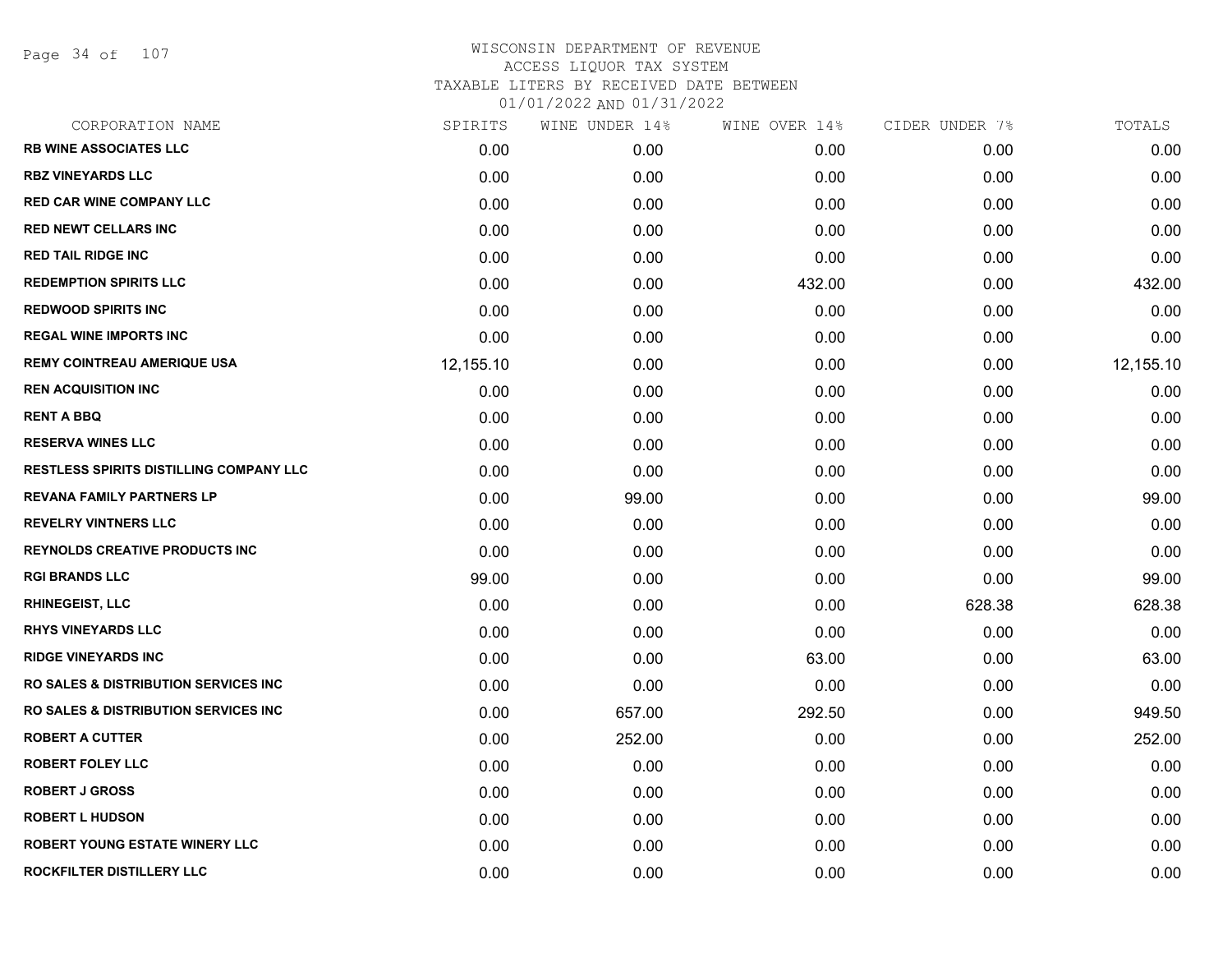Page 35 of 107

| CORPORATION NAME                             | SPIRITS | WINE UNDER 14% | WINE OVER 14% | CIDER UNDER 7% | TOTALS   |
|----------------------------------------------|---------|----------------|---------------|----------------|----------|
| <b>ROGER PENG</b>                            | 0.00    | 0.00           | 0.00          | 0.00           | 0.00     |
| ROMBAUER VINEYARDS INC                       | 0.00    | 0.00           | 0.00          | 0.00           | 0.00     |
| <b>RONALD FORNACA</b>                        | 0.00    | 0.00           | 0.00          | 0.00           | 0.00     |
| <b>RONALD J WICKER</b>                       | 0.00    | 0.00           | 0.00          | 0.00           | 0.00     |
| <b>RONALD T RUBIN</b>                        | 0.00    | 0.00           | 0.00          | 0.00           | 0.00     |
| <b>ROOTS RUN DEEP LLC</b>                    | 0.00    | 0.00           | 549.00        | 0.00           | 549.00   |
| <b>ROSE COCKTAILS LLC</b>                    | 0.00    | 0.00           | 0.00          | 0.00           | 0.00     |
| <b>ROSE IMPORTING &amp; DISTRIBUTING LLC</b> | 0.00    | 0.00           | 0.00          | 0.00           | 0.00     |
| ROSENTHAL WINE MERCHANT NY LTD               | 0.00    | 1,232.25       | 69.75         | 0.00           | 1,302.00 |
| <b>ROSS PANGERE</b>                          | 0.00    | 0.00           | 0.00          | 0.00           | 0.00     |
| <b>ROUND HILL CELLARS</b>                    | 0.00    | 612.00         | 1,179.00      | 0.00           | 1,791.00 |
| <b>ROUND POND ESTATE LLC</b>                 | 0.00    | 0.00           | 63.00         | 0.00           | 63.00    |
| <b>ROY ESTATE WINES LLC</b>                  | 0.00    | 0.00           | 0.00          | 0.00           | 0.00     |
| <b>ROYAL WINE CORPORATION</b>                | 18.00   | 7,707.10       | 36.00         | 0.00           | 7,761.10 |
| <b>ROZA HILLS VINEYARDS LLC</b>              | 0.00    | 0.00           | 0.00          | 0.00           | 0.00     |
| RTM IMPORTS, LLC                             | 0.00    | 0.00           | 0.00          | 0.00           | 0.00     |
| <b>RTV WINERY LLC</b>                        | 0.00    | 0.00           | 0.00          | 0.00           | 0.00     |
| RUE 38 LLC                                   | 0.00    | 0.00           | 0.00          | 0.00           | 0.00     |
| <b>RUSH CREEK DISTILLING, LLC</b>            | 0.00    | 0.00           | 0.00          | 0.00           | 0.00     |
| <b>RUSSIAN RIVER VINEYARDS, LLC</b>          | 0.00    | 0.00           | 0.00          | 0.00           | 0.00     |
| RUSSIAN STANDARD VODKA (USA) INC             | 0.00    | 0.00           | 0.00          | 0.00           | 0.00     |
| <b>RWG USA LLC</b>                           | 0.00    | 0.00           | 0.00          | 0.00           | 0.00     |
| <b>S &amp; R WINES LLC</b>                   | 0.00    | 0.00           | 252.00        | 0.00           | 252.00   |
| <b>SLJ GROUP INC</b>                         | 0.00    | 3,829.04       | 2,034.36      | 0.00           | 5,863.40 |
| <b>SAGAMORE WHISKEY LLC</b>                  | 207.00  | 0.00           | 0.00          | 0.00           | 207.00   |
| <b>SAKEONE CORPORATION</b>                   | 0.00    | 0.00           | 0.00          | 0.00           | 0.00     |
| <b>SALOON SPIRITS LLC</b>                    | 58.50   | 0.00           | 0.00          | 0.00           | 58.50    |
| <b>SALVESTRIN WINE CO LLC</b>                | 0.00    | 0.00           | 288.00        | 0.00           | 288.00   |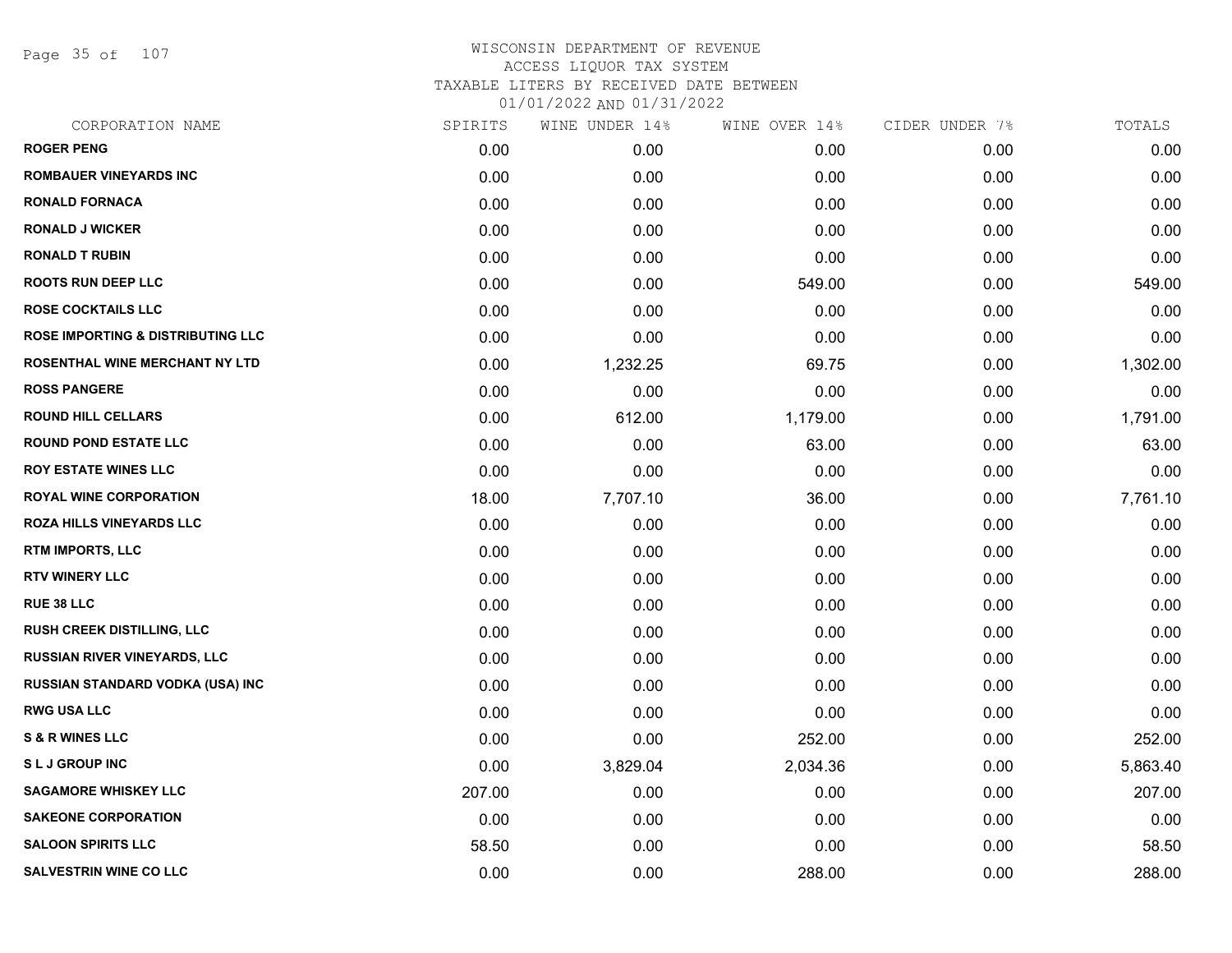Page 36 of 107

## WISCONSIN DEPARTMENT OF REVENUE ACCESS LIQUOR TAX SYSTEM

TAXABLE LITERS BY RECEIVED DATE BETWEEN

| CORPORATION NAME                            | SPIRITS    | WINE UNDER 14% | WINE OVER 14% | CIDER UNDER 7% | TOTALS     |
|---------------------------------------------|------------|----------------|---------------|----------------|------------|
| <b>SAMANTHA A LOWERY</b>                    | 0.00       | 0.00           | 0.00          | 0.00           | 0.00       |
| <b>SAMANTHA SHEEHAN IMPORTS</b>             | 0.00       | 0.00           | 0.00          | 0.00           | 0.00       |
| <b>SAMUEL P BAXTER</b>                      | 0.00       | 0.00           | 0.00          | 0.00           | 0.00       |
| <b>SAN ANTONIO WINERY INC</b>               | 0.00       | 11,016.00      | 225.00        | 0.00           | 11,241.00  |
| <b>SAN FRANCISCO WINE EXCHANGE INC</b>      | 0.00       | 0.00           | 0.00          | 0.00           | 0.00       |
| SAN GABRIEL VALLEY WAREHOUSE & STORAGE INC  | 0.00       | 0.00           | 0.00          | 0.00           | 0.00       |
| <b>SAN JOAQUIN WINE COMPANY INC</b>         | 0.00       | 0.00           | 0.00          | 0.00           | 0.00       |
| <b>SAN LUIS SPIRITS DISTILLING CO LLC</b>   | 4,144.50   | 0.00           | 0.00          | 0.00           | 4,144.50   |
| <b>SANGLIER SELECTIONS LLC</b>              | 0.00       | 310.50         | 0.00          | 0.00           | 310.50     |
| <b>SANS LIEGE INC</b>                       | 0.00       | 0.00           | 0.00          | 0.00           | 0.00       |
| <b>SANS WINE &amp; SPIRITS CO</b>           | 1,017.00   | 0.00           | 0.00          | 0.00           | 1,017.00   |
| <b>SANS WINE CO. LLC</b>                    | 0.00       | 0.00           | 0.00          | 0.00           | 0.00       |
| <b>SANTA CROCE LLC</b>                      | 0.00       | 0.00           | 0.00          | 0.00           | 0.00       |
| SANTA MARGHERITA USA INC                    | 0.00       | 2,772.00       | 0.00          | 0.00           | 2,772.00   |
| <b>SANTA RITA USA CORPORATION</b>           | 0.00       | 162.00         | 0.00          | 0.00           | 162.00     |
| <b>SARMENTO'S IMPORTS &amp; EXPORTS INC</b> | 0.00       | 0.00           | 0.00          | 0.00           | 0.00       |
| <b>SAVIAH ROSE WINERY LLC</b>               | 0.00       | 0.00           | 0.00          | 0.00           | 0.00       |
| <b>SAZERAC COMPANY INC</b>                  | 933,992.10 | 4,214.22       | 264.00        | 0.00           | 938,470.32 |
| <b>SBRAGIA FAMILY VINEYARDS LLC</b>         | 0.00       | 0.00           | 0.00          | 0.00           | 0.00       |
| <b>SCENIC ROOT WINEGROWERS LLC</b>          | 0.00       | 0.00           | 0.00          | 0.00           | 0.00       |
| SCHAFER-REICHART SELECTIONS, INC.           | 0.00       | 0.00           | 0.00          | 0.00           | 0.00       |
| <b>SCHEID VINEYARDS CALIFORNIA INC</b>      | 0.00       | 10,916.50      | 0.00          | 0.00           | 10,916.50  |
| <b>SCHILLING CIDER LLC</b>                  | 0.00       | 0.00           | 0.00          | 0.00           | 0.00       |
| <b>SCHUG WINERY LLC</b>                     | 0.00       | 121.50         | 22.50         | 0.00           | 144.00     |
| <b>SCHWEIGER VINEYARDS INC</b>              | 0.00       | 0.00           | 0.00          | 0.00           | 0.00       |
| <b>SCOPERTA IMPORTING CO INC</b>            | 0.00       | 4,392.00       | 0.00          | 0.00           | 4,392.00   |
| <b>SEA SMOKE INC</b>                        | 0.00       | 0.00           | 0.00          | 0.00           | 0.00       |
| <b>SEATTLE CIDER COMPANY LLC</b>            | 0.00       | 0.00           | 0.00          | 0.00           | 0.00       |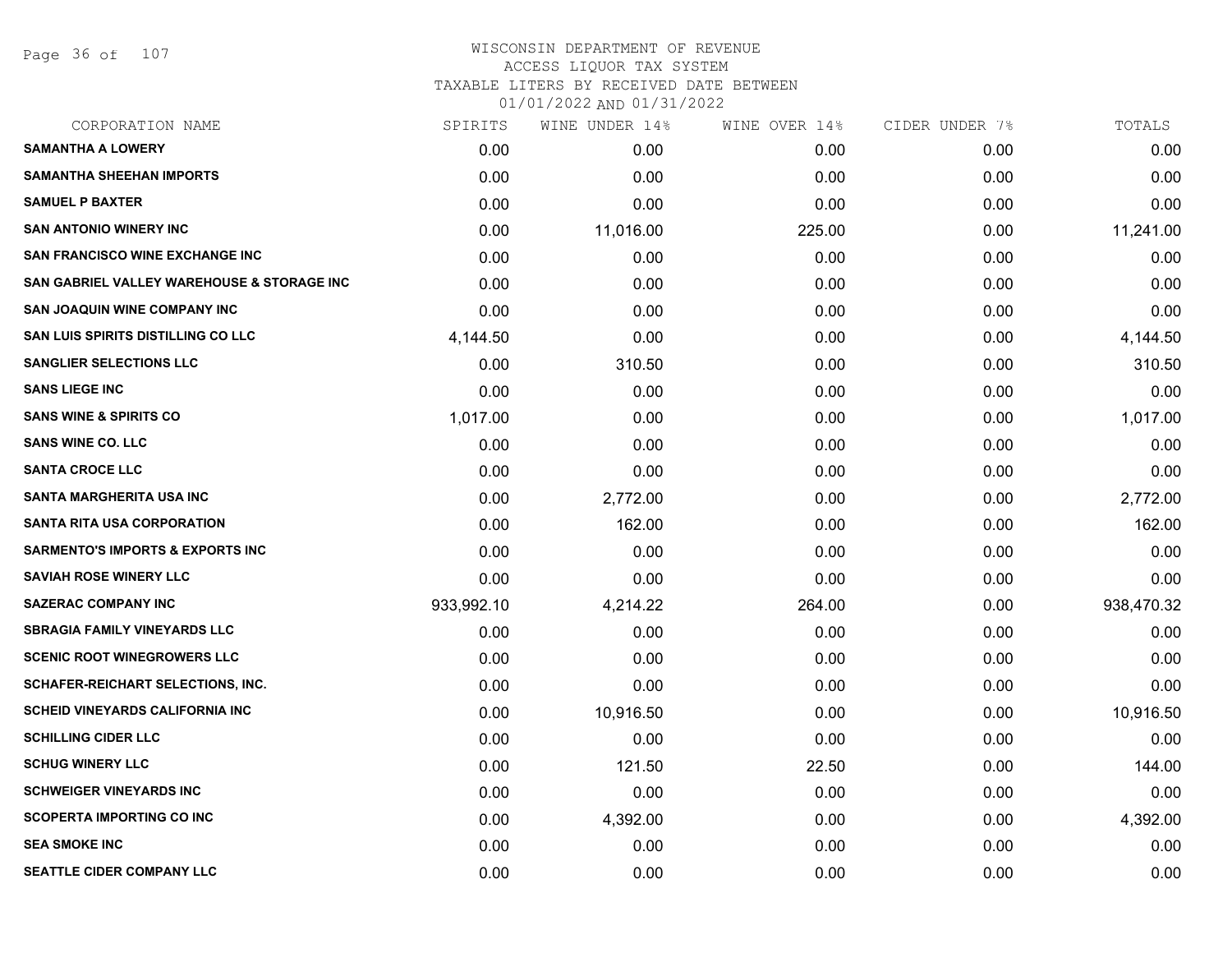Page 37 of 107

### WISCONSIN DEPARTMENT OF REVENUE ACCESS LIQUOR TAX SYSTEM TAXABLE LITERS BY RECEIVED DATE BETWEEN

| CORPORATION NAME                | SPIRITS  | WINE UNDER 14% | WINE OVER 14% | CIDER UNDER 7% | TOTALS    |
|---------------------------------|----------|----------------|---------------|----------------|-----------|
| <b>SEAVEY VINEYARD LP</b>       | 0.00     | 0.00           | 0.00          | 0.00           | 0.00      |
| SELECTIONATUREL, LLC            | 0.00     | 423.75         | 126.00        | 0.00           | 549.75    |
| SELECTIVE WINE ESTATES INC      | 0.00     | 0.00           | 0.00          | 0.00           | 0.00      |
| <b>SERENDIPITY WINES LLC</b>    | 22.50    | 0.00           | 0.00          | 0.00           | 22.50     |
| <b>SERGEY CHISTOV</b>           | 0.00     | 0.00           | 0.00          | 0.00           | 0.00      |
| <b>SERRALLES USA LLC</b>        | 0.00     | 0.00           | 0.00          | 0.00           | 0.00      |
| <b>SHACKSBURY HOLDING</b>       | 0.00     | 0.00           | 0.00          | 0.00           | 0.00      |
| <b>SHAFER VINEYARDS INC</b>     | 0.00     | 0.00           | 103.50        | 0.00           | 103.50    |
| <b>SHANNON RIDGE INC</b>        | 0.00     | 4,779.00       | 5,265.00      | 0.00           | 10,044.00 |
| <b>SHAW-ROSS HOLDING CO LLC</b> | 1,081.50 | 1,918.82       | 9,048.60      | 0.00           | 12,048.92 |
| SHEA WINE CELLARS LLC           | 0.00     | 0.00           | 0.00          | 0.00           | 0.00      |
| SHEEP BLACK WINE US INC         | 0.00     | 0.00           | 0.00          | 0.00           | 0.00      |
| SHELTON-MACKENZIE WINE COMPANY  | 0.00     | 0.00           | 504.00        | 0.00           | 504.00    |
| <b>SHORTS BREWING COMPANY</b>   | 0.00     | 0.00           | 0.00          | 3,892.44       | 3,892.44  |
| SIERRA NEVADA BREWING COMPANY   | 0.00     | 0.00           | 0.00          | 0.00           | 0.00      |
| SILVER OAK WINE CELLARS LLC     | 0.00     | 0.00           | 6.00          | 0.00           | 6.00      |
| SILVER TRIDENT WINERY LLC       | 0.00     | 0.00           | 0.00          | 0.00           | 0.00      |
| SINGLE BARREL SPIRITS U.S. LLC  | 0.00     | 0.00           | 0.00          | 0.00           | 0.00      |
| <b>SINSKEY VINEYARDS INC</b>    | 0.00     | 0.00           | 0.00          | 0.00           | 0.00      |
| <b>SKINNER VINEYARDS LLC</b>    | 0.00     | 0.00           | 0.00          | 0.00           | 0.00      |
| <b>SKINNER-DAVENA LLC</b>       | 0.00     | 0.00           | 0.00          | 0.00           | 0.00      |
| <b>SKYLARK WINE COMPANY</b>     | 0.00     | 0.00           | 0.00          | 0.00           | 0.00      |
| <b>SLIM CHILLERS INC</b>        | 0.00     | 0.00           | 0.00          | 0.00           | 0.00      |
| <b>SLO DOWN WINES LLC</b>       | 0.00     | 207.00         | 252.00        | 0.00           | 459.00    |
| <b>SLURP LLC</b>                | 0.00     | 0.00           | 0.00          | 0.00           | 0.00      |
| <b>SMALL VINES WINES INC</b>    | 0.00     | 0.00           | 0.00          | 0.00           | 0.00      |
| <b>SMT ACQUISITIONS LLC</b>     | 0.00     | 4,462.50       | 243.00        | 0.00           | 4,705.50  |
| <b>SOCIAL ENJOYMENTS LLC</b>    | 0.00     | 369.00         | 0.00          | 0.00           | 369.00    |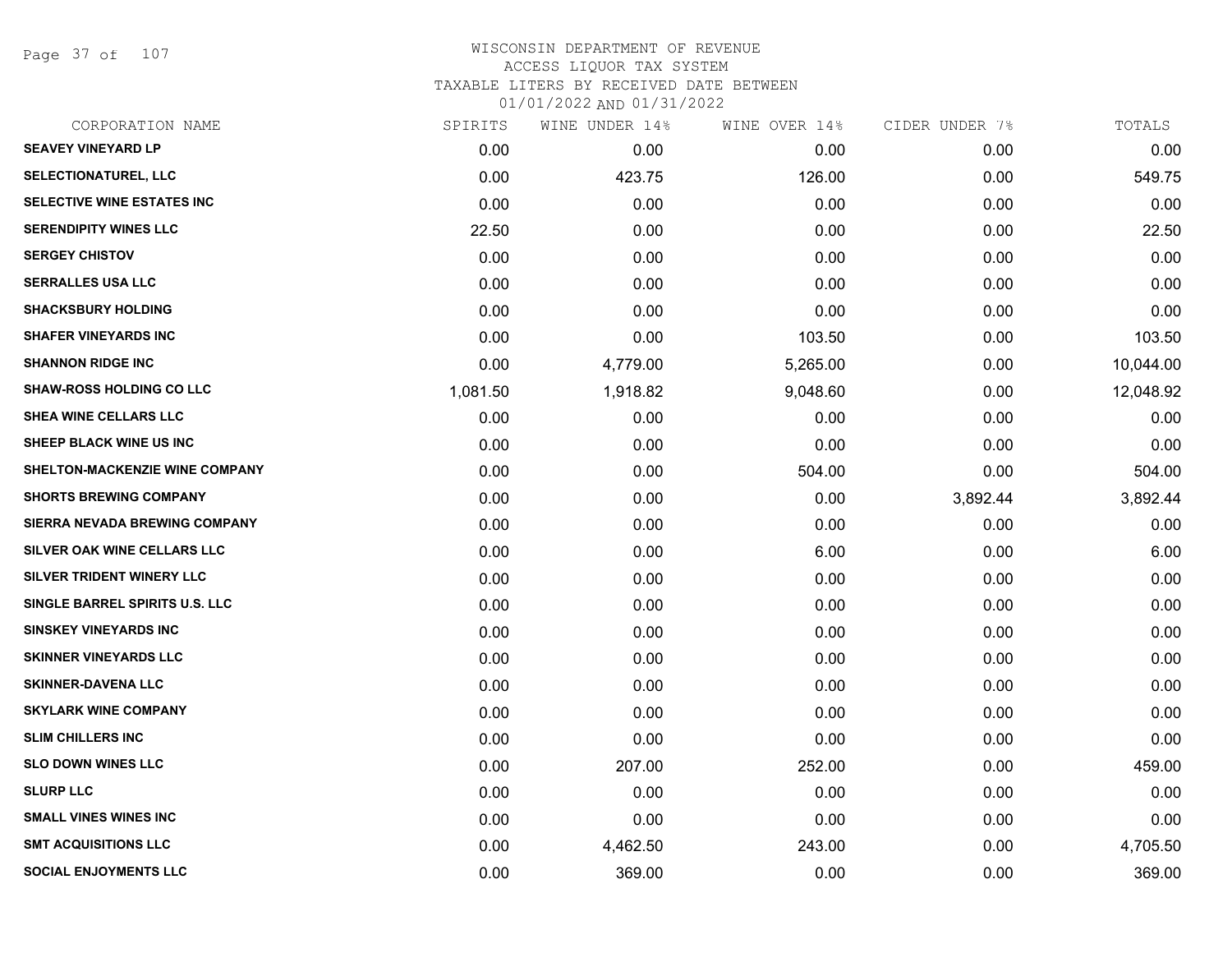#### WISCONSIN DEPARTMENT OF REVENUE ACCESS LIQUOR TAX SYSTEM TAXABLE LITERS BY RECEIVED DATE BETWEEN

| CORPORATION NAME                        | SPIRITS  | WINE UNDER 14% | WINE OVER 14% | CIDER UNDER 7% | TOTALS    |
|-----------------------------------------|----------|----------------|---------------|----------------|-----------|
| SOGEVINUS FINE WINES USA INC            | 0.00     | 0.00           | 0.40          | 0.00           | 0.40      |
| <b>SOKOL BLOSSER LTD</b>                | 0.00     | 819.00         | 0.00          | 0.00           | 819.00    |
| <b>SOLBERG DISTILLING LLC</b>           | 0.00     | 0.00           | 0.00          | 0.00           | 0.00      |
| <b>SOLENA CELLARS LLC</b>               | 0.00     | 0.00           | 0.00          | 0.00           | 0.00      |
| SOMERSTON WINE COMPANY, LLC             | 0.00     | 0.00           | 0.00          | 0.00           | 0.00      |
| SOUL FLOWER WINE CO.                    | 0.00     | 0.00           | 0.00          | 0.00           | 0.00      |
| SOUTH BAY WINE GROUP LLC                | 0.00     | 2,205.00       | 9,072.00      | 0.00           | 11,277.00 |
| SOUTHERN ESTATES INVESTMENTS, LLC       | 540.00   | 0.00           | 0.00          | 0.00           | 540.00    |
| <b>SOUTHERN STARZ INC</b>               | 0.00     | 252.00         | 63.00         | 0.00           | 315.00    |
| SOUTHERN WINE GROUP LLC                 | 0.00     | 0.00           | 0.00          | 0.00           | 0.00      |
| <b>SOUTHWEST SPIRITS &amp; WINE LLC</b> | 0.00     | 0.00           | 0.00          | 0.00           | 0.00      |
| <b>SOVEREIGN BRANDS LLC</b>             | 540.00   | 6,803.83       | 0.00          | 0.00           | 7,343.83  |
| <b>SPANN VINEYARDS INC</b>              | 0.00     | 0.00           | 0.00          | 0.00           | 0.00      |
| <b>SPARKLING OREGON LLC</b>             | 0.00     | 0.00           | 0.00          | 0.00           | 0.00      |
| <b>SPEAKEASY SPIRITS LLC</b>            | 0.00     | 0.00           | 0.00          | 0.00           | 0.00      |
| <b>SPENCER HOOPES</b>                   | 0.00     | 189.00         | 189.00        | 0.00           | 378.00    |
| <b>SPIRITS OF TENNESSEE, LLC</b>        | 8,320.50 | 0.00           | 0.00          | 0.00           | 8,320.50  |
| <b>SPLINTER GROUP NAPA LLC</b>          | 0.00     | 0.00           | 0.00          | 0.00           | 0.00      |
| <b>SPOTTSWOODE WINERY INC</b>           | 0.00     | 0.00           | 0.00          | 0.00           | 0.00      |
| <b>SPRING MOUNTAIN VINEYARD INC</b>     | 0.00     | 0.00           | 0.00          | 0.00           | 0.00      |
| <b>SQZ BEVS LLC</b>                     | 0.00     | 0.00           | 0.00          | 0.00           | 0.00      |
| <b>ST GEORGE SPIRITS INC</b>            | 400.80   | 0.00           | 0.00          | 0.00           | 400.80    |
| <b>ST HELENA ESTATE LLC</b>             | 0.00     | 0.00           | 0.00          | 0.00           | 0.00      |
| <b>ST INNOCENT LTD</b>                  | 0.00     | 0.00           | 0.00          | 0.00           | 0.00      |
| <b>ST JAMES WINERY INC</b>              | 0.00     | 0.00           | 0.00          | 0.00           | 0.00      |
| ST JULIAN WINE COMPANY INC              | 0.00     | 639.00         | 0.00          | 0.00           | 639.00    |
| ST KILLIAN IMPORTING CO INC             | 0.00     | 0.00           | 0.00          | 0.00           | 0.00      |
| <b>ST SUPERY INC</b>                    | 0.00     | 0.00           | 0.00          | 0.00           | 0.00      |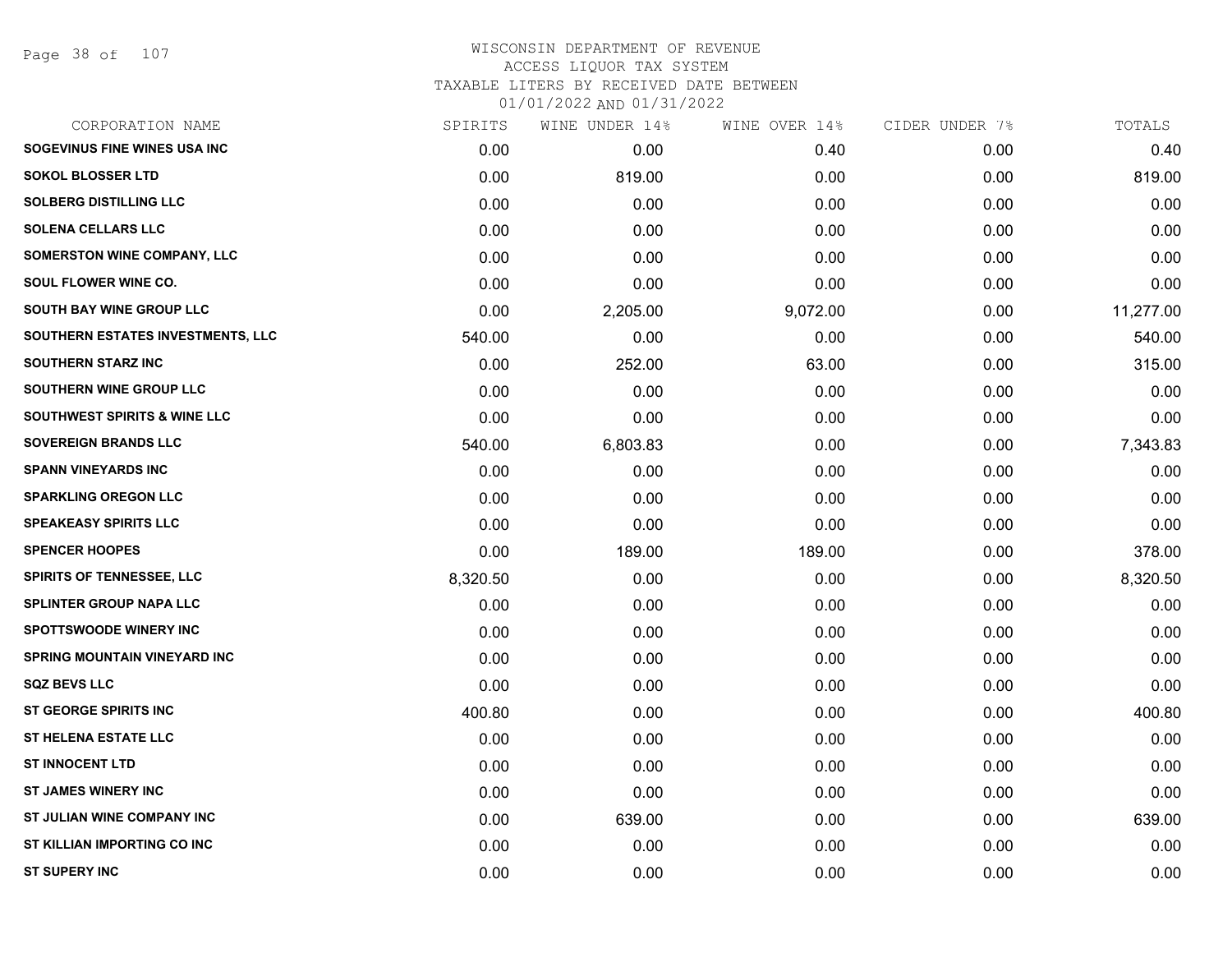Page 39 of 107

# WISCONSIN DEPARTMENT OF REVENUE ACCESS LIQUOR TAX SYSTEM

TAXABLE LITERS BY RECEIVED DATE BETWEEN

| CORPORATION NAME                             | SPIRITS  | WINE UNDER 14% | WINE OVER 14% | CIDER UNDER 7% | TOTALS     |
|----------------------------------------------|----------|----------------|---------------|----------------|------------|
| <b>STAGLIN FAMILY VINEYARD LLC</b>           | 0.00     | 0.00           | 0.00          | 0.00           | 0.00       |
| <b>STANLEY STAWSKI DIST CO INC</b>           | 0.00     | 0.00           | 0.00          | 0.00           | 0.00       |
| STE. MICHELLE WINE ESTATES LTD.              | 0.00     | 45,420.00      | 10,072.50     | 0.00           | 55,492.50  |
| <b>STEFFENS FAMILY WINES LLC</b>             | 0.00     | 0.00           | 0.00          | 0.00           | 0.00       |
| <b>STELLAR IMPORTING COMPANY LLC</b>         | 0.00     | 0.00           | 0.00          | 0.00           | 0.00       |
| <b>STEM CIDERS LLC</b>                       | 0.00     | 0.00           | 0.00          | 0.00           | 0.00       |
| <b>STEPHAN VINEYARD INC</b>                  | 0.00     | 0.00           | 0.00          | 0.00           | 0.00       |
| <b>STEVEN EDMUNDS &amp; CORNELIA ST JOHN</b> | 0.00     | 0.00           | 0.00          | 0.00           | 0.00       |
| <b>STEWART CELLARS, LLC</b>                  | 0.00     | 0.00           | 0.00          | 0.00           | 0.00       |
| <b>STEZ &amp; BOWER</b>                      | 0.00     | 0.00           | 0.00          | 0.00           | 0.00       |
| STOLI GROUP (USA) LLC                        | 8,978.10 | 0.00           | 18.00         | 0.00           | 8,996.10   |
| <b>STOLLER IMPORTS INC</b>                   | 1,574.28 | 0.00           | 0.00          | 0.00           | 1,574.28   |
| <b>STOLLER VINEYARDS INC</b>                 | 0.00     | 0.00           | 0.00          | 0.00           | 0.00       |
| <b>STOLPMAN VINEYARDS LLC</b>                | 0.00     | 504.00         | 0.00          | 0.00           | 504.00     |
| <b>STONEBRAKER-SOLES INC</b>                 | 0.00     | 0.00           | 0.00          | 0.00           | 0.00       |
| <b>STONECUSHION INC</b>                      | 0.00     | 0.00           | 540.00        | 0.00           | 540.00     |
| <b>STRATUS WINE AND SPIRITS LLC</b>          | 0.00     | 0.00           | 0.00          | 0.00           | 0.00       |
| <b>STUART BOSSOM</b>                         | 0.00     | 0.00           | 0.00          | 0.00           | 0.00       |
| <b>STUBING &amp; GANNON, LLC</b>             | 0.00     | 0.00           | 0.00          | 0.00           | 0.00       |
| <b>STUMPYS SPIRITS CO</b>                    | 0.00     | 0.00           | 0.00          | 0.00           | 0.00       |
| <b>SUGARLANDS DISTILLING COMPANY LLC</b>     | 6,532.80 | 0.00           | 0.00          | 0.00           | 6,532.80   |
| <b>SUNDANCE SPIRITS COMPANY</b>              | 0.00     | 0.00           | 0.00          | 0.00           | 0.00       |
| <b>SUPERSTITION MEADERY</b>                  | 0.00     | 0.00           | 0.00          | 0.00           | 0.00       |
| <b>SURVILLE ENTERPRISES CORP</b>             | 0.00     | 1,512.00       | 27.00         | 0.00           | 1,539.00   |
| <b>SUTTER HOME WINERY INC</b>                | 400.50   | 202,398.49     | 1,766.89      | 0.00           | 204,565.88 |
| <b>SVP WINERY LLC</b>                        | 0.00     | 108.00         | 0.00          | 0.00           | 108.00     |
| <b>T &amp; T DISTILLERY INC.</b>             | 0.00     | 0.00           | 0.00          | 0.00           | 0.00       |
| <b>T ELENTENY HOLDINGS LLC</b>               | 0.00     | 741.00         | 63.00         | 0.00           | 804.00     |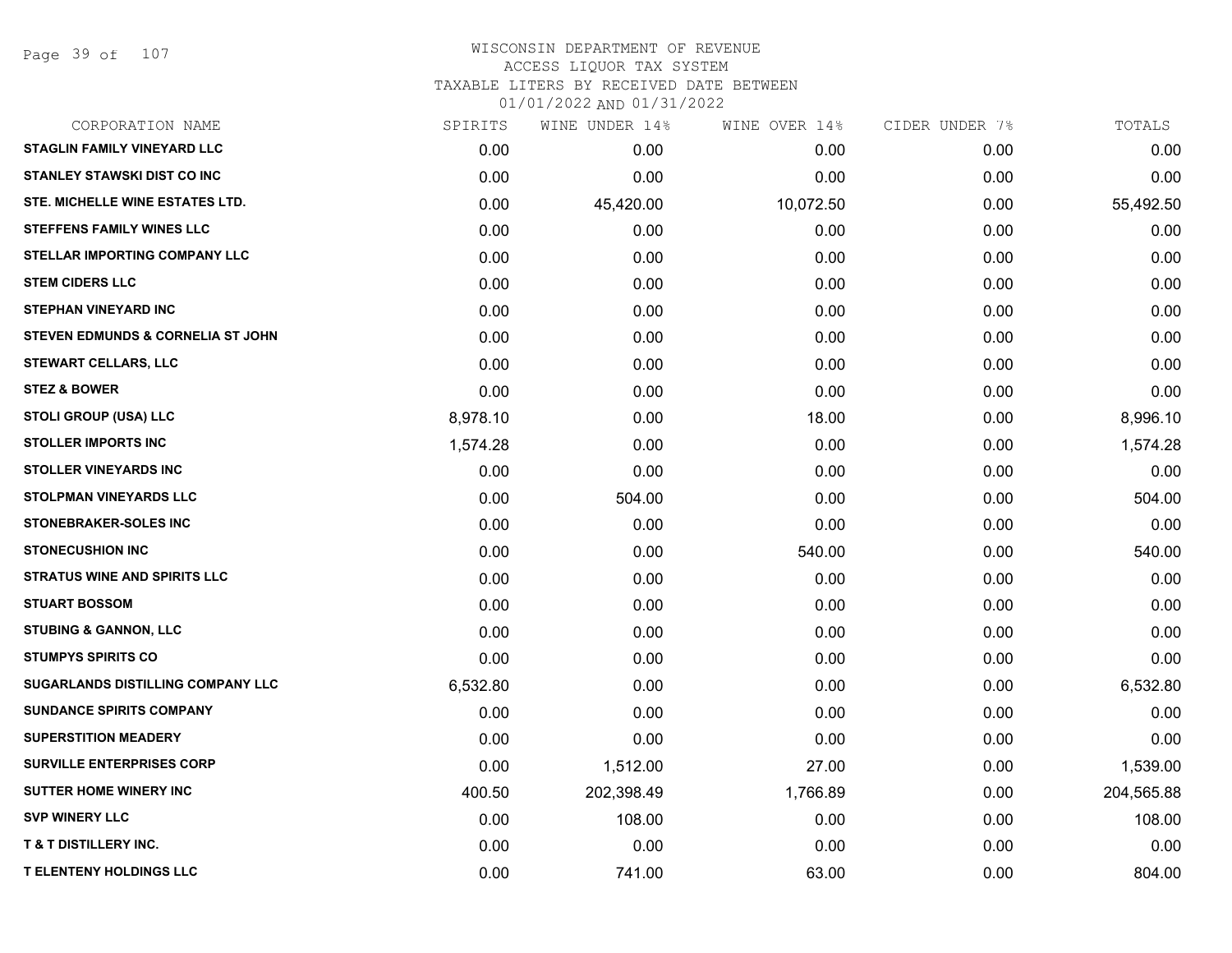Page 40 of 107

| CORPORATION NAME                    | SPIRITS  | WINE UNDER 14% | WINE OVER 14% | CIDER UNDER 7% | TOTALS   |
|-------------------------------------|----------|----------------|---------------|----------------|----------|
| <b>T. EDWARD WINES, LTD</b>         | 0.00     | 0.00           | 0.00          | 0.00           | 0.00     |
| <b>TAFT STREET INC</b>              | 0.00     | 0.00           | 0.00          | 0.00           | 0.00     |
| <b>TAKARA SAKE USA INC</b>          | 0.00     | 2,401.20       | 5,758.20      | 326.88         | 8,486.28 |
| <b>TALLEY VINEYARDS INC</b>         | 0.00     | 126.00         | 0.00          | 0.00           | 126.00   |
| <b>TAMARELO INC</b>                 | 0.00     | 0.00           | 0.00          | 0.00           | 0.00     |
| <b>TAMBER BEY VINEYARDS LLC</b>     | 0.00     | 0.00           | 0.00          | 0.00           | 0.00     |
| <b>TATTERSALL COMPANIES LLC</b>     | 531.00   | 0.00           | 0.00          | 0.00           | 531.00   |
| TEMPERANCE DISTILLING COMPANY       | 252.00   | 0.00           | 0.00          | 0.00           | 252.00   |
| <b>TENN SOUTH DISTILLERY</b>        | 0.00     | 0.00           | 0.00          | 0.00           | 0.00     |
| <b>TEQUILAS PREMIUM, INC</b>        | 364.50   | 0.00           | 0.00          | 0.00           | 364.50   |
| <b>TERRANEO MERCHANTS INC</b>       | 0.00     | 0.00           | 0.00          | 0.00           | 0.00     |
| <b>TERRAVANT WINE COMPANY LLC</b>   | 0.00     | 2,079.00       | 0.00          | 0.00           | 2,079.00 |
| <b>TERRESSENTIA CORPORATION</b>     | 0.00     | 0.00           | 0.00          | 0.00           | 0.00     |
| <b>TERRIZZI VINO INC</b>            | 0.00     | 0.00           | 0.00          | 0.00           | 0.00     |
| <b>TEXACELLO, LLC</b>               | 0.00     | 0.00           | 0.00          | 0.00           | 0.00     |
| <b>TEXAS BEVERAGE INTERNATIONAL</b> | 0.00     | 0.00           | 0.00          | 0.00           | 0.00     |
| <b>TGE LLC</b>                      | 0.00     | 0.00           | 0.00          | 0.00           | 0.00     |
| THE AUSTRALIAN WINE CONNECTION INC  | 0.00     | 1,008.00       | 123.00        | 0.00           | 1,131.00 |
| THE BARDSTOWN BOURBON COMPANY LLC   | 900.00   | 0.00           | 0.00          | 0.00           | 900.00   |
| THE BIALE ESTATE                    | 0.00     | 0.00           | 0.00          | 0.00           | 0.00     |
| THE BLUE DAISY USA, INC             | 0.00     | 0.00           | 0.00          | 0.00           | 0.00     |
| THE CAPRA COMPANY LLC               | 0.00     | 0.00           | 0.00          | 0.00           | 0.00     |
| THE EDRINGTON GROUP USA LLC         | 6,212.76 | 0.00           | 0.00          | 0.00           | 6,212.76 |
| THE FABLEIST WINE CO.               | 0.00     | 207.00         | 0.00          | 0.00           | 207.00   |
| THE G V LIQUID GROUP INC            | 0.00     | 1,254.40       | 0.00          | 0.00           | 1,254.40 |
| THE HESS COLLECTION WINERY          | 0.00     | 567.00         | 1,741.50      | 0.00           | 2,308.50 |
| THE INFUSERY LLC                    | 0.00     | 0.00           | 0.00          | 0.00           | 0.00     |
| THE MEEKER VINEYARD                 | 0.00     | 0.00           | 0.00          | 0.00           | 0.00     |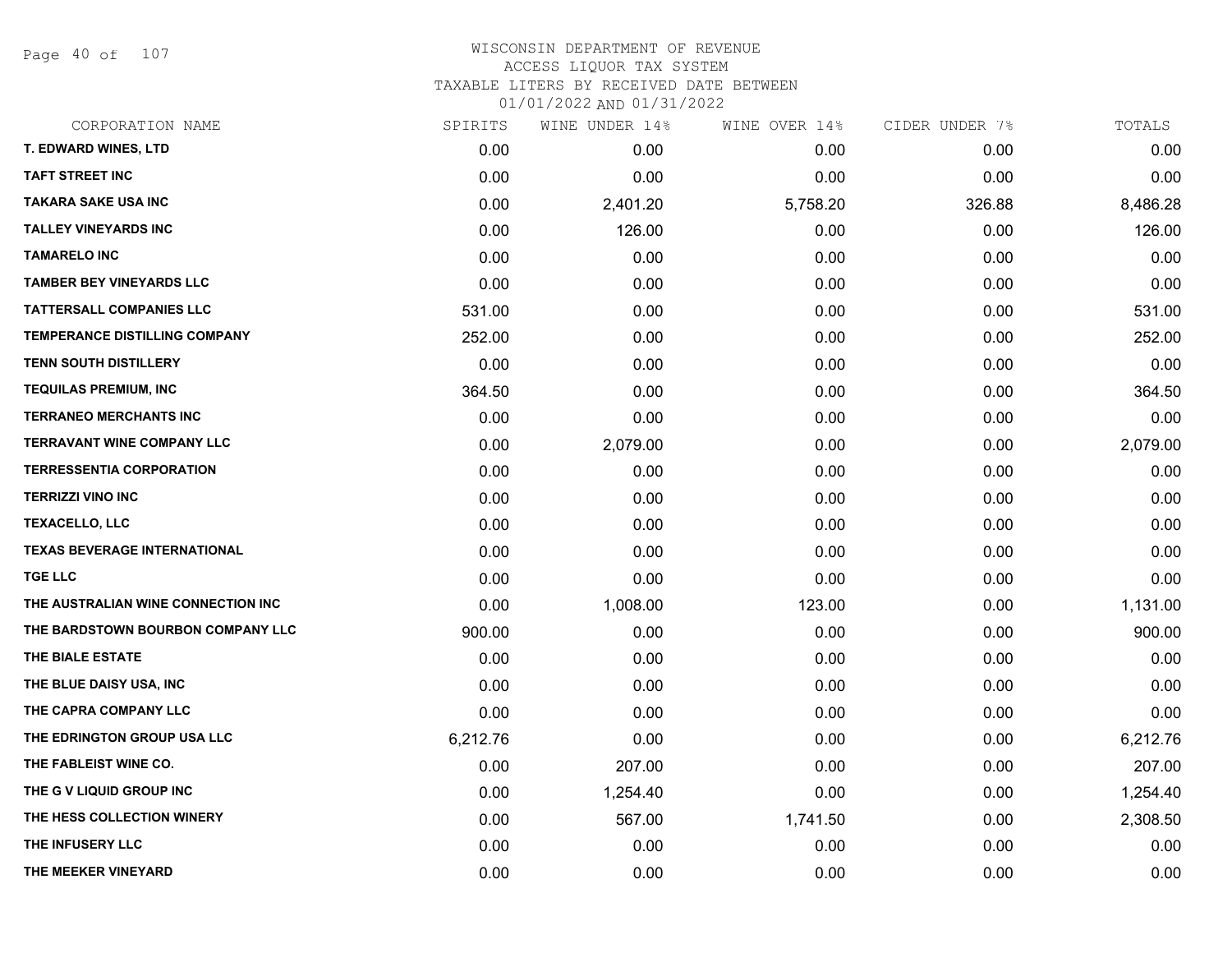Page 41 of 107

### WISCONSIN DEPARTMENT OF REVENUE ACCESS LIQUOR TAX SYSTEM TAXABLE LITERS BY RECEIVED DATE BETWEEN

| CORPORATION NAME                                | SPIRITS | WINE UNDER 14% | WINE OVER 14% | CIDER UNDER 7% | TOTALS     |
|-------------------------------------------------|---------|----------------|---------------|----------------|------------|
| THE MORLET SELECTION INC                        | 0.00    | 0.00           | 0.00          | 0.00           | 0.00       |
| THE MORNE WINE COMPANY                          | 0.00    | 0.00           | 0.00          | 0.00           | 0.00       |
| THE OJAI VINEYARD INC                           | 0.00    | 0.00           | 0.00          | 0.00           | 0.00       |
| THE RIVER WINE INC                              | 0.00    | 0.00           | 0.00          | 0.00           | 0.00       |
| THE SECOND GENERATION TRUST                     | 0.00    | 18,787.50      | 1,372.50      | 0.00           | 20,160.00  |
| THE SILVERADO VINEYARDS                         | 0.00    | 0.00           | 0.00          | 0.00           | 0.00       |
| THE SORTING TABLE LLC                           | 0.00    | 90.00          | 0.00          | 0.00           | 90.00      |
| THE TRITON COLLECTION INC                       | 0.00    | 0.00           | 0.00          | 0.00           | 0.00       |
| THE WINE GROUP INC                              | 0.00    | 243,332.43     | 12,930.00     | 0.00           | 256,262.43 |
| THE WINE SOURCE INC                             | 0.00    | 0.00           | 0.00          | 0.00           | 0.00       |
| THE WOODMAR GROUP LLC                           | 0.00    | 1,134.00       | 0.00          | 0.00           | 1,134.00   |
| THIENOT USA INC                                 | 0.00    | 153.00         | 0.00          | 0.00           | 153.00     |
| THIRD LEAF WINES LLC                            | 0.00    | 0.00           | 0.00          | 0.00           | 0.00       |
| <b>THOMAS ALLEN VINEYARDS &amp; WINERY, LLC</b> | 0.00    | 0.00           | 0.00          | 0.00           | 0.00       |
| <b>THOMAS D BRACAMONTES</b>                     | 0.00    | 0.00           | 0.00          | 0.00           | 0.00       |
| <b>THOMAS HINDE</b>                             | 0.00    | 0.00           | 0.00          | 0.00           | 0.00       |
| THREE FLOYDS DISTILLING CO., INC                | 0.00    | 0.00           | 0.00          | 0.00           | 0.00       |
| THREE RING PRODUCTIONS LLC                      | 0.00    | 0.00           | 0.00          | 0.00           | 0.00       |
| <b>THURMAN J RODGERS</b>                        | 0.00    | 0.00           | 0.00          | 0.00           | 0.00       |
| <b>TITUS &amp; TITUS</b>                        | 0.00    | 0.00           | 144.00        | 0.00           | 144.00     |
| TMR WINE COMPANY LLC                            | 0.00    | 0.00           | 0.00          | 0.00           | 0.00       |
| <b>TOAD HOLLOW VINEYARDS INC</b>                | 0.00    | 1,134.00       | 630.00        | 0.00           | 1,764.00   |
| <b>TOBIN J HEMINWAY</b>                         | 0.00    | 0.00           | 108.00        | 0.00           | 108.00     |
| <b>TOBIN JAMES CELLARS</b>                      | 0.00    | 0.00           | 0.00          | 0.00           | 0.00       |
| <b>TOLLIVER RANCH BRANDS LLC</b>                | 0.00    | 0.00           | 0.00          | 0.00           | 0.00       |
| <b>TOM MEADOWCROFT</b>                          | 0.00    | 0.00           | 0.00          | 0.00           | 0.00       |
| TR WINES INC.                                   | 0.00    | 0.00           | 0.00          | 0.00           | 0.00       |
| <b>TRAVIS R VERNON</b>                          | 0.00    | 0.00           | 0.00          | 0.00           | 0.00       |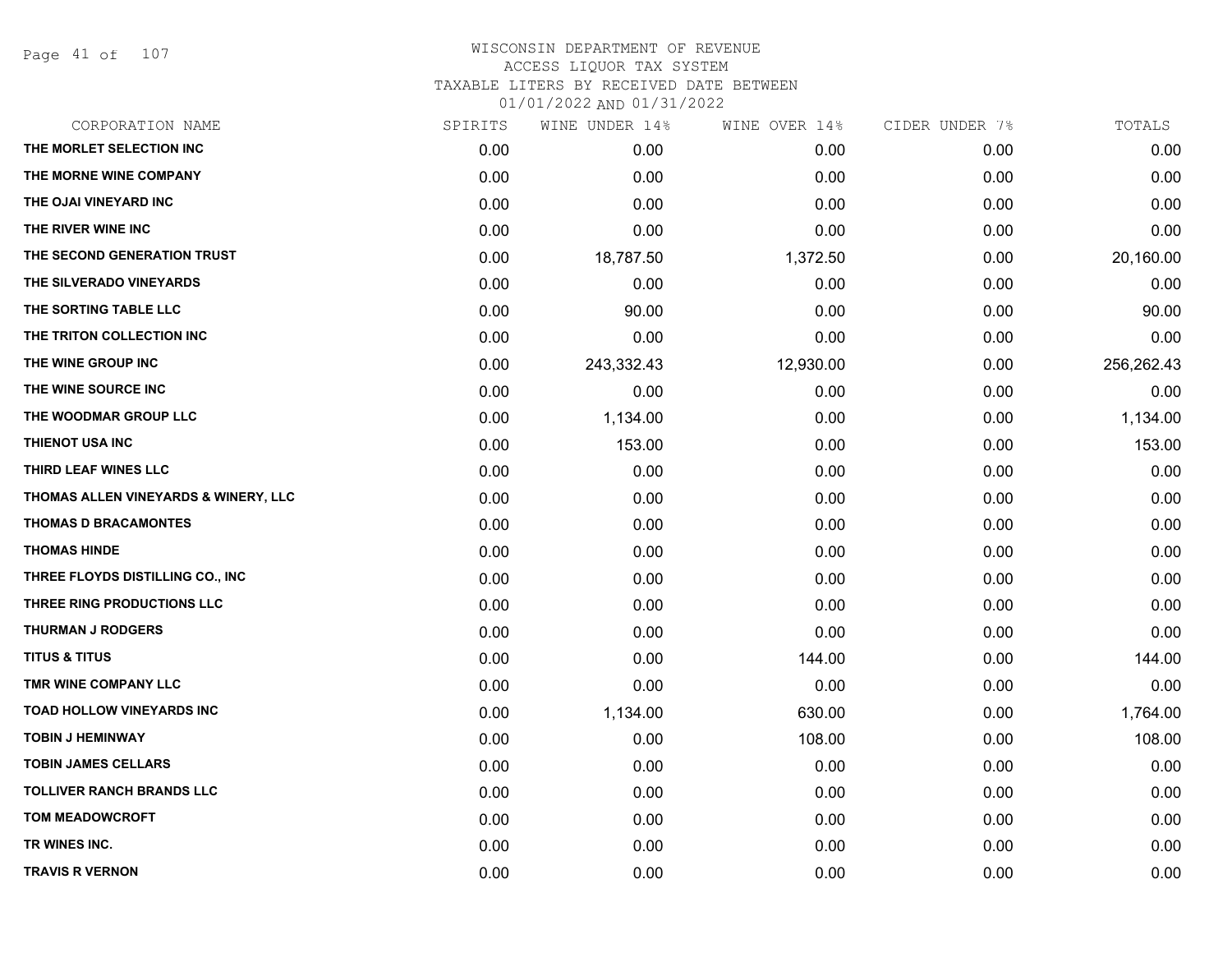Page 42 of 107

#### WISCONSIN DEPARTMENT OF REVENUE ACCESS LIQUOR TAX SYSTEM

TAXABLE LITERS BY RECEIVED DATE BETWEEN

| CORPORATION NAME                            | SPIRITS    | WINE UNDER 14% | WINE OVER 14% | CIDER UNDER 7% | TOTALS     |
|---------------------------------------------|------------|----------------|---------------|----------------|------------|
| <b>TREANA WINERY LLC</b>                    | 0.00       | 0.00           | 0.00          | 0.00           | 0.00       |
| TREASURY WINE ESTATES AMERICAS COMPANY      | 0.00       | 57,573.00      | 16,571.16     | 0.00           | 74,144.16  |
| <b>TREFETHEN VINEYARDS WINERY INC</b>       | 0.00       | 0.00           | 0.00          | 0.00           | 0.00       |
| <b>TREMAINE ATKINSON</b>                    | 652.50     | 0.00           | 0.00          | 0.00           | 652.50     |
| <b>TRENTADUE WINERY LLC</b>                 | 0.00       | 0.00           | 0.00          | 0.00           | 0.00       |
| TRI VIN IMPORTS INC                         | 0.00       | 23,737.42      | 36.00         | 0.00           | 23,773.42  |
| <b>TRIM WINES LLC</b>                       | 0.00       | 0.00           | 0.00          | 0.00           | 0.00       |
| <b>TRINITAS CELLARS LLC</b>                 | 0.00       | 0.00           | 0.00          | 0.00           | 0.00       |
| <b>TRIONE VINEYARDS LLC</b>                 | 0.00       | 126.00         | 0.00          | 0.00           | 126.00     |
| <b>TRI-STAR MARKETING INC</b>               | 0.00       | 8,883.00       | 0.00          | 0.00           | 8,883.00   |
| <b>TRUJILLO WINES, LLC</b>                  | 0.00       | 0.00           | 0.00          | 0.00           | 0.00       |
| <b>TRUVINO INC</b>                          | 0.00       | 9.00           | 0.00          | 0.00           | 9.00       |
| <b>TURLEY WINE CELLARS INC</b>              | 0.00       | 0.00           | 0.00          | 0.00           | 0.00       |
| <b>TURNBULL WINE CELLARS</b>                | 0.00       | 0.00           | 0.00          | 0.00           | 0.00       |
| <b>TWIN PEAKS WINERY INC</b>                | 0.00       | 0.00           | 0.00          | 0.00           | 0.00       |
| <b>TWO BROTHERS ARTISAN SPIRITS COMPANY</b> | 170.40     | 0.00           | 0.00          | 0.00           | 170.40     |
| <b>TWO SONS IMPORTS LLC</b>                 | 0.00       | 0.00           | 0.00          | 0.00           | 0.00       |
| TWO TREES BEVERAGE COMPANY INC.             | 450.00     | 0.00           | 0.00          | 0.00           | 450.00     |
| TWO WORLDS WINE COMPANY, LLC                | 0.00       | 0.00           | 0.00          | 0.00           | 0.00       |
| UGLY DOG DISTILLERY, LLC                    | 0.00       | 0.00           | 0.00          | 0.00           | 0.00       |
| UNCLE JOHN'S FRUIT HOUSE WINERY LLC         | 0.00       | 0.00           | 0.00          | 0.00           | 0.00       |
| UNDERGROUND WINE PROJECT LLC                | 0.00       | 0.00           | 0.00          | 0.00           | 0.00       |
| <b>UNION WINE COMPANY</b>                   | 0.00       | 2,241.00       | 0.00          | 0.00           | 2,241.00   |
| UNITED SPIRITS INC                          | 0.00       | 0.00           | 0.00          | 0.00           | 0.00       |
| UNITED STATES BEVERAGE LLC                  | 0.00       | 0.00           | 0.00          | 0.00           | 0.00       |
| UNITED STATES DISTILLED PRODUCTS CO.        | 356,112.50 | 37,997.19      | 1,605.00      | 0.00           | 395,714.69 |
| UNIVERSAL BEVERAGE IMPORTERS, LLC           | 274.80     | 0.00           | 0.00          | 0.00           | 274.80     |
| UNTI WINE CO LLC                            | 0.00       | 2.25           | 127.50        | 0.00           | 129.75     |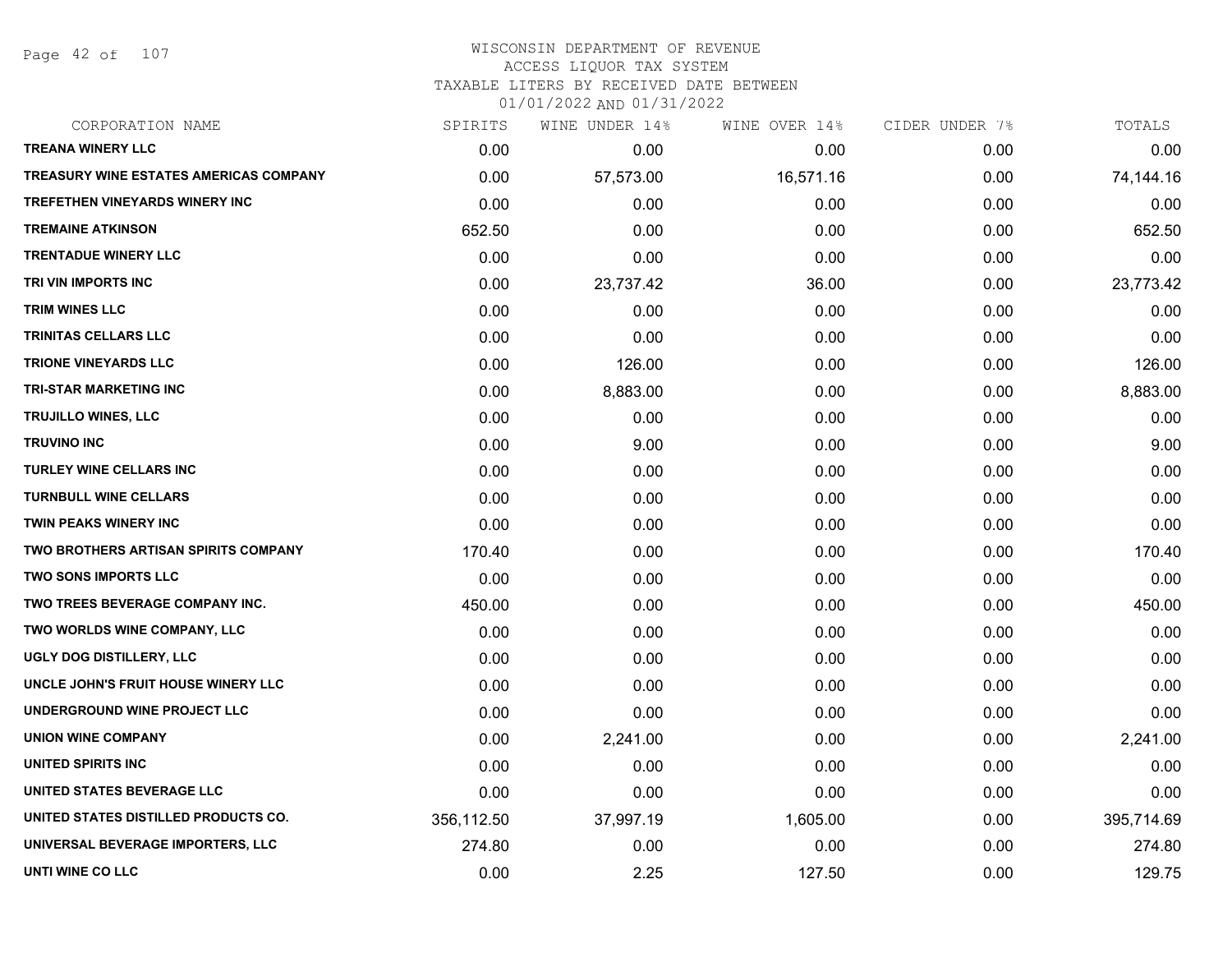Page 43 of 107

### WISCONSIN DEPARTMENT OF REVENUE ACCESS LIQUOR TAX SYSTEM TAXABLE LITERS BY RECEIVED DATE BETWEEN

| CORPORATION NAME                      | SPIRITS  | WINE UNDER 14% | WINE OVER 14% | CIDER UNDER 7% | TOTALS   |
|---------------------------------------|----------|----------------|---------------|----------------|----------|
| <b>UPCHURCH VINEYARD LLC</b>          | 0.00     | 0.00           | 0.00          | 0.00           | 0.00     |
| <b>USA WINE IMPORTS INC</b>           | 0.00     | 2,604.00       | 0.00          | 0.00           | 2,604.00 |
| <b>USA WINE WEST LLC</b>              | 549.00   | 3,203.38       | 1,026.00      | 0.00           | 4,778.38 |
| <b>UVE ENTERPRISES INC</b>            | 0.00     | 234.00         | 0.00          | 0.00           | 234.00   |
| V&CLLC                                | 0.00     | 0.00           | 0.00          | 0.00           | 0.00     |
| <b>VALCKENBERG INTERNATIONAL INC</b>  | 0.00     | 405.00         | 0.00          | 0.00           | 405.00   |
| <b>VALKYRIE SELECTIONS LLC</b>        | 0.00     | 409.50         | 126.00        | 0.00           | 535.50   |
| <b>VALOR WINE CO LLC</b>              | 0.00     | 0.00           | 0.00          | 0.00           | 0.00     |
| VAN RUITEN FAMILY WINERY LLC          | 0.00     | 0.00           | 0.00          | 0.00           | 0.00     |
| <b>VANDER MILL LLC</b>                | 0.00     | 0.00           | 0.00          | 851.72         | 851.72   |
| <b>VEN CAL RANCHES LLC</b>            | 0.00     | 0.00           | 0.00          | 0.00           | 0.00     |
| <b>VENGE VINEYARDS INC</b>            | 0.00     | 0.00           | 0.00          | 0.00           | 0.00     |
| <b>VERMEIL WINE GROUP LLC</b>         | 0.00     | 0.00           | 0.00          | 0.00           | 0.00     |
| <b>VERMONT HARD CIDER COMPANY LLC</b> | 0.00     | 0.00           | 0.00          | 0.00           | 0.00     |
| <b>VERTICAL PALATE WINE CO LLC</b>    | 0.00     | 0.00           | 0.00          | 0.00           | 0.00     |
| VI. SCO. INC                          | 0.00     | 0.00           | 0.00          | 0.00           | 0.00     |
| <b>VIAS IMPORTS LTD</b>               | 0.00     | 150.75         | 0.00          | 0.00           | 150.75   |
| <b>VICENTE GANDIA USA INC</b>         | 0.00     | 0.00           | 0.00          | 0.00           | 0.00     |
| <b>VICTOR G HARVEY SR</b>             | 0.00     | 0.00           | 0.00          | 0.00           | 0.00     |
| <b>VIEUX VINS INC</b>                 | 0.00     | 336.00         | 504.00        | 0.00           | 840.00   |
| <b>VIGNETTE WINERY LLC</b>            | 0.00     | 0.00           | 0.00          | 0.00           | 0.00     |
| <b>VIKRE DISTILLERY LLC</b>           | 1,014.00 | 0.00           | 0.00          | 0.00           | 1,014.00 |
| <b>VILLA CREEK INC</b>                | 0.00     | 0.00           | 252.00        | 0.00           | 252.00   |
| <b>VILLA ENCINAL PARTNERS LP</b>      | 0.00     | 0.00           | 0.00          | 0.00           | 0.00     |
| <b>VILLA SAN JULIETTE INC</b>         | 0.00     | 0.00           | 0.00          | 0.00           | 0.00     |
| VIN DE ZO LLC                         | 0.00     | 0.00           | 0.00          | 0.00           | 0.00     |
| <b>VIN DIVINO LTD</b>                 | 294.00   | 90.00          | 0.00          | 0.00           | 384.00   |
| <b>VINA ROBLES INC</b>                | 0.00     | 0.00           | 189.00        | 0.00           | 189.00   |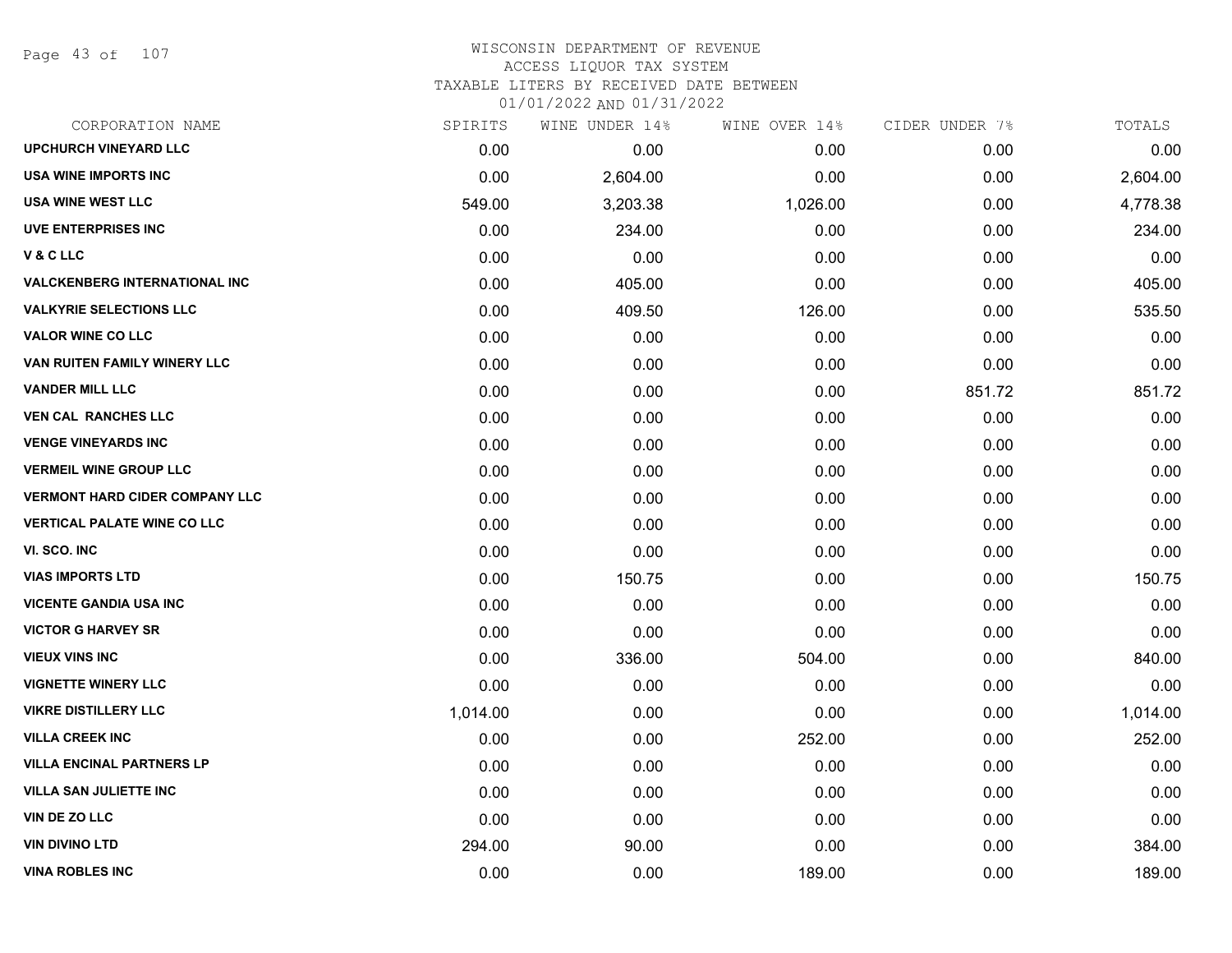Page 44 of 107

#### WISCONSIN DEPARTMENT OF REVENUE ACCESS LIQUOR TAX SYSTEM

TAXABLE LITERS BY RECEIVED DATE BETWEEN

| CORPORATION NAME                  | SPIRITS   | WINE UNDER 14% | WINE OVER 14% | CIDER UNDER 7% | TOTALS     |
|-----------------------------------|-----------|----------------|---------------|----------------|------------|
| <b>VINAMERICAS INC</b>            | 0.00      | 6,588.00       | 0.00          | 0.00           | 6,588.00   |
| <b>VINCENZO PADULA</b>            | 0.00      | 0.00           | 0.00          | 0.00           | 0.00       |
| <b>VINE CLIFF WINERY INC</b>      | 0.00      | 0.00           | 0.00          | 0.00           | 0.00       |
| <b>VINE CONNECTIONS LLC</b>       | 0.00      | 1,142.70       | 573.12        | 0.00           | 1,715.82   |
| <b>VINEBURG LLC</b>               | 0.00      | 0.00           | 99.00         | 0.00           | 99.00      |
| <b>VINEDOS DISTRIBUTION LLC</b>   | 0.00      | 0.00           | 0.00          | 0.00           | 0.00       |
| <b>VINEYARD 29 LLC</b>            | 0.00      | 0.00           | 0.00          | 0.00           | 0.00       |
| <b>VINEYARD BRANDS LLC</b>        | 0.00      | 1,229.00       | 81.00         | 0.00           | 1,310.00   |
| VINO DEL SOL INC                  | 0.00      | 1,071.00       | 882.00        | 0.00           | 1,953.00   |
| <b>VINO LOGICS CORPORATION</b>    | 0.00      | 0.00           | 0.00          | 0.00           | 0.00       |
| <b>VINO.COM LLC</b>               | 1,068.00  | 3,654.00       | 6,918.00      | 1,398.00       | 13,038.00  |
| <b>VINOANDES LLC</b>              | 0.00      | 0.00           | 0.00          | 0.00           | 0.00       |
| <b>VINOCOPIA INC</b>              | 0.00      | 0.00           | 468.00        | 0.00           | 468.00     |
| <b>VINOSPHERE INC</b>             | 0.00      | 0.00           | 0.00          | 0.00           | 0.00       |
| <b>VINOVIA WINE GROUP INC</b>     | 0.00      | 0.00           | 63.00         | 0.00           | 63.00      |
| <b>VINTAGE '59 IMPORTS LLC</b>    | 0.00      | 126.00         | 0.00          | 0.00           | 126.00     |
| <b>VINTAGE POINT LLC</b>          | 0.00      | 0.00           | 0.00          | 0.00           | 0.00       |
| <b>VINTAGE WINE ESTATES, INC.</b> | 0.00      | 3,699.00       | 1,350.00      | 0.00           | 5,049.00   |
| <b>VINTURE WINE COMPANY LLC</b>   | 0.00      | 0.00           | 0.00          | 0.00           | 0.00       |
| <b>VINTUS LLC</b>                 | 0.00      | 0.00           | 0.00          | 0.00           | 0.00       |
| VOLIO VINO IMPORTS, INC.          | 0.00      | 4,914.00       | 828.00        | 0.00           | 5,742.00   |
| <b>VOTTO VINES IMPORTING INC</b>  | 0.00      | 0.00           | 0.00          | 0.00           | 0.00       |
| <b>VTPR INC</b>                   | 0.00      | 0.00           | 0.00          | 0.00           | 0.00       |
| <b>W J DEUTSCH &amp; SONS LTD</b> | 24,617.94 | 108,456.81     | 20,399.64     | 0.00           | 153,474.39 |
| <b>WAGNER WINE COMPANY LLC</b>    | 0.00      | 63.00          | 7,533.00      | 0.00           | 7,596.00   |
| <b>WAGNER WINERY LLC</b>          | 0.00      | 0.00           | 0.00          | 0.00           | 0.00       |
| <b>WAYFARER LLC</b>               | 0.00      | 0.00           | 31.50         | 0.00           | 31.50      |
| <b>WEBSTER BARNES LLC</b>         | 0.00      | 0.00           | 0.00          | 0.00           | 0.00       |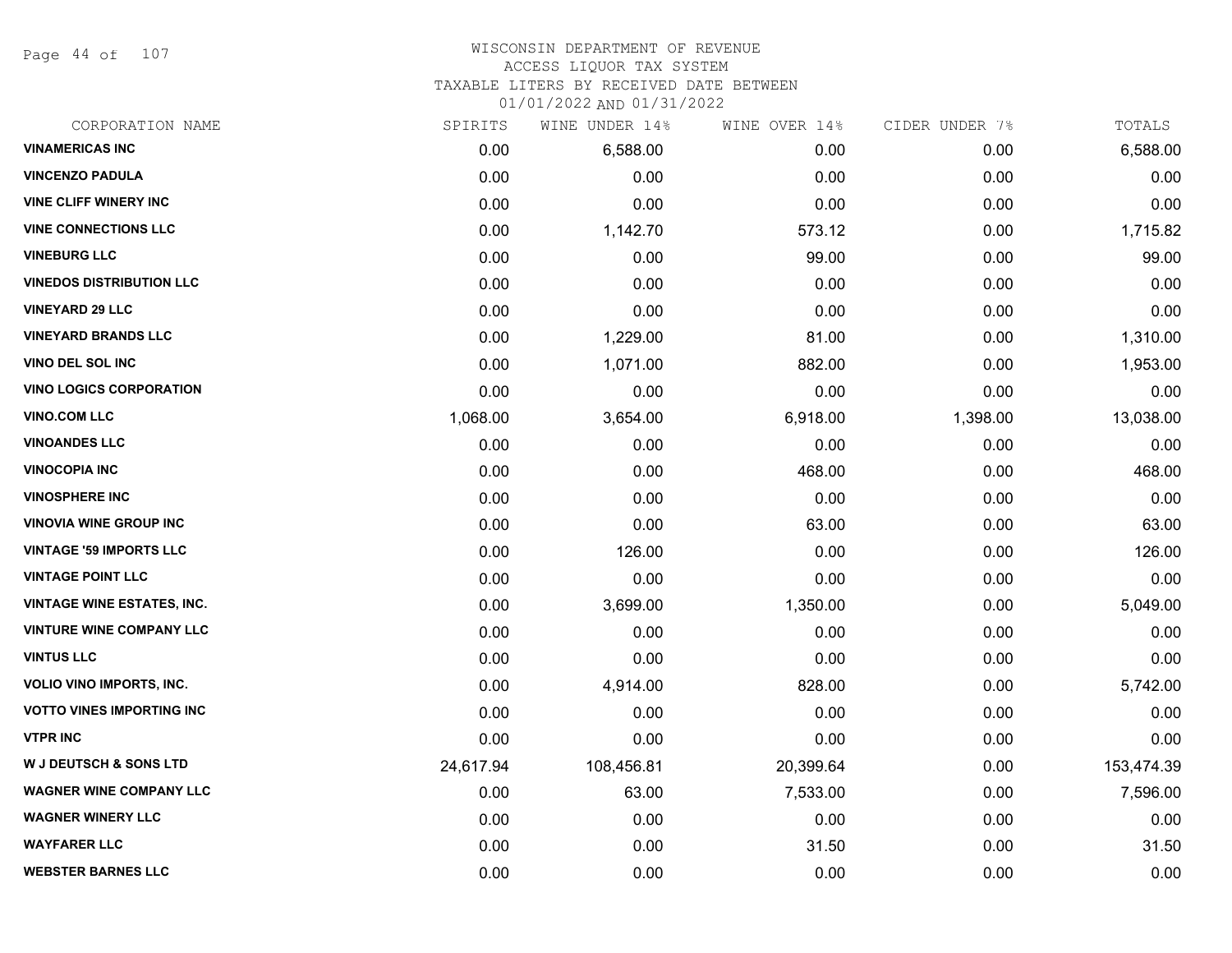Page 45 of 107

#### WISCONSIN DEPARTMENT OF REVENUE ACCESS LIQUOR TAX SYSTEM TAXABLE LITERS BY RECEIVED DATE BETWEEN

| CORPORATION NAME                               | SPIRITS   | WINE UNDER 14% | WINE OVER 14% | CIDER UNDER 7% | TOTALS    |
|------------------------------------------------|-----------|----------------|---------------|----------------|-----------|
| <b>WEIBEL INCORPORATED</b>                     | 0.00      | 3,366.00       | 0.00          | 0.00           | 3,366.00  |
| <b>WEIN BAUER INC</b>                          | 629.24    | 15,860.33      | 0.00          | 0.00           | 16,489.57 |
| <b>WELL OILED WINE COMPANY LLC</b>             | 0.00      | 0.00           | 0.00          | 0.00           | 0.00      |
| <b>WEST COAST WINE PARTNERS LLC</b>            | 0.00      | 0.00           | 0.00          | 0.00           | 0.00      |
| <b>WEST MICHIGAN RUM COMPANY, LLC</b>          | 0.00      | 0.00           | 0.00          | 0.00           | 0.00      |
| <b>WESTERN SPIRITS BEVERAGE CO LLC</b>         | 2,023.25  | 0.00           | 0.00          | 0.00           | 2,023.25  |
| <b>WEYGANDT-METZLER IMPORTING LTD</b>          | 0.00      | 0.00           | 0.00          | 0.00           | 0.00      |
| <b>WHISKEY ACRES DISTILLING CO</b>             | 0.00      | 0.00           | 0.00          | 0.00           | 0.00      |
| <b>WI INC</b>                                  | 58.50     | 99.00          | 0.00          | 0.00           | 157.50    |
| <b>WILD AGAVE IMPORTS LLC</b>                  | 0.00      | 0.00           | 0.00          | 0.00           | 0.00      |
| <b>WILDERNESS TRACE DISTILLERY, LLC</b>        | 0.00      | 0.00           | 0.00          | 0.00           | 0.00      |
| <b>WILLAMETTE VALLEY VINEYARDS INC</b>         | 0.00      | 1,143.00       | 0.00          | 0.00           | 1,143.00  |
| <b>WILLIAM COLE VINEYARDS LLC</b>              | 0.00      | 0.00           | 0.00          | 0.00           | 0.00      |
| <b>WILLIAM GRANT &amp; SONS INC</b>            | 43,462.50 | 0.00           | 0.00          | 0.00           | 43,462.50 |
| <b>WILLIAM P KNUTTEL</b>                       | 0.00      | 0.00           | 0.00          | 0.00           | 0.00      |
| <b>WILLIAM T HOLLORAN</b>                      | 0.00      | 0.00           | 0.00          | 0.00           | 0.00      |
| <b>WILLIAM WOLF BRAND LLC</b>                  | 0.00      | 0.00           | 0.00          | 0.00           | 0.00      |
| <b>WILLIAM WOODRUFF</b>                        | 0.00      | 0.00           | 0.00          | 0.00           | 0.00      |
| <b>WILLIAMS &amp; SELYEM LLC</b>               | 0.00      | 0.00           | 0.00          | 0.00           | 0.00      |
| <b>WILSON CREEK WINERY &amp; VINEYARDS INC</b> | 0.00      | 0.00           | 0.00          | 0.00           | 0.00      |
| <b>WILSON DANIELS LLC</b>                      | 0.00      | 1,466.17       | 315.00        | 0.00           | 1,781.17  |
| <b>WINE ATTITUDE INC</b>                       | 0.00      | 0.00           | 0.00          | 0.00           | 0.00      |
| <b>WINE BRIDGE IMPORTS INC</b>                 | 0.00      | 522.00         | 18.00         | 0.00           | 540.00    |
| WINE COUNTRY INTERNATIONAL INC                 | 0.00      | 0.00           | 0.00          | 0.00           | 0.00      |
| <b>WINE CREEK LLC</b>                          | 0.00      | 0.00           | 0.00          | 0.00           | 0.00      |
| <b>WINE HOOLIGANS LLC</b>                      | 0.00      | 0.00           | 0.00          | 0.00           | 0.00      |
| <b>WINE SPOTS CELLARS, INC</b>                 | 0.00      | 0.00           | 0.00          | 0.00           | 0.00      |
| <b>WINE WINE SITUATION LLC</b>                 | 0.00      | 0.00           | 0.00          | 0.00           | 0.00      |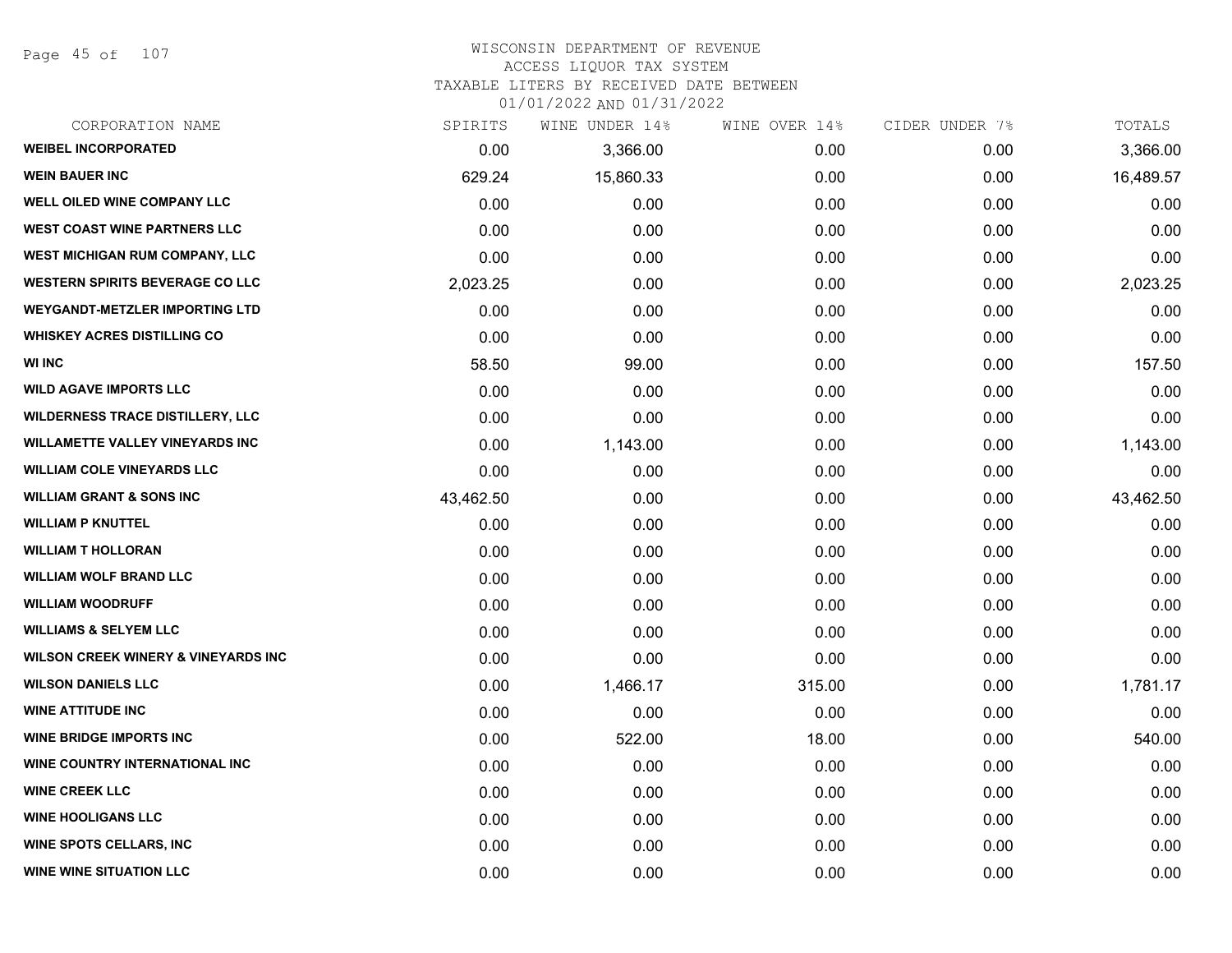Page 46 of 107

| CORPORATION NAME                          | SPIRITS      | WINE UNDER 14% | WINE OVER 14% | CIDER UNDER 7% | TOTALS       |
|-------------------------------------------|--------------|----------------|---------------|----------------|--------------|
| <b>WINEHAVEN INC</b>                      | 0.00         | 0.00           | 0.00          | 0.00           | 0.00         |
| <b>WINEPLAYGROUND.COM INC</b>             | 0.00         | 0.00           | 0.00          | 0.00           | 0.00         |
| <b>WINERIES &amp; SELECT PRODUCTS LLC</b> | 0.00         | 306.00         | 279.00        | 0.00           | 585.00       |
| <b>WINERY EXCHANGE, INC.</b>              | 0.00         | 37,772.93      | 346.50        | 0.00           | 38,119.43    |
| <b>WINES OF FRANCE INC</b>                | 0.00         | 0.00           | 0.00          | 0.00           | 0.00         |
| <b>WINES UNLIMITED INC</b>                | 0.00         | 1,464.00       | 0.00          | 0.00           | 1,464.00     |
| <b>WINESELLERS LTD</b>                    | 0.00         | 5,350.50       | 261.00        | 45.00          | 5,656.50     |
| <b>WISD LLC</b>                           | 0.00         | 126.00         | 1,017.00      | 0.00           | 1,143.00     |
| <b>WOODSON WINES LLC</b>                  | 0.00         | 0.00           | 0.00          | 0.00           | 0.00         |
| <b>WOOLER BRANDS INC</b>                  | 1,512.00     | 0.00           | 0.00          | 0.00           | 1,512.00     |
| <b>WORLD TRAVELER IMPORTS LLC</b>         | 0.00         | 513.00         | 198.00        | 0.00           | 711.00       |
| <b>WORLDWIDE CELLARS INC</b>              | 0.00         | 504.00         | 90.00         | 0.00           | 594.00       |
| <b>WRS CO. LLC</b>                        | 0.00         | 0.00           | 0.00          | 0.00           | 0.00         |
| <b>WTC IMPORT &amp; EXPORT LLC</b>        | 0.00         | 0.00           | 0.00          | 0.00           | 0.00         |
| XXX DISTILLERY, LLC                       | 263.40       | 0.00           | 0.00          | 0.00           | 263.40       |
| YAEGAKI CORPORATION OF USA                | 0.00         | 0.00           | 0.00          | 0.00           | 0.00         |
| YOUNTVILLE WINE IMPORTS LLC               | 0.00         | 0.00           | 0.00          | 0.00           | 0.00         |
| <b>ZACH HOLLINGSWORTH</b>                 | 0.00         | 0.00           | 0.00          | 0.00           | 0.00         |
| <b>ZD WINES LLC</b>                       | 0.00         | 0.00           | 0.00          | 0.00           | 0.00         |
| <b>ZEILER SPIRITS LLC</b>                 | 0.00         | 0.00           | 0.00          | 0.00           | 0.00         |
| ZING ZANG, LLC                            | 0.00         | 0.00           | 0.00          | 0.00           | 0.00         |
| <b>ZONIN USA INC</b>                      | 0.00         | 10,299.85      | 45.00         | 0.00           | 10,344.85    |
| <b>ZRS WINES LLC</b>                      | 0.00         | 0.00           | 0.00          | 0.00           | 0.00         |
| TOTAL LITERS FOR 1/31/2022                | 4,972,226.08 | 3,397,226.44   | 423,870.31    | 116,613.26     | 8,909,936.09 |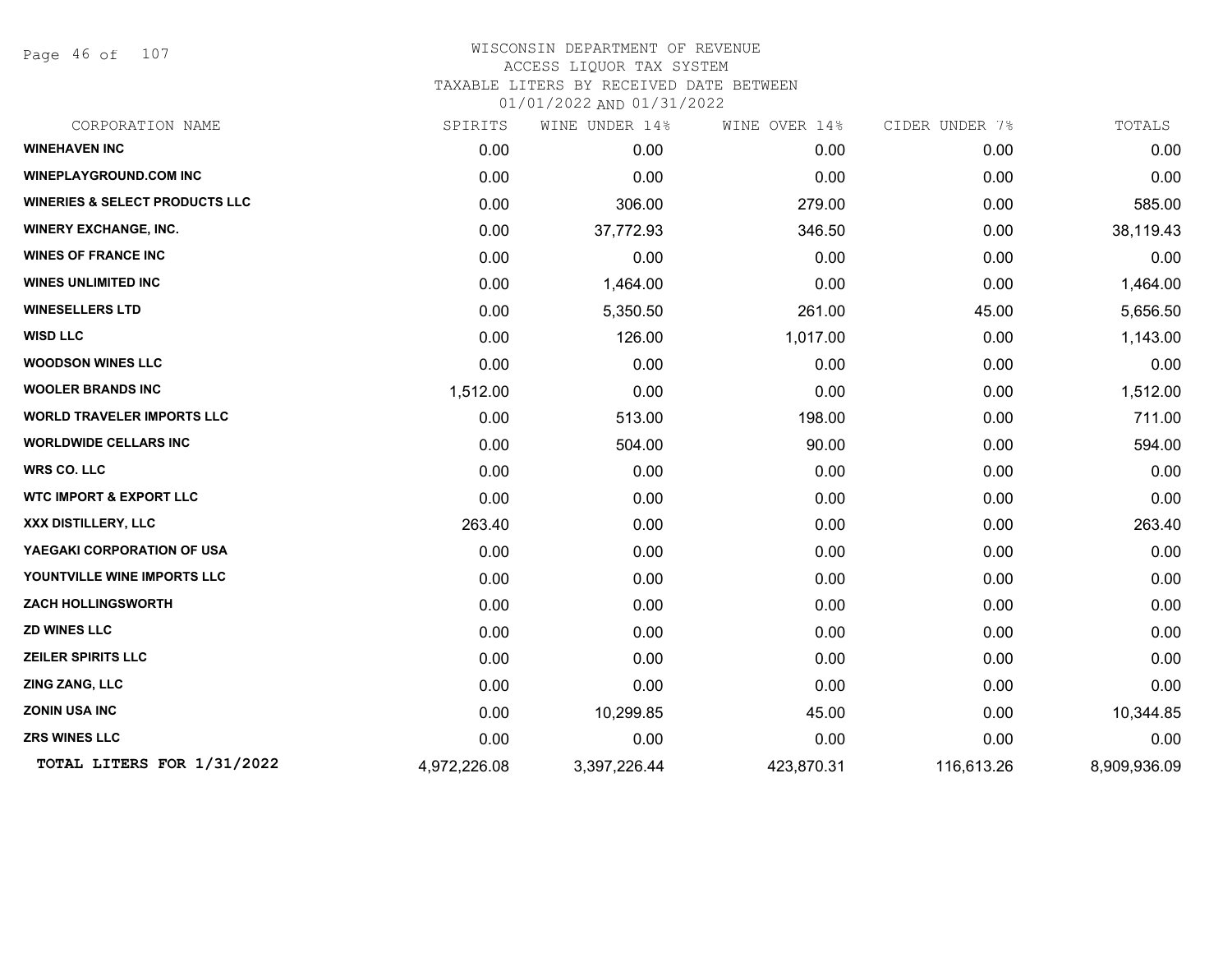Page 47 of 107

### WISCONSIN DEPARTMENT OF REVENUE ACCESS LIQUOR TAX SYSTEM TAXABLE LITERS BY RECEIVED DATE BETWEEN 01/01/2022 AND 01/31/2022

**IN STATE WHOLESALER (W) 1848 DISTRIBUTING COMPANY, LLC** 0.00 0.00 0.00 0.00 0.00 **ALLSTATE LIQUOR & WINE COMPANY, INC.** 0.00 0.00 0.00 0.00 0.00 **AMANDA MORDEN** 2000 360.00 360.00 346.50 360.00 346.50 360.00 360.00 360.00 **ARCADIA BEVERAGE COMPANY**  $0.00$   $0.00$   $0.00$   $0.00$   $0.00$   $0.00$   $0.00$   $0.00$   $0.00$   $0.00$   $0.00$   $0.00$   $0.00$   $0.00$   $0.00$   $0.00$   $0.00$   $0.00$   $0.00$   $0.00$   $0.00$   $0.00$   $0.00$   $0.00$   $0.00$   $0.00$   $0.00$   $0.00$ **ARIS GLOBAL IMPORTS LLC** 0.00 0.00 0.00 0.00 0.00 **AVA WINE & SPIRITS LLC** 0.00 0.00 0.00 0.00 0.00 **BADGER DISTRIBUTING OF MILWAUKEE LLC** 0.00 0.00 0.00 0.00 0.00 **BADGER LIQUOR CO. INC.** 146,620.77 146,840.70 22,094.99 17,691.08 180.00 186,626.77 **BADGER STATE WINERY COOPERATIVE** 0.00 0.00 0.00 0.00 0.00 **BADGER WINE & SPIRITS LLC** 0.00 0.00 0.00 0.00 0.00 **BEECHWOOD DISTRIBUTORS, INC.** 0.00 0.00 0.00 0.00 0.00 **BEER CAPITOL DISTRIBUTING LLC** 0.00 0.00 0.00 0.00 0.00 **BILJANA KLATT** 0.00 358.50 0.00 0.00 358.50 **BILL'S DISTRIBUTING, LTD.** 0.00 0.00 0.00 0.00 0.00 **BRANT T NEHMER** 0.00 1,215.00 0.00 0.00 1,215.00 **BREAKTHRU BEVERAGE GROUP LLC** 0.00 0.00 0.00 0.00 0.00 **BREAKTHRU BEVERAGE GROUP LLC** 0.00 0.00 0.00 0.00 0.00 **C.J.W., INC.** 6.00 **0.00 0.00 0.00 0.00 0.00 0.00 0.00 0.00 0.00 0.00 0.00 0.00 0.00 CAPITOL-HUSTING COMPANY, INC.** 95,443.50 53,121.96 3,024.00 0.00 151,589.46 **CHAS. A. BERNICK, INCORPORATED** 0.00 0.00 0.00 0.00 0.00 CORPORATION NAME SPIRITS WINE UNDER 14% WINE OVER 14% CIDER UNDER 7% TOTALS

**CHRISTY SMITH** 0.00 0.00 0.00 0.00 0.00 **CHROMATIC WINE COMPANY LLC** 0.00 0.00 0.00 0.00 0.00 **DE PERE LIQUOR CO LLC** 0.00 0.00 0.00 0.00 0.00 **DEAN DISTRIBUTING, INC.** 0.00 0.00 0.00 0.00 0.00 **DEAN DISTRIBUTING, INC.** 0.00 0.00 0.00 0.00 0.00 **DEWITT CHURCH GOODS, INC.** 0.00 0.00 0.00 0.00 0.00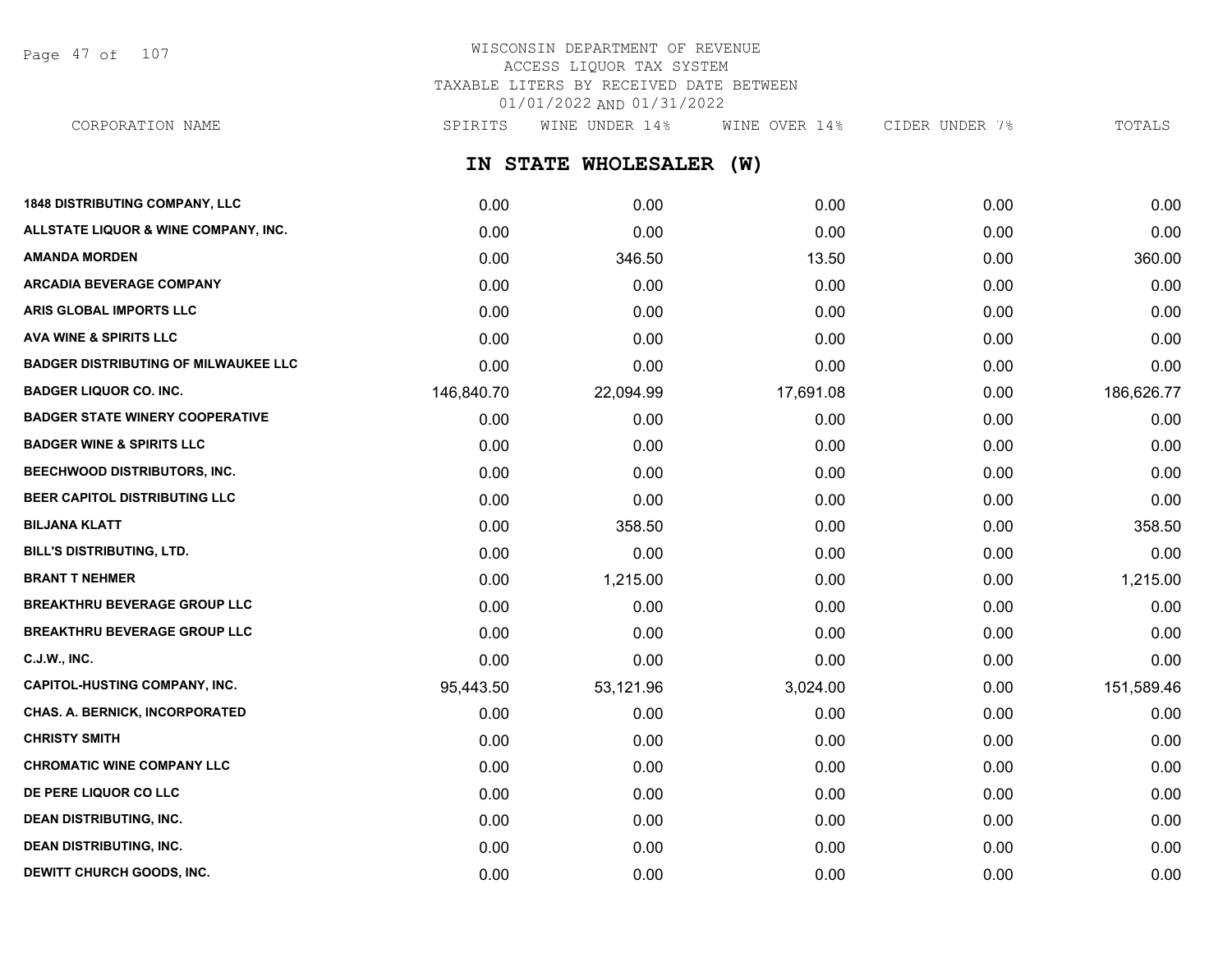Page 48 of 107

| SPIRITS   | WINE UNDER 14% | WINE OVER 14% | CIDER UNDER 7% | TOTALS    |
|-----------|----------------|---------------|----------------|-----------|
| 0.00      | 0.00           | 0.00          | 0.00           | 0.00      |
| 0.00      | 0.00           | 0.00          | 0.00           | 0.00      |
| 0.00      | 0.00           | 0.00          | 0.00           | 0.00      |
| 0.00      | 0.00           | 0.00          | 0.00           | 0.00      |
| 0.00      | 0.00           | 0.00          | 0.00           | 0.00      |
| 0.00      | 0.00           | 0.00          | 0.00           | 0.00      |
| 0.00      | 0.00           | 0.00          | 0.00           | 0.00      |
| 0.00      | 0.00           | 0.00          | 0.00           | 0.00      |
| 0.00      | 0.00           | 0.00          | 0.00           | 0.00      |
| 63,184.23 | 0.00           | 0.00          | 0.00           | 63,184.23 |
| 0.00      | 0.00           | 0.00          | 0.00           | 0.00      |
| 0.00      | 0.00           | 0.00          | 0.00           | 0.00      |
| 0.00      | 0.00           | 0.00          | $-0.92$        | $-0.92$   |
| 0.00      | 0.00           | 0.00          | 0.00           | 0.00      |
| 0.00      | 0.00           | 0.00          | 0.00           | 0.00      |
| 0.00      | 0.00           | 0.00          | 0.00           | 0.00      |
| 0.00      | 0.00           | 0.00          | 0.00           | 0.00      |
| 0.00      | 0.00           | 0.00          | 0.00           | 0.00      |
| 0.00      | 0.00           | 0.00          | 0.00           | 0.00      |
| 0.00      | 56,574.00      | 3,541.50      | 0.00           | 60,115.50 |
| 0.00      | 37,827.00      | 1,620.00      | 0.00           | 39,447.00 |
| 8,775.00  | 85,509.00      | 2,430.00      | 0.00           | 96,714.00 |
| 0.00      | 0.00           | 0.00          | 0.00           | 0.00      |
| 0.00      | 0.00           | 0.00          | 0.00           | 0.00      |
| 0.00      | 0.00           | 0.00          | 0.00           | 0.00      |
| 0.00      | 414.00         | 90.00         | 0.00           | 504.00    |
| 0.00      | 0.00           | 0.00          | 0.00           | 0.00      |
| 0.00      | 11,270.94      | 0.00          | 0.00           | 11,270.94 |
|           |                |               |                |           |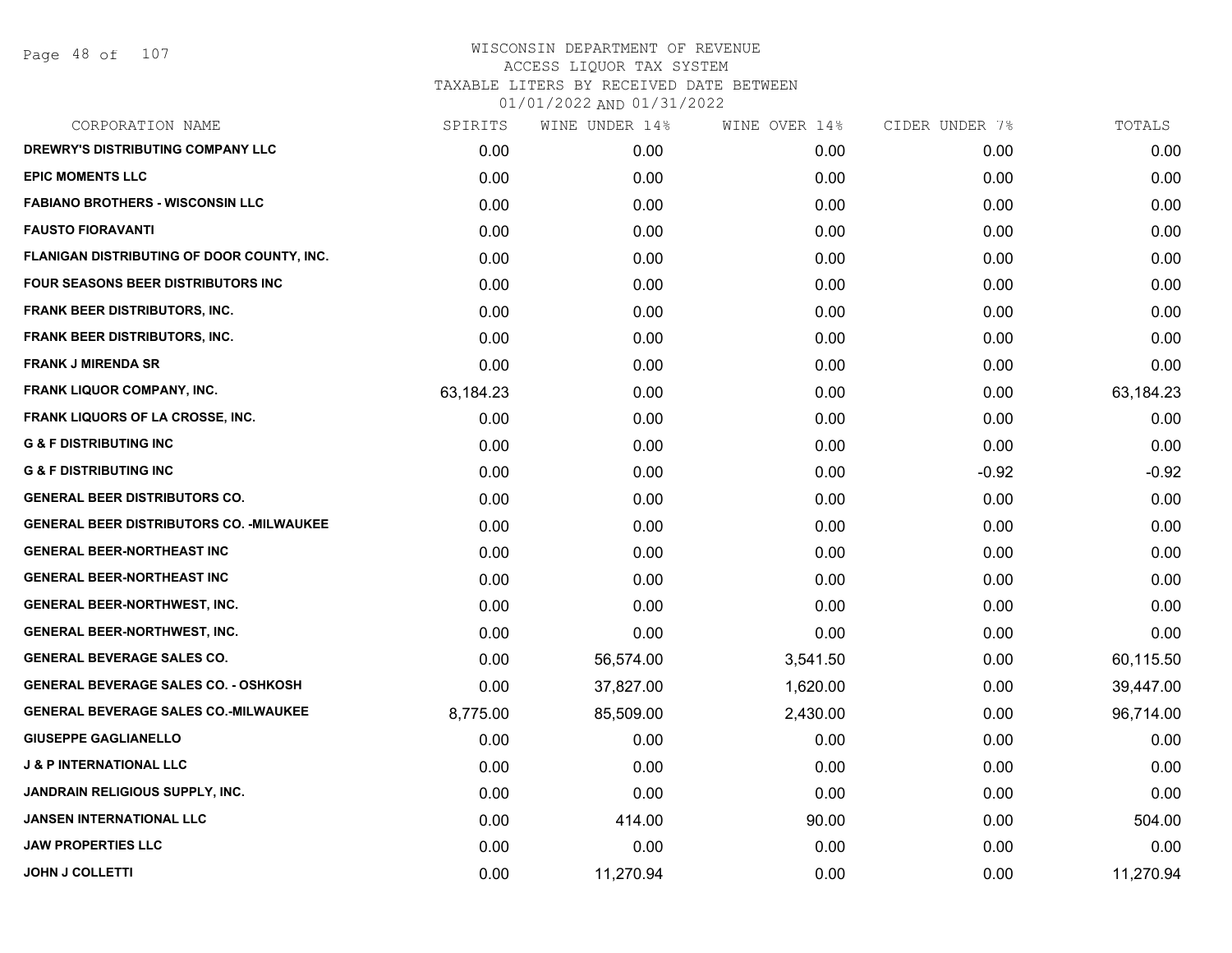Page 49 of 107

# WISCONSIN DEPARTMENT OF REVENUE

### ACCESS LIQUOR TAX SYSTEM

TAXABLE LITERS BY RECEIVED DATE BETWEEN

| CORPORATION NAME                         | SPIRITS   | WINE UNDER 14% | WINE OVER 14% | CIDER UNDER 7% | TOTALS      |
|------------------------------------------|-----------|----------------|---------------|----------------|-------------|
| JOHNSON BROTHERS OF WISCONSIN, INC.      | 43,429.80 | 24,503.86      | 0.00          | 0.00           | 67,933.66   |
| <b>JONATHON LODUCA</b>                   | 0.00      | 0.00           | 0.00          | 0.00           | 0.00        |
| <b>JOYVINE LLC</b>                       | 0.00      | 0.00           | 0.00          | 0.00           | 0.00        |
| KAY BEER DISTRIBUTING, INC.              | 0.00      | 0.00           | 0.00          | 0.00           | 0.00        |
| <b>KRH ENTERPRISES, LLC</b>              | 0.00      | 0.00           | 0.00          | 0.00           | 0.00        |
| LA CROSSE BEVERAGE LLC                   | 0.00      | 0.00           | 0.00          | 0.00           | 0.00        |
| <b>LARRY'S DISTRIBUTING CO., INC.</b>    | 0.00      | 0.00           | 0.00          | 0.00           | 0.00        |
| LEE BEVERAGE OF WISCONSIN LLC            | 0.00      | 0.00           | 0.00          | 0.00           | 0.00        |
| LEE BEVERAGE OF WISCONSIN LLC            | 0.00      | 0.00           | 0.00          | 0.00           | 0.00        |
| LEE BEVERAGE-CIDERS WINES & SPIRITS LLC  | 0.00      | 0.00           | 0.00          | 0.00           | 0.00        |
| <b>L'EFT BANK WINE COMPANY LIMITED</b>   | 0.00      | 43,470.00      | 756.00        | 0.00           | 44,226.00   |
| LIB DIB, LLC                             | 0.00      | 0.00           | 0.00          | 0.00           | 0.00        |
| LO DUCA BROS., INC.                      | 0.00      | 8,742.00       | 0.00          | 0.00           | 8,742.00    |
| <b>LORI SCOTT</b>                        | 0.00      | 0.00           | 0.00          | 0.00           | 0.00        |
| LOS ALTOS AGAVE DISTRIBUTOR INC          | 1,410.00  | 540.00         | 0.00          | 0.00           | 1,950.00    |
| <b>M SHIRAZ LLC</b>                      | 0.00      | 0.00           | 0.00          | 0.00           | 0.00        |
| <b>MICCA HUTCHINS</b>                    | 0.00      | 0.00           | 0.00          | 0.00           | 0.00        |
| <b>MICHAEL G ANSAY</b>                   | 0.00      | 0.00           | 0.00          | 0.00           | 0.00        |
| <b>MICHAEL LENTINO</b>                   | 0.00      | $-1,209.96$    | $-135.00$     | 0.00           | $-1,344.96$ |
| <b>MIDWEST SALES &amp; SERVICE, INC.</b> | 0.00      | 0.00           | 0.00          | 0.00           | 0.00        |
| <b>NOELKE DISTRIBUTORS, INC.</b>         | 0.00      | 0.00           | 0.00          | 0.00           | 0.00        |
| <b>NOUVEAU VENTURES LLC</b>              | 196.65    | 1,921.50       | 747.00        | 0.00           | 2,865.15    |
| <b>ODIN WINE CO</b>                      | 0.00      | 0.00           | 0.00          | 0.00           | 0.00        |
| PARK RIDGE DISTRIBUTING, INC.            | 0.00      | 0.00           | 0.00          | 0.00           | 0.00        |
| PEHLER DISTRIBUTING, INC.                | 0.00      | 0.00           | 0.00          | 0.00           | 0.00        |
| PHILLIPS DISTRIBUTING CORPORATION        | 0.00      | 0.00           | 0.00          | 0.00           | 0.00        |
| PHILLIPS WINE COMPANY                    | 0.00      | 0.00           | 0.00          | 0.00           | 0.00        |
| <b>PURE WINE WISCONSIN LLC</b>           | 0.00      | 0.00           | 0.00          | 0.00           | 0.00        |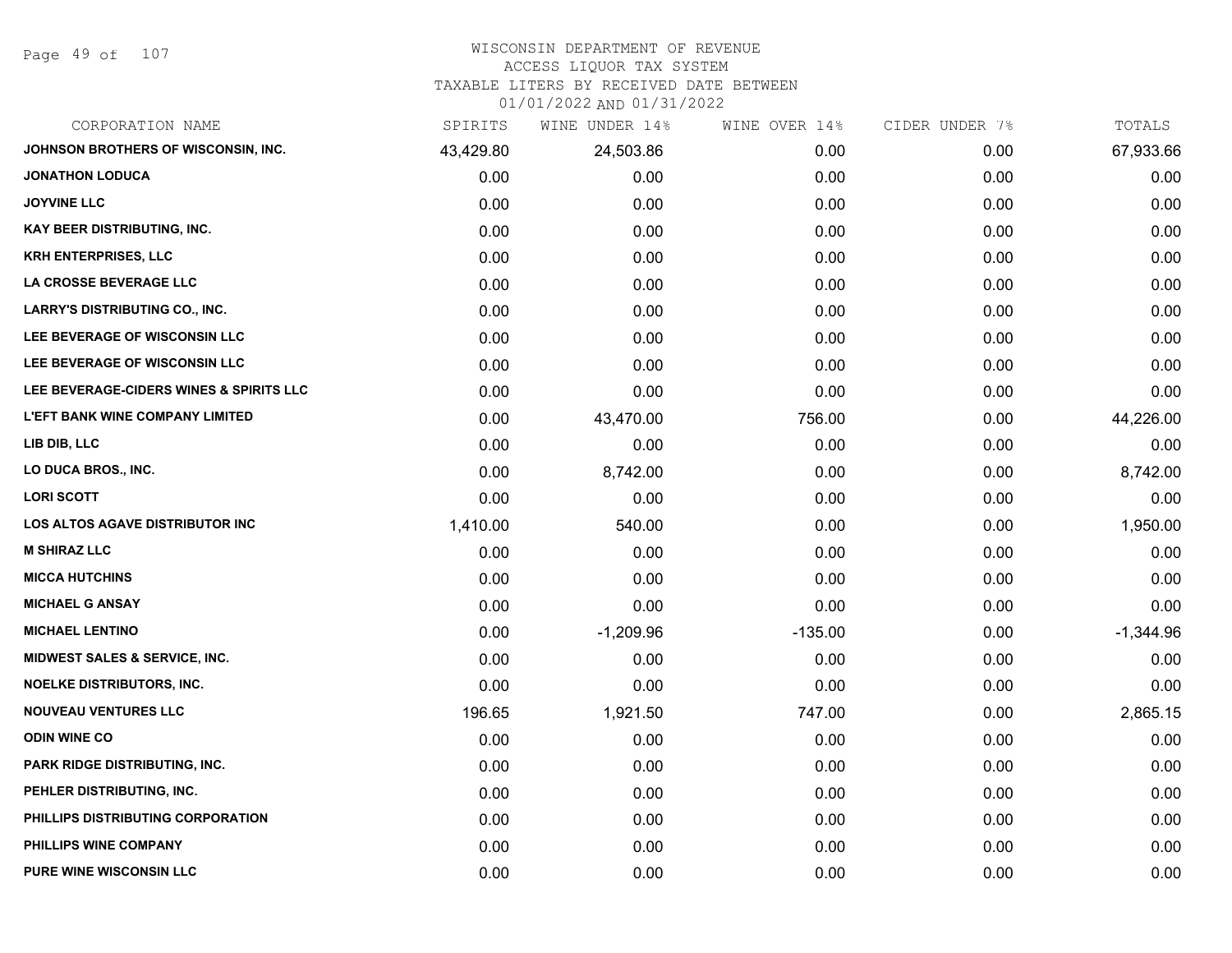Page 50 of 107

| CORPORATION NAME                        | SPIRITS   | WINE UNDER 14% | WINE OVER 14% | CIDER UNDER 7% | TOTALS    |
|-----------------------------------------|-----------|----------------|---------------|----------------|-----------|
| PURPLE FEET WINES, LLC                  | 0.00      | 0.00           | 0.00          | 0.00           | 0.00      |
| RATAS WHOLESALE LIQUOR COMPANY          | 0.00      | 0.00           | 0.00          | 0.00           | 0.00      |
| S. & S. DISTRIBUTING, INC.              | 0.00      | 0.00           | 0.00          | 0.00           | 0.00      |
| S. & S. DISTRIBUTING, INC.              | 0.00      | 0.00           | 0.00          | 0.00           | 0.00      |
| <b>SARATOGA LIQUOR CO., INC.</b>        | 11,790.00 | 0.00           | 0.00          | 0.00           | 11,790.00 |
| <b>SP3 LLC</b>                          | 0.00      | 0.00           | 0.00          | 0.00           | 0.00      |
| <b>SUPERIOR BEVERAGES LLC</b>           | 0.00      | 0.00           | 0.00          | $-491.16$      | $-491.16$ |
| <b>SYRIANA INC</b>                      | 0.00      | 0.00           | 0.00          | 0.00           | 0.00      |
| T.H. STEMPER COMPANY, INC.              | 0.00      | 0.00           | 0.00          | 0.00           | 0.00      |
| <b>THOMAS A DORAIRAJ</b>                | 0.00      | 0.00           | 0.00          | 0.00           | 0.00      |
| TJ INTERNATIONAL LTD                    | 0.00      | 0.00           | 0.00          | 0.00           | 0.00      |
| <b>TORI-VERDI GROUP LLC</b>             | 0.00      | 0.00           | 0.00          | 0.00           | 0.00      |
| TRANSNATIONAL ENTERPRISES, INCORPORATED | 0.00      | 0.00           | 0.00          | 0.00           | 0.00      |
| TRIANGLE DISTRIBUTING COMPANY, INC.     | 0.00      | 0.00           | 0.00          | 0.00           | 0.00      |
| TRI-MART COMPANY LLC                    | 0.00      | 0.00           | 0.00          | 0.00           | 0.00      |
| VINO VERITAS, LTD.                      | 0.00      | 0.00           | 0.00          | 0.00           | 0.00      |
| <b>WDI LLC</b>                          | 0.00      | 0.00           | 0.00          | 0.00           | 0.00      |
| <b>WDI LLC</b>                          | 0.00      | 0.00           | 0.00          | 0.00           | 0.00      |
| <b>WEBB &amp; GERRITSEN, INC.</b>       | 0.00      | 0.00           | 0.00          | 0.00           | 0.00      |
| <b>WEBB &amp; GERRITSEN, INC.</b>       | 0.00      | 0.00           | 0.00          | 0.00           | 0.00      |
| <b>WILLIAM D HANSEN</b>                 | 0.00      | 0.00           | 0.00          | 0.00           | 0.00      |
| <b>WISCONSIN BEVERAGE TEAM, LLC</b>     | 0.00      | 0.00           | 0.00          | 0.00           | 0.00      |
| <b>WISCONSIN DISTRIBUTORS EAST LLC</b>  | 0.00      | 0.00           | 0.00          | 0.00           | 0.00      |
| <b>WISCONSIN DISTRIBUTORS NORTH LLC</b> | 0.00      | 0.00           | 0.00          | 0.00           | 0.00      |
| <b>WISCONSIN DISTRIBUTORS SOUTH LLC</b> | 0.00      | 0.00           | 0.00          | 0.00           | 0.00      |
| <b>WISCONSIN WINE AND SPIRITS INC</b>   | 0.00      | 0.00           | 0.00          | 0.00           | 0.00      |
| <b>WISCONSIN WINERY CO-OP</b>           | 0.00      | 0.00           | 0.00          | 0.00           | 0.00      |
| <b>WOODFIELD DISTRIBUTION LLC</b>       | 0.00      | 0.00           | 0.00          | 0.00           | 0.00      |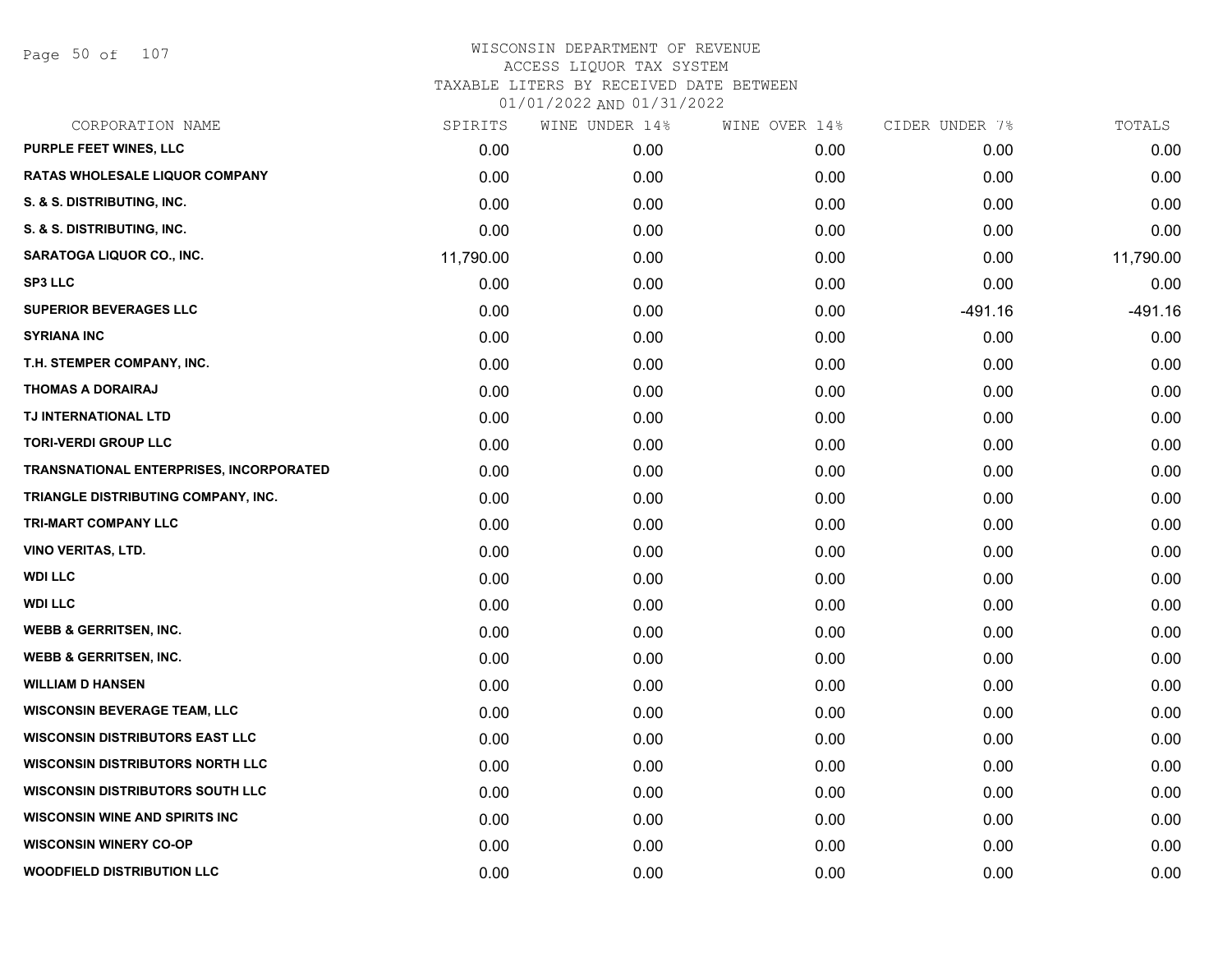| Page 51 of |  |  | 107 |
|------------|--|--|-----|
|------------|--|--|-----|

| TOTAL LITERS FOR 1/31/2022        | 371,069.88 | 346,699.29     | 29,778.08     | -492.08        | 747,055.17 |
|-----------------------------------|------------|----------------|---------------|----------------|------------|
| <b>ZASTROW THE BEER MAN. INC.</b> | $0.00\,$   | 0.00           | 0.00          | 0.00           | 0.00       |
| CORPORATION NAME                  | SPIRITS    | WINE UNDER 14% | WINE OVER 14% | CIDER UNDER 7% | TOTALS     |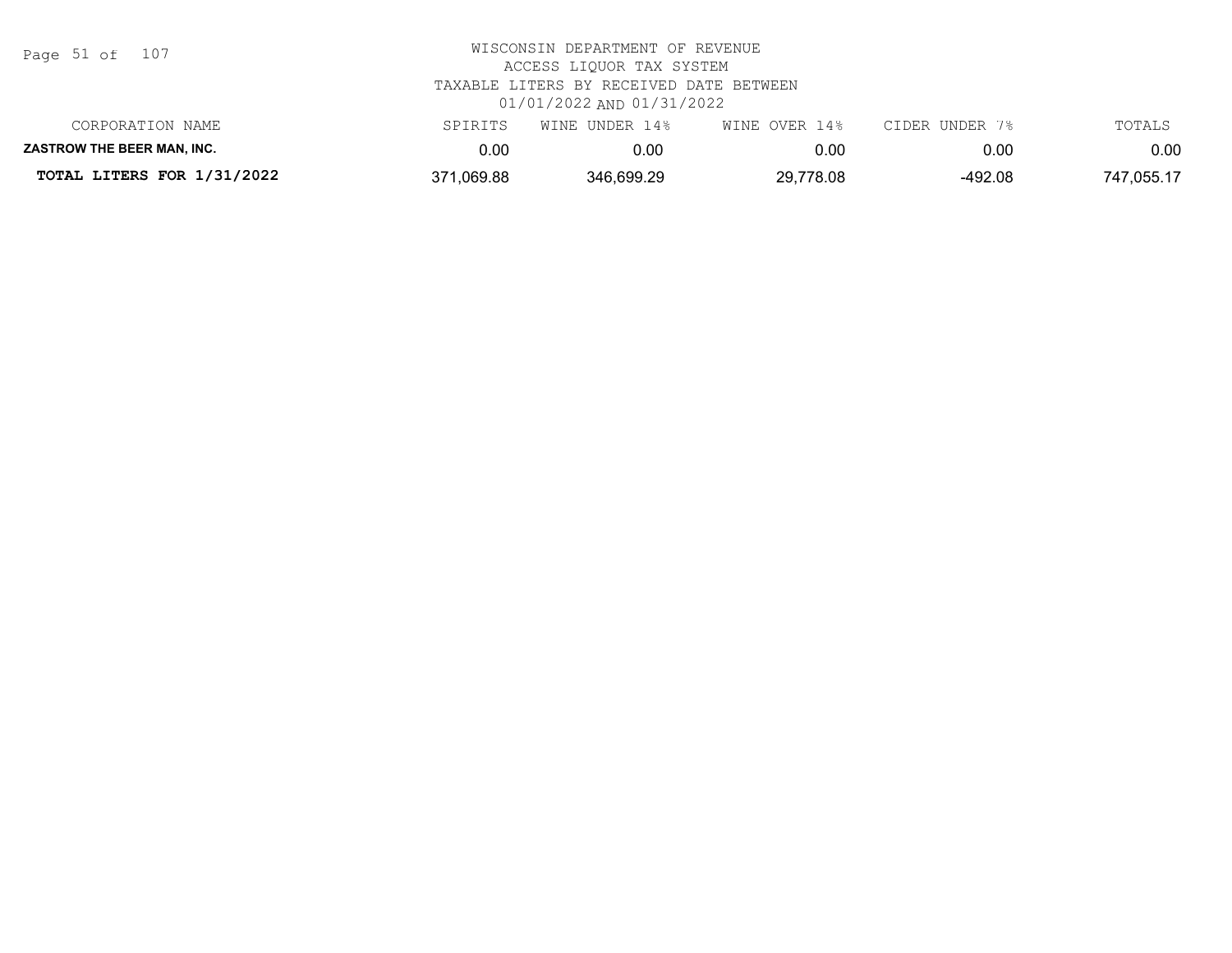Page 52 of 107

### WISCONSIN DEPARTMENT OF REVENUE ACCESS LIQUOR TAX SYSTEM TAXABLE LITERS BY RECEIVED DATE BETWEEN 01/01/2022 AND 01/31/2022

**IN STATE MANUFACTURER (WM) 45TH PARALLEL SPIRITS, LLC** 0.00 0.00 0.00 0.00 0.00 **ACE ETHANOL, LLC** 0.00 0.00 0.00 0.00 0.00 **AEPPELTREOW INC** 816.16 **ANCHOR STILLHOUSE HOLDINGS LLC** 144.11 0.00 0.00 0.00 144.11 **ANGRY SPIRITS DISTILLING LLC** 0.00 0.00 0.00 0.00 0.00 **B & E DISTILLERY INC.** 0.00 0.00 0.00 0.00 0.00 **BRIAN SAMMONS** 0.00 0.00 0.00 0.00 0.00 **C & N CORPORATION** 1,177.49 0.00 0.00 0.00 1,177.49 **CENTRAL STANDARD LLC** 0.00 0.00 0.00 0.00 0.00 **CENTRAL STANDARD LLC** 0.00 0.00 0.00 0.00 0.00 **CENTRAL TIME DISTILLERY AND WINERY, INC.**  $1.184.07$   $0.00$   $0.00$   $0.00$   $0.00$   $0.00$   $1.184.07$ **CHIPPEWA RIVER DISTILLERY AND BREWERY LLC** 0.00 0.00 0.00 0.00 0.00 **CLOVER MEADOW LLC** 0.00 0.00 0.00 0.00 0.00 **COPPER CROW DISTILLERY LLC** 0.00 0.00 0.00 0.00 0.00 **CULLEN AND HARRISON LLC** 6.391.91 4,048.28 4,048.28 1,343.63 0.00 0.00 0.00 0.00 5,391.91 **CULLEN AND HARRISON LLC** 146.00 0.00 0.00 0.00 146.00 **DANCING GOAT DISTILLERY, LLC** 0.00 0.00 0.00 0.00 0.00 **DENNIS E ERB** 0.00 0.00 0.00 0.00 0.00 **DISTILLERY PARTNERS, LLC** 593.25 0.00 0.00 0.00 593.25 **DOG AND SHRUB DISTILLERY LLC**  $340.50$   $340.50$   $0.00$   $0.00$   $0.00$   $0.00$   $340.50$ **DOUNDRINS DISTILLING** 1,894.52 0.00 0.00 0.00 1,894.52 **DRIFTLESS GLEN DISTILLERY LLC** 7,317.05 0.00 0.00 0.00 7,317.05 CORPORATION NAME SPIRITS WINE UNDER 14% WINE OVER 14% CIDER UNDER 7% TOTALS

**DRIFTLESS PURE LLC** 4,453.50 0.00 0.00 0.00 4,453.50 **EAGLE TRACE BREWING COMPANY LLC** 0.00 0.00 0.00 0.00 0.00 **EMCO CHEMICAL DISTRIBUTORS, INC.** 0.00 0.00 0.00 0.00 0.00 **FREDERICK QUANDT** 0.00 1,878.50 0.00 0.00 1,878.50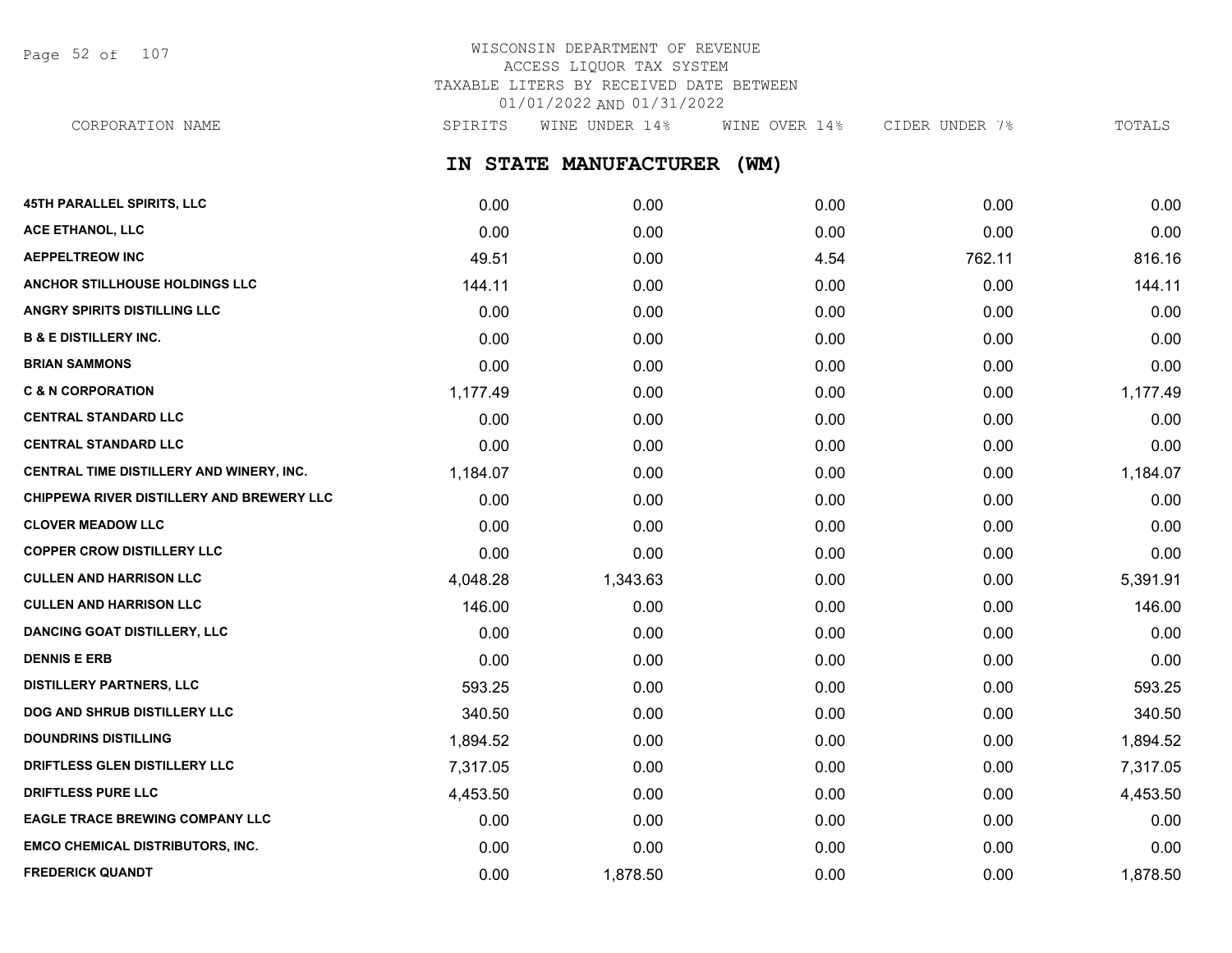Page 53 of 107

#### WISCONSIN DEPARTMENT OF REVENUE ACCESS LIQUOR TAX SYSTEM

TAXABLE LITERS BY RECEIVED DATE BETWEEN

| CORPORATION NAME                             | SPIRITS  | WINE UNDER 14% | WINE OVER 14% | CIDER UNDER 7% | TOTALS   |
|----------------------------------------------|----------|----------------|---------------|----------------|----------|
| <b>GLOBAL UNIVERSAL SRL LLC</b>              | 3,795.62 | 342.05         | 0.00          | 0.00           | 4,137.67 |
| <b>GRANT J VAN DRIEST</b>                    | 0.00     | 0.00           | 0.00          | 0.00           | 0.00     |
| <b>GREAT LAKES DISTILLERY LLC</b>            | 0.00     | 0.00           | 0.00          | 0.00           | 0.00     |
| <b>HENDRICKS FAMILY DISTILLERY LLC</b>       | 1,406.01 | 0.00           | 0.00          | 0.00           | 1,406.01 |
| <b>HICKORY VIEW DISTILLERY LLC</b>           | 1,422.74 | 0.00           | 0.00          | 0.00           | 1,422.74 |
| <b>IMAGINARY FACTORY LLC</b>                 | 0.00     | 0.00           | 0.00          | 0.00           | 0.00     |
| INCIDER, INC.                                | 0.00     | 0.00           | 0.00          | 0.00           | 0.00     |
| <b>ISAAC SHOWAKI</b>                         | 885.78   | 8.52           | 0.00          | 0.00           | 894.30   |
| <b>JACKSON WINE LLC</b>                      | 134.53   | 542.30         | 442.52        | 0.00           | 1,119.35 |
| <b>JAMES PLOETZ</b>                          | 84.00    | 0.00           | 0.00          | 0.00           | 84.00    |
| <b>JARIN K GELHAR</b>                        | 189.80   | 0.00           | 0.00          | 0.00           | 189.80   |
| <b>JEFFERY OLSON</b>                         | 0.00     | 0.00           | 0.00          | 0.00           | 0.00     |
| <b>JEREMY A KAUFMANN</b>                     | 0.00     | 0.00           | 0.00          | 0.00           | 0.00     |
| JKLM DISTILLING PARTNERS LLC                 | 0.00     | 0.00           | 0.00          | 0.00           | 0.00     |
| <b>JOSEPH RETZER III</b>                     | 992.61   | 0.00           | 0.00          | 0.00           | 992.61   |
| <b>KATCHEVER &amp; CO LLC</b>                | 0.00     | 0.00           | 0.00          | 0.00           | 0.00     |
| <b>MATTHEW RICK</b>                          | 299.65   | 3,002.96       | 364.69        | 0.00           | 3,667.30 |
| <b>MEISENBURG BREWING AND DISTILLING LLC</b> | 0.00     | 0.00           | 0.00          | 0.00           | 0.00     |
| <b>MOLSON COORS BEVERAGE COMPANY USA LLC</b> | 0.00     | 0.00           | 0.00          | 0.00           | 0.00     |
| <b>NATHAN G GREENAWALT</b>                   | 58.48    | 0.00           | 0.00          | 0.00           | 58.48    |
| <b>NORTHERN WATERS DISTILLERY LLC</b>        | 1,762.86 | 0.00           | 0.00          | 0.00           | 1,762.86 |
| <b>PABST HOLDINGS LLC</b>                    | 0.00     | 0.00           | 0.00          | 0.00           | 0.00     |
| <b>PARADISE NORTH DISTILLERY CO.</b>         | 197.75   | 0.00           | 0.00          | 0.00           | 197.75   |
| PERLICK DISTILLERY, LLC                      | 0.00     | 0.00           | 0.00          | 0.00           | 0.00     |
| <b>RIVER BEND VINEYARD &amp; WINERY LLC</b>  | 0.00     | 0.00           | 0.00          | 0.00           | 0.00     |
| <b>S&amp;S DISTILLING</b>                    | 0.00     | 0.00           | 0.00          | 0.00           | 0.00     |
| SENSIENT FLAVORS LLC                         | 0.00     | 0.00           | 0.00          | 0.00           | 0.00     |
| <b>ST CROIX SPIRITS LLC</b>                  | 0.00     | 0.00           | 0.00          | 0.00           | 0.00     |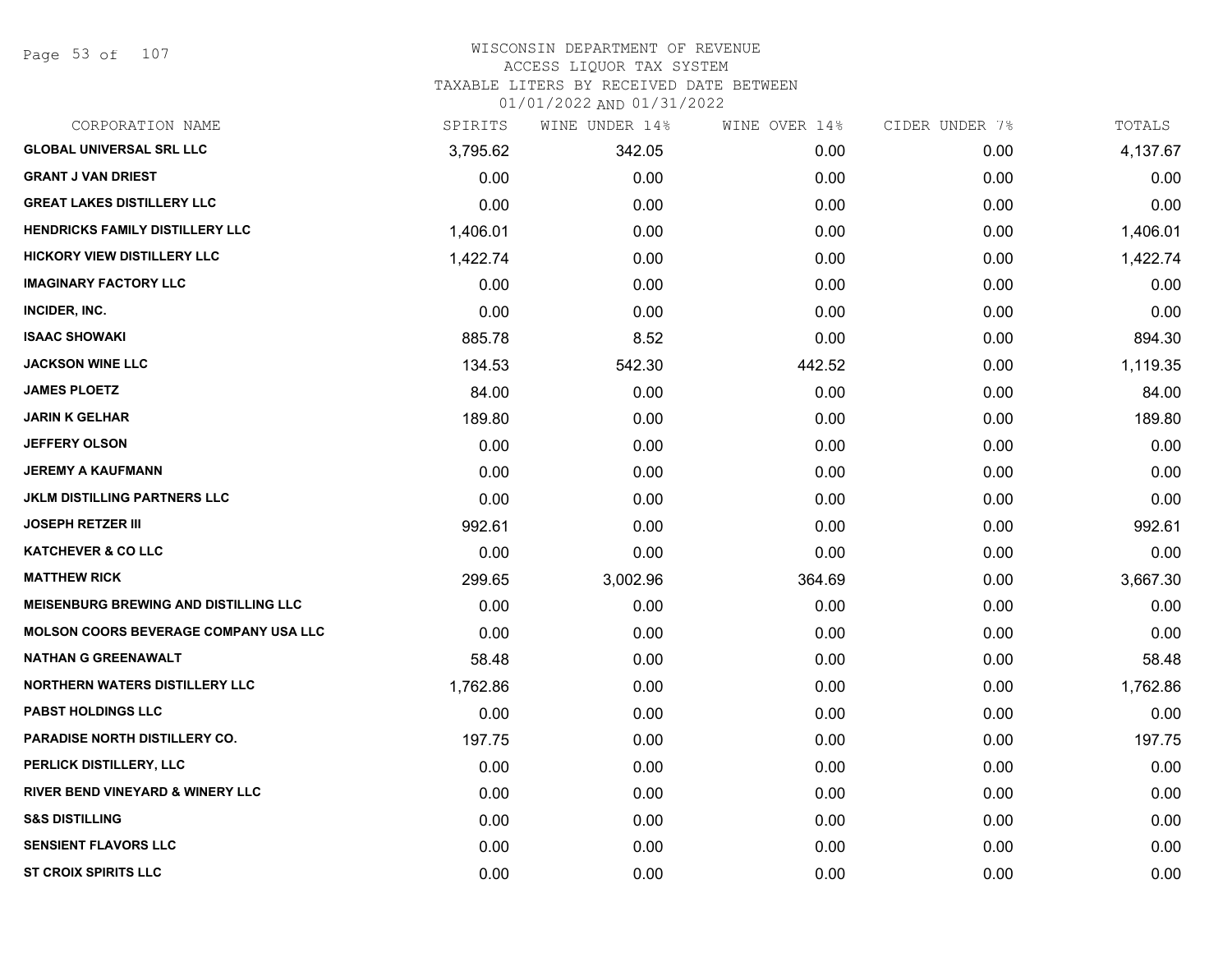Page 54 of 107

| CORPORATION NAME                   | SPIRITS   | WINE UNDER 14%    | WINE OVER 14%     | CIDER UNDER 7% | TOTALS    |
|------------------------------------|-----------|-------------------|-------------------|----------------|-----------|
| <b>ST MARY'S DISTILLARY LLC</b>    | 520.00    | 0.00              | 0.00              | 0.00           | 520.00    |
| <b>STABLE ROCK WINERY LLC</b>      | 0.00      | 0.00              | 0.00              | 0.00           | 0.00      |
| <b>STATE LINE DISTILLERY, LLC</b>  | 3,338.99  | 0.00              | 0.00              | 0.00           | 3,338.99  |
| <b>SUGAR RIVER DISTILLERY INC</b>  | 0.00      | 0.00              | 0.00              | 0.00           | 0.00      |
| <b>TATTERSALL COMPANIES LLC</b>    | 3,686.04  | 0.00              | 0.00 <sub>1</sub> | 0.00           | 3,686.04  |
| THE EAU CLAIRE BREWING PROJECT LLC | 0.00      | 0.00              | 0.00              | 0.00           | 0.00      |
| THE NORTH WOODS DISTILLERY LLC     | 730.47    | 0.00 <sub>1</sub> | 0.00 <sub>1</sub> | 0.00           | 730.47    |
| THE WINE VINEYARD LLC              | 0.00      | 681.37            | 0.00              | 0.00           | 681.37    |
| WHITE WINTER WINERY INC            | 108.00    | 0.00              | 0.00              | 0.00           | 108.00    |
| <b>WOLLERSHEIM WINERY, INC.</b>    | 2,125.50  | 9.01              | 54.02             | 0.00           | 2,188.53  |
| YAHARA BAY DISTILLERS, INC.        | 1,296.46  | 0.00              | 0.00              | 0.00           | 1,296.46  |
| TOTAL LITERS FOR 1/31/2022         | 44,383.57 | 7,808.34          | 865.77            | 762.11         | 53,819.79 |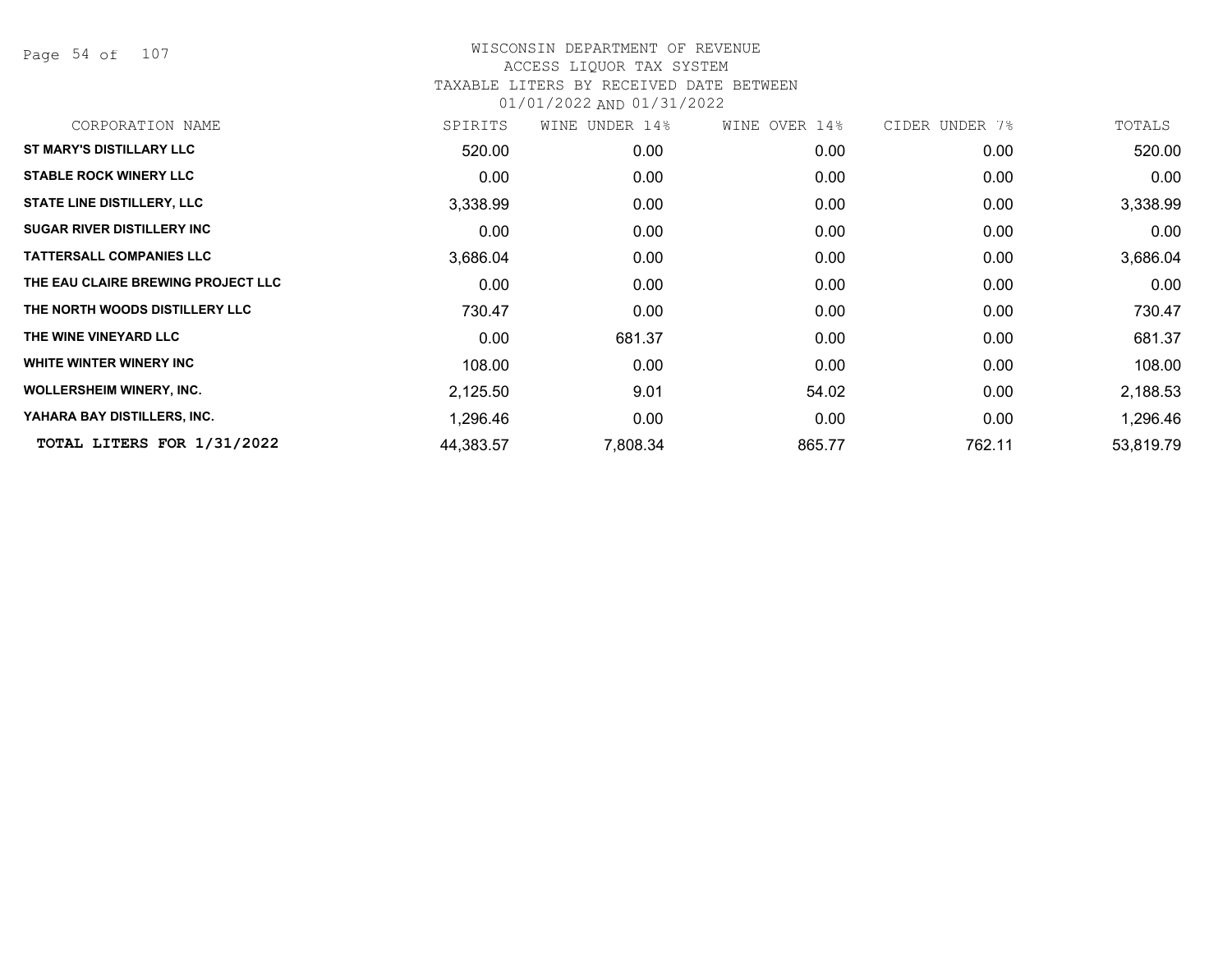Page 55 of 107

# WISCONSIN DEPARTMENT OF REVENUE ACCESS LIQUOR TAX SYSTEM TAXABLE LITERS BY RECEIVED DATE BETWEEN 01/01/2022 AND 01/31/2022

CORPORATION NAME SPIRITS WINE UNDER 14% WINE OVER 14% CIDER UNDER 7% TOTALS

### **IN STATE RECTIFIER (WR)**

| 45TH PARALLEL SPIRITS, LLC          | 5,501.23  | 0.00    | 0.00 | 0.00 | 5,501.23  |
|-------------------------------------|-----------|---------|------|------|-----------|
| ARTY'S PREMIUM BEVERAGES, INC       | 2,820.69  | 0.00    | 0.00 | 0.00 | 2,820.69  |
| <b>CAIMAN HOLDCO LLC</b>            | 1,772.16  | 0.00    | 0.00 | 0.00 | 1,772.16  |
| <b>CENTRAL STANDARD LLC</b>         | 17,591.30 | 0.00    | 0.00 | 0.00 | 17,591.30 |
| <b>CENTRAL STANDARD LLC</b>         | 0.00      | 0.00    | 0.00 | 0.00 | 0.00      |
| <b>DANCING GOAT DISTILLERY, LLC</b> | 5,456.85  | 0.00    | 0.00 | 0.00 | 5,456.85  |
| <b>DISTILLERY PARTNERS, LLC</b>     | 0.00      | 0.00    | 0.00 | 0.00 | 0.00      |
| <b>DOUNDRINS DISTILLING</b>         | 0.00      | 0.00    | 0.00 | 0.00 | 0.00      |
| <b>FORTRESS NUTRITION, LLC</b>      | 0.00      | 0.00    | 0.00 | 0.00 | 0.00      |
| <b>FREDERICK QUANDT</b>             | 0.00      | 842.25  | 0.00 | 0.00 | 842.25    |
| <b>GALLOWAY COMPANY</b>             | 0.00      | 0.00    | 0.00 | 0.00 | 0.00      |
| <b>GLOBAL UNIVERSAL SRL LLC</b>     | 0.00      | 0.00    | 0.00 | 0.00 | 0.00      |
| <b>GREAT LAKES DISTILLERY LLC</b>   | 0.00      | 0.00    | 0.00 | 0.00 | 0.00      |
| HENRY FARMS PRAIRIE SPIRITS LLC     | $-225.00$ | 0.00    | 0.00 | 0.00 | $-225.00$ |
| <b>JOHN BIONDI</b>                  | 0.00      | 0.00    | 0.00 | 0.00 | 0.00      |
| <b>KELLY M YOCOM</b>                | 0.00      | 0.00    | 0.00 | 0.00 | 0.00      |
| <b>MIDWEST CUSTOM BOTTLING LLC</b>  | $-651.55$ | $-2.75$ | 0.00 | 0.00 | $-654.30$ |
| <b>NATHAN G GREENAWALT</b>          | 0.00      | 0.00    | 0.00 | 0.00 | 0.00      |
| <b>NATURAL SPIRITS LLC</b>          | 0.00      | 0.00    | 0.00 | 0.00 | 0.00      |
| THE EAU CLAIRE BREWING PROJECT LLC  | 0.00      | 0.00    | 0.00 | 0.00 | 0.00      |
| YAHARA BAY DISTILLERS, INC.         | 0.00      | 0.00    | 0.00 | 0.00 | 0.00      |
| YAHARA BAY DISTILLERS, INC.         | 0.00      | 0.00    | 0.00 | 0.00 | 0.00      |
| TOTAL LITERS FOR 1/31/2022          | 32,265.68 | 839.50  | 0.00 | 0.00 | 33,105.18 |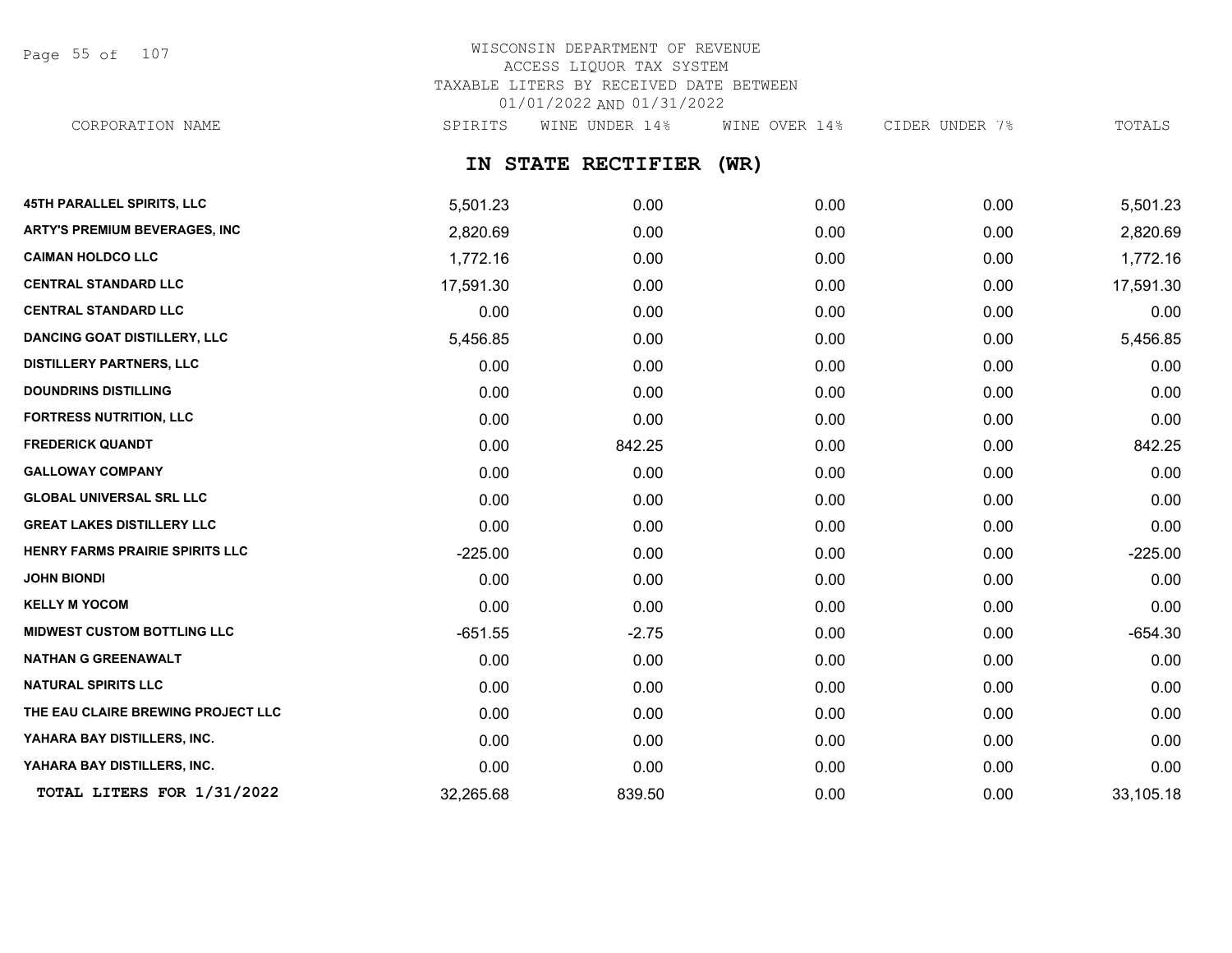Page 56 of 107

### WISCONSIN DEPARTMENT OF REVENUE ACCESS LIQUOR TAX SYSTEM TAXABLE LITERS BY RECEIVED DATE BETWEEN 01/01/2022 AND 01/31/2022

CORPORATION NAME SPIRITS WINE UNDER 14% WINE OVER 14% CIDER UNDER 7% TOTALS

**IN STATE WINERY (WWI)**

| <b>4 CHRISTI'S VINEYARD LLC</b>                   | 0.00 | 0.00      | 0.00   | 0.00   | 0.00      |
|---------------------------------------------------|------|-----------|--------|--------|-----------|
| <b>ALLEN L NAPARALLA</b>                          | 0.00 | 0.00      | 0.00   | 0.00   | 0.00      |
| <b>AMANDA STEFL</b>                               | 0.00 | 817.31    | 0.00   | 0.00   | 817.31    |
| <b>BADGER STATE BREWING COMPANY LLC</b>           | 0.00 | 0.00      | 0.00   | 176.02 | 176.02    |
| <b>BELLEVINEZ LLC</b>                             | 0.00 | 467.99    | 0.00   | 0.00   | 467.99    |
| <b>BEVERLY GAGE</b>                               | 0.00 | 15.14     | 0.00   | 0.00   | 15.14     |
| <b>BLIND HORSE WINERY LLC</b>                     | 0.00 | 0.00      | 0.00   | 0.00   | 0.00      |
| <b>BOTHAM BRANDS LLC</b>                          | 0.00 | 0.00      | 0.00   | 0.00   | 0.00      |
| <b>BRADLEY L ALLEN</b>                            | 0.00 | 101.98    | 0.00   | 0.00   | 101.98    |
| <b>BRANCHES WINERY LLC</b>                        | 0.00 | 0.00      | 0.00   | 0.00   | 0.00      |
| <b>BRIAN C LOKRANTZ</b>                           | 0.00 | 0.00      | 0.00   | 0.00   | 0.00      |
| <b>BRIGADOON FARM &amp; WINERY LLC</b>            | 0.00 | 0.00      | 0.00   | 0.00   | 0.00      |
| <b>BRIX CIDER LLC</b>                             | 0.00 | 0.00      | 0.00   | 903.12 | 903.12    |
| <b>C &amp; N CORPORATION</b>                      | 0.00 | 49,143.80 | 81.01  | 0.00   | 49,224.81 |
| <b>CAPITAL BREWERY COMPANY, INC.</b>              | 0.00 | 0.00      | 0.00   | 0.00   | 0.00      |
| <b>CHATEAU ST CROIX WINERY &amp; VINEYARD LLC</b> | 0.00 | 1,167.00  | 86.65  | 0.00   | 1,253.65  |
| <b>CHERYL JOHNSON</b>                             | 0.00 | 529.96    | 0.00   | 0.00   | 529.96    |
| <b>CHRISTOPHER JOPPE</b>                          | 0.00 | 2,949.74  | 0.00   | 726.80 | 3,676.54  |
| <b>CLOVER MEADOW LLC</b>                          | 0.00 | 0.00      | 252.03 | 0.00   | 252.03    |
| <b>COLLEEN M BOS</b>                              | 0.00 | 0.00      | 0.00   | 0.00   | 0.00      |
| <b>CRAIG FLETCHER</b>                             | 0.00 | 0.00      | 0.00   | 0.00   | 0.00      |
| <b>CREEKSIDE WINERY LLC</b>                       | 0.00 | 0.00      | 0.00   | 0.00   | 0.00      |
| <b>DANIEL J KOEPKE</b>                            | 0.00 | 45.42     | 0.00   | 0.00   | 45.42     |
| <b>DANIEL M OSBORN</b>                            | 0.00 | 465.60    | 0.00   | 0.00   | 465.60    |
| <b>DANZINGER VINEYARDS LLC</b>                    | 0.00 | 0.00      | 0.00   | 0.00   | 0.00      |
| <b>DAVID R RASMUSSEN</b>                          | 0.00 | $-72.00$  | 0.00   | 0.00   | $-72.00$  |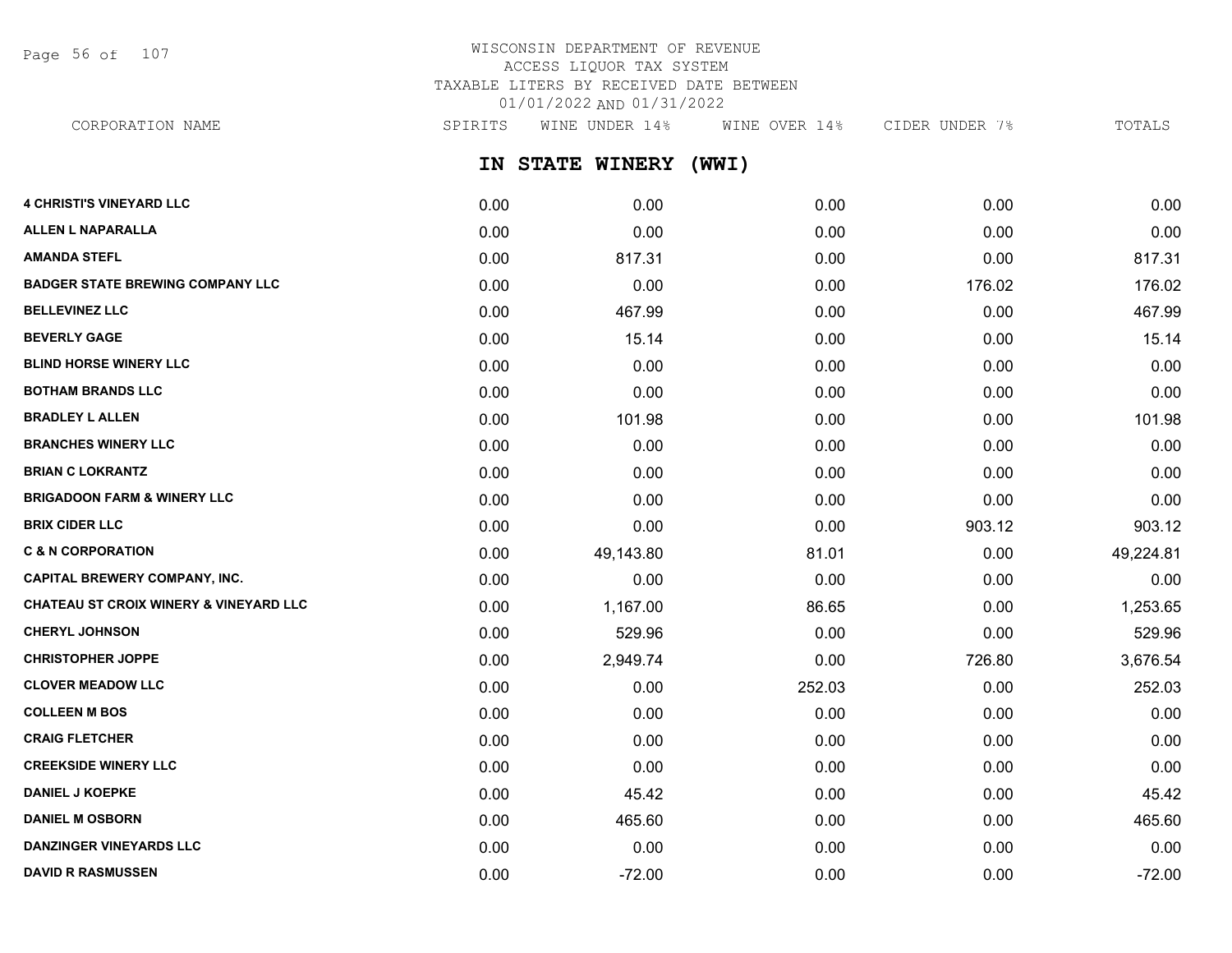#### WISCONSIN DEPARTMENT OF REVENUE ACCESS LIQUOR TAX SYSTEM TAXABLE LITERS BY RECEIVED DATE BETWEEN

| CORPORATION NAME                         | SPIRITS | WINE UNDER 14% | WINE OVER 14% | CIDER UNDER 7% | TOTALS    |
|------------------------------------------|---------|----------------|---------------|----------------|-----------|
| <b>DEAD BIRD BREWING COMPANY</b>         | 0.00    | 0.00           | 0.00          | 0.00           | 0.00      |
| <b>DEAN L BAUMGARTEN</b>                 | 0.00    | 0.00           | 0.00          | 0.00           | 0.00      |
| <b>DIANA HOBSON</b>                      | 0.00    | 11,472.80      | 223.33        | 0.00           | 11,696.13 |
| DIXONS AUTUMN HARVEST WINERY, LLC        | 0.00    | 2,888.26       | 0.00          | 0.00           | 2,888.26  |
| <b>DON GRASSE</b>                        | 0.00    | 0.00           | 0.00          | 0.00           | 0.00      |
| DRUMLIN RIDGE WINERY LLC                 | 0.00    | 0.00           | 473.18        | 0.00           | 473.18    |
| <b>EASTERN RIDGES VINEYARD, LLC</b>      | 0.00    | 1,368.00       | 0.00          | 0.00           | 1,368.00  |
| <b>ELISABETH W KLEIN</b>                 | 0.00    | 0.00           | 0.00          | 0.00           | 0.00      |
| <b>EMPRIZE WINERY LLC</b>                | 0.00    | 0.00           | 0.00          | 0.00           | 0.00      |
| <b>ETHAN KELLER</b>                      | 0.00    | 0.00           | 0.00          | 353.93         | 353.93    |
| <b>FAWN CREEK WINERY LLC</b>             | 0.00    | 4,117.49       | 0.00          | 0.00           | 4,117.49  |
| <b>FERMENTING CELLARS LLC</b>            | 0.00    | 88.12          | 0.00          | 0.00           | 88.12     |
| <b>FERMENTORIUM BEVERAGE COMPANY LLC</b> | 0.00    | 0.00           | 0.00          | 0.00           | 0.00      |
| <b>FISHER KING WINERY, LLC</b>           | 0.00    | 0.00           | 0.00          | 0.00           | 0.00      |
| <b>FRESAR INC</b>                        | 0.00    | 15.14          | 0.00          | 0.00           | 15.14     |
| FRUIT OF THE WOODS WINE CELLAR, INC.     | 0.00    | 44,204.25      | 0.00          | 0.00           | 44,204.25 |
| <b>GREENVIEW BREWING LLC</b>             | 0.00    | 0.00           | 0.00          | 0.00           | 0.00      |
| <b>HALF KRAKT LLC</b>                    | 0.00    | 0.00           | 0.00          | 0.00           | 0.00      |
| <b>HALF MOON HILL LLC</b>                | 0.00    | 10.49          | 0.00          | 4.20           | 14.69     |
| <b>HARBOR RIDGE WINERY INC.</b>          | 0.00    | 2,614.16       | 0.00          | 0.00           | 2,614.16  |
| HAYWARD LAKES WINERY, LLC                | 0.00    | 0.00           | 0.00          | 0.00           | 0.00      |
| <b>HERDIE BAISDEN</b>                    | 0.00    | 0.00           | 0.00          | 0.00           | 0.00      |
| <b>HEX MEADERY LLC</b>                   | 0.00    | 73.10          | 0.00          | 0.00           | 73.10     |
| <b>INDEED BREWING COMPANY LLC</b>        | 0.00    | 0.00           | 0.00          | 0.00           | 0.00      |
| <b>ISLAND ORCHARD CIDER LLC</b>          | 0.00    | 0.00           | 0.00          | 0.00           | 0.00      |
| <b>JAMES F HAUSER JR</b>                 | 0.00    | 0.00           | 0.00          | 0.00           | 0.00      |
| <b>JAMES PLOETZ</b>                      | 0.00    | 686.24         | 12.00         | 0.00           | 698.24    |
| <b>JEFFERY BEMIS</b>                     | 0.00    | 4,098.60       | 0.00          | 0.00           | 4,098.60  |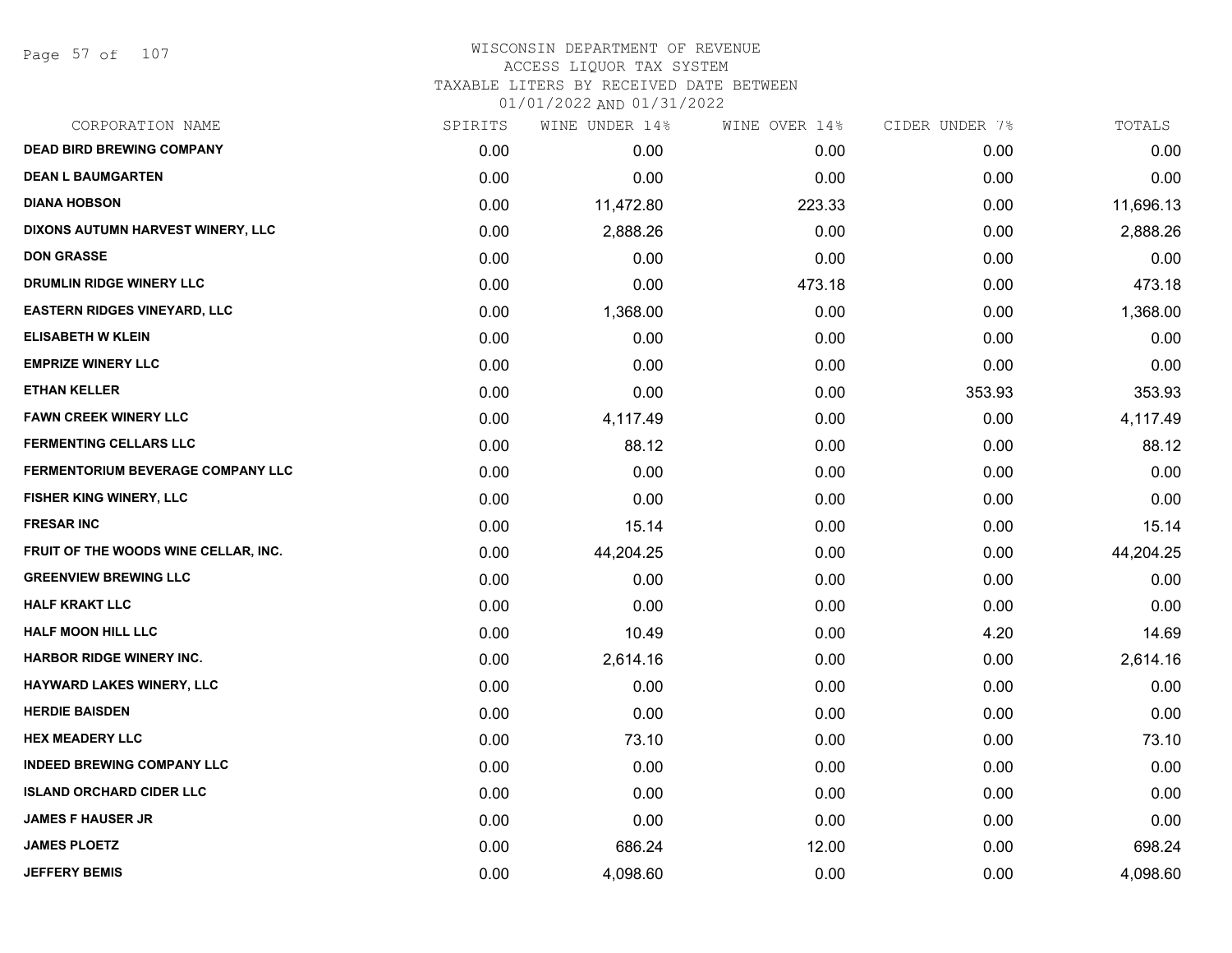Page 58 of 107

#### WISCONSIN DEPARTMENT OF REVENUE ACCESS LIQUOR TAX SYSTEM

TAXABLE LITERS BY RECEIVED DATE BETWEEN

| CORPORATION NAME                             | SPIRITS | WINE UNDER 14% | WINE OVER 14% | CIDER UNDER 7% | TOTALS   |
|----------------------------------------------|---------|----------------|---------------|----------------|----------|
| <b>JEFFREY L STOEGER</b>                     | 0.00    | 179.81         | 200.63        | 0.00           | 380.44   |
| <b>JESSICA L ECKER</b>                       | 0.00    | 0.00           | 0.00          | 0.00           | 0.00     |
| <b>JOHN BIONDI</b>                           | 0.00    | 0.00           | 0.00          | 0.00           | 0.00     |
| <b>JONATHAN DALE</b>                         | 0.00    | 0.00           | 0.00          | 0.00           | 0.00     |
| <b>JORNY'S END LLC</b>                       | 0.00    | $-91.16$       | 0.00          | 0.00           | $-91.16$ |
| <b>JOSEPH STALLER</b>                        | 0.00    | 0.00           | 2,166.76      | 0.00           | 2,166.76 |
| <b>JOSEPH WYNIMKO</b>                        | 0.00    | 0.00           | 0.00          | 0.00           | 0.00     |
| <b>KATCHEVER &amp; CO LLC</b>                | 0.00    | 0.00           | 0.00          | 0.00           | 0.00     |
| <b>KEVIN BEHNKE</b>                          | 0.00    | 209.22         | 92.14         | 0.00           | 301.36   |
| <b>KRISTIN HARRINGTON-BOEGNER</b>            | 0.00    | 3,122.96       | 0.00          | 0.00           | 3,122.96 |
| <b>KRISTINA M HOGE</b>                       | 0.00    | 329.33         | 0.00          | 0.00           | 329.33   |
| <b>LAKE NOKOMIS CRANBERRIES INC</b>          | 0.00    | 0.00           | 0.00          | 0.00           | 0.00     |
| <b>LANDTA WINES LLC</b>                      | 0.00    | 749.51         | 0.00          | 0.00           | 749.51   |
| <b>LAUTENBACH'S ORCHARD COUNTRY INC</b>      | 0.00    | 1,934.95       | 0.00          | 0.00           | 1,934.95 |
| <b>LEDGESTONE ESTATE LLC</b>                 | 0.00    | 787.36         | 0.00          | 0.00           | 787.36   |
| LIL' OLE WINEMAKER SHOPPE LLC                | 0.00    | 1,892.70       | 0.00          | 0.00           | 1,892.70 |
| <b>LOST ISLAND WINE LLC</b>                  | 0.00    | 507.74         | 0.00          | 0.00           | 507.74   |
| <b>LUNCH CREEK VINEYARDS LLC</b>             | 0.00    | 0.00           | 0.00          | 0.00           | 0.00     |
| <b>MARTIN E SELL</b>                         | 0.00    | 344.09         | 13.63         | 0.00           | 357.72   |
| <b>MARY BELLAZZINI</b>                       | 0.00    | 0.00           | 0.00          | 0.00           | 0.00     |
| <b>MATENAER CORPORATION</b>                  | 0.00    | 0.00           | 0.00          | 0.00           | 0.00     |
| <b>MATTHEW RICK</b>                          | 0.00    | 0.00           | 0.00          | 0.00           | 0.00     |
| <b>MCFLESHMAN'S BREWING CO., LLC.</b>        | 0.00    | 0.00           | 0.00          | 0.00           | 0.00     |
| <b>MERSHONIAN CIDERY LLC</b>                 | 0.00    | 681.37         | 0.00          | 1,968.41       | 2,649.78 |
| <b>MOBCRAFT BEER INC.</b>                    | 0.00    | 0.00           | 0.00          | 0.00           | 0.00     |
| <b>MOLSON COORS BEVERAGE COMPANY USA LLC</b> | 0.00    | 0.00           | 0.00          | 0.00           | 0.00     |
| <b>MOLSON COORS USA LLC</b>                  | 0.00    | 0.00           | 0.00          | 0.00           | 0.00     |
| <b>MOONDANCER LLC</b>                        | 0.00    | 284.25         | 0.00          | 0.00           | 284.25   |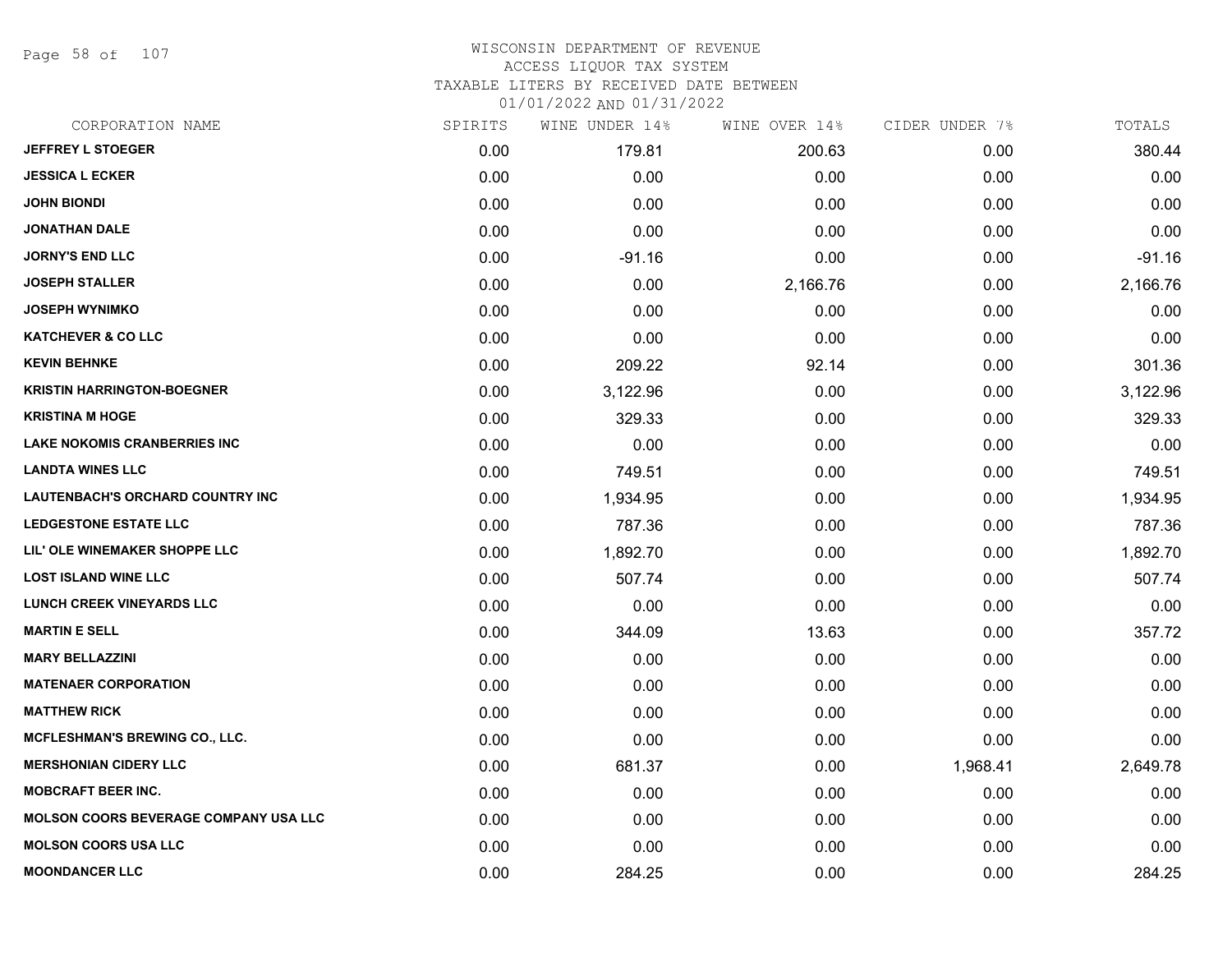### WISCONSIN DEPARTMENT OF REVENUE ACCESS LIQUOR TAX SYSTEM TAXABLE LITERS BY RECEIVED DATE BETWEEN

| CORPORATION NAME                        | SPIRITS | WINE UNDER 14% | WINE OVER 14% | CIDER UNDER 7% | TOTALS    |
|-----------------------------------------|---------|----------------|---------------|----------------|-----------|
| <b>MUNSON BRIDGE WINERY INC</b>         | 0.00    | 0.00           | 0.00          | 0.00           | 0.00      |
| <b>MUSETTA WINERY, LLC</b>              | 0.00    | 4,117.63       | $-9.00$       | 0.00           | 4,108.63  |
| <b>NOBLE ROOTS BREWING COMPANY, LLC</b> | 0.00    | 0.00           | 0.00          | 0.00           | 0.00      |
| <b>NORTHLEAF WINERY, LLC</b>            | 0.00    | 2,222.26       | 46.48         | 0.00           | 2,268.74  |
| <b>ODILON FORD WINERY INC</b>           | 0.00    | 0.00           | 0.00          | 0.00           | 0.00      |
| PARALLEL 44 VINEYARD & WINERY, INC.     | 0.00    | 6,910.00       | 0.00          | 0.00           | 6,910.00  |
| PARALLEL 44 VINEYARD & WINERY, INC.     | 0.00    | 507.02         | 0.00          | 0.00           | 507.02    |
| <b>PATRICK ARNDT</b>                    | 0.00    | 208.20         | 0.00          | 0.00           | 208.20    |
| <b>PAUL D ASPER</b>                     | 0.00    | 0.00           | 0.00          | 0.00           | 0.00      |
| <b>PAUL HAMMEN</b>                      | 0.00    | 0.00           | 0.00          | 0.00           | 0.00      |
| <b>PAUL J FRANZEN</b>                   | 0.00    | 0.00           | 611.38        | 0.00           | 611.38    |
| PETER H GENTRY                          | 0.00    | 0.00           | 0.00          | 0.00           | 0.00      |
| <b>PHILIP J BRATSCH</b>                 | 0.00    | 695.34         | 0.00          | 1,600.27       | 2,295.61  |
| <b>PIEPERTK LLC</b>                     | 0.00    | 1,681.47       | 20.25         | 0.00           | 1,701.72  |
| <b>PRAIRIE HAWK WINERY INC</b>          | 0.00    | 150.60         | 0.00          | 18.00          | 168.60    |
| <b>RED OAK VINEYARD INC</b>             | 0.00    | 2,334.27       | 0.00          | 0.00           | 2,334.27  |
| <b>RIO LOBO LLC</b>                     | 0.00    | 0.00           | 0.00          | 0.00           | 0.00      |
| RIVER BEND VINEYARD & WINERY LLC        | 0.00    | 0.00           | 0.00          | 0.00           | 0.00      |
| <b>ROBERT J FOWLER</b>                  | 0.00    | 155.99         | 578.99        | 0.00           | 734.98    |
| <b>ROCK N WOOL WINERY LLC</b>           | 0.00    | 2,479.44       | 0.00          | 0.00           | 2,479.44  |
| <b>RUSHFORD MEADERY AND WINERY LLC</b>  | 0.00    | 950.41         | 0.00          | 0.00           | 950.41    |
| <b>RYAN PRELLWITZ</b>                   | 0.00    | 21,474.57      | 0.00          | 0.00           | 21,474.57 |
| <b>SEVEN HAWKS VINEYARDS LLC</b>        | 0.00    | 0.00           | 0.00          | 0.00           | 0.00      |
| <b>SEVEN HAWKS VINEYARDS LLC</b>        | 0.00    | 0.00           | 0.00          | 0.00           | 0.00      |
| <b>SHARON L PINGEL</b>                  | 0.00    | 105.73         | 0.00          | 0.00           | 105.73    |
| <b>SHERRY HARDIE</b>                    | 0.00    | 246.00         | 1.50          | 0.00           | 247.50    |
| <b>SIMON CREEK VINEYARD LLC</b>         | 0.00    | 899.98         | 108.00        | 0.00           | 1,007.98  |
| SINNIPEE VALLEY VINEYARD LLC            | 0.00    | 0.00           | 0.00          | 0.00           | 0.00      |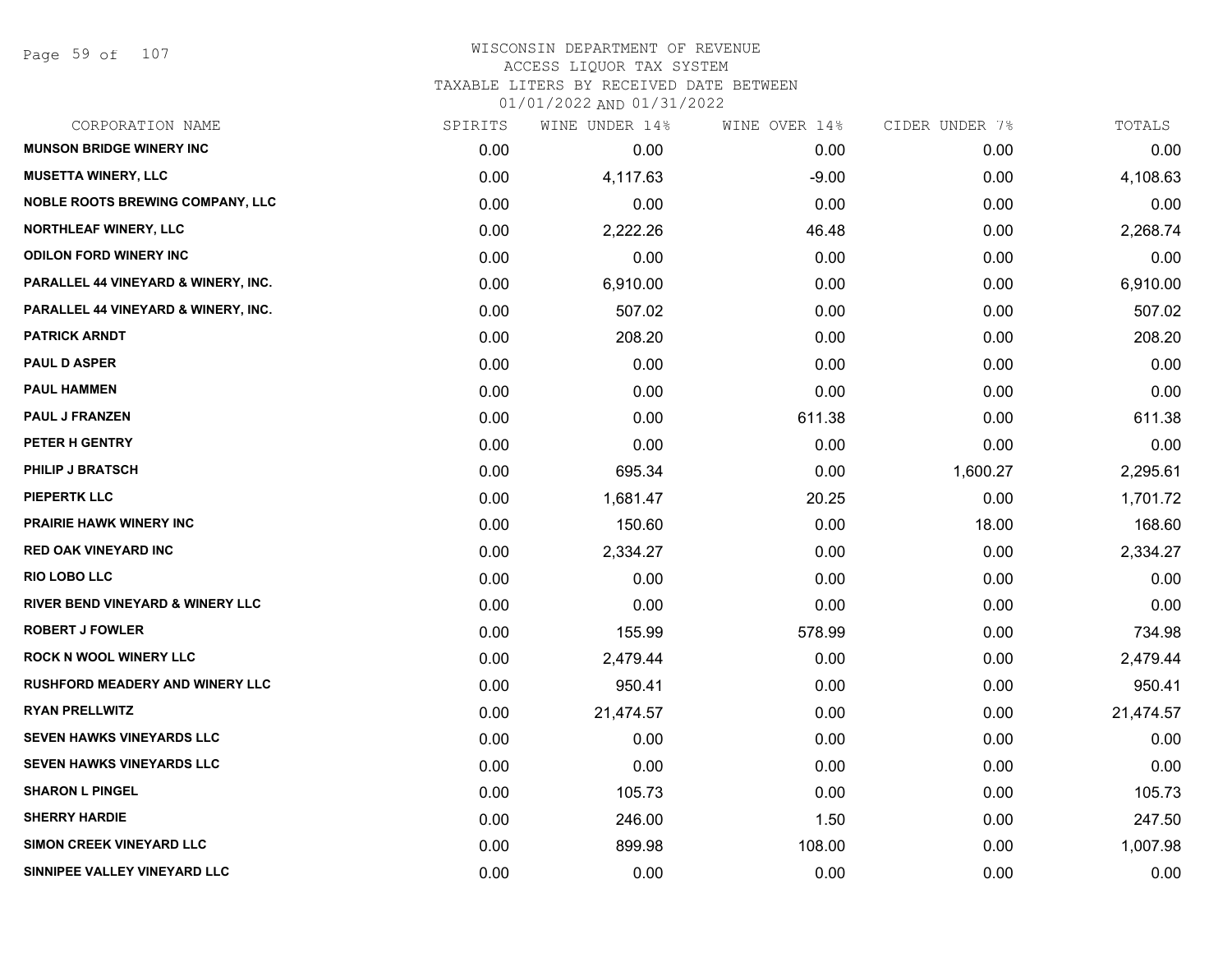Page 60 of 107

#### WISCONSIN DEPARTMENT OF REVENUE ACCESS LIQUOR TAX SYSTEM TAXABLE LITERS BY RECEIVED DATE BETWEEN

| CORPORATION NAME                          | SPIRITS | WINE UNDER 14% | WINE OVER 14% | CIDER UNDER 7% | TOTALS    |
|-------------------------------------------|---------|----------------|---------------|----------------|-----------|
| <b>SPB LLC</b>                            | 0.00    | 0.00           | 0.00          | 39,551.94      | 39,551.94 |
| SPIRITS OF NORWAY VINEYARD LLC            | 0.00    | 780.51         | 0.00          | 0.00           | 780.51    |
| SPRECHER BREWING COMPANY, LLC             | 0.00    | 0.00           | 0.00          | 0.00           | 0.00      |
| SPURGEON VINEYARDS & WINERY LLC           | 0.00    | 1,308.05       | 0.00          | 0.00           | 1,308.05  |
| <b>STEPHEN M KENNEDY</b>                  | 0.00    | 545.10         | 0.00          | 0.00           | 545.10    |
| <b>STEVEN DEBAKER</b>                     | 0.00    | 0.00           | 0.00          | 0.00           | 0.00      |
| STEVEN M & JUDITH A JACOBSON LLC          | 0.00    | 1,002.30       | 0.00          | 0.00           | 1,002.30  |
| <b>STILLMANK BREWING COMPANY</b>          | 0.00    | 0.00           | 0.00          | 0.00           | 0.00      |
| <b>STONES THROW WINERY INC</b>            | 0.00    | 0.00           | 0.00          | 0.00           | 0.00      |
| <b>STRING THEORY CIDER INC</b>            | 0.00    | 0.00           | 0.00          | 0.00           | 0.00      |
| <b>SUNSET HOLLOW RANCH</b>                | 0.00    | 127.30         | 199.06        | 0.00           | 326.36    |
| <b>SUNSET POINT WINERY LLC</b>            | 0.00    | 310.15         | 9.08          | 0.00           | 319.23    |
| <b>TENBA RIDGE WINERY LLC</b>             | 0.00    | 1,390.49       | 57.01         | 0.00           | 1,447.50  |
| THE RUM TREE, INC.                        | 0.00    | 0.00           | 0.00          | 0.00           | 0.00      |
| THE WINE VINEYARD LLC                     | 0.00    | 0.00           | 0.00          | 0.00           | 0.00      |
| THE WOODLAND TRAIL BEVERAGE COMPANY, INC. | 0.00    | 0.00           | 0.00          | 0.00           | 0.00      |
| <b>TIMOTHY D GUILD</b>                    | 0.00    | 591.01         | 0.00          | 0.00           | 591.01    |
| <b>TIMOTHY P MCDONALD</b>                 | 0.00    | 1,153.79       | 0.00          | 0.00           | 1,153.79  |
| <b>TODD KUEHL</b>                         | 0.00    | 7,290.68       | 0.00          | 0.00           | 7,290.68  |
| <b>TOMMYS TOO HIGH WINES LLC</b>          | 0.00    | 1,525.52       | 0.00          | 0.00           | 1,525.52  |
| <b>TRACY A SOMERVILLE</b>                 | 0.00    | 0.00           | 0.00          | 0.00           | 0.00      |
| <b>TROY LANDWEHR</b>                      | 0.00    | 510.00         | 168.75        | 0.00           | 678.75    |
| <b>TWO BROTHERS WINES LLC</b>             | 0.00    | 585.00         | 0.00          | 0.00           | 585.00    |
| <b>UPSTREAM CIDER LLC</b>                 | 0.00    | 0.00           | 0.00          | 0.00           | 0.00      |
| VAN WYCHEN WINES INC.                     | 0.00    | 798.72         | 0.00          | 0.00           | 798.72    |
| <b>VERNON VINEYARDS LTD</b>               | 0.00    | 590.52         | 0.00          | 0.00           | 590.52    |
| <b>VINES TO CELLAR, INC.</b>              | 0.00    | 1,136.38       | 0.00          | 0.00           | 1,136.38  |
| <b>VON KLAUS WINERY LLC</b>               | 0.00    | 693.03         | 50.27         | 0.00           | 743.30    |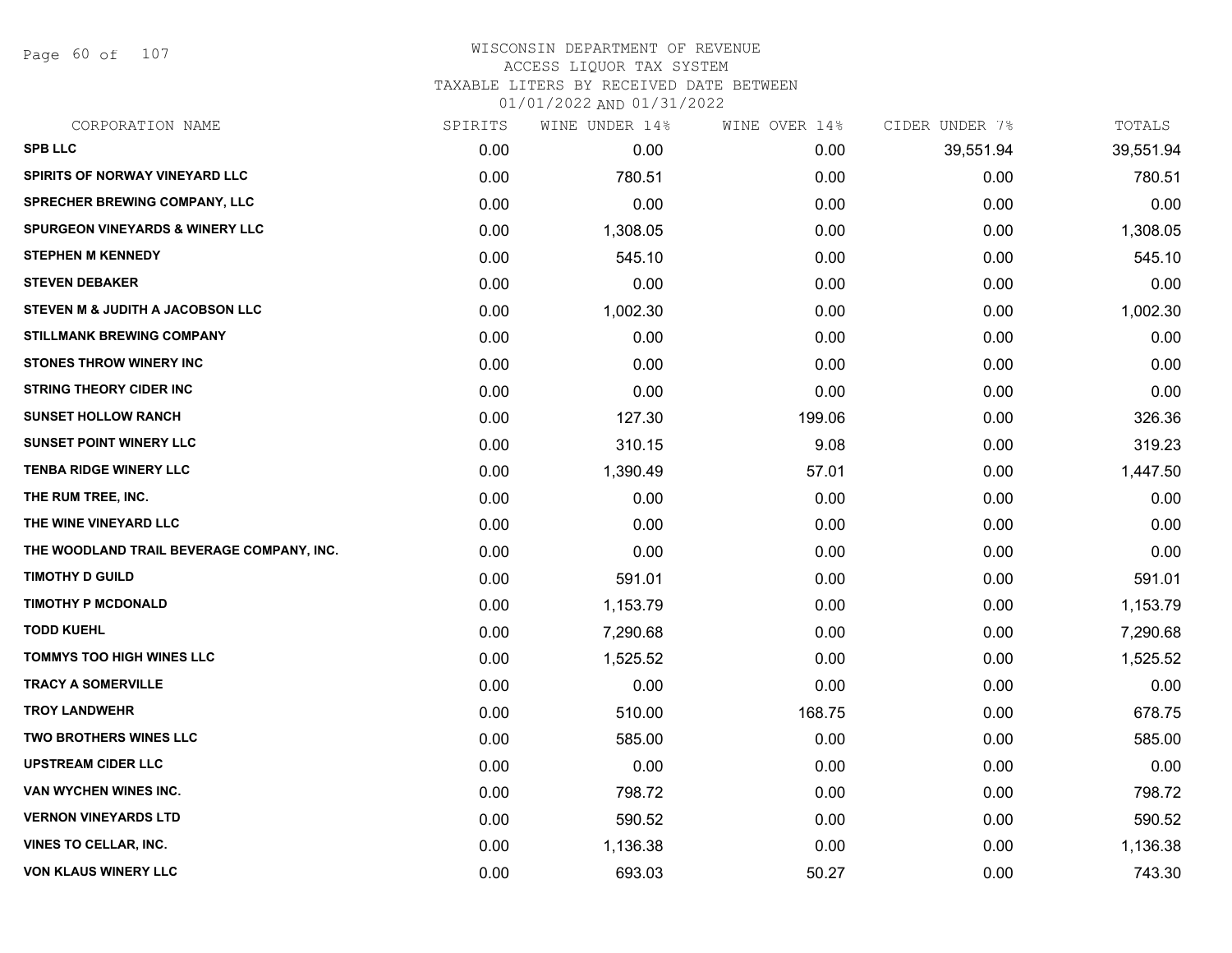Page 61 of 107

# WISCONSIN DEPARTMENT OF REVENUE

# ACCESS LIQUOR TAX SYSTEM

TAXABLE LITERS BY RECEIVED DATE BETWEEN

| CORPORATION NAME                                   | SPIRITS | UNDER 14%<br>WINE | WINE OVER 14% | CIDER UNDER 7% | TOTALS     |
|----------------------------------------------------|---------|-------------------|---------------|----------------|------------|
| <b>VON STIEHL WINERY LTD.</b>                      | 0.00    | 0.00              | 0.00          | 0.00           | 0.00       |
| <b>VON STIEHL WINERY LTD.</b>                      | 0.00    | 5,038.38          | $-90.75$      | 7,820.90       | 12,768.53  |
| <b>VON STIEHL WINERY LTD.</b>                      | 0.00    | 0.00              | 0.00          | 0.00           | 0.00       |
| <b>WALKER K FANNING</b>                            | 0.00    | 0.00              | 0.00          | 1,298.39       | 1,298.39   |
| <b>WEST PRAIRIE WINERY LLC</b>                     | 0.00    | 21,935.45         | 0.00          | 41.64          | 21,977.09  |
| <b>WHISPERING BLUFFS VINEYARD &amp; WINERY LTD</b> | 0.00    | 0.00              | 9.00          | 0.00           | 9.00       |
| <b>WHITE BEAR SPIRITS LLC</b>                      | 0.00    | 3,381.01          | 723.73        | 0.00           | 4,104.74   |
| <b>WHITE WINTER WINERY INC</b>                     | 0.00    | 1,244.26          | 0.00          | 189.27         | 1,433.53   |
| <b>WILD EPITOME LLC</b>                            | 0.00    | 282.85            | 43.15         | 0.00           | 326.00     |
| <b>WILD HARE LLC</b>                               | 0.00    | 324.07            | 0.00          | 0.00           | 324.07     |
| <b>WILD HILLS WINERY LLC</b>                       | 0.00    | 1,234.49          | 0.00          | 0.00           | 1,234.49   |
| <b>WILLIAM F BLUHM</b>                             | 0.00    | 1,120.60          | 3.86          | 0.00           | 1,124.46   |
| <b>WILLIAM L SCHNEIDER</b>                         | 0.00    | 0.00              | 0.00          | 0.00           | 0.00       |
| <b>WINESITTER BREWHOUSE LLC</b>                    | 0.00    | 0.00              | 0.00          | 0.00           | 0.00       |
| <b>WOLLERSHEIM WINERY, INC.</b>                    | 0.00    | 6,947.76          | 198.01        | 0.00           | 7,145.77   |
| <b>WOLLERSHEIM WINERY, INC.</b>                    | 0.00    | 60,001.60         | 1,055.99      | 0.00           | 61,057.59  |
| TOTAL LITERS FOR 1/31/2022                         | 0.00    | 305,188.65        | 7,386.12      | 54,652.89      | 367,227.66 |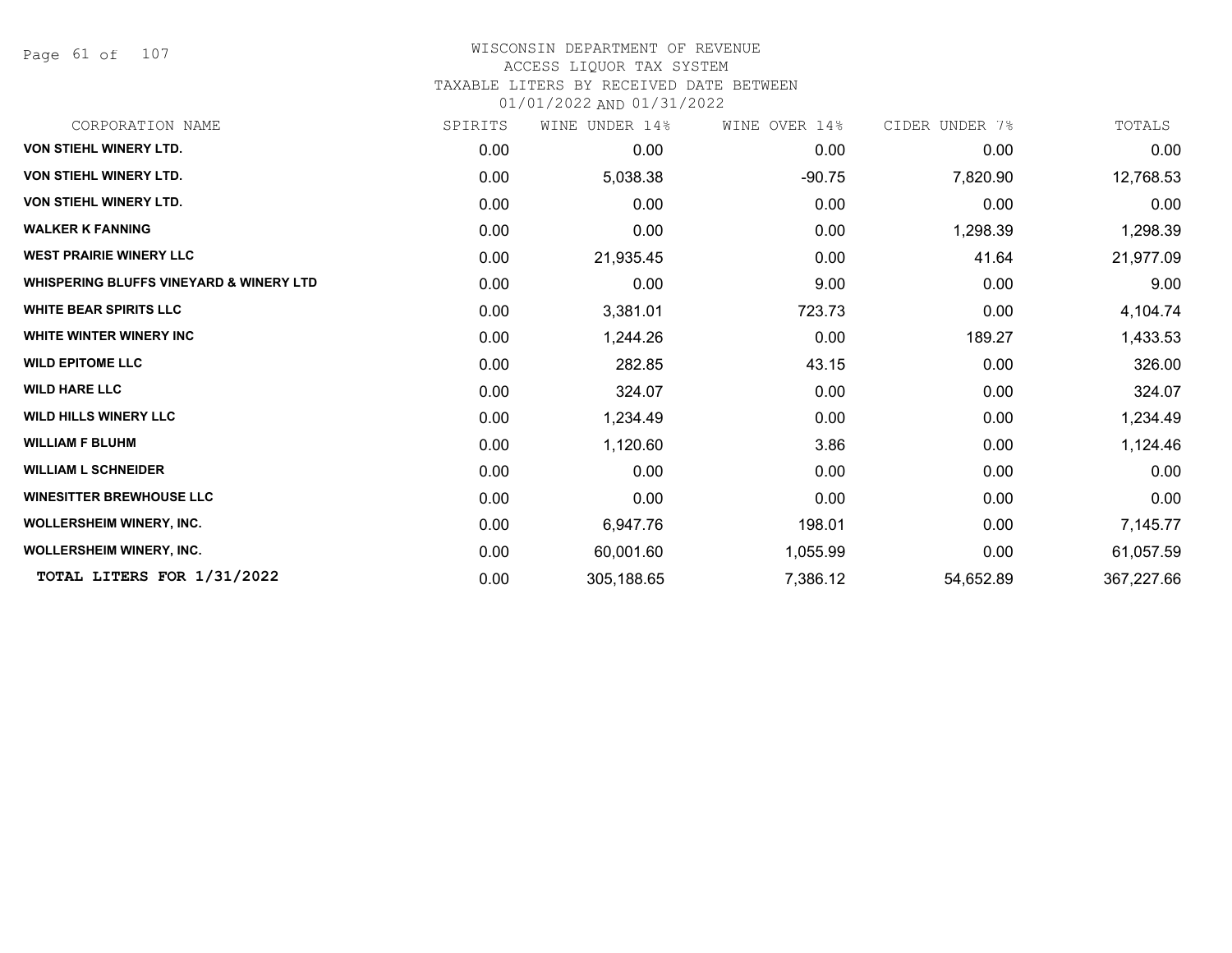Page 62 of 107

# WISCONSIN DEPARTMENT OF REVENUE ACCESS LIQUOR TAX SYSTEM TAXABLE LITERS BY RECEIVED DATE BETWEEN 01/01/2022 AND 01/31/2022

CORPORATION NAME SPIRITS WINE UNDER 14% WINE OVER 14% CIDER UNDER 7% TOTALS

# **WINE DIRECT SHIPPER (WDS)**

| 1-800 WINESHOP.COM INC                    | 0.00 | 3,747.00 | 500.50 | 0.00 | 4,247.50 |
|-------------------------------------------|------|----------|--------|------|----------|
| 26 BRIX LLC                               | 0.00 | 0.00     | 164.25 | 0.00 | 164.25   |
| 2HAWK, LLC                                | 0.00 | 0.75     | 0.75   | 0.00 | 1.50     |
| <b>3 BADGE BEVERAGE CORPORATION</b>       | 0.00 | 0.00     | 0.00   | 0.00 | 0.00     |
| <b>4 CHRISTI'S VINEYARD LLC</b>           | 0.00 | 0.00     | 0.00   | 0.00 | 0.00     |
| A DONKEY AND GOAT LLC                     | 0.00 | 9.00     | 0.00   | 0.00 | 9.00     |
| A TO Z WINEWORKS LLC                      | 0.00 | 24.00    | 0.00   | 0.00 | 24.00    |
| <b>ABACELA VINEYARDS &amp; WINERY INC</b> | 0.00 | 17.25    | 23.75  | 0.00 | 41.00    |
| <b>ABEJA LLC</b>                          | 0.00 | 0.00     | 0.00   | 0.00 | 0.00     |
| <b>ABREU VINEYARDS INC</b>                | 0.00 | 0.00     | 33.75  | 0.00 | 33.75    |
| AC VIN CO LLC                             | 0.00 | 25.50    | 168.75 | 0.00 | 194.25   |
| <b>ACA CELLARS LLC</b>                    | 0.00 | 0.00     | 4.50   | 0.00 | 4.50     |
| <b>ACKERMAN FAMILY VINEYARDS LLC</b>      | 0.00 | 0.00     | 4.50   | 0.00 | 4.50     |
| <b>ACKLEY BRANDS LTD</b>                  | 0.00 | 44.25    | 1.75   | 0.00 | 46.00    |
| <b>ACORN ALEGRIA WINERY</b>               | 0.00 | 36.75    | 68.25  | 0.00 | 105.00   |
| <b>ADAMS WINERY LLC</b>                   | 0.00 | 75.75    | 218.25 | 0.00 | 294.00   |
| <b>ADELAIDA CELLARS INC</b>               | 0.00 | 36.75    | 123.75 | 0.00 | 160.50   |
| <b>ADELSHEIM VINEYARD LLC</b>             | 0.00 | 88.50    | 0.00   | 0.00 | 88.50    |
| ADLER DEUTSCH VINEYARD LLC                | 0.00 | 0.00     | 2.97   | 0.00 | 2.97     |
| <b>AEPPELTREOW INC</b>                    | 0.00 | 0.00     | 0.00   | 0.00 | 0.00     |
| <b>AHA PARTNERS LLC</b>                   | 0.00 | 2.25     | 45.75  | 0.00 | 48.00    |
| <b>AIRPORT RANCH ESTATES LLC</b>          | 0.00 | 0.00     | 0.00   | 0.00 | 0.00     |
| <b>AKA WINES LLC</b>                      | 0.00 | 261.00   | 0.00   | 0.00 | 261.00   |
| ALEJANDRO BULGHERONI ESTATE LLC           | 0.00 | 36.00    | 19.50  | 0.00 | 55.50    |
| ALEXANDRIA NICOLE CELLARS LLC             | 0.00 | 12.75    | 44.00  | 0.00 | 56.75    |
| ALLEN WINE CO LLC                         | 0.00 | 0.00     | 0.00   | 0.00 | 0.00     |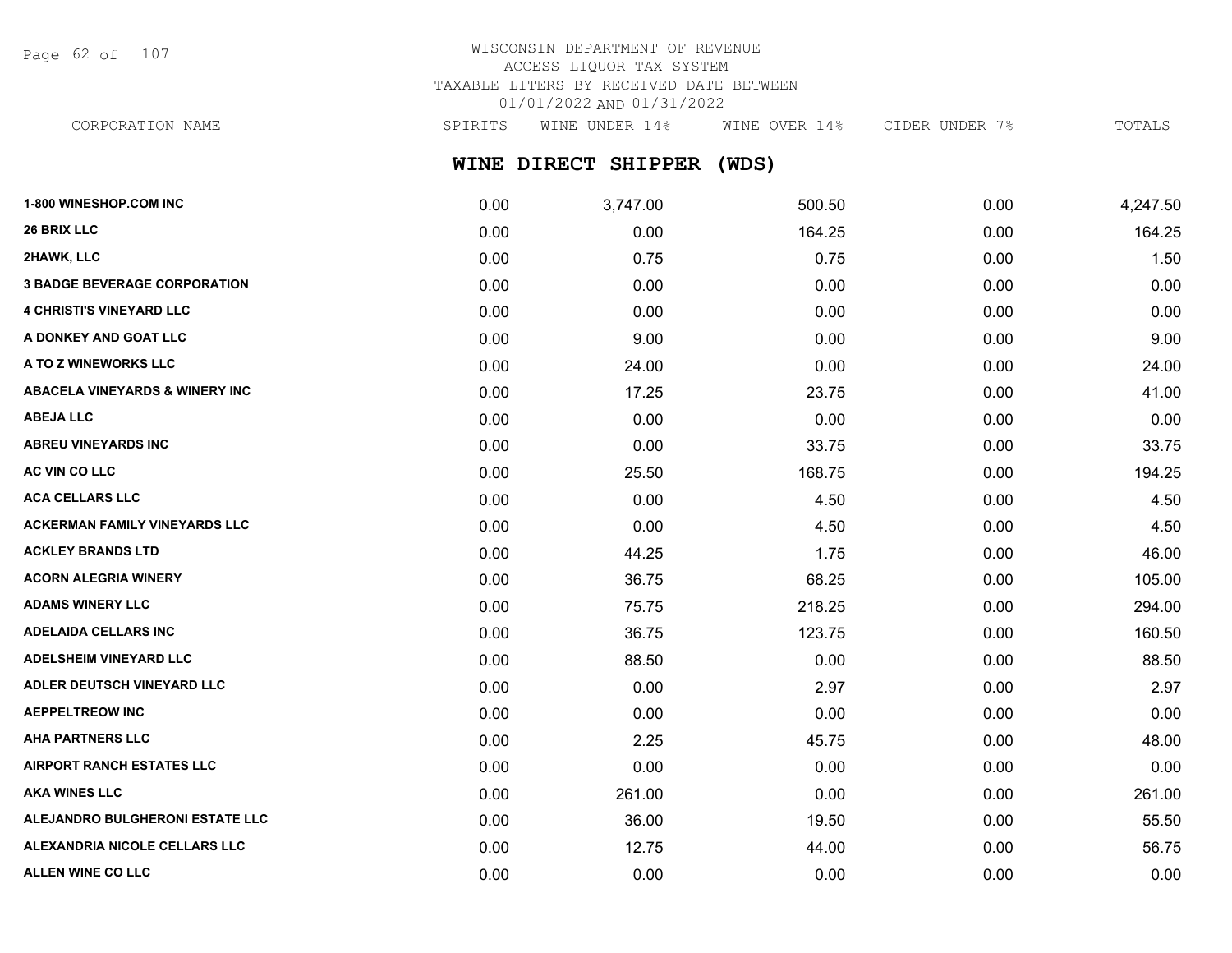Page 63 of 107

### WISCONSIN DEPARTMENT OF REVENUE ACCESS LIQUOR TAX SYSTEM TAXABLE LITERS BY RECEIVED DATE BETWEEN

| CORPORATION NAME                           | SPIRITS | WINE UNDER 14% | WINE OVER 14% | CIDER UNDER 7% | TOTALS   |
|--------------------------------------------|---------|----------------|---------------|----------------|----------|
| <b>ALOFT WINES LLC</b>                     | 0.00    | 4.50           | 13.50         | 0.00           | 18.00    |
| <b>ALPHA &amp; OMEGA WINERY LLC</b>        | 0.00    | 3.76           | 813.00        | 0.00           | 816.76   |
| <b>ALTAMURA WINERY INC</b>                 | 0.00    | 0.00           | 0.00          | 0.00           | 0.00     |
| <b>ALTBIER OPERATIONS LLC</b>              | 0.00    | 2,440.89       | 213.00        | 0.00           | 2,653.89 |
| <b>ALVAREZ VINEYARDS LLC</b>               | 0.00    | 0.00           | 0.00          | 0.00           | 0.00     |
| <b>AMANDA STEFL</b>                        | 0.00    | 0.00           | 0.00          | 0.00           | 0.00     |
| <b>AMAVI CELLARS LLC</b>                   | 0.00    | 14.25          | 49.50         | 0.00           | 63.75    |
| <b>AMERICAN VINTNERS LLC</b>               | 0.00    | 0.00           | 0.00          | 0.00           | 0.00     |
| <b>AMERICAN WINE TRADE INC</b>             | 0.00    | 38.25          | 0.00          | 0.00           | 38.25    |
| <b>AMICI CELLARS INC</b>                   | 0.00    | 0.00           | 5.25          | 0.00           | 5.25     |
| <b>AMIZETTA VINEYARDS WINERY LLC</b>       | 0.00    | 13.50          | 431.25        | 0.00           | 444.75   |
| <b>AMPELOS CELLARS INC</b>                 | 0.00    | 21.00          | 0.00          | 0.00           | 21.00    |
| <b>AMUSE BOUCHE LLC</b>                    | 0.00    | 0.00           | 15.00         | 0.00           | 15.00    |
| <b>ANCIEN WINES INC</b>                    | 0.00    | 0.00           | 0.00          | 0.00           | 0.00     |
| <b>ANCIENT PEAK INC</b>                    | 0.00    | 0.00           | 19.50         | 0.00           | 19.50    |
| ANDERSONS CONN VALLEY WINERY INC           | 0.00    | 6.00           | 44.25         | 0.00           | 50.25    |
| <b>ANDIS WINES LLC</b>                     | 0.00    | 9.75           | 28.75         | 0.00           | 38.50    |
| <b>ANDREW MURRAY, LLC</b>                  | 0.00    | 6.75           | 36.00         | 0.00           | 42.75    |
| <b>ANDREW TOW</b>                          | 0.00    | 0.00           | 0.00          | 0.00           | 0.00     |
| <b>ANIMOLP</b>                             | 0.00    | 2.25           | 2.25          | 0.00           | 4.50     |
| <b>ANNADEL ESTATE WINERY &amp; FLOWERS</b> | 0.00    | 0.00           | 9.00          | 0.00           | 9.00     |
| ANNADEL VINEYARD PARTNERS(DE) LLC          | 0.00    | 0.00           | 0.00          | 0.00           | 0.00     |
| <b>ANOMALY VINEYARDS LLC</b>               | 0.00    | 0.00           | 24.00         | 0.00           | 24.00    |
| <b>ANTHILL FARMS LLC</b>                   | 0.00    | 22.50          | 9.00          | 0.00           | 31.50    |
| <b>ANTHONY M TRUCHARD</b>                  | 0.00    | 27.00          | 148.50        | 0.00           | 175.50   |
| <b>ANTHONY ROAD WINE CO INC</b>            | 0.00    | 10.50          | 0.00          | 0.00           | 10.50    |
| <b>APERTURE CELLARS, LLC</b>               | 0.00    | 28.50          | 94.50         | 0.00           | 123.00   |
| APPELLATION TRADING COMPANY LLC            | 0.00    | 227.25         | 461.25        | 0.00           | 688.50   |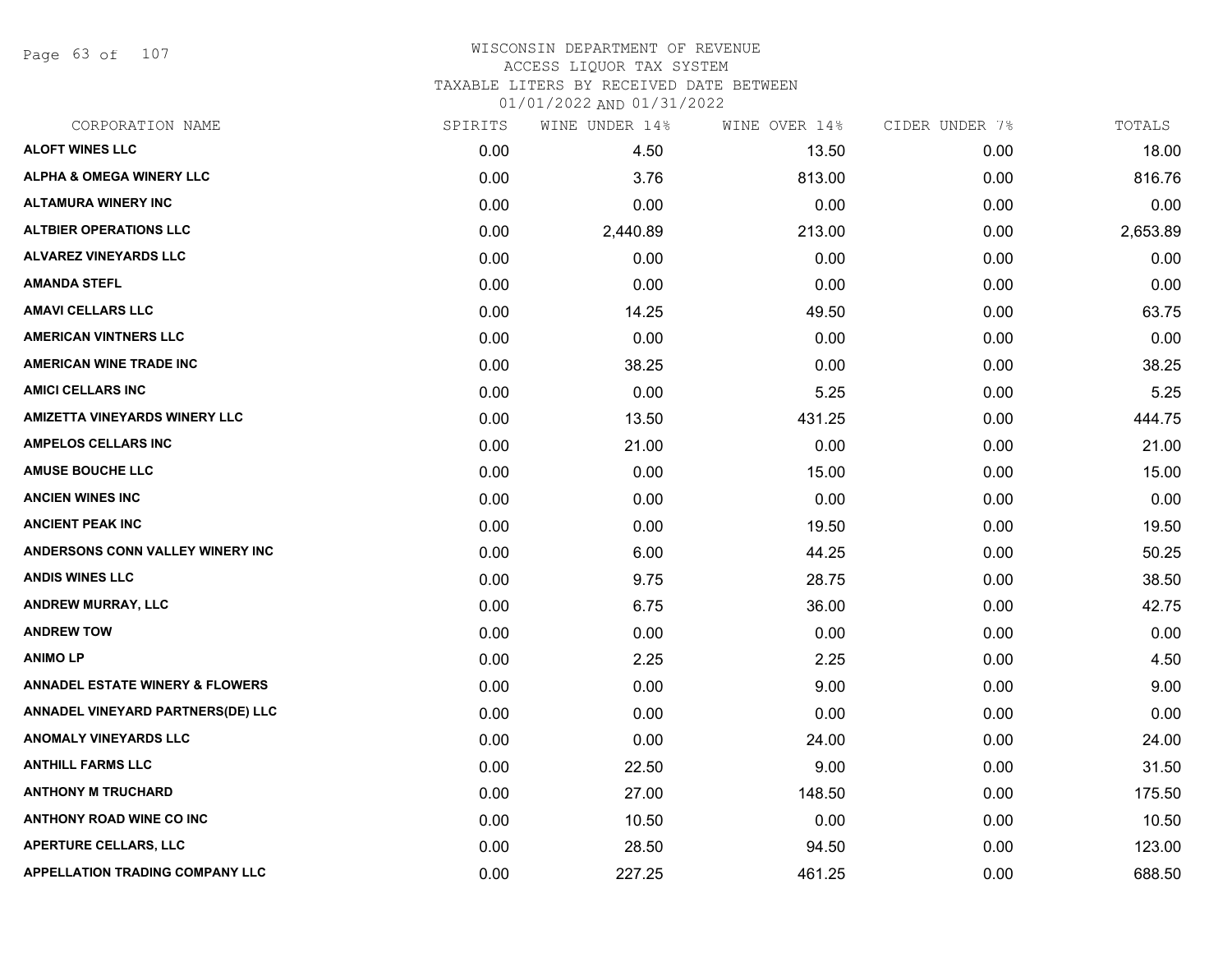Page 64 of 107

| CORPORATION NAME                        | SPIRITS | WINE UNDER 14% | WINE OVER 14% | CIDER UNDER 7% | TOTALS |
|-----------------------------------------|---------|----------------|---------------|----------------|--------|
| <b>AQUA PUMPKIN INC</b>                 | 0.00    | 0.00           | 0.00          | 0.00           | 0.00   |
| <b>ARC WINERY LLC</b>                   | 0.00    | 0.00           | 0.00          | 0.00           | 0.00   |
| <b>ARCHANGEL INVESTMENTS LLC</b>        | 0.00    | 19.50          | 70.51         | 0.00           | 90.01  |
| <b>ARETE WINES LLC</b>                  | 0.00    | 0.00           | 0.00          | 0.00           | 0.00   |
| ARIETTA INC                             | 0.00    | 0.00           | 71.25         | 0.00           | 71.25  |
| <b>ARISTA WINES LLC</b>                 | 0.00    | 0.00           | 74.25         | 0.00           | 74.25  |
| <b>ARKENSTONE VINEYARDS LLC</b>         | 0.00    | 0.00           | 102.00        | 0.00           | 102.00 |
| <b>ARMIDA WINERY INC</b>                | 0.00    | 15.75          | 135.00        | 0.00           | 150.75 |
| <b>ARMSTRONG FAMILY WINERY LLC</b>      | 0.00    | 15.00          | 8.25          | 0.00           | 23.25  |
| <b>ARMSTRONG VINEYARDS INC</b>          | 0.00    | 9.75           | 125.64        | 0.00           | 135.39 |
| <b>ARNOT-ROBERTS LLC</b>                | 0.00    | 18.00          | 0.00          | 0.00           | 18.00  |
| <b>ARRINGTON VINEYARDS LLC</b>          | 0.00    | 0.00           | 0.00          | 0.00           | 0.00   |
| <b>ARTISTE MANAGEMENT CO LLC</b>        | 0.00    | 0.00           | 15.75         | 0.00           | 15.75  |
| <b>ATWATER VINEYARDS, LLC</b>           | 0.00    | 9.00           | 0.00          | 0.00           | 9.00   |
| AU BON CLIMAT LLC                       | 0.00    | 72.00          | 0.00          | 0.00           | 72.00  |
| <b>AUBERT WINEGROWING INC</b>           | 0.00    | 0.00           | 367.50        | 0.00           | 367.50 |
| <b>AUGUST BRIGGS JR INC</b>             | 0.00    | 36.00          | 3.75          | 0.00           | 39.75  |
| <b>AURORA CELLARS 2015, LLC</b>         | 0.00    | 0.00           | 0.00          | 0.00           | 0.00   |
| <b>AUSTIN NICHOLS &amp; CO INC</b>      | 0.00    | 603.75         | 0.00          | 0.00           | 603.75 |
| <b>AVV WINERY CO LLC</b>                | 0.00    | 248.25         | 113.25        | 0.00           | 361.50 |
| <b>B WISE VINEYARDS LLC</b>             | 0.00    | 0.00           | 0.00          | 0.00           | 0.00   |
| <b>B. NEKTAR LLC</b>                    | 0.00    | 22.99          | 6.38          | 23.38          | 52.75  |
| <b>BABCOCK ENTERPRISES INC</b>          | 0.00    | 48.00          | 3.00          | 0.00           | 51.00  |
| <b>BADGER MOUNTAIN INC</b>              | 0.00    | 15.00          | 0.00          | 0.00           | 15.00  |
| <b>BADGER STATE BREWING COMPANY LLC</b> | 0.00    | 0.00           | 0.00          | 0.00           | 0.00   |
| <b>BALBOA WINERY LLC</b>                | 0.00    | 18.00          | 177.00        | 0.00           | 195.00 |
| <b>BALLENTINE VINEYARDS INC</b>         | 0.00    | 0.00           | 0.00          | 0.00           | 0.00   |
| <b>BALTIMORE BEND VINEYARD LLC</b>      | 0.00    | 0.00           | 0.00          | 0.00           | 0.00   |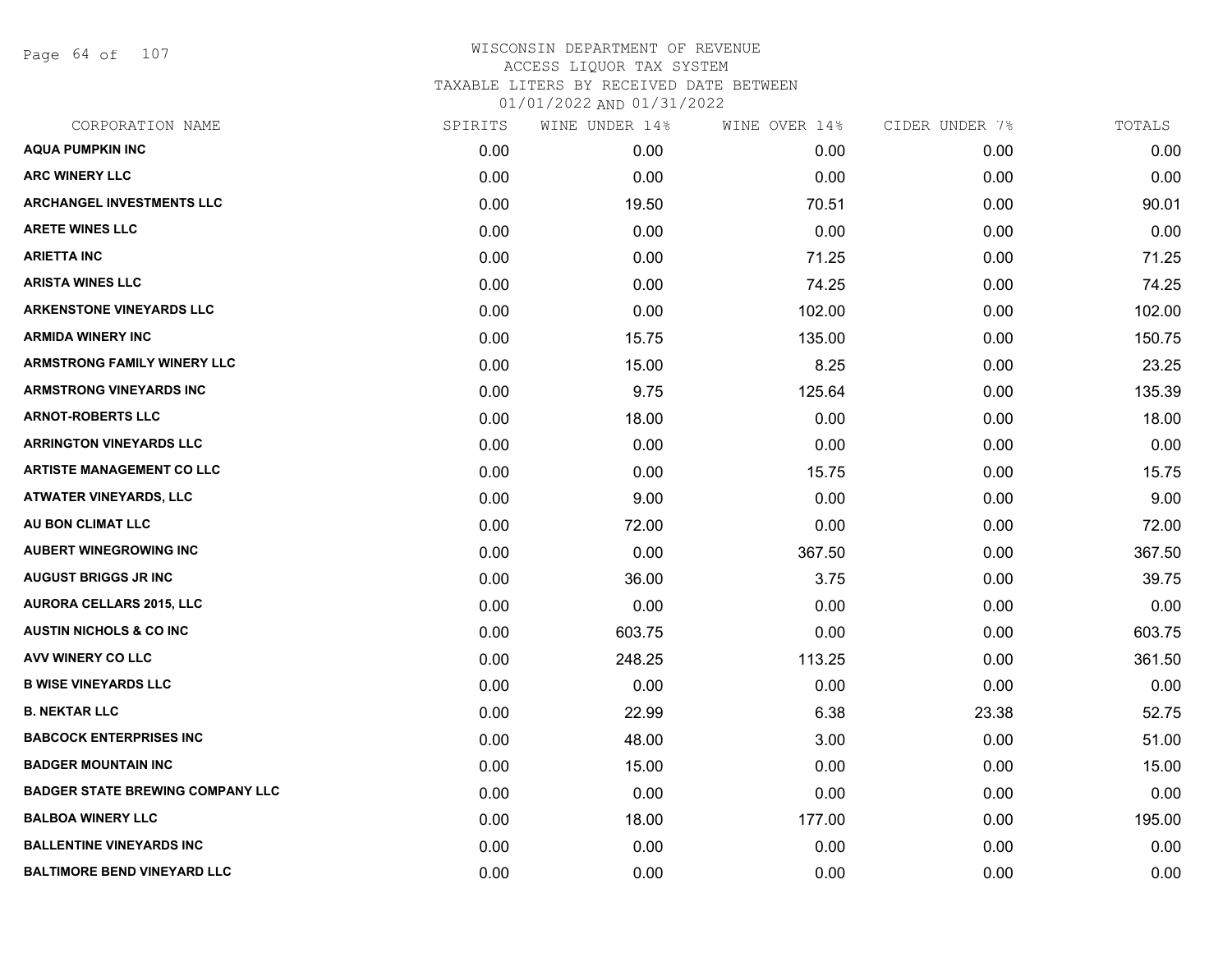Page 65 of 107

| CORPORATION NAME                       | SPIRITS | WINE UNDER 14% | WINE OVER 14% | CIDER UNDER 7% | TOTALS   |
|----------------------------------------|---------|----------------|---------------|----------------|----------|
| <b>BARGETTOS SANTA CRUZ WINERY INC</b> | 0.00    | 30.00          | 26.25         | 0.00           | 56.25    |
| <b>BARLOW VINEYARDS LLC</b>            | 0.00    | 0.00           | 27.75         | 0.00           | 27.75    |
| <b>BARNARD GRIFFIN INC</b>             | 0.00    | 21.75          | 28.00         | 0.00           | 49.75    |
| <b>BARNETT VINEYARDS LP</b>            | 0.00    | 20.25          | 186.00        | 0.00           | 206.25   |
| <b>BARRA FAMILY WINES, LLC</b>         | 0.00    | 9.75           | 51.75         | 0.00           | 61.50    |
| <b>BAW INC</b>                         | 0.00    | 322.50         | 100.50        | 0.00           | 423.00   |
| BEAUREGARD VINEYARDS LLC               | 0.00    | 29.25          | 0.75          | 0.00           | 30.00    |
| <b>BEAUX FRERES LLC</b>                | 0.00    | 58.50          | 5.25          | 0.00           | 63.75    |
| <b>BECKER FARMS INC</b>                | 0.00    | 0.00           | 0.00          | 0.00           | 0.00     |
| <b>BEDELL NORTH FORK LLC</b>           | 0.00    | 7.50           | 0.00          | 0.00           | 7.50     |
| <b>BEDROCK WINE COMPANY LP</b>         | 0.00    | 112.50         | 712.13        | 0.00           | 824.63   |
| <b>BEHRENS AND DRINKWARD</b>           | 0.00    | 0.00           | 119.25        | 0.00           | 119.25   |
| <b>BEL VINO LLC</b>                    | 0.00    | 17.25          | 3.00          | 0.00           | 20.25    |
| <b>BELLAVINI WINERY</b>                | 0.00    | 165.75         | 0.00          | 0.00           | 165.75   |
| <b>BELLEVINEZ LLC</b>                  | 0.00    | 0.00           | 0.00          | 0.00           | 0.00     |
| <b>BENESSERE VINEYARDS LTD</b>         | 0.00    | 10.52          | 31.50         | 0.00           | 42.02    |
| <b>BENNETT LANE WINERY LLC</b>         | 0.00    | 12.00          | 191.25        | 0.00           | 203.25   |
| <b>BENOVIA WINERY LLC</b>              | 0.00    | 0.00           | 252.00        | 0.00           | 252.00   |
| <b>BENT CREEK WINERY LLC</b>           | 0.00    | 0.00           | 2.25          | 0.00           | 2.25     |
| <b>BERGSTROM WINES LLC</b>             | 0.00    | 160.50         | 9.75          | 0.00           | 170.25   |
| <b>BERNARDUS LLC</b>                   | 0.00    | 0.75           | 54.00         | 0.00           | 54.75    |
| BETHEL HEIGHTS VINEYARD INC            | 0.00    | 0.00           | 0.00          | 0.00           | 0.00     |
| BETTER BRANDS INTERNATIONAL            | 0.00    | 1.50           | 1.50          | 0.00           | 3.00     |
| <b>BETZ CELLARS LLC</b>                | 0.00    | 0.00           | 0.00          | 0.00           | 0.00     |
| <b>BEVAN CELLARS, LLC</b>              | 0.00    | 0.00           | 31.50         | 0.00           | 31.50    |
| <b>BEVERLY GAGE</b>                    | 0.00    | 0.00           | 0.00          | 0.00           | 0.00     |
| <b>BIG TABLE FARM, INC</b>             | 0.00    | 117.75         | 6.75          | 0.00           | 124.50   |
| <b>BILTMORE ESTATE WINE COMPANY</b>    | 0.00    | 843.75         | 295.50        | 0.00           | 1,139.25 |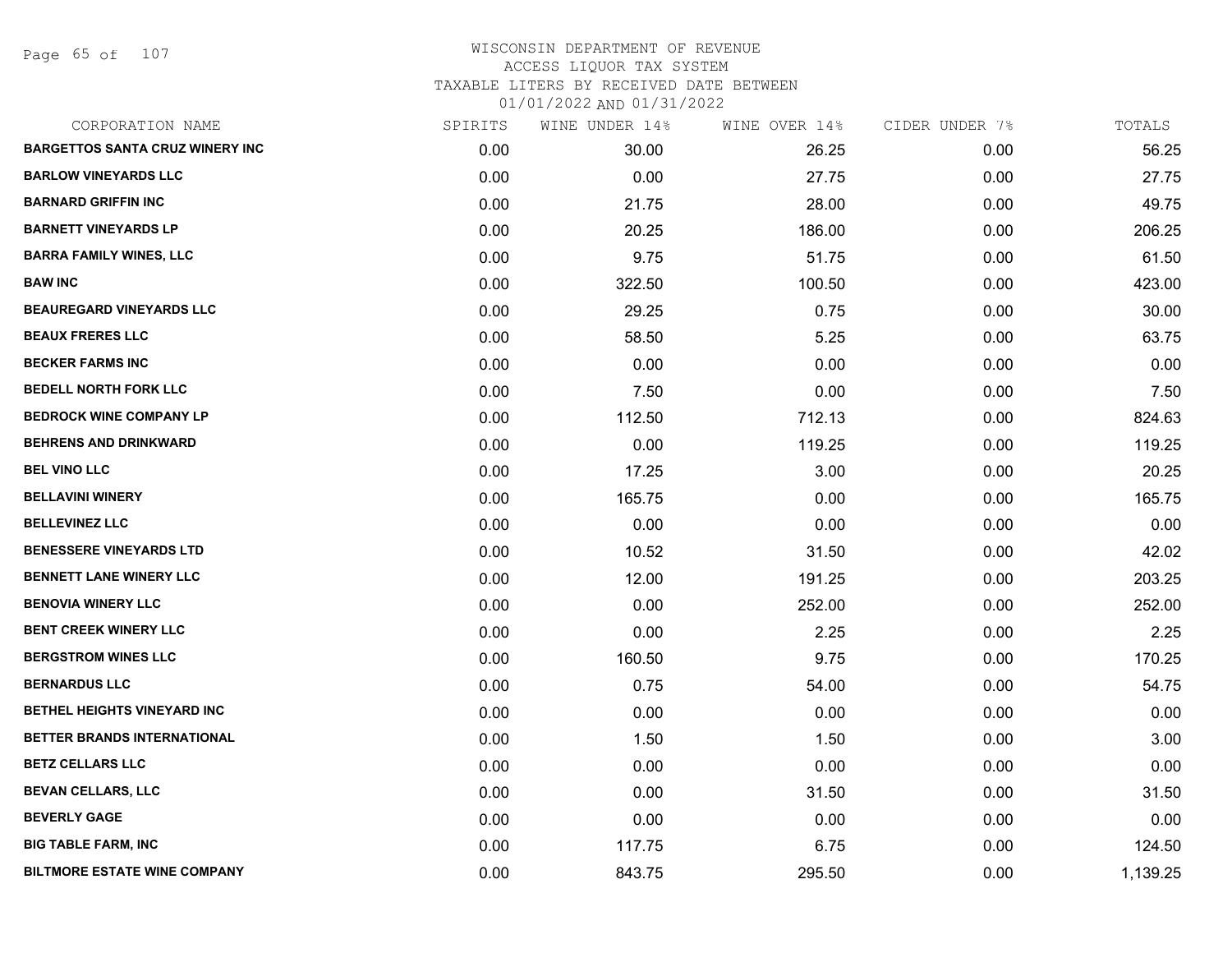Page 66 of 107

### WISCONSIN DEPARTMENT OF REVENUE ACCESS LIQUOR TAX SYSTEM TAXABLE LITERS BY RECEIVED DATE BETWEEN

| CORPORATION NAME                              | SPIRITS | WINE UNDER 14% | WINE OVER 14% | CIDER UNDER 7% | TOTALS |
|-----------------------------------------------|---------|----------------|---------------|----------------|--------|
| <b>BLACK CAT VINEYARD LLC</b>                 | 0.00    | 4.50           | 90.75         | 0.00           | 95.25  |
| <b>BLACK MESA WINERY LLC</b>                  | 0.00    | 0.00           | 0.00          | 0.00           | 0.00   |
| <b>BLACKBIRD VINEYARDS LLC</b>                | 0.00    | 22.50          | 39.76         | 0.00           | 62.26  |
| <b>BLAIR VINEYARDS LLC</b>                    | 0.00    | 0.00           | 0.00          | 0.00           | 0.00   |
| <b>BLANKIET ESTATE LLC</b>                    | 0.00    | 3.00           | 100.25        | 0.00           | 103.25 |
| <b>BLIND HORSE WINERY LLC</b>                 | 0.00    | 0.00           | 0.00          | 0.00           | 0.00   |
| <b>BLUE FARM, LLC</b>                         | 0.00    | 10.50          | 30.00         | 0.00           | 40.50  |
| <b>BLUE SKY VINTNERS LLC</b>                  | 0.00    | 15.00          | 0.00          | 0.00           | 15.00  |
| <b>BOARS VIEW LLC</b>                         | 0.00    | 0.00           | 65.25         | 0.00           | 65.25  |
| <b>BOATHOUSE VINEYARDS LLC</b>                | 0.00    | 0.00           | 0.00          | 0.00           | 0.00   |
| <b>BOB WALLACE ORCHARDS LLC</b>               | 0.00    | 0.00           | 0.00          | 0.00           | 0.00   |
| <b>BOEDECKER CELLARS, LLC</b>                 | 0.00    | 0.00           | 0.00          | 0.00           | 0.00   |
| <b>BOEGER WINERY INC</b>                      | 0.00    | 25.50          | 8.25          | 0.00           | 33.75  |
| <b>BOEKENOOGEN WINERY LLC</b>                 | 0.00    | 0.00           | 0.00          | 0.00           | 0.00   |
| <b>BOGLE VINEYARDS INC</b>                    | 0.00    | 41.25          | 85.75         | 0.00           | 127.00 |
| <b>BONANZA WINERY LLC</b>                     | 0.00    | 0.00           | 0.00          | 0.00           | 0.00   |
| <b>BOOKWALTER WINERY LLC</b>                  | 0.00    | 0.00           | 84.75         | 0.00           | 84.75  |
| <b>BOTHAM BRANDS LLC</b>                      | 0.00    | 0.00           | 0.00          | 0.00           | 0.00   |
| <b>BOUCHAINE VINEYARDS INC</b>                | 0.00    | 42.75          | 135.75        | 0.00           | 178.50 |
| <b>BOUNDARY BREAKS LLC</b>                    | 0.00    | 0.00           | 0.00          | 0.00           | 0.00   |
| <b>BOWERS HARBOR VINEYARDS AND WINERY INC</b> | 0.00    | 57.75          | 0.00          | 0.00           | 57.75  |
| <b>BRADLEY GEARHART</b>                       | 0.00    | 0.00           | 0.00          | 0.00           | 0.00   |
| <b>BRADLEY L ALLEN</b>                        | 0.00    | 0.00           | 0.00          | 0.00           | 0.00   |
| <b>BRANCHES WINERY LLC</b>                    | 0.00    | 0.00           | 0.00          | 0.00           | 0.00   |
| <b>BRASSFIELD ESTATE WINERY LLC</b>           | 0.00    | 12.75          | 24.00         | 0.00           | 36.75  |
| <b>BREATHLESS, LLC</b>                        | 0.00    | 6.00           | 0.00          | 0.00           | 6.00   |
| <b>BRECON ESTATE INC</b>                      | 0.00    | 0.00           | 42.36         | 0.00           | 42.36  |
| <b>BRET LOPEZ</b>                             | 0.00    | 0.00           | 97.50         | 0.00           | 97.50  |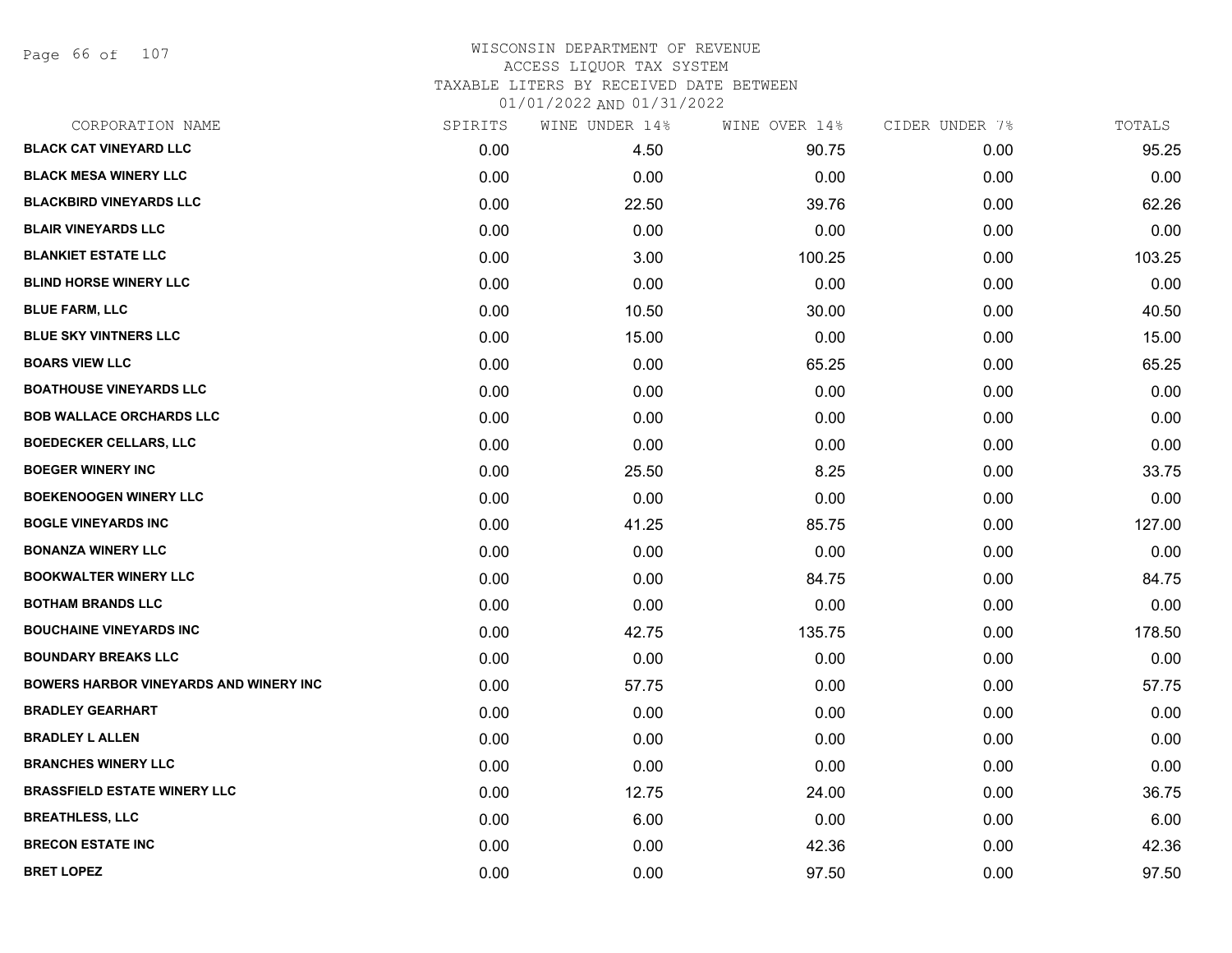Page 67 of 107

### WISCONSIN DEPARTMENT OF REVENUE ACCESS LIQUOR TAX SYSTEM TAXABLE LITERS BY RECEIVED DATE BETWEEN

| CORPORATION NAME                             | SPIRITS | WINE UNDER 14% | WINE OVER 14% | CIDER UNDER 7% | TOTALS    |
|----------------------------------------------|---------|----------------|---------------|----------------|-----------|
| <b>BRETON WINE COMPANY INC</b>               | 0.00    | 12.75          | 117.75        | 0.00           | 130.50    |
| <b>BREWDOG BREWING COMPANY LLC</b>           | 0.00    | 0.00           | 0.00          | 0.00           | 0.00      |
| <b>BRIAN C LOKRANTZ</b>                      | 0.00    | 0.00           | 0.00          | 0.00           | 0.00      |
| <b>BRIAN CARTER CELLARS LLC</b>              | 0.00    | 6.75           | 14.25         | 0.00           | 21.00     |
| <b>BRIAN M HEATH</b>                         | 0.00    | 174.00         | 48.00         | 0.00           | 222.00    |
| <b>BRICOLEUR VINEYARDS LLC</b>               | 0.00    | 21.00          | 44.25         | 0.00           | 65.25     |
| <b>BRIGADOON FARM &amp; WINERY LLC</b>       | 0.00    | 0.00           | 0.00          | 0.00           | 0.00      |
| <b>BRIGHT CELLARS INC.</b>                   | 0.00    | 6,539.25       | 1,994.25      | 0.00           | 8,533.50  |
| <b>BRIX CIDER LLC</b>                        | 0.00    | 0.00           | 0.00          | 0.00           | 0.00      |
| <b>BRONCO WINE COMPANY</b>                   | 0.00    | 27.75          | 26.25         | 0.00           | 54.00     |
| <b>BROOKLYN WINERY LLC</b>                   | 0.00    | 24.00          | 18.00         | 0.00           | 42.00     |
| <b>BROWN ESTATE VINEYARDS LLC</b>            | 0.00    | 35.25          | 57.75         | 0.00           | 93.00     |
| <b>BROWNE FAMILY WINES LLC</b>               | 0.00    | 17.25          | 143.25        | 0.00           | 160.50    |
| <b>BRUTOCAO CELLARS LP</b>                   | 0.00    | 120.75         | 91.13         | 0.00           | 211.88    |
| <b>BRYANT VINEYARDS INC</b>                  | 0.00    | 0.00           | 15.00         | 0.00           | 15.00     |
| <b>BUCKLER FAMILY VINEYARDS LLC</b>          | 0.00    | 21.00          | 33.75         | 0.00           | 54.75     |
| <b>BUEHLER VINEYARDS INC</b>                 | 0.00    | 22.50          | 73.50         | 0.00           | 96.00     |
| <b>BULLY HILL VINEYARDS INC</b>              | 0.00    | 138.00         | 0.00          | 0.00           | 138.00    |
| <b>BURGESS CELLARS INC</b>                   | 0.00    | 0.75           | 19.50         | 0.00           | 20.25     |
| <b>BURRELL SCHOOL VINEYARDS INC</b>          | 0.00    | 3.00           | 6.00          | 0.00           | 9.00      |
| <b>BUTTONWOOD FARM WINERY INC</b>            | 0.00    | 54.00          | 0.00          | 0.00           | 54.00     |
| <b>BWSC LLC</b>                              | 0.00    | 7,748.13       | 5,141.25      | 0.00           | 12,889.38 |
| <b>C &amp; C WINE SERVICES INC</b>           | 0.00    | 9.00           | 68.25         | 0.00           | 77.25     |
| <b>C &amp; N CORPORATION</b>                 | 0.00    | 0.00           | 0.00          | 0.00           | 0.00      |
| <b>C G DI ARIE VINEYARD &amp; WINERY LLC</b> | 0.00    | 0.75           | 24.00         | 0.00           | 24.75     |
| <b>C MONDAVI &amp; FAMILY</b>                | 0.00    | 74.25          | 138.75        | 0.00           | 213.00    |
| <b>CADA LLC</b>                              | 0.00    | 114.00         | 0.00          | 0.00           | 114.00    |
| <b>CAIN CELLARS INC</b>                      | 0.00    | 27.00          | 23.25         | 0.00           | 50.25     |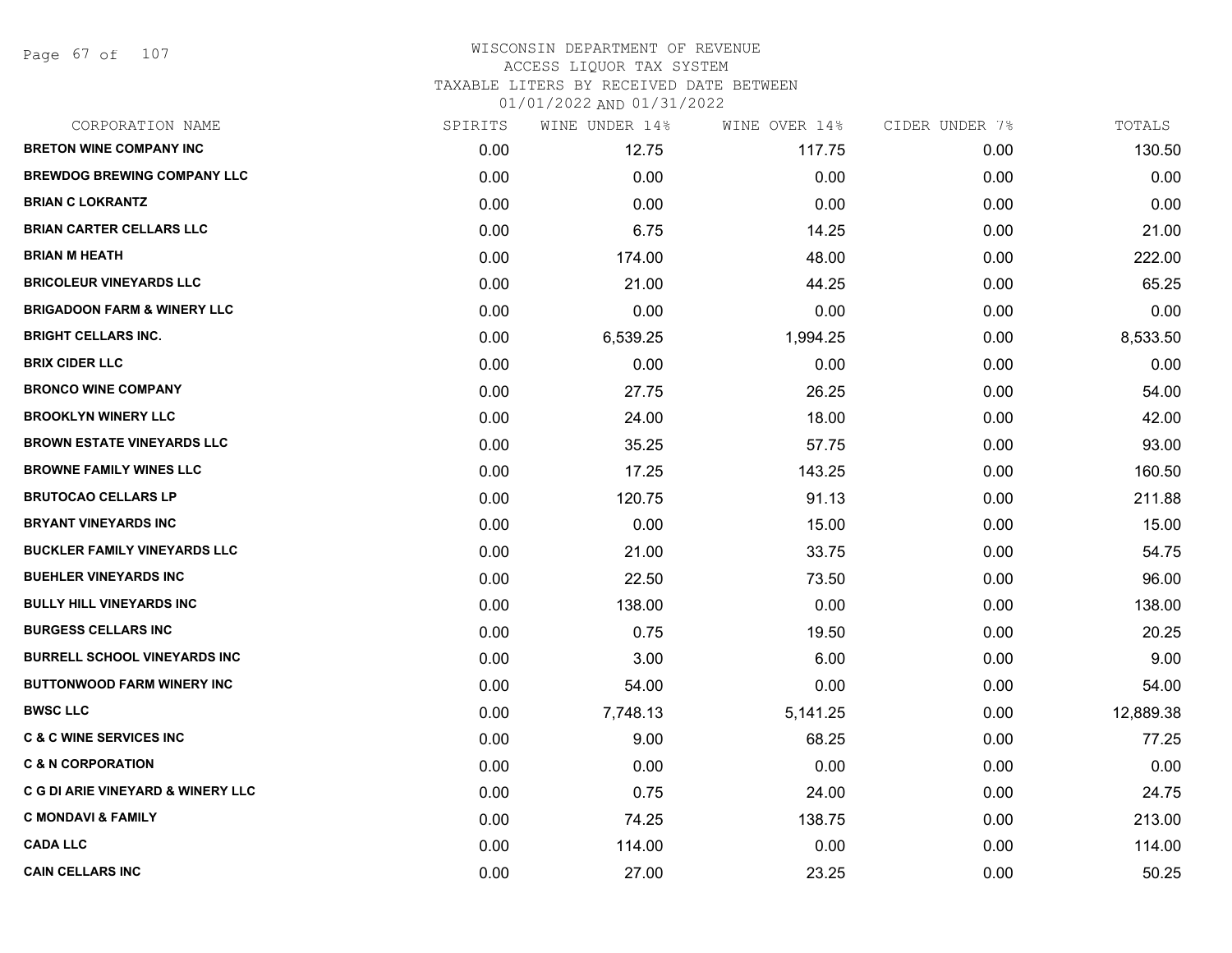Page 68 of 107

#### WISCONSIN DEPARTMENT OF REVENUE ACCESS LIQUOR TAX SYSTEM TAXABLE LITERS BY RECEIVED DATE BETWEEN

| CORPORATION NAME                           | SPIRITS | WINE UNDER 14% | WINE OVER 14% | CIDER UNDER 7% | TOTALS   |
|--------------------------------------------|---------|----------------|---------------|----------------|----------|
| <b>CAKEBREAD CELLARS</b>                   | 0.00    | 141.75         | 1,173.75      | 0.00           | 1,315.50 |
| <b>CALCAREOUS VINEYARD LLC</b>             | 0.00    | 12.75          | 81.75         | 0.00           | 94.50    |
| <b>CALDWELL WINERY LLC</b>                 | 0.00    | 0.00           | 0.00          | 0.00           | 0.00     |
| <b>CALIFORNIA FINE WINES LLC</b>           | 0.00    | 0.00           | 0.00          | 0.00           | 0.00     |
| <b>CALLAWAY TEMECULA LP</b>                | 0.00    | 35.22          | 47.25         | 0.00           | 82.47    |
| CALWD, INC.                                | 0.00    | 0.00           | 69.25         | 0.00           | 69.25    |
| <b>CAMARDA CORP</b>                        | 0.00    | 9.00           | 11.25         | 0.00           | 20.25    |
| <b>CANVINIA INC</b>                        | 0.00    | 16.50          | 45.00         | 0.00           | 61.50    |
| <b>CARACCIOLI CELLARS INC</b>              | 0.00    | 23.25          | 0.00          | 0.00           | 23.25    |
| <b>CARHARTT VINEYARD, INC.</b>             | 0.00    | 15.00          | 13.50         | 0.00           | 28.50    |
| <b>CARL THOMA</b>                          | 0.00    | 12.00          | 0.00          | 0.00           | 12.00    |
| <b>CARLISLE WINERY &amp; VINEYARDS LLC</b> | 0.00    | 46.50          | 389.25        | 0.00           | 435.75   |
| <b>CARLSON VINEYARDS INC</b>               | 0.00    | 81.75          | 0.00          | 0.00           | 81.75    |
| <b>CARNEROS WINE COMPANY INC</b>           | 0.00    | 0.75           | 0.75          | 0.00           | 1.50     |
| <b>CARR WINERY INC</b>                     | 0.00    | 9.00           | 2.25          | 0.00           | 11.25    |
| <b>CASTORO CELLARS</b>                     | 0.00    | 420.75         | 123.00        | 0.00           | 543.75   |
| <b>CATHERINE ELIZABETH INC</b>             | 0.00    | 7.50           | 0.00          | 0.00           | 7.50     |
| <b>CAYMUS VINEYARDS INC</b>                | 0.00    | 0.00           | 288.00        | 0.00           | 288.00   |
| <b>CBGE LLC</b>                            | 0.00    | 16.50          | 189.00        | 0.00           | 205.50   |
| <b>CECIL A ZERBA</b>                       | 0.00    | 0.00           | 11.25         | 0.00           | 11.25    |
| <b>CEDAR KNOLL VINEYARDS INC</b>           | 0.00    | 0.00           | 0.00          | 0.00           | 0.00     |
| <b>CEJA VINEYARDS INC</b>                  | 0.00    | 8.25           | 3.00          | 0.00           | 11.25    |
| <b>CELIA WELCH WINES LLC</b>               | 0.00    | 0.00           | 0.00          | 0.00           | 0.00     |
| <b>CELLAR RAT CELLARS LLC</b>              | 0.00    | 0.00           | 0.00          | 0.00           | 0.00     |
| CH WINES, LLC                              | 0.00    | 0.00           | 0.00          | 0.00           | 0.00     |
| <b>CHAPPELLET WINERY INC</b>               | 0.00    | 0.00           | 801.00        | 0.00           | 801.00   |
| <b>CHARLES REININGER LLC</b>               | 0.00    | 18.75          | 23.25         | 0.00           | 42.00    |
| <b>CHATEAU BIANCA INC</b>                  | 0.00    | 0.00           | 0.00          | 0.00           | 0.00     |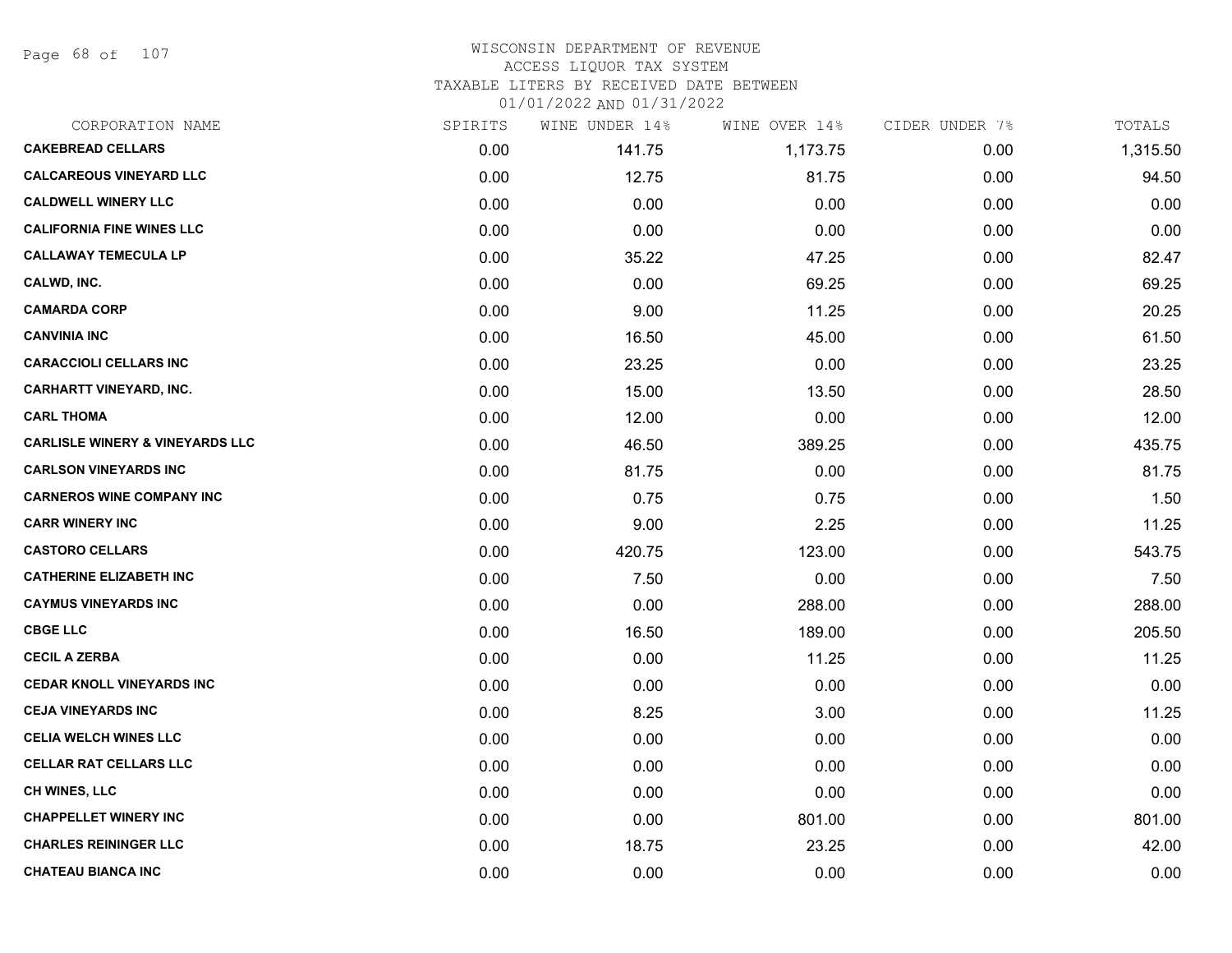Page 69 of 107

#### WISCONSIN DEPARTMENT OF REVENUE ACCESS LIQUOR TAX SYSTEM TAXABLE LITERS BY RECEIVED DATE BETWEEN

| CORPORATION NAME                                  | SPIRITS | WINE UNDER 14% | WINE OVER 14% | CIDER UNDER 7% | TOTALS   |
|---------------------------------------------------|---------|----------------|---------------|----------------|----------|
| <b>CHATEAU DIANA LLC</b>                          | 0.00    | 10.50          | 3.75          | 0.00           | 14.25    |
| <b>CHATEAU GRAND TRAVERSE LTD</b>                 | 0.00    | 234.00         | 2.63          | 0.00           | 236.63   |
| <b>CHATEAU MARGENE INC</b>                        | 0.00    | 0.00           | 1,825.15      | 0.00           | 1,825.15 |
| <b>CHATEAU MORRISETTE INC</b>                     | 0.00    | 33.00          | 0.00          | 0.00           | 33.00    |
| <b>CHATEAU OPERATIONS, LTD.</b>                   | 0.00    | 101.25         | 4.25          | 0.00           | 105.50   |
| <b>CHATEAU POTELLE HOLDINGS LLC</b>               | 0.00    | 0.00           | 0.00          | 0.00           | 0.00     |
| <b>CHATEAU ST CROIX WINERY &amp; VINEYARD LLC</b> | 0.00    | 0.00           | 0.00          | 0.00           | 0.00     |
| <b>CHERRY HILL LLC</b>                            | 0.00    | 22.50          | 0.00          | 0.00           | 22.50    |
| <b>CHILDRESS WINERY, LLC</b>                      | 0.00    | 83.25          | 0.75          | 0.00           | 84.00    |
| <b>CHIMNEY ROCK WINERY LLC</b>                    | 0.00    | 99.00          | 248.25        | 0.00           | 347.25   |
| <b>CHRISTOPHE BARON</b>                           | 0.00    | 255.00         | 0.00          | 0.00           | 255.00   |
| <b>CHRISTOPHER FIGGINS</b>                        | 0.00    | 0.00           | 27.00         | 0.00           | 27.00    |
| <b>CHRISTOPHER J BROCKWAY</b>                     | 0.00    | 0.00           | 0.00          | 0.00           | 0.00     |
| <b>CHRISTOPHER JOPPE</b>                          | 0.00    | 0.00           | 0.00          | 0.00           | 0.00     |
| <b>CHRISTOPHER L SHOWN</b>                        | 0.00    | 0.00           | 0.00          | 0.00           | 0.00     |
| <b>CHRISTOPHER M JAMES</b>                        | 0.00    | 48.75          | 1.50          | 0.00           | 50.25    |
| <b>CHUKAR CHERRY COMPANY, INC</b>                 | 0.00    | 10.50          | 7.50          | 0.00           | 18.00    |
| <b>CIDER WORKS LLC</b>                            | 0.00    | 0.00           | 0.00          | 0.00           | 0.00     |
| <b>CINNABAR VINEYARDS &amp; WINERY LLC</b>        | 0.00    | 0.00           | 0.00          | 0.00           | 0.00     |
| CIPCO INC.                                        | 0.00    | 9.75           | 21.75         | 0.00           | 31.50    |
| <b>CLAYTON GARLAND</b>                            | 0.00    | 164.25         | 0.00          | 0.00           | 164.25   |
| <b>CLEARWATER CANYON CELLARS LLC</b>              | 0.00    | 2.25           | 20.25         | 0.00           | 22.50    |
| <b>CLIF BAR FAMILY WINERY &amp; FARM LLC</b>      | 0.00    | 46.50          | 192.75        | 0.00           | 239.25   |
| <b>CLINE CELLARS INC</b>                          | 0.00    | 25.51          | 84.00         | 0.00           | 109.51   |
| <b>CLOS DU VAL WINE CO LTD</b>                    | 0.00    | 9.00           | 90.00         | 0.00           | 99.00    |
| <b>CLOS LACHANCE WINES LLC</b>                    | 0.00    | 2.25           | 3.75          | 0.00           | 6.00     |
| <b>COCKERELL WINE CONSULTING LLC</b>              | 0.00    | 0.00           | 0.00          | 0.00           | 0.00     |
| <b>CODORNIU NAPA INC</b>                          | 0.00    | 102.00         | 360.00        | 0.00           | 462.00   |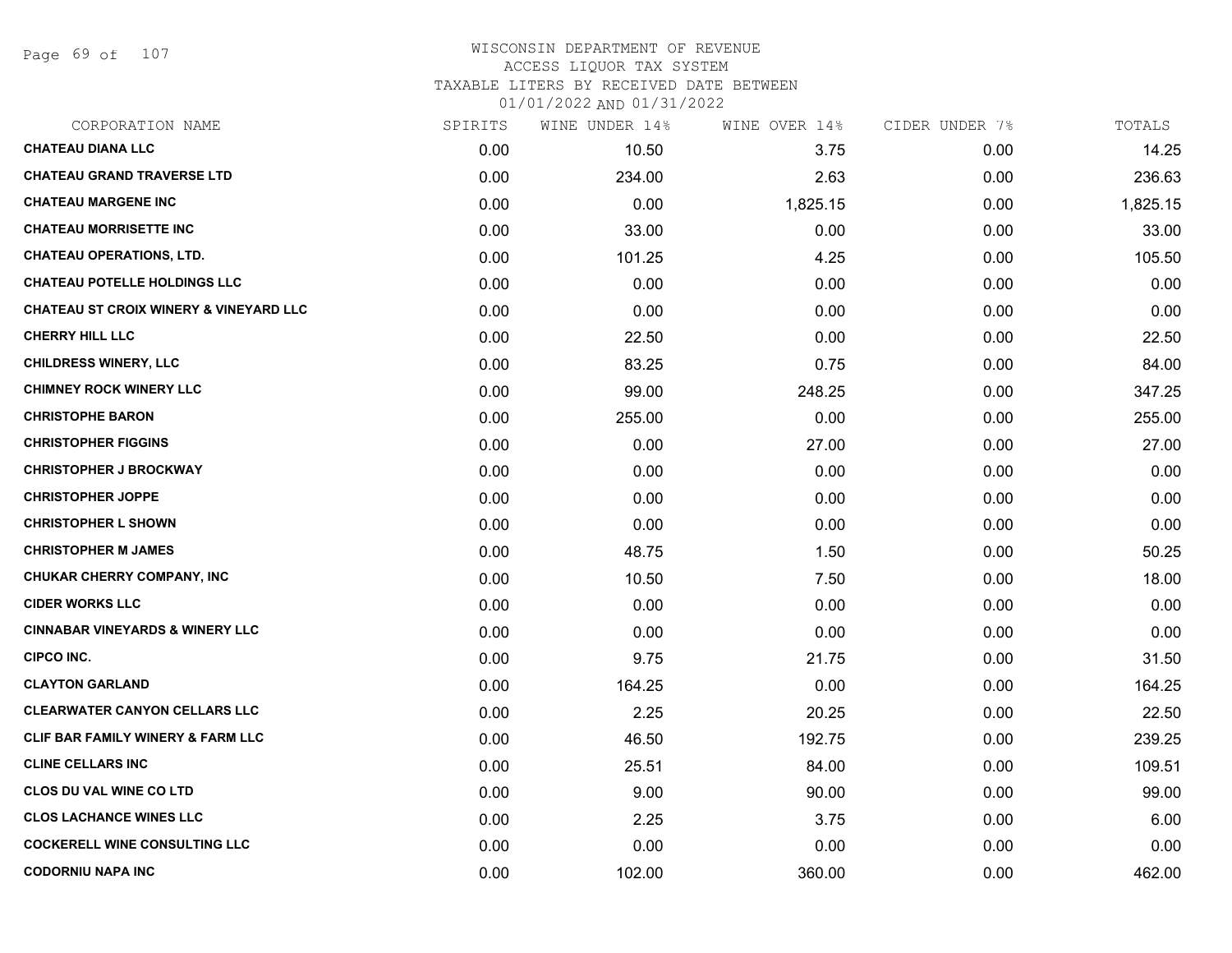Page 70 of 107

#### WISCONSIN DEPARTMENT OF REVENUE ACCESS LIQUOR TAX SYSTEM TAXABLE LITERS BY RECEIVED DATE BETWEEN

| CORPORATION NAME                            | SPIRITS | WINE UNDER 14% | WINE OVER 14% | CIDER UNDER 7% | TOTALS |
|---------------------------------------------|---------|----------------|---------------|----------------|--------|
| <b>COELHO WINERY INC</b>                    | 0.00    | 5.25           | 1.25          | 0.00           | 6.50   |
| <b>COL SOLARE, LLP</b>                      | 0.00    | 0.00           | 33.00         | 0.00           | 33.00  |
| <b>COLENE CLEMENS VINEYARDS LLC</b>         | 0.00    | 0.00           | 0.00          | 0.00           | 0.00   |
| <b>COLGIN PARTNERS LLC</b>                  | 0.00    | 0.00           | 142.50        | 0.00           | 142.50 |
| <b>COLLEEN M BOS</b>                        | 0.00    | 0.00           | 0.00          | 0.00           | 0.00   |
| <b>COLONIAL GREEN TRUST</b>                 | 0.00    | 0.00           | 28.50         | 0.00           | 28.50  |
| <b>COLUMBIA RIVER WINERY INC</b>            | 0.00    | 28.50          | 10.50         | 0.00           | 39.00  |
| <b>COMSTOCK WINES LLC</b>                   | 0.00    | 4.50           | 23.62         | 0.00           | 28.12  |
| <b>CONSTELLATION BRANDS U.S. OPERATIONS</b> | 0.00    | 419.68         | 359.25        | 0.00           | 778.93 |
| <b>CONUNDRUM WINERY LLC</b>                 | 0.00    | 6.75           | 15.00         | 0.00           | 21.75  |
| <b>CONWAY VINEYARDS INC</b>                 | 0.00    | 1.50           | 0.00          | 0.00           | 1.50   |
| <b>COOL HAND VINEYARDS LLC</b>              | 0.00    | 27.00          | 103.50        | 0.00           | 130.50 |
| <b>COOPER VINEYARDS LLC</b>                 | 0.00    | 0.00           | 0.00          | 0.00           | 0.00   |
| <b>COPPER CANE LLC</b>                      | 0.00    | 50.25          | 207.00        | 0.00           | 257.25 |
| <b>COR WINE CELLARS, LLC</b>                | 0.00    | 0.00           | 0.00          | 0.00           | 0.00   |
| <b>CORISON WINERY INC</b>                   | 0.00    | 52.50          | 5.25          | 0.00           | 57.75  |
| <b>CORNERSTONE CELLARS LLC</b>              | 0.00    | 0.00           | 21.00         | 0.00           | 21.00  |
| <b>CORY J MICHAL</b>                        | 0.00    | 0.00           | 11.59         | 0.00           | 11.59  |
| <b>COURAGEOUS INC</b>                       | 0.00    | 0.00           | 0.00          | 0.00           | 0.00   |
| <b>CRAFT BEVERAGE CONCEPTS LLC</b>          | 0.00    | 0.00           | 0.00          | 0.00           | 0.00   |
| <b>CRAIG FLETCHER</b>                       | 0.00    | 0.00           | 0.00          | 0.00           | 0.00   |
| <b>CRAIG S HANDLY</b>                       | 0.00    | 0.00           | 20.25         | 0.00           | 20.25  |
| <b>CREATIVE WINE CONCEPTS INC</b>           | 0.00    | 61.50          | 108.75        | 0.00           | 170.25 |
| <b>CREW WINE COMPANY LLC</b>                | 0.00    | 63.85          | 4.40          | 0.00           | 68.25  |
| <b>CRIMSON WINE GROUP LTD</b>               | 0.00    | 66.75          | 31.50         | 0.00           | 98.25  |
| <b>CRISTIE KERR WINES LLC</b>               | 0.00    | 0.75           | 10.50         | 0.00           | 11.25  |
| <b>CRISTOM VINEYARDS INC</b>                | 0.00    | 93.38          | 0.00          | 0.00           | 93.38  |
| <b>CROCKER &amp; STARR WINE CO LLC</b>      | 0.00    | 3.75           | 61.50         | 0.00           | 65.25  |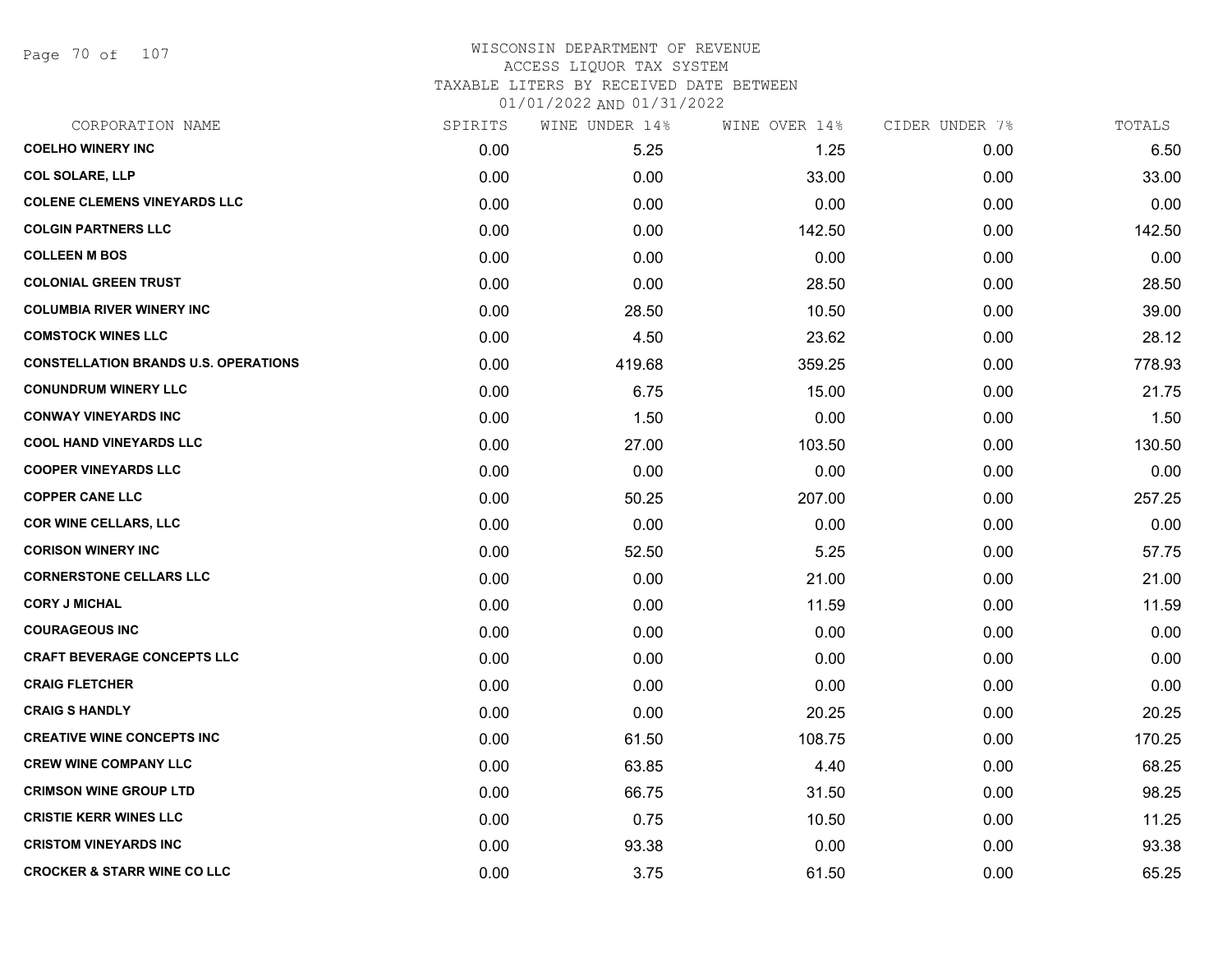Page 71 of 107

# WISCONSIN DEPARTMENT OF REVENUE ACCESS LIQUOR TAX SYSTEM

TAXABLE LITERS BY RECEIVED DATE BETWEEN

| CORPORATION NAME                      | SPIRITS | WINE UNDER 14% | WINE OVER 14% | CIDER UNDER 7% | TOTALS |
|---------------------------------------|---------|----------------|---------------|----------------|--------|
| <b>CROFT LLC</b>                      | 0.00    | 122.25         | 0.00          | 0.00           | 122.25 |
| <b>CROWN POINT WINERY LLC</b>         | 0.00    | 0.00           | 6.75          | 0.00           | 6.75   |
| <b>CRUSE WINE COMPANY, LLC</b>        | 0.00    | 0.00           | 4.50          | 0.00           | 4.50   |
| <b>CULLEN AND HARRISON LLC</b>        | 0.00    | 0.00           | 0.00          | 0.00           | 0.00   |
| <b>CUNAT PREMIUM VINEYARDS LLC</b>    | 0.00    | 0.75           | 129.75        | 0.00           | 130.50 |
| <b>CUSHMAN WINERY CORPORATION</b>     | 0.00    | 0.00           | 90.00         | 0.00           | 90.00  |
| <b>CUVAISON INC</b>                   | 0.00    | 36.00          | 111.75        | 0.00           | 147.75 |
| <b>CWC WINERY LLC</b>                 | 0.00    | 0.00           | 0.00          | 0.00           | 0.00   |
| <b>D MYERS LLC</b>                    | 0.00    | 13.50          | 0.00          | 0.00           | 13.50  |
| <b>D R STEPHENS ESTATE WINES, LLC</b> | 0.00    | 0.00           | 71.25         | 0.00           | 71.25  |
| <b>DADY CAPITAL LLLP</b>              | 0.00    | 0.00           | 51.75         | 0.00           | 51.75  |
| <b>DAMIANI WINE CELLARS, LLC</b>      | 0.00    | 48.00          | 16.25         | 0.00           | 64.25  |
| <b>DANA ESTATES INC</b>               | 0.00    | 0.00           | 38.25         | 0.00           | 38.25  |
| DANA'S ORGANIC WINES, INC.            | 0.00    | 46.55          | 0.00          | 0.00           | 46.55  |
| <b>DANICA PATRICK</b>                 | 0.00    | 15.75          | 11.25         | 0.00           | 27.00  |
| <b>DANIEL J KOEPKE</b>                | 0.00    | 0.00           | 0.00          | 0.00           | 0.00   |
| DANZA DEL SOL WINERY INC              | 0.00    | 21.75          | 19.50         | 0.00           | 41.25  |
| <b>DANZINGER VINEYARDS LLC</b>        | 0.00    | 0.00           | 0.00          | 0.00           | 0.00   |
| <b>DAOU VINEYARDS LLC</b>             | 0.00    | 36.00          | 354.00        | 0.00           | 390.00 |
| <b>DARIOUSH KHALEDI WINERY LLC</b>    | 0.00    | 0.00           | 374.27        | 0.00           | 374.27 |
| DAVERO SONOMA, INC                    | 0.00    | 45.75          | 56.26         | 0.00           | 102.01 |
| <b>DAVID BRUCE WINERY INC</b>         | 0.00    | 0.00           | 0.00          | 0.00           | 0.00   |
| <b>DAVID COFFARO</b>                  | 0.00    | 4.50           | 137.25        | 0.00           | 141.75 |
| <b>DAVID J ECKERT</b>                 | 0.00    | 30.00          | 54.00         | 0.00           | 84.00  |
| <b>DAVID J MATTHEWS</b>               | 0.00    | 54.00          | 0.00          | 0.00           | 54.00  |
| <b>DAVID JAMES LLC</b>                | 0.00    | 47.25          | 31.50         | 0.00           | 78.75  |
| <b>DAVID L MCGEE</b>                  | 0.00    | 8.25           | 3.75          | 0.00           | 12.00  |
| <b>DAVID R ARIZINI</b>                | 0.00    | 0.00           | 4.50          | 0.00           | 4.50   |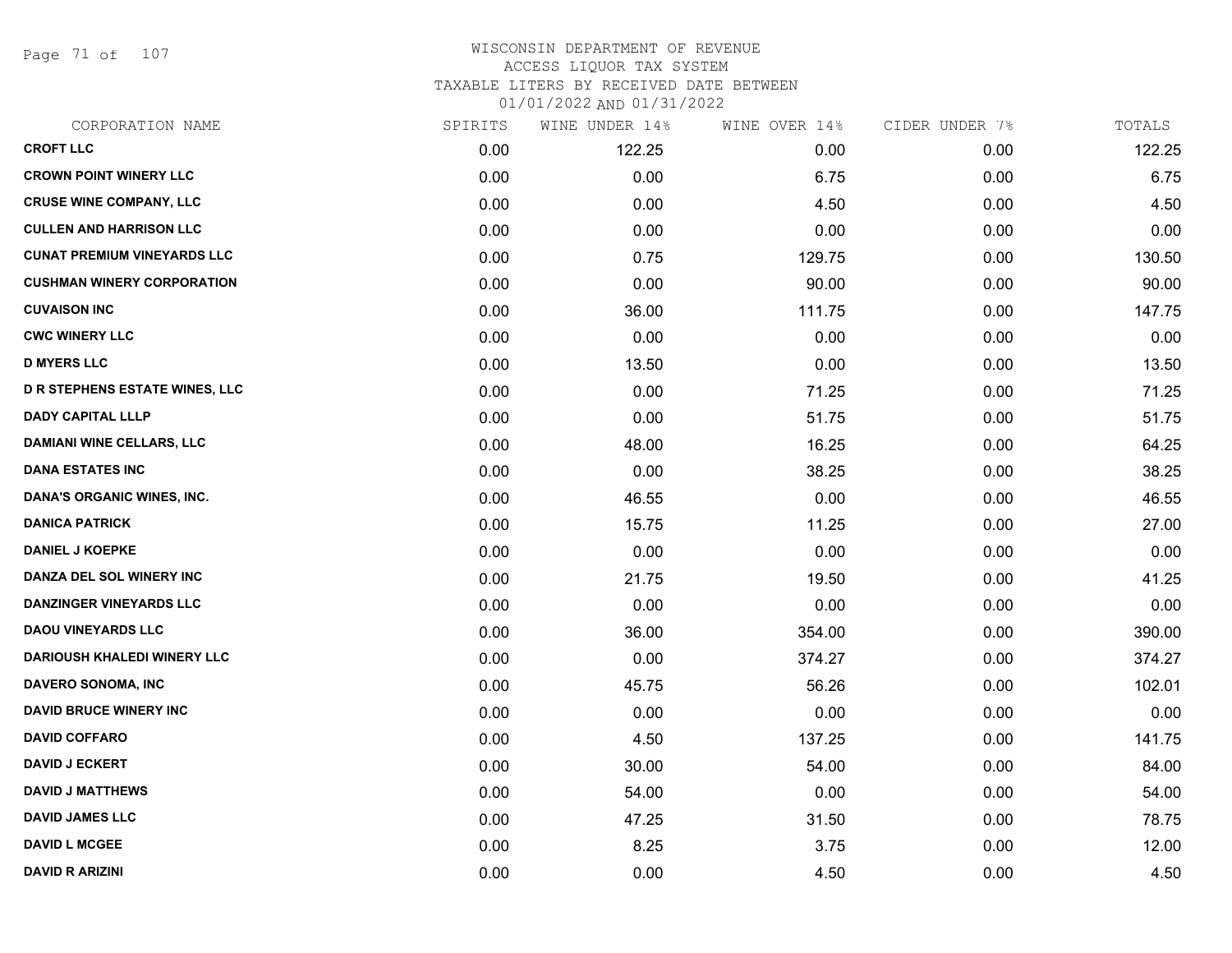Page 72 of 107

# WISCONSIN DEPARTMENT OF REVENUE ACCESS LIQUOR TAX SYSTEM

TAXABLE LITERS BY RECEIVED DATE BETWEEN

| CORPORATION NAME                                                         | SPIRITS | WINE UNDER 14% | WINE OVER 14% | CIDER UNDER 7% | TOTALS    |
|--------------------------------------------------------------------------|---------|----------------|---------------|----------------|-----------|
| <b>DAVID R RASMUSSEN</b>                                                 | 0.00    | $-337.62$      | 0.00          | 0.00           | $-337.62$ |
| <b>DAVIS ESTATES LLC</b>                                                 | 0.00    | 9.75           | 234.38        | 0.00           | 244.13    |
| <b>DAWN'S DREAM LLC</b>                                                  | 0.00    | 0.00           | 9.00          | 0.00           | 9.00      |
| DE LA MONTANYA WINERY INC                                                | 0.00    | 10.50          | 153.00        | 0.00           | 163.50    |
| DE TIERRA VINEYARD LLC                                                   | 0.00    | 3.00           | 0.00          | 0.00           | 3.00      |
| DEERFIELD RANCH WINERY LLC                                               | 0.00    | 33.00          | 41.25         | 0.00           | 74.25     |
| DEHLINGER WINERY, LLC                                                    | 0.00    | 0.00           | 216.00        | 0.00           | 216.00    |
| DEL DOTTO VINEYARDS INC                                                  | 0.00    | 12.75          | 744.75        | 0.00           | 757.50    |
| <b>DELFINO FARMS LLC</b>                                                 | 0.00    | 0.00           | 0.00          | 0.00           | 0.00      |
| <b>DELICATO VINEYARDS INC</b>                                            | 0.00    | 5.25           | 164.50        | 0.00           | 169.75    |
| <b>DELILLE CELLARS LLC</b>                                               | 0.00    | 29.25          | 129.00        | 0.00           | 158.25    |
| <b>DELLA TERRA LLC</b>                                                   | 0.00    | 0.00           | 0.00          | 0.00           | 0.00      |
| <b>DENNIS R ONEIL</b>                                                    | 0.00    | 0.00           | 0.00          | 0.00           | 0.00      |
| <b>DIAMOND MOUNTAIN VINEYARD COMPANY INC</b>                             | 0.00    | 0.00           | 28.13         | 0.00           | 28.13     |
| <b>DIANA HOBSON</b>                                                      | 0.00    | 0.00           | 0.00          | 0.00           | 0.00      |
| <b>DINO DINA</b>                                                         | 0.00    | 0.00           | 0.00          | 0.00           | 0.00      |
| DIXONS AUTUMN HARVEST WINERY, LLC                                        | 0.00    | 0.00           | 0.00          | 0.00           | 0.00      |
| <b>DOMAINE CARNEROS LTD</b>                                              | 0.00    | 780.00         | 256.50        | 0.00           | 1,036.50  |
| <b>DOMAINE CHANDON INC</b>                                               | 0.00    | 541.50         | 0.00          | 0.00           | 541.50    |
| DOMAINE DE LA TERRE ROUGE LTD                                            | 0.00    | 0.00           | 0.00          | 0.00           | 0.00      |
| <b>DOMAINE DE MARIA SOTER LLC</b>                                        | 0.00    | 181.50         | 0.00          | 0.00           | 181.50    |
| <b>DOMAINE DROUHIN OREGON LLC</b>                                        | 0.00    | 12.75          | 69.00         | 0.00           | 81.75     |
| <b>DOMAINE NICOLAS JAY. LLC</b>                                          | 0.00    | 0.00           | 0.00          | 0.00           | 0.00      |
| <b>DOMAINE SERENE VINEYARDS &amp; WINERY INC</b>                         | 0.00    | 90.75          | 65.25         | 0.00           | 156.00    |
| <b>DOMINICK CHIRICHILLO</b>                                              | 0.00    | 2.25           | 11.25         | 0.00           | 13.50     |
| <b>DON GRASSE</b>                                                        | 0.00    | 0.00           | 0.00          | 0.00           | 0.00      |
| <b>DON SEBASTIANI &amp; SONS INTERNATIONAL WINE</b><br><b>NEGOCIANTS</b> | 0.00    | 0.00           | 1.50          | 0.00           | 1.50      |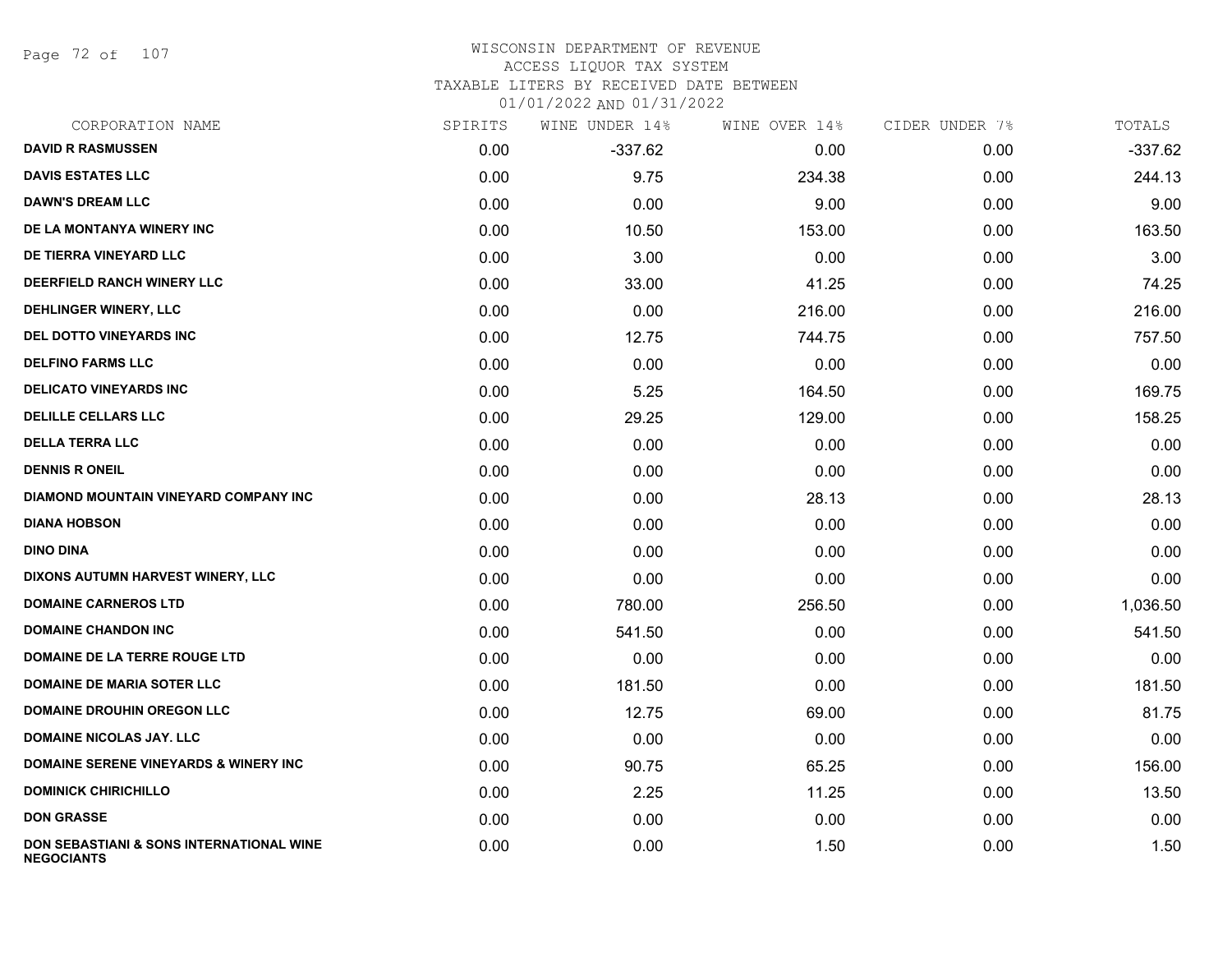Page 73 of 107

| CORPORATION NAME                    | SPIRITS | WINE UNDER 14% | WINE OVER 14% | CIDER UNDER 7% | TOTALS   |
|-------------------------------------|---------|----------------|---------------|----------------|----------|
| <b>DONALD PHILLIPS HILL JR</b>      | 0.00    | 0.00           | 0.00          | 0.00           | 0.00     |
| DONATI FAMILY VINEYARD, INC         | 0.00    | 20.25          | 11.25         | 0.00           | 31.50    |
| DONELAN FAMILY WINE CELLARS LLC     | 0.00    | 11.25          | 9.00          | 0.00           | 20.25    |
| DONGYI INTERNATIONAL LLC            | 0.00    | 0.00           | 23.25         | 0.00           | 23.25    |
| <b>DOROTHY PANELLA</b>              | 0.00    | 5.25           | 41.25         | 0.00           | 46.50    |
| <b>DOSSEY VINEYARDS LLC</b>         | 0.00    | 197.50         | 2.25          | 0.00           | 199.75   |
| DOUBLE CANYON VINEYARDS LLC         | 0.00    | 8.25           | 36.00         | 0.00           | 44.25    |
| <b>DOUGLAS I STEWART</b>            | 0.00    | 0.00           | 0.00          | 0.00           | 0.00     |
| <b>DOUKENIE WINERY, INC.</b>        | 0.00    | 0.00           | 0.00          | 0.00           | 0.00     |
| DRAGONETTE CELLARS LLC              | 0.00    | 39.75          | 25.50         | 0.00           | 65.25    |
| <b>DRAKE MAKES WINE, INC.</b>       | 0.00    | 25.50          | 0.00          | 0.00           | 25.50    |
| <b>DRINK BOXT, LLC</b>              | 0.00    | 0.00           | 0.00          | 0.00           | 0.00     |
| DRUMLIN RIDGE WINERY LLC            | 0.00    | 0.00           | 0.00          | 0.00           | 0.00     |
| DRY CREEK VINEYARD INC              | 0.00    | 225.75         | 716.25        | 0.00           | 942.00   |
| <b>DSC INVESTORS INC</b>            | 0.00    | 0.00           | 13.50         | 0.00           | 13.50    |
| <b>DUCKHORN WINE COMPANY</b>        | 0.00    | 264.75         | 1,421.77      | 0.00           | 1,686.52 |
| <b>DUDLEY VINEYARD</b>              | 0.00    | 0.00           | 18.00         | 0.00           | 18.00    |
| <b>DUMOL WINERY LLC</b>             | 0.00    | 8.25           | 145.50        | 0.00           | 153.75   |
| <b>DUNHAM CELLARS LLC</b>           | 0.00    | 24.00          | 28.50         | 0.00           | 52.50    |
| <b>DUNN VINEYARDS LLC</b>           | 0.00    | 36.00          | 24.75         | 0.00           | 60.75    |
| <b>DUPLIN WINE CELLARS INC</b>      | 0.00    | 982.50         | 0.00          | 0.00           | 982.50   |
| <b>DURANT VINEYARDS LLC</b>         | 0.00    | 0.00           | 0.00          | 0.00           | 0.00     |
| DUTTON GOLDFIELD WINERY LLC         | 0.00    | 174.00         | 72.75         | 0.00           | 246.75   |
| <b>E &amp; J GALLO WINERY</b>       | 0.00    | 1,490.39       | 1,683.13      | 0.00           | 3,173.52 |
| <b>E STRING CELLARS LLC</b>         | 0.00    | 0.00           | 0.00          | 0.00           | 0.00     |
| <b>EAGLES LANDING WINERY LLC</b>    | 0.00    | 20.25          | 0.00          | 0.00           | 20.25    |
| <b>EAST BRANCH WINERY, INC.</b>     | 0.00    | 15.75          | 0.75          | 0.00           | 16.50    |
| <b>EASTERN RIDGES VINEYARD, LLC</b> | 0.00    | 0.00           | 0.00          | 0.00           | 0.00     |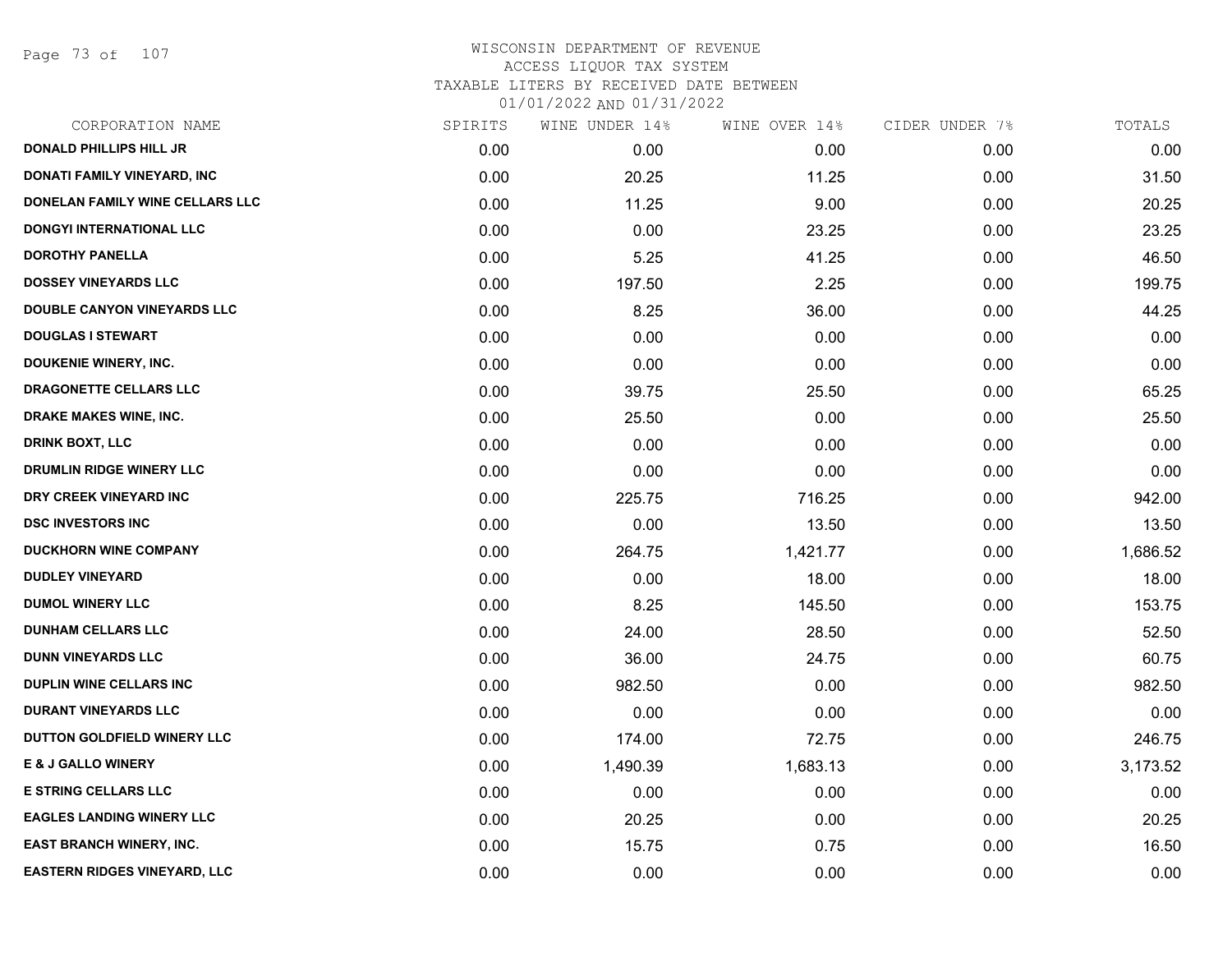Page 74 of 107

## WISCONSIN DEPARTMENT OF REVENUE ACCESS LIQUOR TAX SYSTEM TAXABLE LITERS BY RECEIVED DATE BETWEEN

| CORPORATION NAME                         | SPIRITS | WINE UNDER 14% | WINE OVER 14% | CIDER UNDER 7% | TOTALS |
|------------------------------------------|---------|----------------|---------------|----------------|--------|
| <b>EBERLE WINERY LP</b>                  | 0.00    | 17.25          | 119.25        | 0.00           | 136.50 |
| EDEN ICE CIDER COMPANY INC.              | 0.00    | 23.96          | 0.00          | 0.00           | 23.96  |
| <b>EDWARDS WINES, LLC</b>                | 0.00    | 23.25          | 5.25          | 0.00           | 28.50  |
| EHREN JORDAN WINE CELLARS LLC            | 0.00    | 139.50         | 54.00         | 0.00           | 193.50 |
| <b>EILEEN BRYS</b>                       | 0.00    | 102.75         | 0.00          | 0.00           | 102.75 |
| <b>ELEGANCE PROPERTIES LLC</b>           | 0.00    | 11.25          | 9.00          | 0.00           | 20.25  |
| <b>ELEVEN WINERY INC</b>                 | 0.00    | 6.00           | 9.00          | 0.00           | 15.00  |
| ELIQS, INC                               | 0.00    | 0.00           | 0.00          | 0.00           | 0.00   |
| <b>ELISABETH W KLEIN</b>                 | 0.00    | 0.00           | 0.00          | 0.00           | 0.00   |
| ELK COVE VINEYARDS INC                   | 0.00    | 231.38         | 0.00          | 0.00           | 231.38 |
| <b>ELV-OREGON LLC</b>                    | 0.00    | 0.00           | 0.00          | 0.00           | 0.00   |
| <b>EMILIO GUGLIELMO WINERY INC</b>       | 0.00    | 0.00           | 0.00          | 0.00           | 0.00   |
| <b>EMMITT-SCORSONE WINES LLC</b>         | 0.00    | 30.00          | 19.50         | 0.00           | 49.50  |
| <b>EMMOLO RIVER RANCH LLC</b>            | 0.00    | 5.25           | 15.75         | 0.00           | 21.00  |
| <b>EMPRIZE WINERY LLC</b>                | 0.00    | 0.00           | 0.00          | 0.00           | 0.00   |
| <b>ENTENTE SPIRITS LLC</b>               | 0.00    | 502.60         | 0.00          | 0.00           | 502.60 |
| <b>EOLA HILLS WINE CELLARS INC</b>       | 0.00    | 0.00           | 0.00          | 0.00           | 0.00   |
| <b>EPONA ESTATE VINEYARD LLC</b>         | 0.00    | 0.00           | 0.00          | 0.00           | 0.00   |
| <b>ERIC FLANAGAN</b>                     | 0.00    | 0.00           | 0.00          | 0.00           | 0.00   |
| <b>ERIC TRUMP WINE MANUFACTURING LLC</b> | 0.00    | 714.05         | 30.00         | 0.00           | 744.05 |
| <b>ERIK MILLER WINES, INC.</b>           | 0.00    | 74.25          | 150.00        | 0.00           | 224.25 |
| <b>ERNEST VINEYARDS LLC</b>              | 0.00    | 0.00           | 0.00          | 0.00           | 0.00   |
| <b>ETHAN KELLER</b>                      | 0.00    | 0.00           | 0.00          | 0.00           | 0.00   |
| ETHYL AMBROSIA LLC                       | 0.00    | 0.00           | 26.00         | 0.00           | 26.00  |
| <b>EUGENE PERATA</b>                     | 0.00    | 15.00          | 12.00         | 0.00           | 27.00  |
| <b>EVOKE WINES LLC</b>                   | 0.00    | 0.00           | 0.00          | 0.00           | 0.00   |
| <b>F KORBEL &amp; BROS INC</b>           | 0.00    | 213.00         | 47.75         | 0.00           | 260.75 |
| <b>FAETHM INC</b>                        | 0.00    | 0.00           | 0.00          | 0.00           | 0.00   |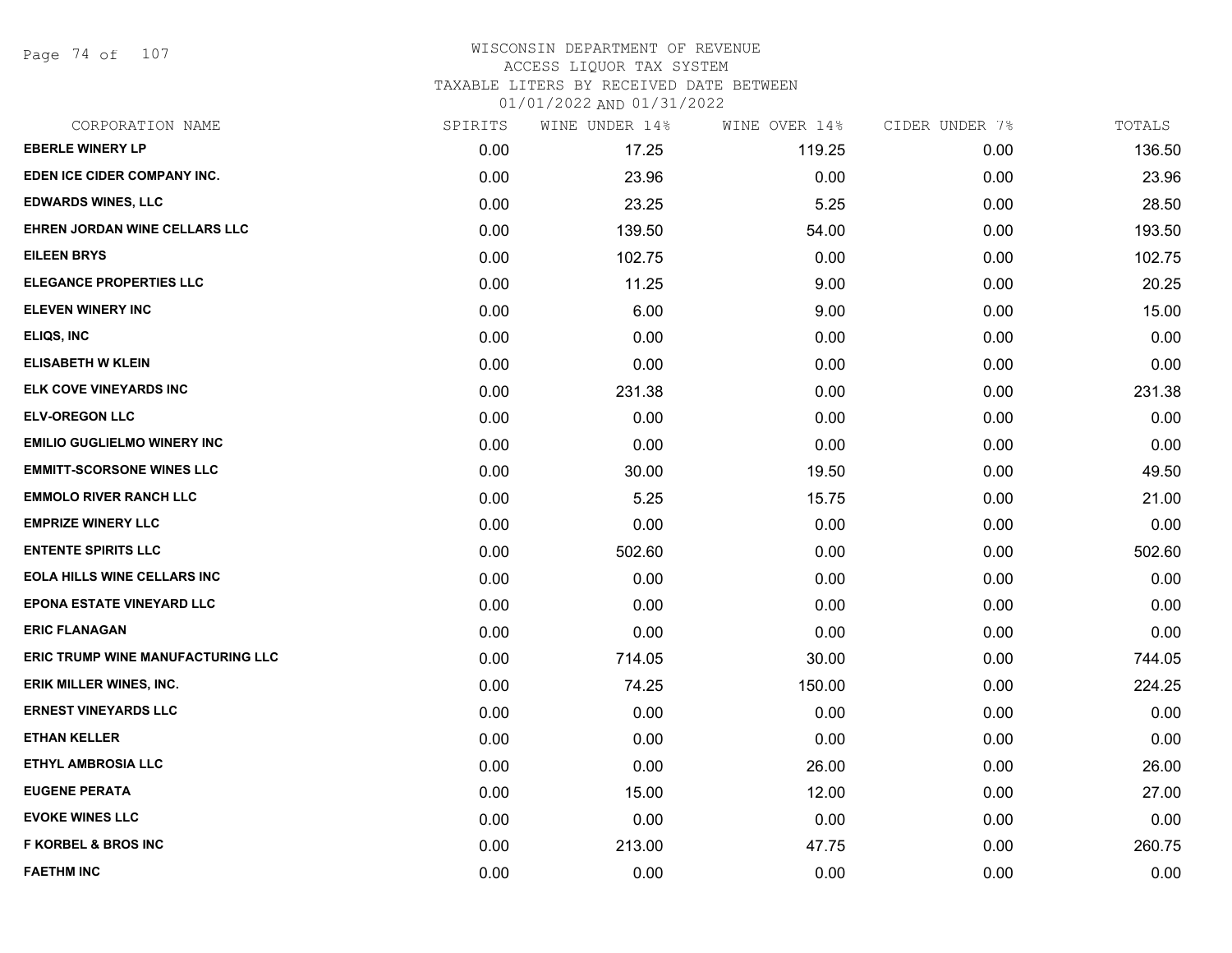Page 75 of 107

## WISCONSIN DEPARTMENT OF REVENUE ACCESS LIQUOR TAX SYSTEM TAXABLE LITERS BY RECEIVED DATE BETWEEN

| CORPORATION NAME                  | SPIRITS | WINE UNDER 14% | WINE OVER 14% | CIDER UNDER 7% | TOTALS   |
|-----------------------------------|---------|----------------|---------------|----------------|----------|
| <b>FAIRWINDS ESTATE, LLC</b>      | 0.00    | 13.50          | 252.00        | 0.00           | 265.50   |
| <b>FANTESCA LLC</b>               | 0.00    | 13.50          | 135.75        | 0.00           | 149.25   |
| <b>FAT BOYS INC</b>               | 0.00    | 69.75          | 59.25         | 0.00           | 129.00   |
| <b>FAWN CREEK WINERY LLC</b>      | 0.00    | 0.00           | 0.00          | 0.00           | 0.00     |
| <b>FAZELI VINEYARDS, LLC</b>      | 0.00    | 9.00           | 15.00         | 0.00           | 24.00    |
| <b>FENESTRA WINERY INC</b>        | 0.00    | 25.50          | 37.50         | 0.00           | 63.00    |
| FENN VALLEY VINEYARDS, INC.       | 0.00    | 69.75          | 0.00          | 0.00           | 69.75    |
| <b>FERMENTED SCIENCES II INC</b>  | 0.00    | 0.00           | 0.00          | 0.00           | 0.00     |
| <b>FERMENTING CELLARS LLC</b>     | 0.00    | 0.00           | 0.00          | 0.00           | 0.00     |
| FERMENTORIUM BEVERAGE COMPANY LLC | 0.00    | 0.00           | 0.00          | 0.00           | 0.00     |
| <b>FERNRAY LLC</b>                | 0.00    | 0.00           | 3.00          | 0.00           | 3.00     |
| <b>FETZER VINEYARDS</b>           | 0.00    | 68.25          | 172.50        | 0.00           | 240.75   |
| <b>FICKLIN VINEYARDS INC</b>      | 0.00    | 0.00           | 0.00          | 0.00           | 0.00     |
| <b>FIDDLEHEAD CELLARS LP</b>      | 0.00    | 15.75          | 0.00          | 0.00           | 15.75    |
| <b>FIDELITAS WINES LLC</b>        | 0.00    | 0.00           | 0.00          | 0.00           | 0.00     |
| FIESTA VINEYARD & WINERY LLC      | 0.00    | 13.50          | 0.38          | 0.00           | 13.88    |
| <b>FINKELSTEIN VINEYARDS INC</b>  | 0.00    | 15.00          | 3.75          | 0.00           | 18.75    |
| <b>FIRESTEED CORPORATION</b>      | 0.00    | 0.00           | 0.00          | 0.00           | 0.00     |
| FISHER KING WINERY, LLC           | 0.00    | 0.00           | 0.00          | 0.00           | 0.00     |
| <b>FISHER VINEYARDS</b>           | 0.00    | 0.00           | 43.50         | 0.00           | 43.50    |
| <b>FITVINE LLC</b>                | 0.00    | 244.50         | 0.00          | 0.00           | 244.50   |
| <b>FIVE VINES LLC</b>             | 0.00    | 0.00           | 36.00         | 0.00           | 36.00    |
| <b>FLOOD RANCH COMPANY</b>        | 0.00    | 21.75          | 16.50         | 0.00           | 38.25    |
| <b>FLORA SPRINGS WINE COMPANY</b> | 0.00    | 0.00           | 371.63        | 0.00           | 371.63   |
| <b>FLORIDA ORANGE GROVES INC</b>  | 0.00    | 87.00          | 0.00          | 0.00           | 87.00    |
| <b>FLX GRAPES LLC</b>             | 0.00    | 33.75          | 0.00          | 0.00           | 33.75    |
| <b>FLYING B VINEYARD LP</b>       | 0.00    | 3.00           | 30.13         | 0.00           | 33.13    |
| FN CELLARS LLC                    | 0.00    | 104.91         | 1,182.00      | 0.00           | 1,286.91 |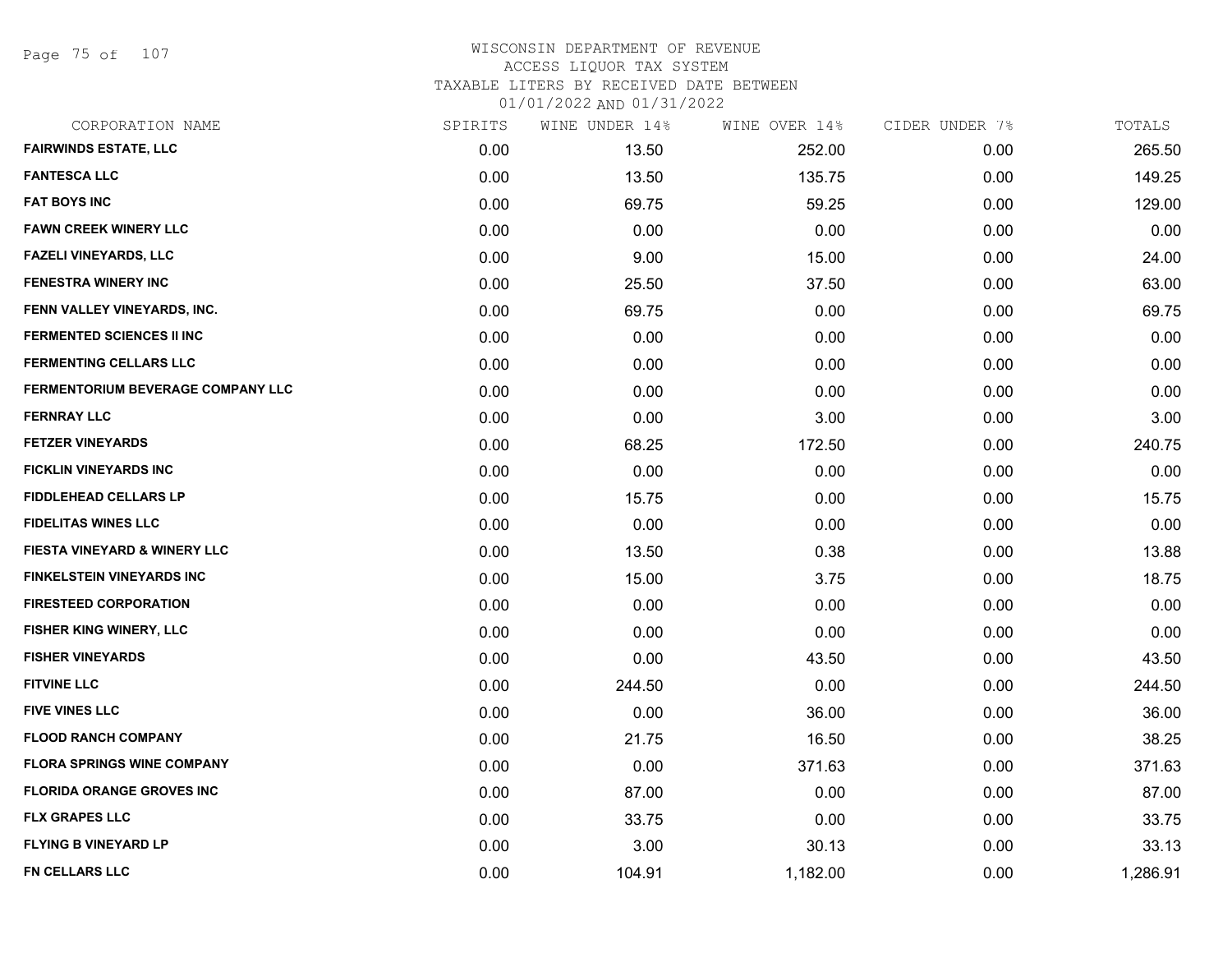Page 76 of 107

# WISCONSIN DEPARTMENT OF REVENUE ACCESS LIQUOR TAX SYSTEM TAXABLE LITERS BY RECEIVED DATE BETWEEN

| CORPORATION NAME                               | SPIRITS | WINE UNDER 14% | WINE OVER 14% | CIDER UNDER 7% | TOTALS   |
|------------------------------------------------|---------|----------------|---------------|----------------|----------|
| <b>FOLEY ESTATES VINEYARD &amp; WINERY LLC</b> | 0.00    | 46.50          | 51.00         | 0.00           | 97.50    |
| <b>FOLEY FAMILY WINES INC</b>                  | 0.00    | 339.77         | 1,501.39      | 0.00           | 1,841.16 |
| <b>FOLIO WINE COMPANY LLC</b>                  | 0.00    | 0.00           | 0.00          | 0.00           | 0.00     |
| <b>FONTANELLA WINES LLC</b>                    | 0.00    | 0.00           | 122.25        | 0.00           | 122.25   |
| <b>FORIS VINEYARDS WINERY LLC</b>              | 0.00    | 45.00          | 0.00          | 0.00           | 45.00    |
| <b>FORKING PATHS VINEYARDS, INC</b>            | 0.00    | 0.00           | 0.00          | 0.00           | 0.00     |
| FORT ROSS VINEYARD & WINERY LLC                | 0.00    | 1.50           | 19.50         | 0.00           | 21.00    |
| <b>FOUR BEARS WINERY LLC</b>                   | 0.00    | 2.25           | 3.75          | 0.00           | 6.00     |
| FOUR DAUGHTERS VINEYARD AND WINERY LLC         | 0.00    | 32.25          | 15.75         | 4.26           | 52.26    |
| <b>FOX RUN VINEYARDS INC</b>                   | 0.00    | 36.00          | 0.00          | 0.00           | 36.00    |
| <b>FOXEN VINEYARD INC</b>                      | 0.00    | 27.75          | 54.38         | 0.00           | 82.13    |
| <b>FRANCIS COPPOLA WINERY LLC</b>              | 0.00    | 555.69         | 638.88        | 0.00           | 1,194.57 |
| <b>FRANK FAMILY VINEYARDS LLC</b>              | 0.00    | 166.88         | 777.40        | 0.00           | 944.28   |
| <b>FRED C SCHERRER</b>                         | 0.00    | 0.00           | 16.50         | 0.00           | 16.50    |
| <b>FREDERICK QUANDT</b>                        | 0.00    | 0.00           | 0.00          | 0.00           | 0.00     |
| <b>FREEMAN FAMILY WINERY LLC</b>               | 0.00    | 44.25          | 9.00          | 0.00           | 53.25    |
| <b>FREIXENET SONOMA CAVES INC</b>              | 0.00    | 312.75         | 109.50        | 0.00           | 422.25   |
| <b>FRESH GRAPES LLC</b>                        | 0.00    | 88.50          | 0.00          | 0.00           | 88.50    |
| <b>FREY FAMILY WINERY LLC</b>                  | 0.00    | 31.50          | 3.00          | 0.00           | 34.50    |
| <b>FREY VINEYARDS LTD</b>                      | 0.00    | 97.50          | 20.25         | 0.00           | 117.75   |
| <b>FROGS LEAP WINERY</b>                       | 0.00    | 0.00           | 0.00          | 0.00           | 0.00     |
| <b>FROGTOWN CELLARS LLP</b>                    | 0.00    | 5.25           | 3.75          | 0.00           | 9.00     |
| <b>FROST WINES LLC</b>                         | 0.00    | 0.00           | 0.00          | 0.00           | 0.00     |
| FRUIT OF THE WOODS WINE CELLAR, INC.           | 0.00    | 0.00           | 0.00          | 0.00           | 0.00     |
| <b>FULCRUM WINES LLC</b>                       | 0.00    | 2.25           | 11.25         | 0.00           | 13.50    |
| <b>FULKERSON WINE CELLARS LLC</b>              | 0.00    | 2.25           | 0.00          | 0.00           | 2.25     |
| <b>FULLERTON WINES, INC</b>                    | 0.00    | 9.75           | 0.00          | 0.00           | 9.75     |
| <b>FURTHERMORE LLC</b>                         | 0.00    | 24.75          | 0.75          | 0.00           | 25.50    |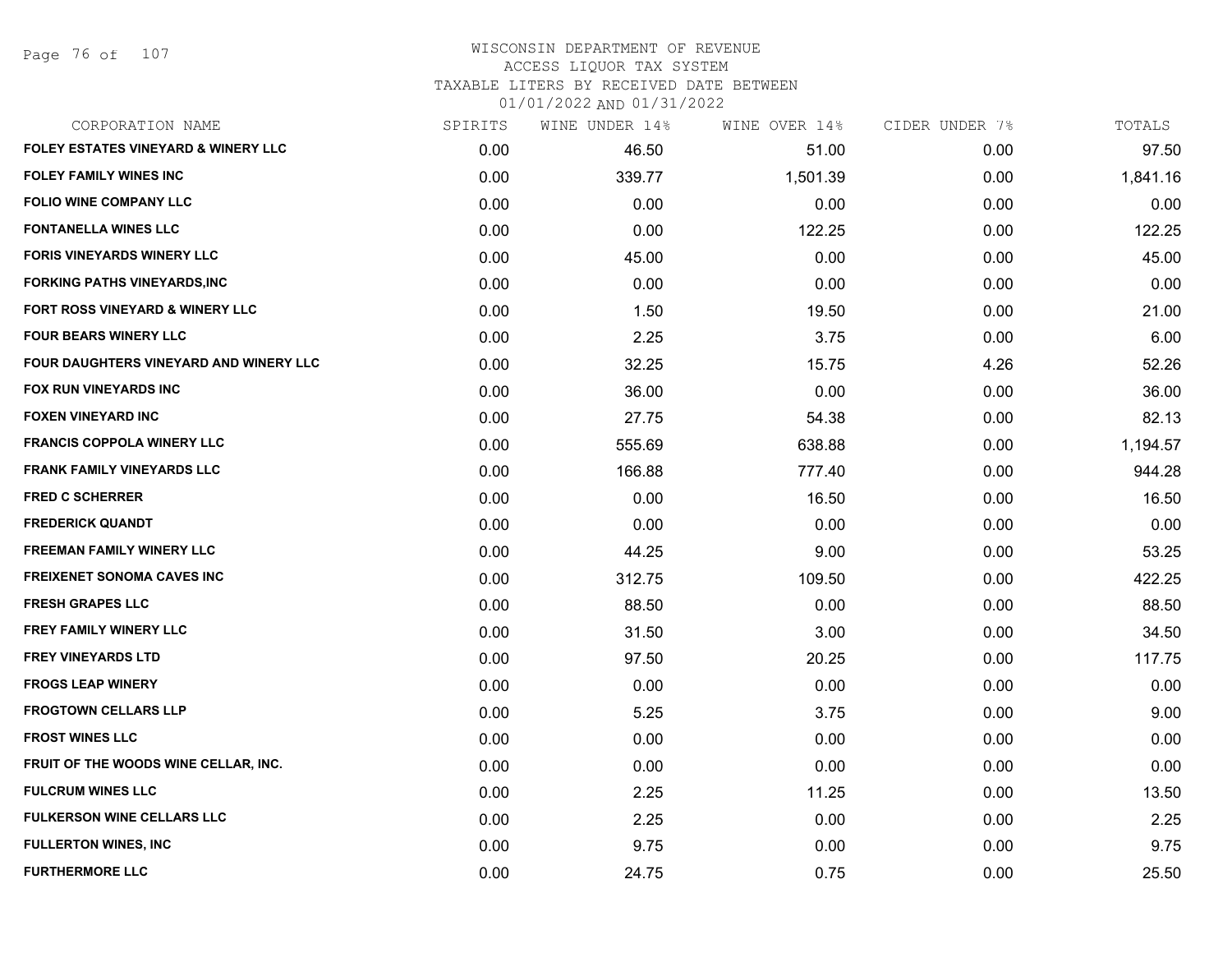Page 77 of 107

# WISCONSIN DEPARTMENT OF REVENUE ACCESS LIQUOR TAX SYSTEM TAXABLE LITERS BY RECEIVED DATE BETWEEN

| CORPORATION NAME                           | SPIRITS | WINE UNDER 14% | WINE OVER 14% | CIDER UNDER 7% | TOTALS |
|--------------------------------------------|---------|----------------|---------------|----------------|--------|
| <b>G GRAHAM WINES INC</b>                  | 0.00    | 0.00           | 38.25         | 0.00           | 38.25  |
| <b>GALANTE FAMILY WINERY INC</b>           | 0.00    | 0.00           | 18.00         | 0.00           | 18.00  |
| <b>GALENA CELLARS INC</b>                  | 0.00    | 476.82         | 3.02          | 0.00           | 479.84 |
| <b>GALLICA WINES LLC</b>                   | 0.00    | 4.50           | 0.00          | 0.00           | 4.50   |
| <b>GAMBA VINEYARDS AND WINERY LLC</b>      | 0.00    | 0.00           | 0.00          | 0.00           | 0.00   |
| <b>GAMBLE FAMILY VINEYARDS LLC</b>         | 0.00    | 282.75         | 403.50        | 0.00           | 686.25 |
| <b>GANDONA INC</b>                         | 0.00    | 0.00           | 22.50         | 0.00           | 22.50  |
| <b>GARDEN CREEK VINEYARDS, LLC</b>         | 0.00    | 0.00           | 0.00          | 0.00           | 0.00   |
| <b>GARGIULO VINEYARD LLC</b>               | 0.00    | 24.75          | 194.25        | 0.00           | 219.00 |
| <b>GARROD TRUST</b>                        | 0.00    | 12.00          | 1.50          | 0.00           | 13.50  |
| <b>GARY FRANSCIONI, INC.</b>               | 0.00    | 0.00           | 53.25         | 0.00           | 53.25  |
| <b>GEARY MARKET INVESTMENT COMPANY LTD</b> | 0.00    | 0.00           | 0.00          | 0.00           | 0.00   |
| <b>GEMSTONE VINEYARDS LLC</b>              | 0.00    | 0.00           | 2.25          | 0.00           | 2.25   |
| <b>GENERATIONS OF SONOMA LLC</b>           | 0.00    | 25.50          | 80.25         | 0.00           | 105.75 |
| <b>GENESEO PARTNERS LP</b>                 | 0.00    | 4.50           | 102.75        | 0.00           | 107.25 |
| <b>GEORGE O HENDRY</b>                     | 0.00    | 203.96         | 397.46        | 0.00           | 601.42 |
| <b>GEORGE RONALD DENNER</b>                | 0.00    | 1.50           | 90.00         | 0.00           | 91.50  |
| <b>GEORGIA WINES, INC</b>                  | 0.00    | 97.50          | 0.00          | 0.00           | 97.50  |
| <b>GERALD E FORTH</b>                      | 0.00    | 9.00           | 0.00          | 0.00           | 9.00   |
| <b>GF VINEYARDS LLC</b>                    | 0.00    | 0.00           | 0.00          | 0.00           | 0.00   |
| <b>GF WINES LLC</b>                        | 0.00    | 102.00         | 26.25         | 0.00           | 128.25 |
| <b>GIFT SERVICES INC</b>                   | 0.00    | 0.00           | 0.00          | 0.00           | 0.00   |
| <b>GLEASON FAMILY VINEYARDS LP</b>         | 0.00    | 0.00           | 222.00        | 0.00           | 222.00 |
| <b>GLOBAL UNIVERSAL SRL LLC</b>            | 0.00    | 0.00           | 0.00          | 0.00           | 0.00   |
| GOLDEN RIDGE CELLARS WALLA WALLA, LLC      | 0.00    | 0.00           | 0.00          | 0.00           | 0.00   |
| <b>GOLDIN INVESTMENT II INC</b>            | 0.00    | 0.00           | 0.00          | 0.00           | 0.00   |
| <b>GOLDRIDGEPINOT.COM LLC</b>              | 0.00    | 0.00           | 0.00          | 0.00           | 0.00   |
| <b>GOLDSCHMIDT VINEYARDS LLC</b>           | 0.00    | 0.00           | 40.50         | 0.00           | 40.50  |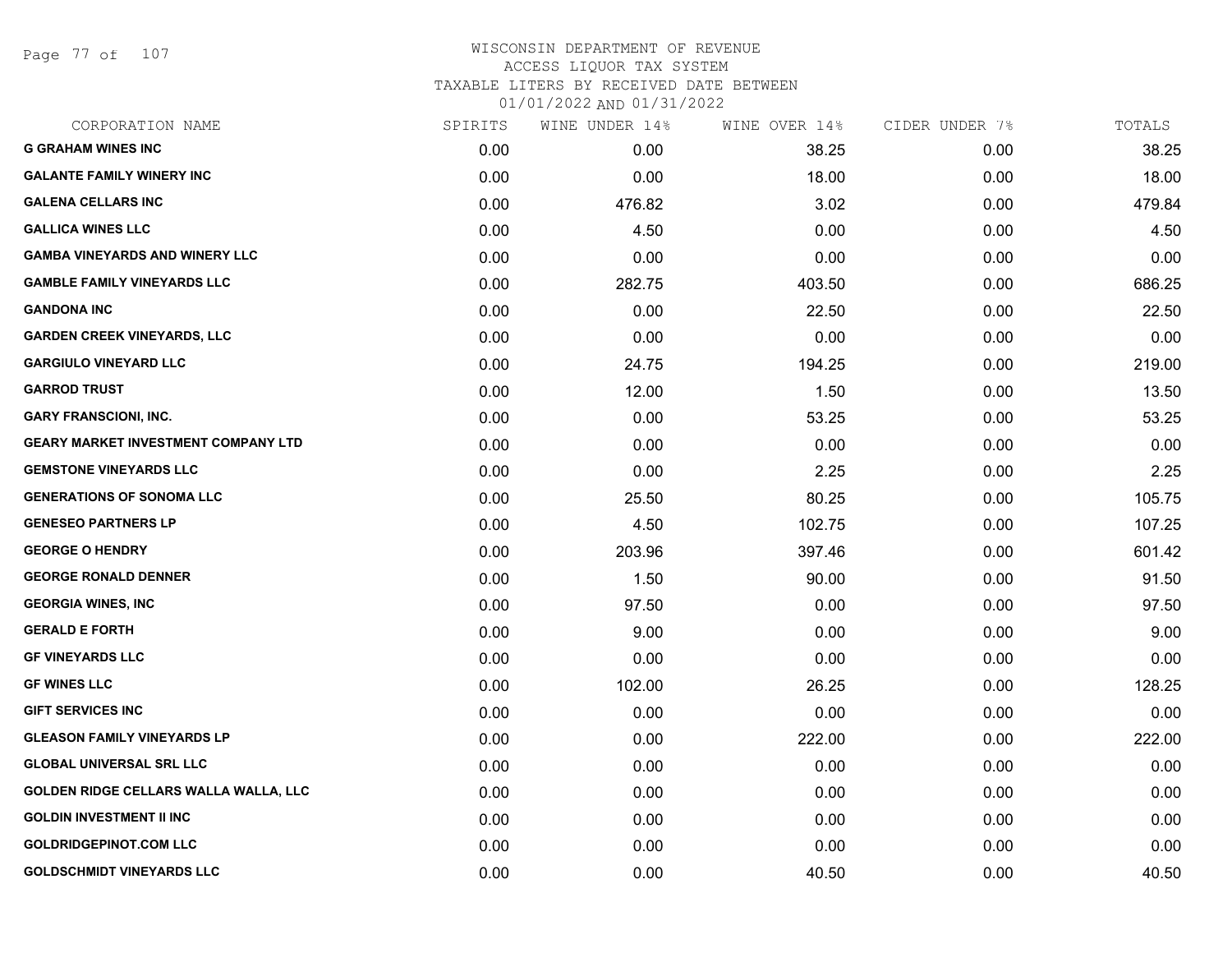Page 78 of 107

# WISCONSIN DEPARTMENT OF REVENUE ACCESS LIQUOR TAX SYSTEM TAXABLE LITERS BY RECEIVED DATE BETWEEN

| CORPORATION NAME                        | SPIRITS | WINE UNDER 14% | WINE OVER 14% | CIDER UNDER 7% | TOTALS    |
|-----------------------------------------|---------|----------------|---------------|----------------|-----------|
| <b>GOOD FOUNDATIONS INC</b>             | 0.00    | 48.50          | 0.00          | 0.00           | 48.50     |
| <b>GOOSE RIDGE LLC</b>                  | 0.00    | 13.15          | 46.15         | 0.00           | 59.30     |
| <b>GRAPE VISIONS LLC</b>                | 0.00    | 4.50           | 120.75        | 0.00           | 125.25    |
| <b>GRAPES &amp; GRAIN L.L.C.</b>        | 0.00    | 47.25          | 0.00          | 0.00           | 47.25     |
| <b>GRASSINI FAMILY VINEYARDS LLC</b>    | 0.00    | 0.00           | 48.00         | 0.00           | 48.00     |
| <b>GREEN FAMILY WINERY LLC</b>          | 0.00    | 0.00           | 0.00          | 0.00           | 0.00      |
| <b>GREG MICHAEL CELLARS, LLC</b>        | 0.00    | 0.00           | 37.50         | 0.00           | 37.50     |
| <b>GREG SANDERS</b>                     | 0.00    | 47.25          | 0.00          | 0.00           | 47.25     |
| <b>GREGORY EDWARD GRAZIANO</b>          | 0.00    | 56.90          | 130.50        | 0.00           | 187.40    |
| <b>GRGICH HILLS CELLAR</b>              | 0.00    | 36.01          | 206.63        | 0.00           | 242.64    |
| <b>GRIEB OPTIMAL WINECRAFTING LLC</b>   | 0.00    | 0.00           | 0.00          | 0.00           | 0.00      |
| <b>GROENNFELL MEADERY LLC</b>           | 0.00    | 0.00           | 0.00          | 0.00           | 0.00      |
| <b>GROTH VINEYARDS &amp; WINERY LLC</b> | 0.00    | 3.00           | 85.50         | 0.00           | 88.50     |
| <b>GROUNDED WINE PROJECT LLC</b>        | 0.00    | 0.00           | 0.00          | 0.00           | 0.00      |
| <b>GROVE ACQUISITION LLC</b>            | 0.00    | 9,354.00       | 890.25        | 0.00           | 10,244.25 |
| <b>GULLETT &amp; GULLETT</b>            | 0.00    | 45.75          | 3.00          | 0.00           | 48.75     |
| H DE V LLC                              | 0.00    | 24.00          | 7.50          | 0.00           | 31.50     |
| HAFNER VINEYARD LLC                     | 0.00    | 105.00         | 0.00          | 0.00           | 105.00    |
| <b>HAGAFEN CELLARS INC</b>              | 0.00    | 0.00           | 45.75         | 0.00           | 45.75     |
| <b>HAHN ESTATE</b>                      | 0.00    | 0.00           | 82.50         | 0.00           | 82.50     |
| HALF KRAKT LLC                          | 0.00    | 0.00           | 0.00          | 0.00           | 0.00      |
| <b>HALF MOON HILL LLC</b>               | 0.00    | 0.00           | 0.00          | 0.00           | 0.00      |
| <b>HALL WINES LLC</b>                   | 0.00    | 1.50           | 964.50        | 0.00           | 966.00    |
| <b>HAMEL FAMILY WINES LLC</b>           | 0.00    | 448.88         | 515.25        | 0.00           | 964.13    |
| <b>HAMMLER WINE CORP</b>                | 0.00    | 0.00           | 0.00          | 0.00           | 0.00      |
| HANDAL-DENIER VINEYARDS, LLC            | 0.00    | 0.00           | 11.25         | 0.00           | 11.25     |
| HANDLEY CELLARS LIMITED PARTNERSHIP     | 0.00    | 100.50         | 75.00         | 0.00           | 175.50    |
| <b>HANNA WINERY INC</b>                 | 0.00    | 31.50          | 84.75         | 0.00           | 116.25    |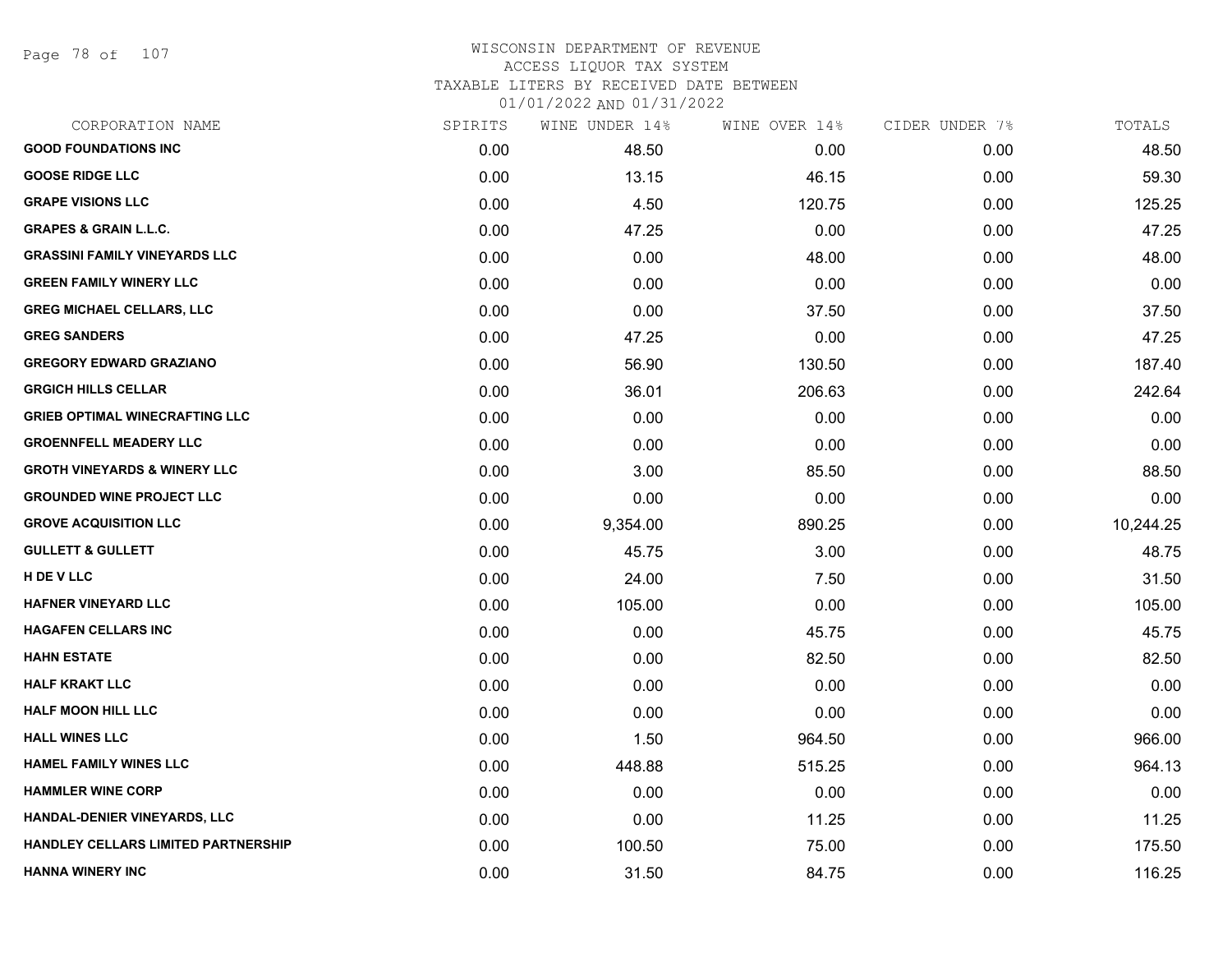Page 79 of 107

# WISCONSIN DEPARTMENT OF REVENUE ACCESS LIQUOR TAX SYSTEM TAXABLE LITERS BY RECEIVED DATE BETWEEN

| CORPORATION NAME                      | SPIRITS | WINE UNDER 14% | WINE OVER 14% | CIDER UNDER 7% | TOTALS    |
|---------------------------------------|---------|----------------|---------------|----------------|-----------|
| <b>HANSJOERG WYSS</b>                 | 0.00    | 24.00          | 190.50        | 0.00           | 214.50    |
| <b>HARBOR HILL FRUIT FARMS INC</b>    | 0.00    | 0.00           | 0.00          | 0.00           | 0.00      |
| <b>HARBOR RIDGE WINERY INC.</b>       | 0.00    | 0.00           | 0.00          | 0.00           | 0.00      |
| <b>HARLAN ESTATE WINERY INC</b>       | 0.00    | 0.00           | 12.00         | 0.00           | 12.00     |
| <b>HARMELL CELLARS LLC</b>            | 0.00    | 0.00           | 0.00          | 0.00           | 0.00      |
| <b>HARRIS &amp; HARRIS</b>            | 0.00    | 13.50          | 48.75         | 0.00           | 62.25     |
| <b>HARROW CELLARS</b>                 | 0.00    | 0.00           | 0.00          | 0.00           | 0.00      |
| <b>HARRY &amp; DAVID HOLDINGS INC</b> | 0.00    | 2,585.72       | 144.75        | 0.00           | 2,730.47  |
| <b>HAT RACK WINES</b>                 | 0.00    | 6.75           | 11.25         | 0.00           | 18.00     |
| HAWK AND HORSE VINEYARDS LLC          | 0.00    | 0.00           | 0.00          | 0.00           | 0.00      |
| <b>HAWKES LLC</b>                     | 0.00    | 24.00          | 127.50        | 0.00           | 151.50    |
| <b>HAZLITT 1852 VINEYARDS INC</b>     | 0.00    | 56.25          | 0.00          | 0.00           | 56.25     |
| <b>HDD LLC</b>                        | 0.00    | 94.50          | 489.00        | 0.00           | 583.50    |
| <b>HEATH SPARKLING WINES, LLC</b>     | 0.00    | 0.00           | 0.00          | 0.00           | 0.00      |
| <b>HEIDRUN MEADERY</b>                | 0.00    | 12.75          | 0.00          | 0.00           | 12.75     |
| <b>HEITZ WINE CELLARS</b>             | 0.00    | 51.00          | 51.75         | 0.00           | 102.75    |
| <b>HEMISPHERE WINE COMPANY INC</b>    | 0.00    | 38.25          | 66.00         | 0.00           | 104.25    |
| <b>HEMISPHERES LLC</b>                | 0.00    | 19,125.75      | 3,165.50      | 0.00           | 22,291.25 |
| <b>HERDIE BAISDEN</b>                 | 0.00    | 0.00           | 0.00          | 0.00           | 0.00      |
| <b>HERMAN STORY WINES INC</b>         | 0.00    | 1.59           | 21.79         | 0.00           | 23.38     |
| <b>HERON HILL VINEYARDS INC</b>       | 0.00    | 21.00          | 0.00          | 0.00           | 21.00     |
| <b>HESTAN VINEYARDS LLC</b>           | 0.00    | 9.00           | 57.00         | 0.00           | 66.00     |
| <b>HICKORY FARMS LLC</b>              | 0.00    | 613.50         | 0.75          | 0.00           | 614.25    |
| <b>HIDDEN RIDGE VINEYARD LLC</b>      | 0.00    | 0.00           | 71.25         | 0.00           | 71.25     |
| <b>HILL ESTATES INC</b>               | 0.00    | 9.75           | 77.25         | 0.00           | 87.00     |
| <b>HILLSIDE WINERY</b>                | 0.00    | 0.00           | 0.00          | 0.00           | 0.00      |
| <b>HIRSCH WINERY LLC</b>              | 0.00    | 24.00          | 0.00          | 0.00           | 24.00     |
| HOLLYS HILL VINEYARDS LLC             | 0.00    | 0.00           | 28.50         | 0.00           | 28.50     |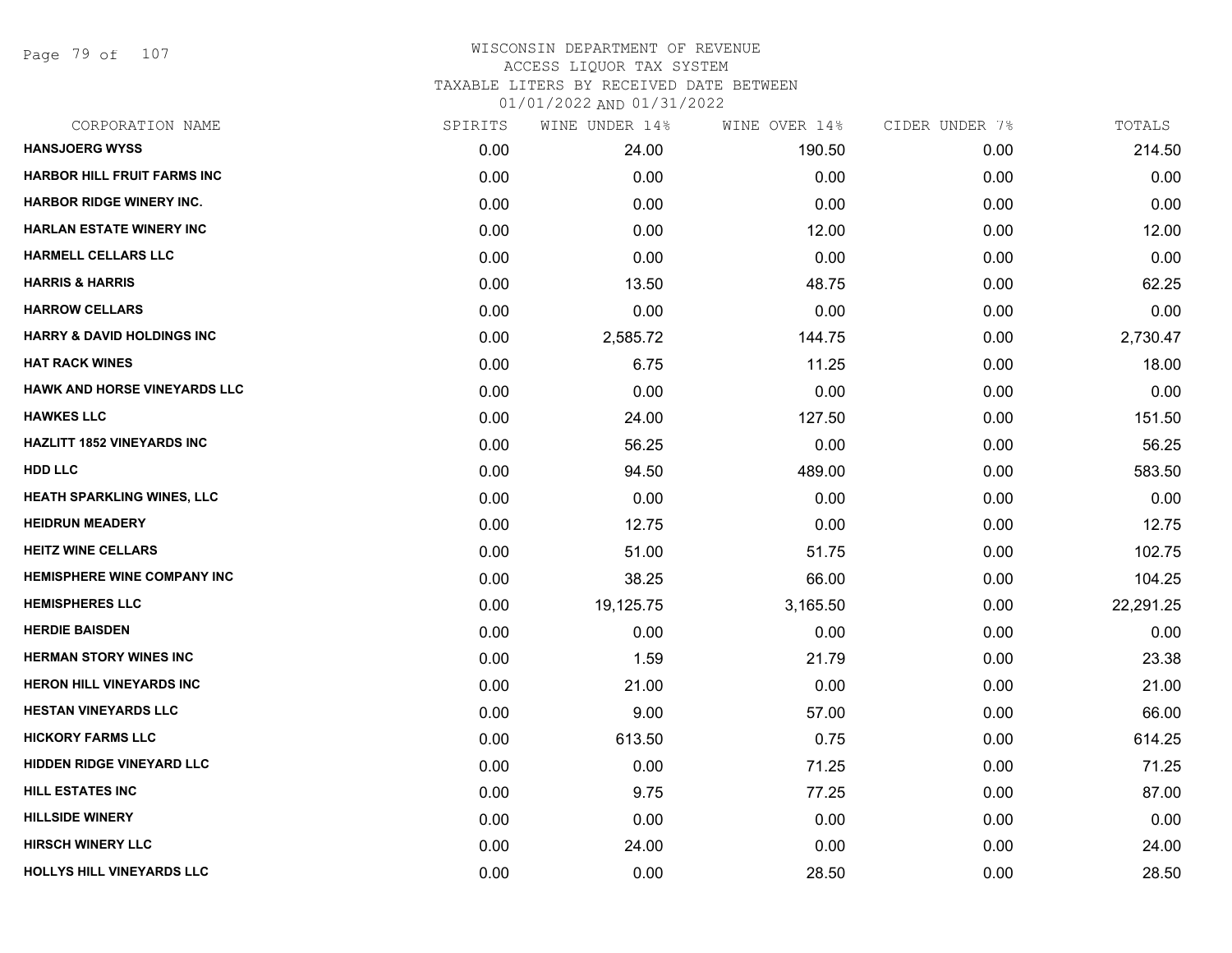## WISCONSIN DEPARTMENT OF REVENUE ACCESS LIQUOR TAX SYSTEM

TAXABLE LITERS BY RECEIVED DATE BETWEEN

| CORPORATION NAME                                    | SPIRITS | WINE UNDER 14% | WINE OVER 14% | CIDER UNDER 7% | TOTALS   |
|-----------------------------------------------------|---------|----------------|---------------|----------------|----------|
| HONIG VINEYARD AND WINERY LLC                       | 0.00    | 3.76           | 98.26         | 0.00           | 102.02   |
| <b>HOPE WINE LLC</b>                                | 0.00    | 2,311.33       | 163.88        | 0.00           | 2,475.21 |
| <b>HORSE &amp; PLOW INC,</b>                        | 0.00    | 0.00           | 0.00          | 0.00           | 0.00     |
| <b>HOUDINI INC</b>                                  | 0.00    | 0.00           | 0.00          | 0.00           | 0.00     |
| <b>HOURGLASS WINE COMPANY INC</b>                   | 0.00    | 5.25           | 45.75         | 0.00           | 51.00    |
| <b>HQ WINERY LLC</b>                                | 0.00    | 0.00           | 130.88        | 0.00           | 130.88   |
| <b>HUA YUAN</b>                                     | 0.00    | 0.00           | 0.00          | 0.00           | 0.00     |
| HUNEEUS WINES HOLDCO LLC                            | 0.00    | 171.00         | 144.00        | 0.00           | 315.00   |
| HUNT COUNTRY VINEYARDS LLC                          | 0.00    | 14.63          | 0.00          | 0.00           | 14.63    |
| <b>HUSCH VINEYARDS INC</b>                          | 0.00    | 136.12         | 141.00        | 0.00           | 277.12   |
| <b>HUSIC VINEYARDS LLC</b>                          | 0.00    | 0.00           | 0.00          | 0.00           | 0.00     |
| <b>IMAGINARY FACTORY LLC</b>                        | 0.00    | 0.00           | 0.00          | 0.00           | 0.00     |
| <b>INCEPTION WINES LLC</b>                          | 0.00    | 0.00           | 0.00          | 0.00           | 0.00     |
| INCIDER, INC.                                       | 0.00    | 0.00           | 0.00          | 0.00           | 0.00     |
| <b>INMAN FAMILY WINES LLC</b>                       | 0.00    | 22.50          | 2.25          | 0.00           | 24.75    |
| <b>INVESTOR'S OF AMERICA LP</b>                     | 0.00    | 12.75          | 26.25         | 0.00           | 39.00    |
| <b>IRON HORSE VINEYARDS LP</b>                      | 0.00    | 328.50         | 12.00         | 0.00           | 340.50   |
| <b>ISENHOWER CELLARS LLC</b>                        | 0.00    | 11.25          | 27.00         | 0.00           | 38.25    |
| <b>ISLAND ORCHARD CIDER LLC</b>                     | 0.00    | 0.00           | 0.00          | 0.00           | 0.00     |
| <b>J BLAIR PENCE, TRUSTEE OF PENCE FAMILY TRUST</b> | 0.00    | 64.50          | 0.00          | 0.00           | 64.50    |
| <b>J CELLARS INVESTMENTS LLC</b>                    | 0.00    | 9.00           | 9.00          | 0.00           | 18.00    |
| <b>J LOHR WINERY CORP</b>                           | 0.00    | 23.25          | 59.25         | 0.00           | 82.50    |
| J PEDRONCELLI WINERY                                | 0.00    | 27.00          | 300.75        | 0.00           | 327.75   |
| <b>J RICKARDS WINERY LLC</b>                        | 0.00    | 0.00           | 118.50        | 0.00           | 118.50   |
| <b>J WILLETT COMPANIES</b>                          | 0.00    | 0.00           | 0.00          | 0.00           | 0.00     |
| J. DUSI, INC.                                       | 0.00    | 0.00           | 45.00         | 0.00           | 45.00    |
| <b>J.W. THOMAS LLC</b>                              | 0.00    | 0.00           | 20.25         | 0.00           | 20.25    |
| <b>J3 WINE PARTNERS LLC</b>                         | 0.00    | 66.75          | 112.50        | 0.00           | 179.25   |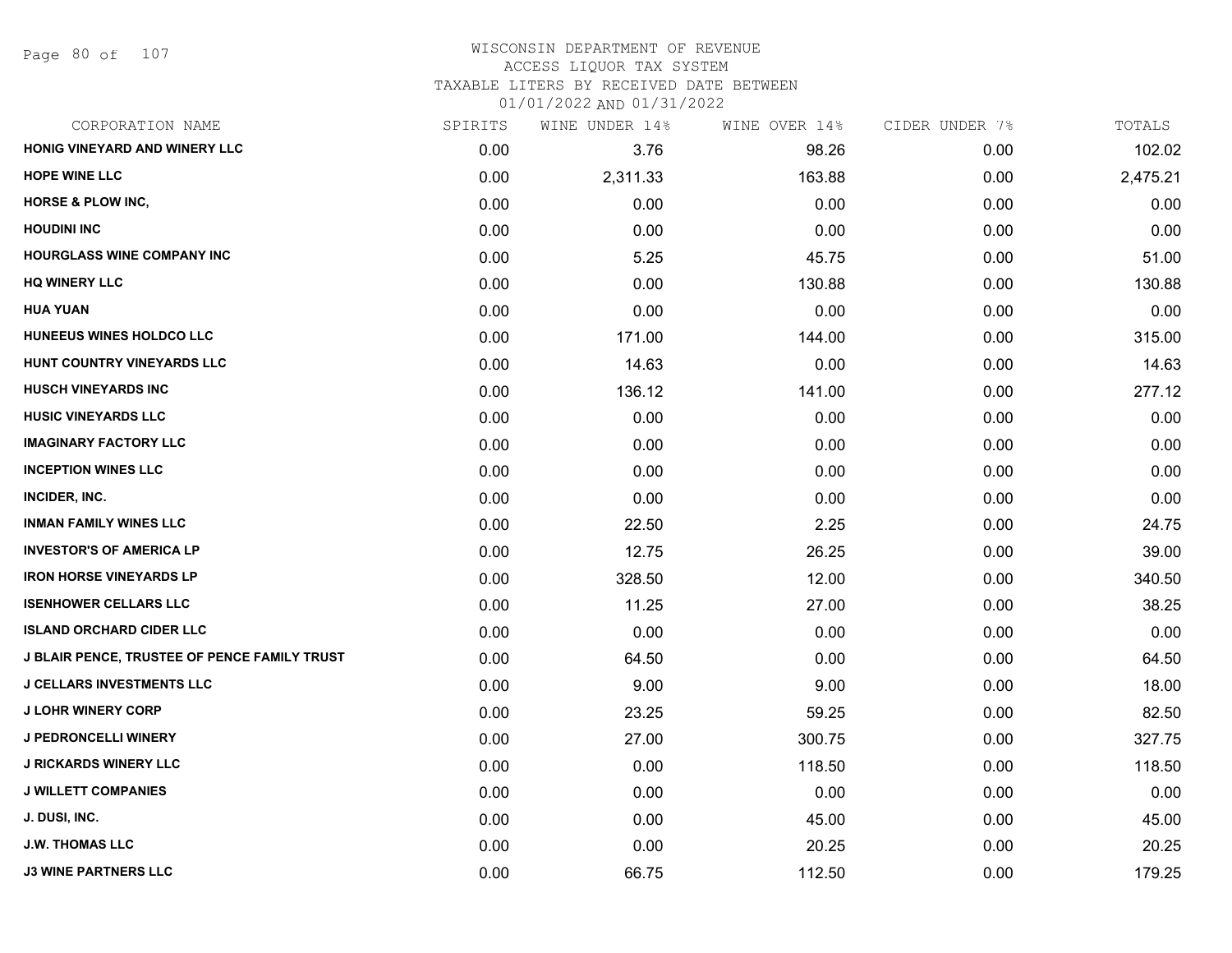Page 81 of 107

# WISCONSIN DEPARTMENT OF REVENUE ACCESS LIQUOR TAX SYSTEM

TAXABLE LITERS BY RECEIVED DATE BETWEEN

| CORPORATION NAME                      | SPIRITS | WINE UNDER 14% | WINE OVER 14% | CIDER UNDER 7% | TOTALS   |
|---------------------------------------|---------|----------------|---------------|----------------|----------|
| JACK JOHN INVESTMENTS INC             | 0.00    | 0.75           | 18.00         | 0.00           | 18.75    |
| <b>JACKSON FAMILY WINES INC</b>       | 0.00    | 2,025.38       | 354.76        | 0.00           | 2,380.14 |
| <b>JACKSON WINE LLC</b>               | 0.00    | 0.00           | 0.00          | 0.00           | 0.00     |
| <b>JACKSON WINERY &amp; VINEYARDS</b> | 0.00    | 18.00          | 37.50         | 0.00           | 55.50    |
| JACUZZI FAMILY VINEYARDS LLC          | 0.00    | 85.50          | 45.00         | 0.00           | 130.50   |
| <b>JAIME GONZALEZ</b>                 | 0.00    | 0.00           | 0.00          | 0.00           | 0.00     |
| <b>JAM CELLARS INC</b>                | 0.00    | 15.00          | 24.25         | 0.00           | 39.25    |
| <b>JAMES CZACHOROWSKI</b>             | 0.00    | 15.75          | 0.00          | 0.00           | 15.75    |
| <b>JAMES L LAMBERT</b>                | 0.00    | 10.50          | 71.25         | 0.00           | 81.75    |
| <b>JAMES P PROSSER</b>                | 0.00    | 54.00          | 0.60          | 0.00           | 54.60    |
| <b>JARVIS</b>                         | 0.00    | 0.00           | 183.38        | 0.00           | 183.38   |
| <b>JC CELLARS INC</b>                 | 0.00    | 1.50           | 45.00         | 0.00           | 46.50    |
| JEFF RUNQUIST WINES INC               | 0.00    | 82.50          | 42.75         | 0.00           | 125.25   |
| <b>JEFFERY BEMIS</b>                  | 0.00    | 0.00           | 0.00          | 0.00           | 0.00     |
| <b>JEFFREY L STOEGER</b>              | 0.00    | $-19.50$       | $-0.75$       | 0.00           | $-20.25$ |
| <b>JEFFREY NELSON</b>                 | 0.00    | 42.00          | 0.00          | 0.00           | 42.00    |
| <b>JENNIFER L JACKSON-HARTFORD</b>    | 0.00    | 249.75         | 24.38         | 0.00           | 274.13   |
| <b>JESSIES GROVE WINERY INC</b>       | 0.00    | 5.25           | 10.13         | 0.00           | 15.38    |
| <b>JESSUP CELLARS HOLDING CO LLC</b>  | 0.00    | 0.00           | 204.25        | 0.00           | 204.25   |
| <b>JM CELLARS COMPANY</b>             | 0.00    | 6.00           | 9.75          | 0.00           | 15.75    |
| <b>J-NH WINE GROUP LLC</b>            | 0.00    | 4.50           | 35.25         | 0.00           | 39.75    |
| JOHN ANTHONY VINEYARDS LLC            | 0.00    | 6.00           | 84.00         | 0.00           | 90.00    |
| <b>JOHN BIONDI</b>                    | 0.00    | 0.00           | 0.00          | 0.00           | 0.00     |
| <b>JOHN R LUCAS</b>                   | 0.00    | 25.47          | 1.49          | 0.00           | 26.96    |
| <b>JOHNSON ESTATE WINERY LLC</b>      | 0.00    | 106.88         | 0.38          | 0.00           | 107.26   |
| <b>JONATHAN DALE</b>                  | 0.00    | 0.00           | 0.00          | 0.00           | 0.00     |
| JONES FAMILY WINERY LLC               | 0.00    | 2.25           | 15.75         | 0.00           | 18.00    |
| <b>JORNY'S END LLC</b>                | 0.00    | 0.00           | 0.00          | 0.00           | 0.00     |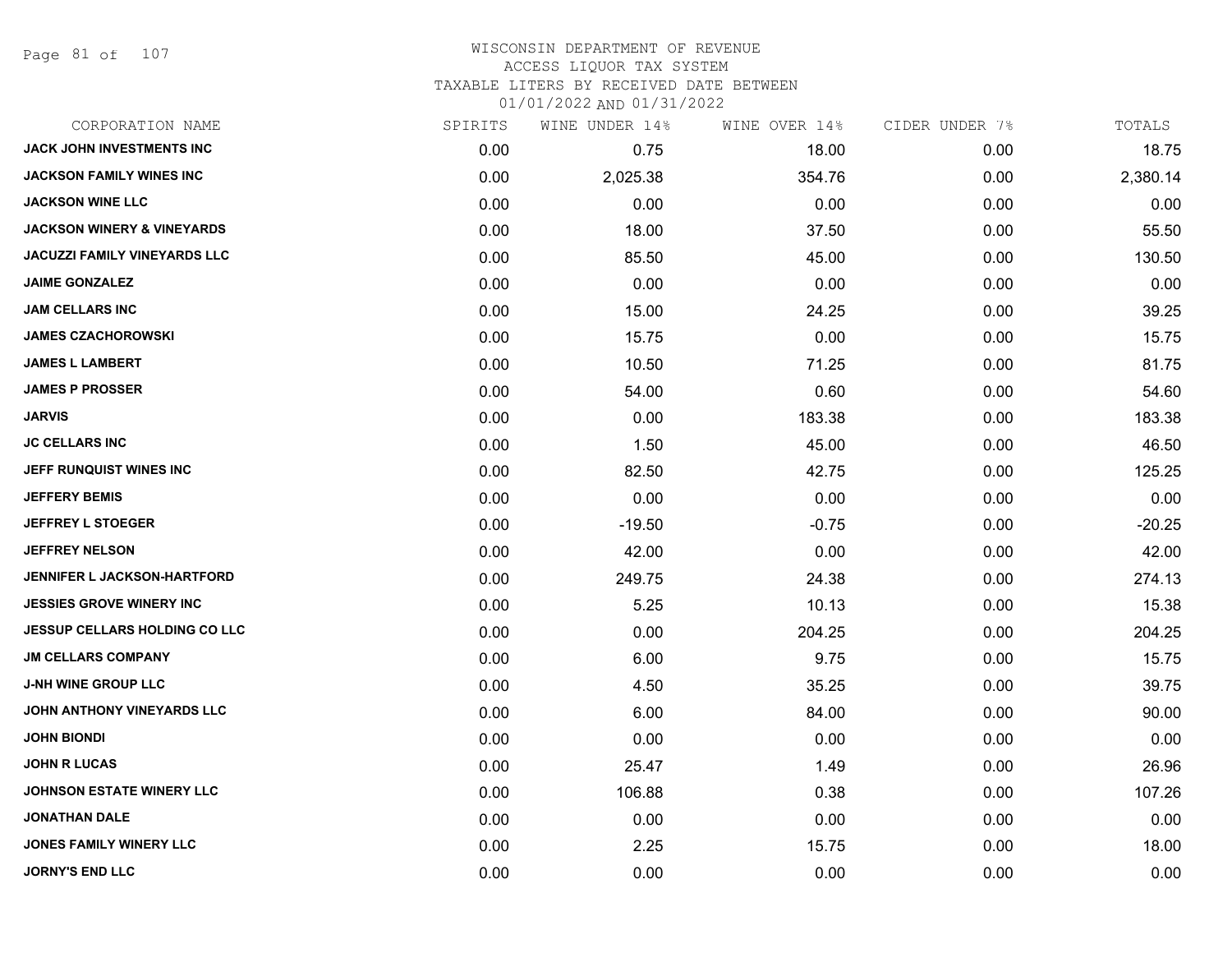Page 82 of 107

#### WISCONSIN DEPARTMENT OF REVENUE ACCESS LIQUOR TAX SYSTEM TAXABLE LITERS BY RECEIVED DATE BETWEEN

| CORPORATION NAME                         | SPIRITS | WINE UNDER 14% | WINE OVER 14% | CIDER UNDER 7% | TOTALS   |
|------------------------------------------|---------|----------------|---------------|----------------|----------|
| <b>JOSEPH ALEXANDER VILLICANA II</b>     | 0.00    | 3.75           | 9.00          | 0.00           | 12.75    |
| <b>JOSEPH PHELPS VINEYARDS LLC</b>       | 0.00    | 36.01          | 940.50        | 0.00           | 976.51   |
| <b>JOSEPH STALLER</b>                    | 0.00    | 0.00           | 0.00          | 0.00           | 0.00     |
| <b>JOSEPH WYNIMKO</b>                    | 0.00    | 0.00           | 0.00          | 0.00           | 0.00     |
| <b>JOYCE VINEYARDS LLC</b>               | 0.00    | 1.59           | 0.00          | 0.00           | 1.59     |
| <b>JUNESHINE INC</b>                     | 0.00    | 0.00           | 0.00          | 0.00           | 0.00     |
| <b>JUST THE TIPSY INC.</b>               | 0.00    | 24.00          | 0.00          | 0.00           | 24.00    |
| <b>JUSTIN VINEYARDS &amp; WINERY LLC</b> | 0.00    | 19.50          | 503.25        | 0.00           | 522.75   |
| <b>JVW CORPORATION</b>                   | 0.00    | 408.75         | 0.00          | 0.00           | 408.75   |
| <b>K VINTNERS LLC</b>                    | 0.00    | 18.00          | 22.50         | 0.00           | 40.50    |
| KACHINA CELLARS LLC                      | 0.00    | 1,485.12       | 1,639.03      | 0.00           | 3,124.15 |
| <b>KALYRA WINERY LLC</b>                 | 0.00    | 29.25          | 0.00          | 0.00           | 29.25    |
| <b>KAMEN WINES LLC</b>                   | 0.00    | 0.00           | 247.50        | 0.00           | 247.50   |
| <b>KANGARU ENTERPRISES LLC</b>           | 0.00    | 75.75          | 23.25         | 0.00           | 99.00    |
| <b>KAPCSANDY FAMILY LLC</b>              | 0.00    | 0.00           | 0.00          | 0.00           | 0.00     |
| <b>KATCHEVER &amp; CO LLC</b>            | 0.00    | 0.00           | 0.00          | 0.00           | 0.00     |
| <b>KDM GLOBAL PARTNERS, LLC</b>          | 0.00    | 40.00          | 0.00          | 0.00           | 40.00    |
| <b>KDS LLC</b>                           | 0.00    | 137.83         | 2.28          | 0.00           | 140.11   |
| <b>KEEVER VINEYARDS LLC</b>              | 0.00    | 5.25           | 21.75         | 0.00           | 27.00    |
| <b>KEN BROWN WINES LLC</b>               | 0.00    | 18.00          | 37.50         | 0.00           | 55.50    |
| <b>KEN WRIGHT CELLARS CO</b>             | 0.00    | 195.13         | 0.00          | 0.00           | 195.13   |
| <b>KENEFICK RANCHES WINERY LLC</b>       | 0.00    | 0.00           | 12.75         | 0.00           | 12.75    |
| <b>KENT HUMPHREY</b>                     | 0.00    | 6.00           | 104.25        | 0.00           | 110.25   |
| KENWARD FAMILY VINEYARDS, LLC            | 0.00    | 0.00           | 85.50         | 0.00           | 85.50    |
| <b>KENZO ESTATE INC</b>                  | 0.00    | 0.00           | 1.88          | 0.00           | 1.88     |
| <b>KERWIN ESTATE LLC</b>                 | 0.00    | 0.00           | 25.88         | 0.00           | 25.88    |
| <b>KESTREL PROPERTIES LLC</b>            | 0.00    | 0.00           | 0.00          | 0.00           | 0.00     |
| <b>KEUKA SPRING VINEYARDS LLC</b>        | 0.00    | 12.75          | 0.00          | 0.00           | 12.75    |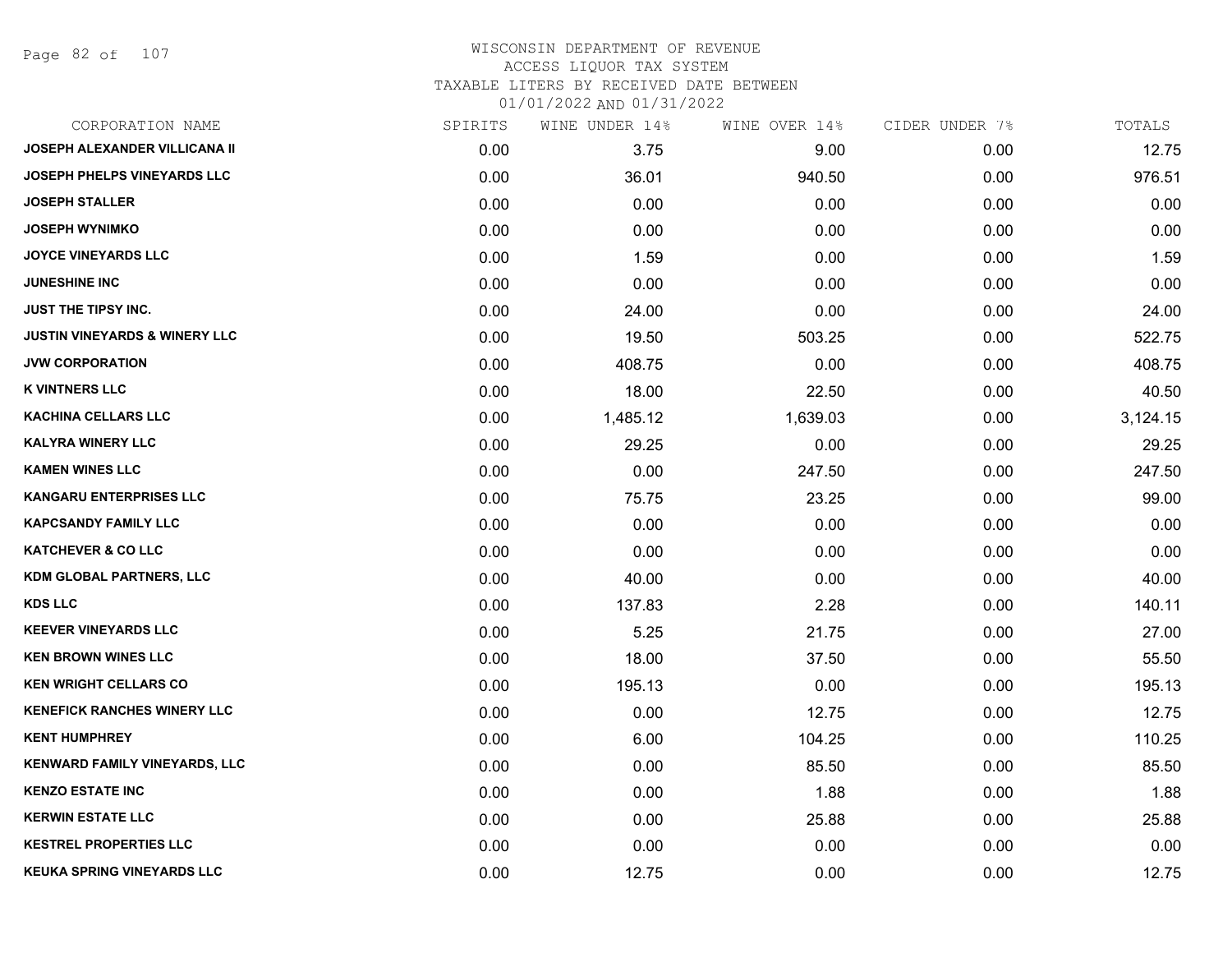Page 83 of 107

| CORPORATION NAME                             | SPIRITS | WINE UNDER 14% | WINE OVER 14% | CIDER UNDER 7% | TOTALS   |
|----------------------------------------------|---------|----------------|---------------|----------------|----------|
| <b>KEVIN BEHNKE</b>                          | 0.00    | 0.00           | 0.00          | 0.00           | 0.00     |
| <b>KEVIN C LUTHER</b>                        | 0.00    | 0.00           | 0.00          | 0.00           | 0.00     |
| <b>KING ESTATE WINERY LP</b>                 | 0.00    | 54.00          | 36.75         | 0.00           | 90.75    |
| KISMET WINE, INC.                            | 0.00    | 0.00           | 4.76          | 0.00           | 4.76     |
| KISTLER VINEYARDS, LLC                       | 0.00    | 64.50          | 250.50        | 0.00           | 315.00   |
| <b>KITFOX VINEYARDS LLC</b>                  | 0.00    | 0.00           | 0.00          | 0.00           | 0.00     |
| <b>KLEIN FOODS INC</b>                       | 0.00    | 8.25           | 355.50        | 0.00           | 363.75   |
| <b>KNIGHTS BRIDGE WINERY LLC</b>             | 0.00    | 3.75           | 30.75         | 0.00           | 34.50    |
| <b>KOEHLER WINERY LLC</b>                    | 0.00    | 14.25          | 9.00          | 0.00           | 23.25    |
| <b>KONSTANTIN D FRANK &amp; SONS</b>         | 0.00    | 303.75         | 0.00          | 0.00           | 303.75   |
| <b>KOPRI INC</b>                             | 0.00    | 0.00           | 2.25          | 0.00           | 2.25     |
| <b>KPC MT. PALOMAR WINERY LLC</b>            | 0.00    | 0.00           | 0.00          | 0.00           | 0.00     |
| <b>KRAUSE FAMILY CELLARS LLC</b>             | 0.00    | 68.25          | 41.25         | 0.00           | 109.50   |
| <b>KRISTIN HARRINGTON-BOEGNER</b>            | 0.00    | 0.00           | 0.00          | 0.00           | 0.00     |
| <b>KRUPP BROTHERS LLC</b>                    | 0.00    | 0.00           | 127.13        | 0.00           | 127.13   |
| <b>KSSM LLC</b>                              | 0.00    | 61.50          | 357.00        | 0.00           | 418.50   |
| <b>KT WINECO LLC</b>                         | 0.00    | 4.50           | 22.50         | 0.00           | 27.00    |
| <b>KULETO VILLA LLC</b>                      | 0.00    | 0.75           | 51.75         | 0.00           | 52.50    |
| <b>KUNDE ENTERPRISES INC</b>                 | 0.00    | 163.65         | 1,119.02      | 0.00           | 1,282.67 |
| <b>KV WINES LLC</b>                          | 0.00    | 37.50          | 0.00          | 0.00           | 37.50    |
| <b>L C WINE</b>                              | 0.00    | 0.00           | 142.50        | 0.00           | 142.50   |
| L FOPPIANO WINE CO INC                       | 0.00    | 0.00           | 49.50         | 0.00           | 49.50    |
| L. MAWBY, LLC                                | 0.00    | 92.25          | 0.00          | 0.00           | 92.25    |
| <b>L18 HOLDINGS, INC.</b>                    | 0.00    | 0.00           | 0.00          | 0.00           | 0.00     |
| <b>LADERA WINERY LLC</b>                     | 0.00    | 7.50           | 64.50         | 0.00           | 72.00    |
| <b>LAGUNA OAKS VINEYARD &amp; WINERY INC</b> | 0.00    | 0.00           | 0.00          | 0.00           | 0.00     |
| <b>LAIL VINEYARDS LLC</b>                    | 0.00    | 0.00           | 26.25         | 0.00           | 26.25    |
| <b>LAIRD FAMILY ESTATE LLC</b>               | 0.00    | 6.00           | 42.00         | 0.00           | 48.00    |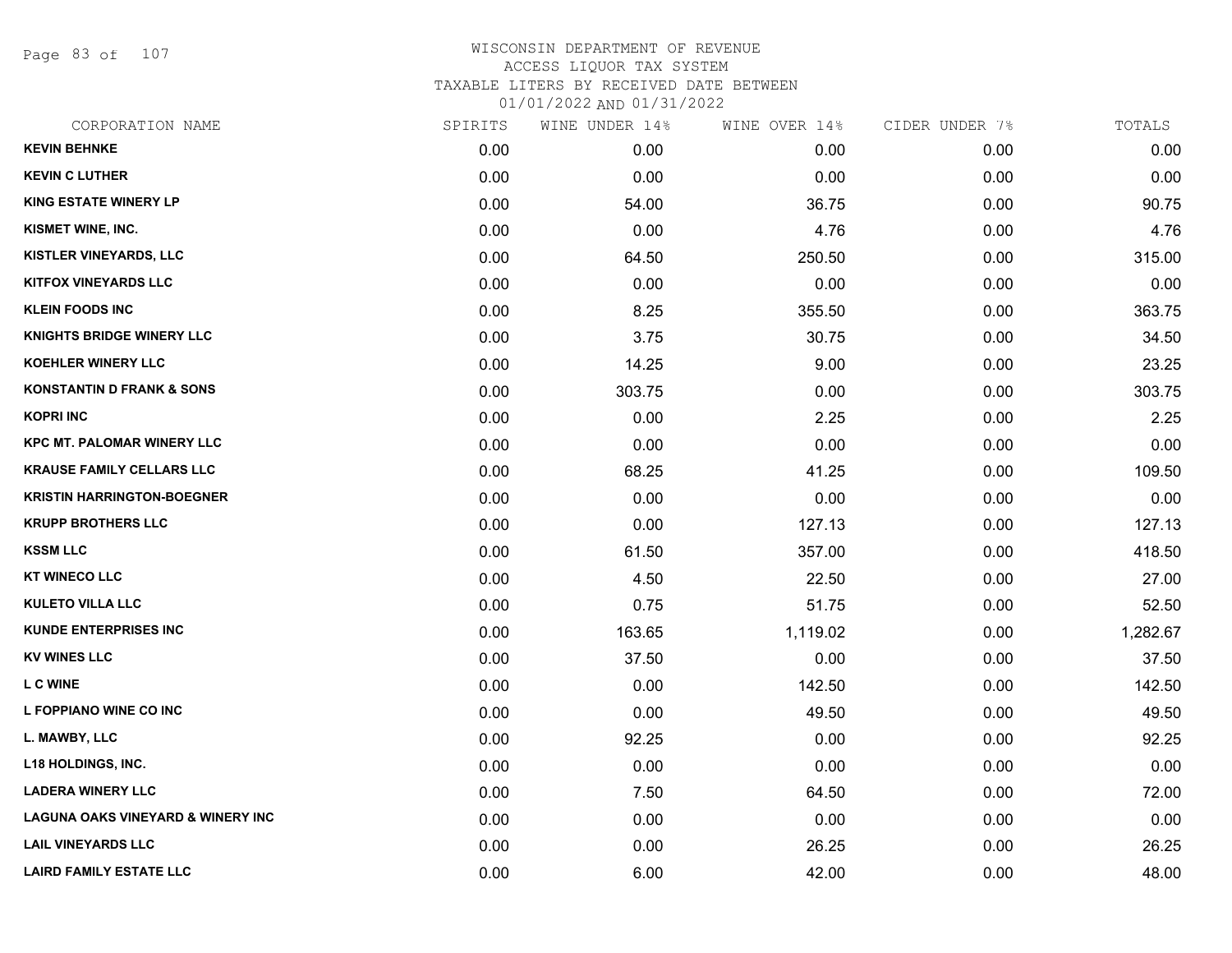| CORPORATION NAME                                  | SPIRITS | WINE UNDER 14% | WINE OVER 14% | CIDER UNDER 7% | TOTALS |
|---------------------------------------------------|---------|----------------|---------------|----------------|--------|
| <b>LAKE NOKOMIS CRANBERRIES INC</b>               | 0.00    | 0.00           | 0.00          | 0.00           | 0.00   |
| <b>LAMBERT BRIDGE WINERY INC</b>                  | 0.00    | 23.25          | 154.50        | 0.00           | 177.75 |
| <b>LAMBORN FAMILY WINE COMPANY LP</b>             | 0.00    | 0.00           | 36.75         | 0.00           | 36.75  |
| <b>LAMOREAUX LANDING WINE CELLARS LLC</b>         | 0.00    | 19.88          | 0.00          | 0.00           | 19.88  |
| <b>LANCASTER ESTATE VINEYARD &amp; WINERY LLC</b> | 0.00    | 0.00           | 121.50        | 0.00           | 121.50 |
| <b>LANGE WINERY LLC</b>                           | 0.00    | 87.00          | 45.00         | 0.00           | 132.00 |
| <b>LANGETWINS WINE CO INC</b>                     | 0.00    | 11.25          | 24.75         | 0.00           | 36.00  |
| <b>LARKMEAD VINEYARDS INC</b>                     | 0.00    | 64.50          | 77.25         | 0.00           | 141.75 |
| <b>LARSON FAMILY WINERY INC</b>                   | 0.00    | 3.00           | 153.75        | 0.00           | 156.75 |
| <b>LASSETER FAMILY WINERY LLC</b>                 | 0.00    | 1.50           | 75.75         | 0.00           | 77.25  |
| <b>LATAH CREEK WINE CELLARS LTD</b>               | 0.00    | 44.25          | 0.00          | 0.00           | 44.25  |
| <b>LAURO GUERRA</b>                               | 0.00    | 0.00           | 3.00          | 0.00           | 3.00   |
| LAUTENBACH'S ORCHARD COUNTRY INC                  | 0.00    | 0.00           | 0.00          | 0.00           | 0.00   |
| <b>LAVA SPRINGS INC</b>                           | 0.00    | 16.50          | 75.00         | 0.00           | 91.50  |
| <b>LAW ESTATE WINES</b>                           | 0.00    | 0.00           | 0.00          | 0.00           | 0.00   |
| <b>LAWER FAMILY WINERY INC</b>                    | 0.00    | 2.25           | 19.50         | 0.00           | 21.75  |
| <b>LAWRENCE CELLARS LLC</b>                       | 0.00    | 18.00          | 37.50         | 0.00           | 55.50  |
| LE CEP II INC                                     | 0.00    | 6.75           | 0.00          | 0.00           | 6.75   |
| <b>LEAL VINEYARDS INC</b>                         | 0.00    | 0.00           | 13.50         | 0.00           | 13.50  |
| <b>LEDGESTONE ESTATE LLC</b>                      | 0.00    | 0.00           | 0.00          | 0.00           | 0.00   |
| LEELANAU WINE CELLARS, LTD.                       | 0.00    | 116.52         | 9.38          | 0.00           | 125.90 |
| LEFT COAST CELLARS LLC                            | 0.00    | 42.75          | 0.00          | 0.00           | 42.75  |
| <b>LEMELSON WINERY LLC</b>                        | 0.00    | 42.75          | 6.00          | 0.00           | 48.75  |
| <b>LEMON CREEK WINERY LTD.</b>                    | 0.00    | 0.00           | 0.00          | 0.00           | 0.00   |
| <b>LEONARDINI FAMILY WINERY LLC</b>               | 0.00    | 29.25          | 160.50        | 0.00           | 189.75 |
| <b>LEONESSE CELLARS LLC</b>                       | 0.00    | 46.50          | 106.00        | 0.00           | 152.50 |
| <b>LEONETTI CELLAR LLC</b>                        | 0.00    | 0.00           | 4.50          | 0.00           | 4.50   |
| LIFE IS SHORT! LLC                                | 0.00    | 0.00           | 0.00          | 0.00           | 0.00   |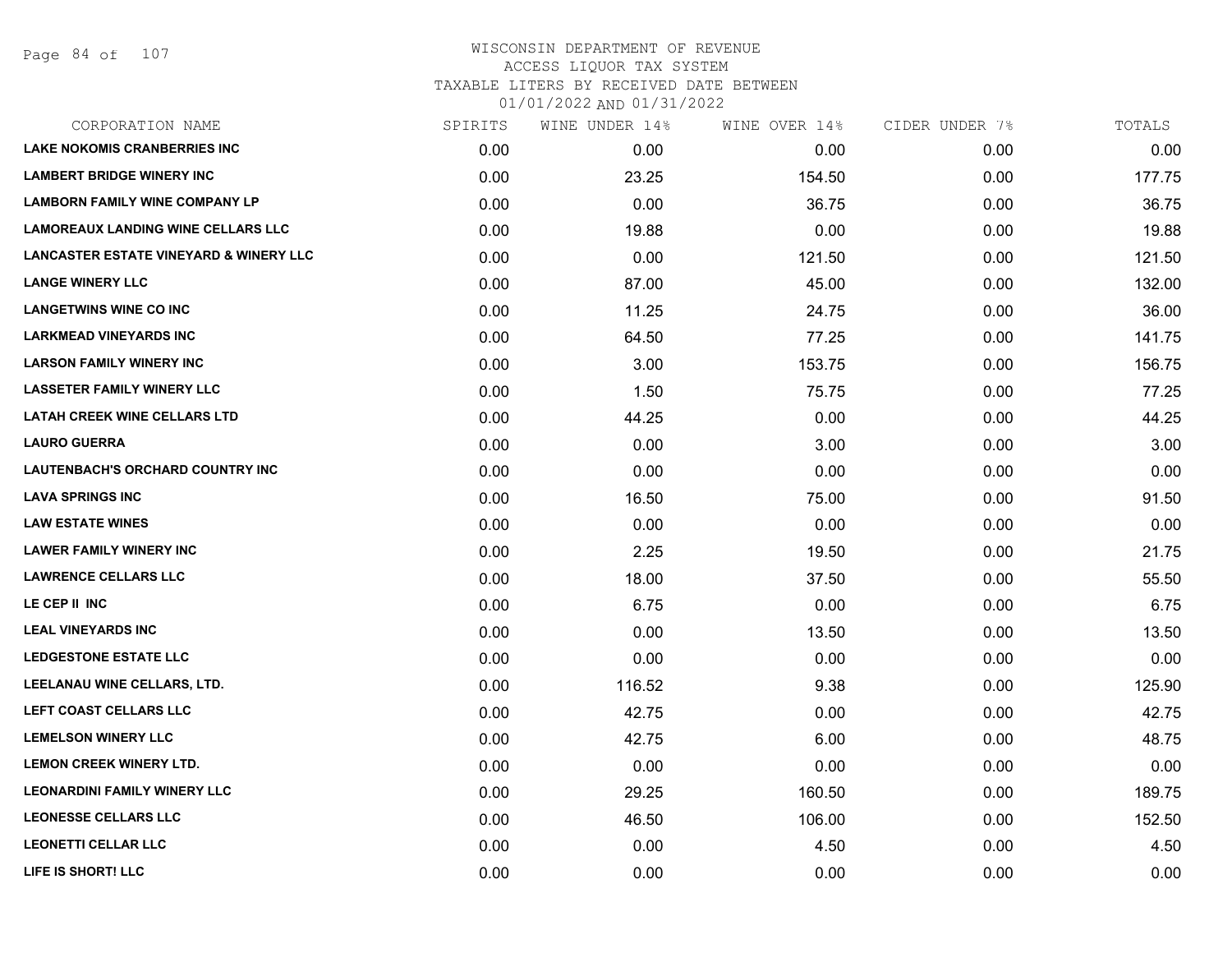#### WISCONSIN DEPARTMENT OF REVENUE ACCESS LIQUOR TAX SYSTEM

TAXABLE LITERS BY RECEIVED DATE BETWEEN

| CORPORATION NAME                         | SPIRITS | WINE UNDER 14% | WINE OVER 14% | CIDER UNDER 7% | TOTALS |
|------------------------------------------|---------|----------------|---------------|----------------|--------|
| LIL' OLE WINEMAKER SHOPPE LLC            | 0.00    | 0.00           | 0.00          | 0.00           | 0.00   |
| <b>LIMERICK LANE CELLARS INC</b>         | 0.00    | 10.50          | 75.00         | 0.00           | 85.50  |
| LINGUA FRANCA-LS VINEYARDS HOLDINGS, LLC | 0.00    | 88.50          | 0.00          | 0.00           | 88.50  |
| <b>LINNE CALODO INC</b>                  | 0.00    | 0.00           | 84.75         | 0.00           | 84.75  |
| <b>LINSFIELD WINE CO., LLC</b>           | 0.00    | 0.00           | 18.00         | 0.00           | 18.00  |
| <b>LION NATHAN USA INC</b>               | 0.00    | 346.89         | 250.50        | 0.00           | 597.39 |
| <b>LIONS PEAK</b>                        | 0.00    | 0.00           | 0.00          | 0.00           | 0.00   |
| <b>LISA REDMON</b>                       | 0.00    | 5.25           | 3.75          | 0.00           | 9.00   |
| <b>LLOYD CELLARS INC</b>                 | 0.00    | 0.00           | 42.75         | 0.00           | 42.75  |
| <b>LLOYD W DAVIS</b>                     | 0.00    | 12.00          | 33.00         | 0.00           | 45.00  |
| <b>LMR WINE ESTATES LLC</b>              | 0.00    | 87.75          | 0.75          | 0.00           | 88.50  |
| <b>LOBO WINES LLC</b>                    | 0.00    | 0.00           | 5.25          | 0.00           | 5.25   |
| <b>LONG SHADOWS VINTNERS LLC</b>         | 0.00    | 22.50          | 49.50         | 0.00           | 72.00  |
| <b>LONGBOARD VINEYARDS LLC</b>           | 0.00    | 0.00           | 0.00          | 0.00           | 0.00   |
| <b>LONGORIA &amp; LONGORIA</b>           | 0.00    | 0.00           | 22.50         | 0.00           | 22.50  |
| <b>LORENZI ESTATE WINES, INC</b>         | 0.00    | 5.25           | 16.50         | 0.00           | 21.75  |
| <b>LORIMAR WINERY INC</b>                | 0.00    | 11.25          | 43.50         | 0.00           | 54.75  |
| <b>LOST ISLAND WINE LLC</b>              | 0.00    | 0.00           | 0.00          | 0.00           | 0.00   |
| <b>LOWDEN SCHOOLHOUSE CORPORATION</b>    | 0.00    | 9.00           | 132.00        | 0.00           | 141.00 |
| LUCAS & LEWELLEN VINEYARDS INC           | 0.00    | 33.75          | 39.85         | 0.00           | 73.60  |
| <b>LYNFRED WINERY INC</b>                | 0.00    | 100.13         | 0.00          | 0.00           | 100.13 |
| <b>LYNMAR WINERY LLC</b>                 | 0.00    | 0.00           | 152.25        | 0.00           | 152.25 |
| <b>M.A.C. WINES, LLC</b>                 | 0.00    | 1.50           | 21.00         | 0.00           | 22.50  |
| <b>MACCHIA, INC</b>                      | 0.00    | 0.00           | 36.00         | 0.00           | 36.00  |
| <b>MADRIGAL FAMILY WINERY LLC</b>        | 0.00    | 0.75           | 52.13         | 0.00           | 52.88  |
| <b>MADRONA VINEYARDS LP</b>              | 0.00    | 30.00          | 25.75         | 0.00           | 55.75  |
| <b>MAHAN WINES LLC</b>                   | 0.00    | 0.00           | 0.00          | 0.00           | 0.00   |
| <b>MAKER WINE COMPANY</b>                | 0.00    | 19.50          | 0.00          | 0.00           | 19.50  |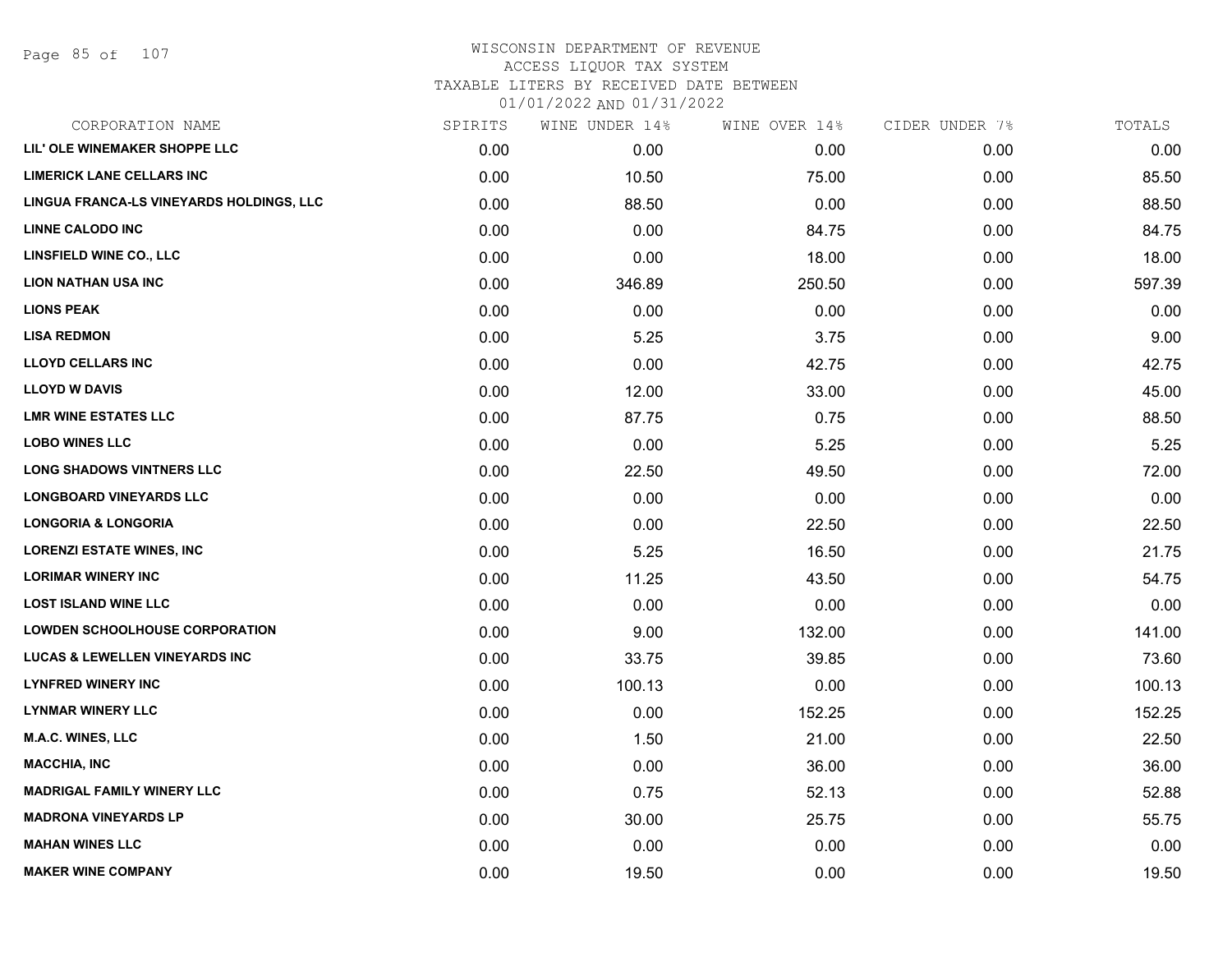Page 86 of 107

| CORPORATION NAME                              | SPIRITS | WINE UNDER 14% | WINE OVER 14% | CIDER UNDER 7% | TOTALS   |
|-----------------------------------------------|---------|----------------|---------------|----------------|----------|
| <b>MAKK WINE LLC</b>                          | 0.00    | 30.00          | 1.50          | 0.00           | 31.50    |
| <b>MALULANI INVESTMENTS LIMITED</b>           | 0.00    | 0.38           | 14.25         | 0.00           | 14.63    |
| <b>MANCAN WINE LLC</b>                        | 0.00    | 98.75          | 0.00          | 0.00           | 98.75    |
| <b>MANO'S INC</b>                             | 0.00    | 116.25         | 0.00          | 0.00           | 116.25   |
| <b>MARCASSIN WINE COMPANY, LLC</b>            | 0.00    | 0.00           | 195.75        | 0.00           | 195.75   |
| <b>MARGERUM WINE COMPANY INC</b>              | 0.00    | 52.50          | 24.00         | 0.00           | 76.50    |
| <b>MARIETTA CELLARS INC</b>                   | 0.00    | 3.00           | 10.50         | 0.00           | 13.50    |
| <b>MARIPOSA WINE COMPANY LLC</b>              | 0.00    | 0.00           | 0.00          | 0.00           | 0.00     |
| <b>MARK HEROLD</b>                            | 0.00    | 0.00           | 0.00          | 0.00           | 0.00     |
| <b>MARK J NEAL</b>                            | 0.00    | 20.25          | 120.75        | 0.00           | 141.00   |
| <b>MARK MCNEILLY</b>                          | 0.00    | 0.00           | 150.06        | 0.00           | 150.06   |
| <b>MARKHAM VINEYARDS</b>                      | 0.00    | 36.75          | 172.50        | 0.00           | 209.25   |
| <b>MARTIN E SELL</b>                          | 0.00    | 0.00           | 0.00          | 0.00           | 0.00     |
| <b>MARTIN RANCH WINERY, INC.</b>              | 0.00    | 0.75           | 1.50          | 0.00           | 2.25     |
| <b>MARTIN RAY WINERY INC</b>                  | 0.00    | 46.50          | 21.75         | 0.00           | 68.25    |
| <b>MARTINELLI WINERY INC</b>                  | 0.00    | 0.00           | 234.00        | 0.00           | 234.00   |
| <b>MARYANN MCNALLY</b>                        | 0.00    | 26.25          | 20.25         | 0.00           | 46.50    |
| <b>MATHY WINERY LLC</b>                       | 0.00    | 783.75         | 732.03        | 0.00           | 1,515.78 |
| <b>MATRICK HOLDINGS CORPORATION</b>           | 0.00    | 10.50          | 0.00          | 0.00           | 10.50    |
| <b>MATT PREIS</b>                             | 0.00    | 0.00           | 0.00          | 0.00           | 0.00     |
| <b>MATTHEW RICK</b>                           | 0.00    | 0.00           | 0.00          | 0.00           | 0.00     |
| <b>MATTHIAS A PIPPIG &amp; JAMIE M KINSER</b> | 0.00    | 5.25           | 26.25         | 0.00           | 31.50    |
| <b>MAUI WINE LTD</b>                          | 0.00    | 117.00         | 3.78          | 0.00           | 120.78   |
| <b>MAURITSON FAMILY WINERY</b>                | 0.00    | 67.50          | 162.75        | 0.00           | 230.25   |
| <b>MAYACAMA FARMS LLC</b>                     | 0.00    | 0.00           | 13.50         | 0.00           | 13.50    |
| <b>MAYACAMAS VINEYARDS INC</b>                | 0.00    | 84.75          | 15.75         | 0.00           | 100.50   |
| <b>MAYNARD JAMES KEENAN</b>                   | 0.00    | 108.00         | 0.00          | 0.00           | 108.00   |
| <b>MCBRIDE SISTERS COLLECTIONS INC</b>        | 0.00    | 300.75         | 0.00          | 0.00           | 300.75   |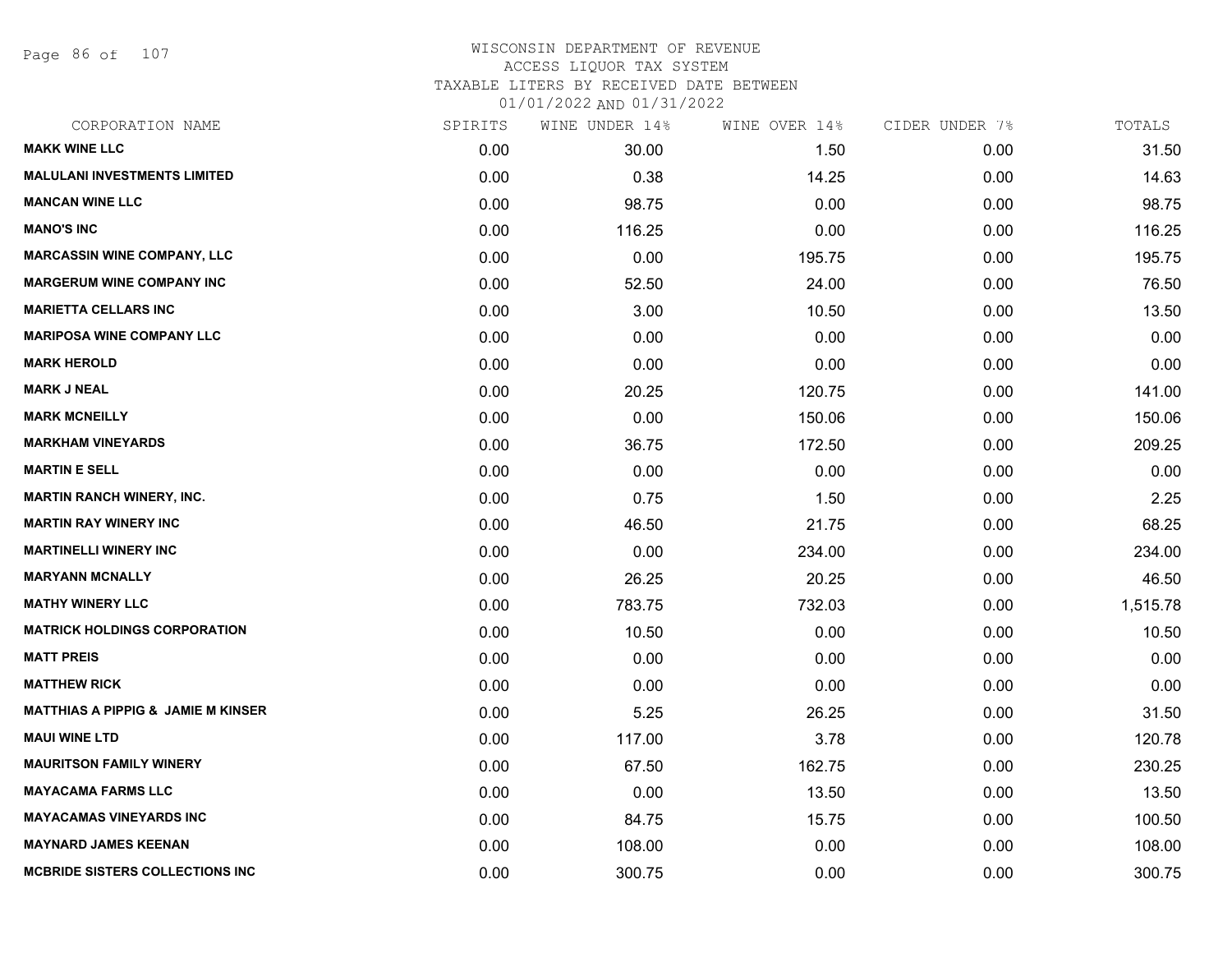Page 87 of 107

| CORPORATION NAME                    | SPIRITS | WINE UNDER 14% | WINE OVER 14% | CIDER UNDER 7% | TOTALS   |
|-------------------------------------|---------|----------------|---------------|----------------|----------|
| MCFLESHMAN'S BREWING CO., LLC.      | 0.00    | 0.00           | 0.00          | 0.00           | 0.00     |
| MCKAHN FAMILY CELLARS, LLC          | 0.00    | 0.00           | 51.75         | 0.00           | 51.75    |
| <b>MCMENAMINS INC</b>               | 0.00    | 22.50          | 4.50          | 0.00           | 27.00    |
| <b>MCNAB RIDGE WINERY LLC</b>       | 0.00    | 3.00           | 1.50          | 0.00           | 4.50     |
| <b>MELROSE CELLARS LLC</b>          | 0.00    | 17.25          | 0.75          | 0.00           | 18.00    |
| <b>MELVILLE VINEYARDS SOUTH LLC</b> | 0.00    | 0.00           | 0.00          | 0.00           | 0.00     |
| <b>MENDOCINO WINE GROUP LLC</b>     | 0.00    | 14.25          | 20.25         | 0.00           | 34.50    |
| <b>MER ET SOLEIL LLC</b>            | 0.00    | 0.00           | 17.25         | 0.00           | 17.25    |
| <b>MERCER WINE ESTATES LLC</b>      | 0.00    | 9.00           | 4.50          | 0.00           | 13.50    |
| <b>MERRYVALE VINEYARDS LLC</b>      | 0.00    | 58.13          | 184.50        | 0.00           | 242.63   |
| <b>MERSHONIAN CIDERY LLC</b>        | 0.00    | 0.00           | 0.00          | 0.00           | 0.00     |
| <b>MESSINA HOF WINE CELLARS INC</b> | 0.00    | 57.75          | 6.75          | 0.00           | 64.50    |
| <b>METAMORPHOSIS WINES LLC</b>      | 0.00    | 0.00           | 57.00         | 0.00           | 57.00    |
| <b>METEOR VINEYARD LLC</b>          | 0.00    | 0.00           | 0.00          | 0.00           | 0.00     |
| <b>METROPOLITAN WINES LLC</b>       | 0.00    | 0.00           | 0.00          | 0.00           | 0.00     |
| <b>METTLER WINES LLC</b>            | 0.00    | 1.50           | 40.50         | 0.00           | 42.00    |
| <b>MEV CORPORATION</b>              | 0.00    | 12.00          | 0.00          | 0.00           | 12.00    |
| <b>MEYER CELLARS LLC</b>            | 0.00    | 0.00           | 0.00          | 0.00           | 0.00     |
| <b>MHM GLASS ETCHING, INC</b>       | 0.00    | 159.24         | 0.00          | 0.00           | 159.24   |
| <b>MI SUENO WINERY</b>              | 0.00    | 0.00           | 60.00         | 0.00           | 60.00    |
| <b>MICHAEL C YATES</b>              | 0.00    | 0.00           | 0.00          | 0.00           | 0.00     |
| <b>MICHAEL HIRBY</b>                | 0.00    | 6.00           | 61.50         | 0.00           | 67.50    |
| <b>MICHEAL DASHE</b>                | 0.00    | 5.25           | 0.38          | 0.00           | 5.63     |
| <b>MIDNIGHT CELLARS INC</b>         | 0.00    | 8.25           | 71.25         | 0.00           | 79.50    |
| <b>MID-OAK DISTILLERY INC</b>       | 0.00    | 0.00           | 0.00          | 0.00           | 0.00     |
| <b>MILBRANDT FAMILY WINES LLC</b>   | 0.00    | 36.75          | 0.00          | 0.00           | 36.75    |
| <b>MILDARA BLASS INC</b>            | 0.00    | 764.25         | 804.75        | 0.00           | 1,569.00 |
| <b>MILL CREEK VINEYARDS</b>         | 0.00    | 0.00           | 0.00          | 0.00           | 0.00     |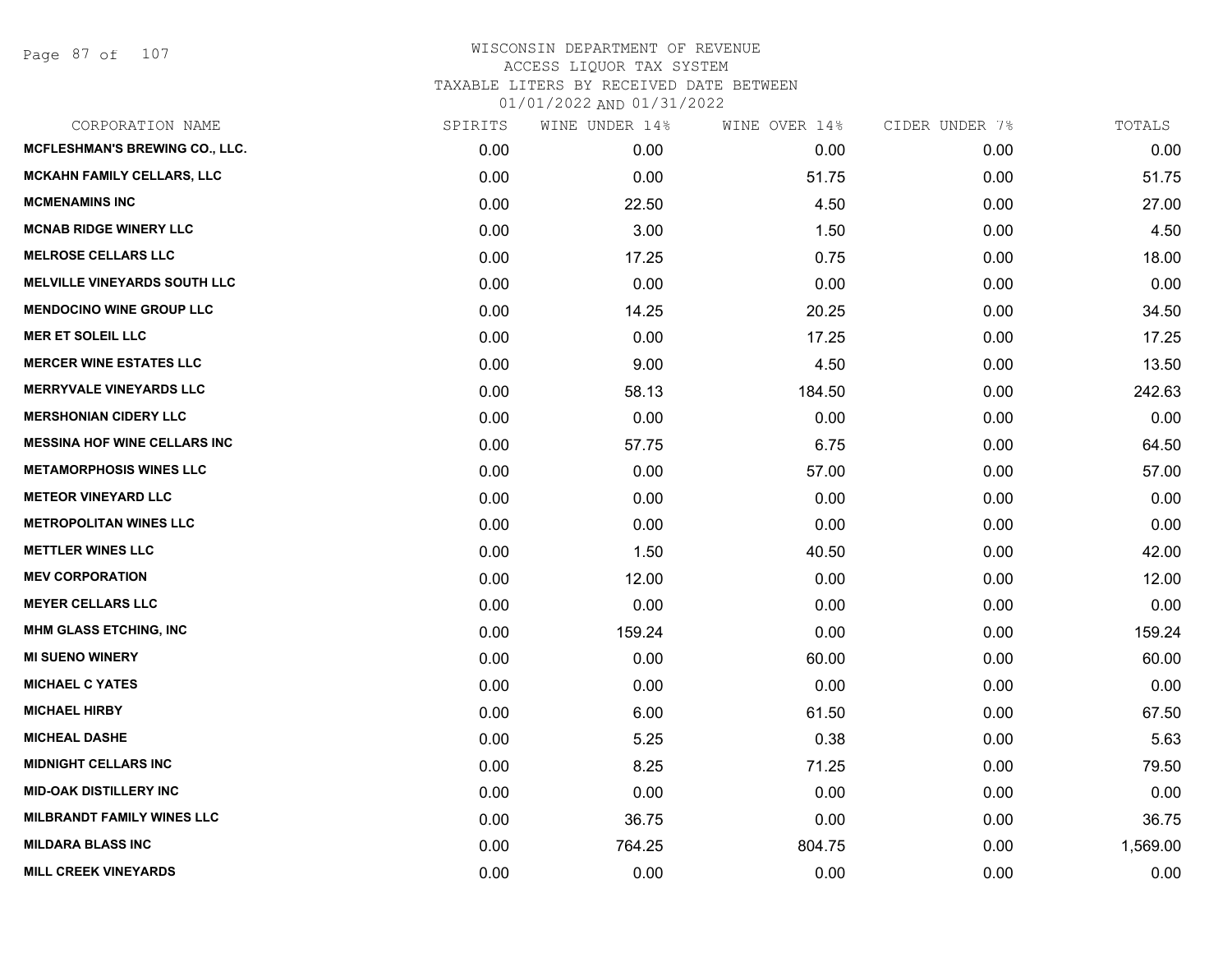Page 88 of 107

| CORPORATION NAME                                  | SPIRITS | WINE UNDER 14% | WINE OVER 14% | CIDER UNDER 7% | TOTALS |
|---------------------------------------------------|---------|----------------|---------------|----------------|--------|
| <b>MILLBROOK WINERY INC</b>                       | 0.00    | 0.00           | 0.00          | 0.00           | 0.00   |
| MILLER FAMILY WINE COMPANY LLC                    | 0.00    | 3.00           | 6.00          | 0.00           | 9.00   |
| <b>MINER FAMILY WINERY LLC</b>                    | 0.00    | 0.00           | 0.00          | 0.00           | 0.00   |
| <b>MINNESOTAS FINEST FERMENTED PRODUCTS</b>       | 0.00    | 0.00           | 0.00          | 0.00           | 0.00   |
| <b>MIRA WINERY LLC</b>                            | 0.00    | 0.00           | 14.25         | 0.00           | 14.25  |
| <b>MIRAMONT ESTATE VINEYARDS &amp; WINERY INC</b> | 0.00    | 0.00           | 0.00          | 0.00           | 0.00   |
| <b>MIRASOL WINE LLC</b>                           | 0.00    | 8.25           | 15.75         | 0.00           | 24.00  |
| <b>MOBCRAFT BEER INC.</b>                         | 0.00    | 0.00           | 0.00          | 0.00           | 0.00   |
| <b>MODERN DEVELOPMENT COMPANY</b>                 | 0.00    | 0.00           | 22.50         | 0.00           | 22.50  |
| <b>MOLLY AIDA INC</b>                             | 0.00    | 0.00           | 0.00          | 0.00           | 0.00   |
| <b>MOLLYDOOKER INTERNATIONAL LLC</b>              | 0.00    | 4.50           | 52.50         | 0.00           | 57.00  |
| <b>MONTEREY WINE AND PRODUCE CORP</b>             | 0.00    | 40.50          | 0.00          | 0.00           | 40.50  |
| <b>MONTICELLO CELLARS INC</b>                     | 0.00    | 0.00           | 0.00          | 0.00           | 0.00   |
| <b>MOONDANCER LLC</b>                             | 0.00    | 0.00           | 0.00          | 0.00           | 0.00   |
| <b>MORCHELLA WINE CELLARS LLC</b>                 | 0.00    | 22.50          | 0.00          | 0.00           | 22.50  |
| <b>MORGAN WINERY INC</b>                          | 0.00    | 18.75          | 17.25         | 0.00           | 36.00  |
| <b>MOSHIN VINEYARDS INC</b>                       | 0.00    | 0.00           | 0.00          | 0.00           | 0.00   |
| <b>MOSIER, LLC</b>                                | 0.00    | 0.00           | 0.00          | 0.00           | 0.00   |
| <b>MOUNT VEEDER SPRINGS LLC</b>                   | 0.00    | 0.00           | 2.25          | 0.00           | 2.25   |
| <b>MS WINES, LLC</b>                              | 0.00    | 25.50          | 0.00          | 0.00           | 25.50  |
| <b>MULLIGAN &amp; MULLIGAN</b>                    | 0.00    | 16.50          | 0.00          | 0.00           | 16.50  |
| <b>MUNCH &amp; FOX</b>                            | 0.00    | 0.00           | 18.00         | 0.00           | 18.00  |
| <b>MUNSON BRIDGE WINERY INC</b>                   | 0.00    | 0.00           | 0.00          | 0.00           | 0.00   |
| <b>MURIELLE WINERY INC.</b>                       | 0.00    | 81.00          | 0.00          | 0.00           | 81.00  |
| <b>MUSCARDINI CELLARS, LLC</b>                    | 0.00    | 5.25           | 42.75         | 0.00           | 48.00  |
| <b>MUSETTA WINERY, LLC</b>                        | 0.00    | 0.00           | 0.00          | 0.00           | 0.00   |
| <b>MY FAVORITE NEIGHBOR LLC</b>                   | 0.00    | 3.75           | 207.00        | 0.00           | 210.75 |
| <b>MYKA CELLARS INC</b>                           | 0.00    | 0.00           | 0.00          | 0.00           | 0.00   |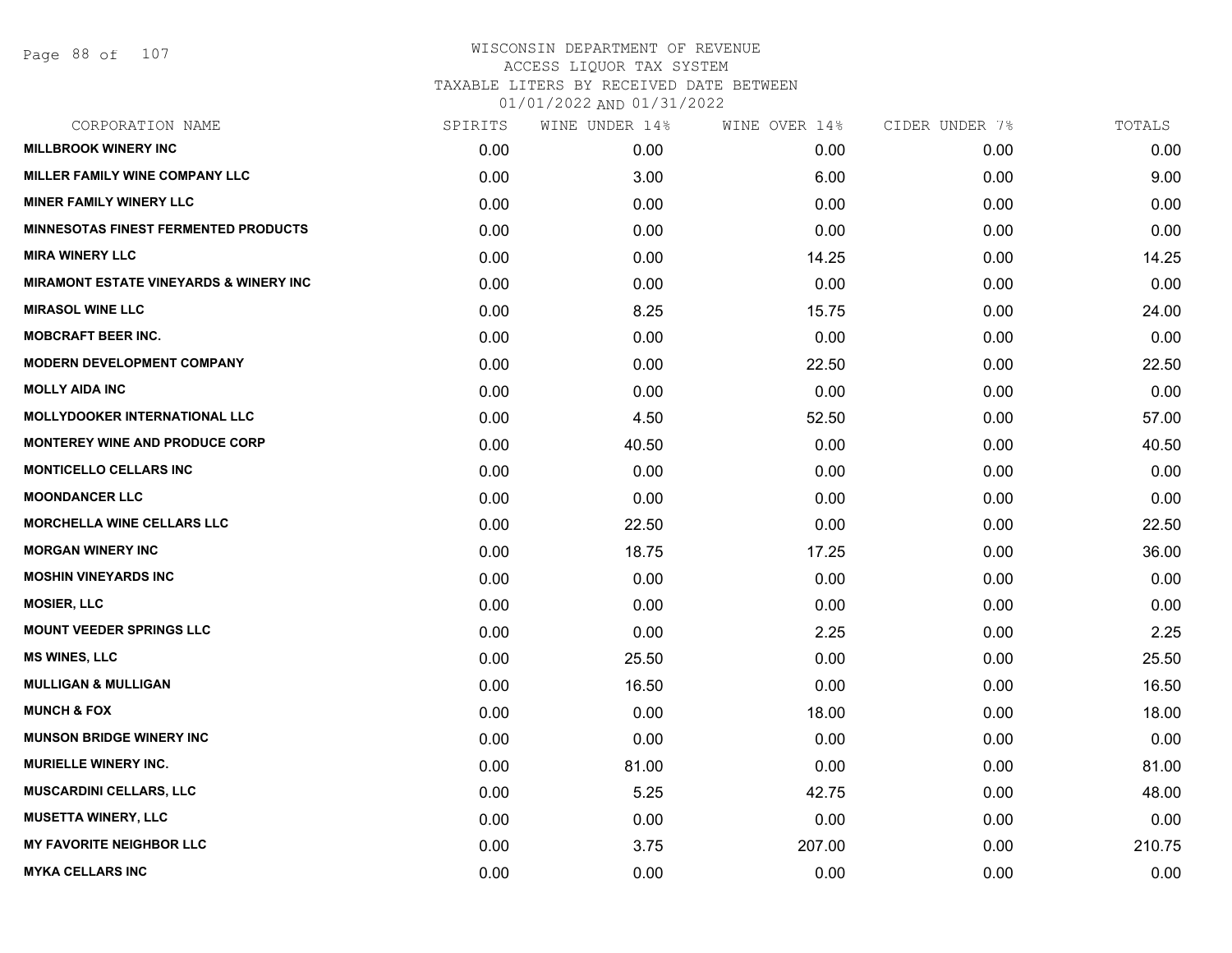Page 89 of 107

| CORPORATION NAME                         | SPIRITS | WINE UNDER 14% | WINE OVER 14% | CIDER UNDER 7% | TOTALS    |
|------------------------------------------|---------|----------------|---------------|----------------|-----------|
| <b>NCWGINC</b>                           | 0.00    | 0.00           | 0.00          | 0.00           | 0.00      |
| <b>NABOR WINES LLC</b>                   | 0.00    | 0.00           | 9.75          | 0.00           | 9.75      |
| <b>NAKEDWINES.COM INC</b>                | 0.00    | 46,343.17      | 39,565.75     | 0.00           | 85,908.92 |
| <b>NALLE WINERY, INC.</b>                | 0.00    | 101.25         | 0.00          | 0.00           | 101.25    |
| <b>NAPA WINE CELLAR, INC.</b>            | 0.00    | 1,564.82       | 432.75        | 0.00           | 1,997.57  |
| <b>NAPA WINE COMPANY LLC</b>             | 0.00    | 16.50          | 38.25         | 0.00           | 54.75     |
| <b>NAPA WINERY GROUP, LLC</b>            | 0.00    | 33.75          | 3.00          | 0.00           | 36.75     |
| <b>NATURAL SELECTIONS 357 LLC</b>        | 0.00    | 0.00           | 0.00          | 0.00           | 0.00      |
| <b>NAVARRE CELLARS LTD</b>               | 0.00    | 0.75           | 0.00          | 0.00           | 0.75      |
| <b>NAVARRO VINEYARDS, LLC</b>            | 0.00    | 821.96         | 109.50        | 0.00           | 931.46    |
| <b>NEVADA WINE CELLARS INC</b>           | 0.00    | 0.00           | 0.00          | 0.00           | 0.00      |
| <b>NEW VAVIN INC</b>                     | 0.00    | 0.00           | 129.75        | 0.00           | 129.75    |
| <b>NEW VINELAND LLC</b>                  | 0.00    | 0.00           | 0.00          | 0.00           | 0.00      |
| <b>NEWBERG MAIL ROOM INC</b>             | 0.00    | 768.00         | 479.25        | 0.00           | 1,247.25  |
| <b>NEWTON VINEYARD LLC</b>               | 0.00    | 78.00          | 0.75          | 0.00           | 78.75     |
| <b>NICALI, LLC</b>                       | 0.00    | 975.00         | 0.00          | 0.00           | 975.00    |
| <b>NICHOLSON RANCH LLC</b>               | 0.00    | 0.00           | 187.50        | 0.00           | 187.50    |
| NIEBAUM-COPPOLA ESTATE WINERY LP         | 0.00    | 9.75           | 269.25        | 0.00           | 279.00    |
| <b>NINER WINE ESTATES LLC</b>            | 0.00    | 15.00          | 34.50         | 0.00           | 49.50     |
| <b>NOAH DORRANCE</b>                     | 0.00    | 46.50          | 5.25          | 0.00           | 51.75     |
| <b>NOMADICA INC</b>                      | 0.00    | 0.00           | 0.00          | 0.00           | 0.00      |
| <b>NORMAN LEE WILLIAMS</b>               | 0.00    | 0.00           | 0.00          | 0.00           | 0.00      |
| <b>NORTH SHORE WINERY LLC</b>            | 0.00    | 15.75          | 0.00          | 0.00           | 15.75     |
| <b>NORTHLEAF WINERY, LLC</b>             | 0.00    | 0.00           | 0.00          | 0.00           | 0.00      |
| <b>NOTRE VUE ESTATE WINE GROUP, INC.</b> | 0.00    | 3.75           | 3.75          | 0.00           | 7.50      |
| <b>NOVA WINES, INC.</b>                  | 0.00    | 25.50          | 9.00          | 0.00           | 34.50     |
| <b>NV AWG LTD</b>                        | 0.00    | 0.00           | 0.00          | 0.00           | 0.00      |
| <b>NW WINE COMPANY LLC</b>               | 0.00    | 103.88         | 15.00         | 0.00           | 118.88    |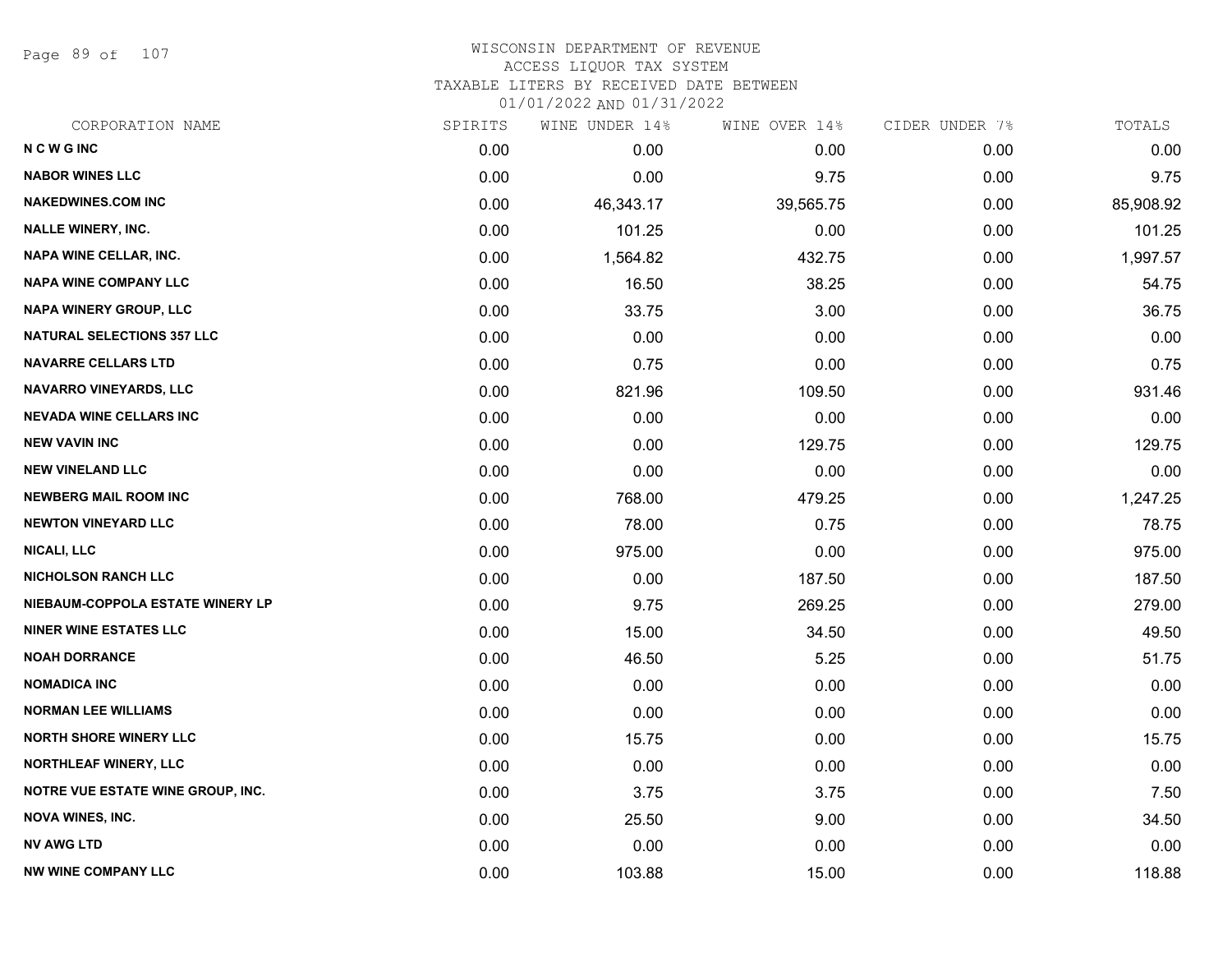Page 90 of 107

| CORPORATION NAME                    | SPIRITS | WINE UNDER 14% | WINE OVER 14% | CIDER UNDER 7% | TOTALS |
|-------------------------------------|---------|----------------|---------------|----------------|--------|
| OAK RIDGE WINERY LLC                | 0.00    | 0.00           | 0.00          | 0.00           | 0.00   |
| <b>OAKVILLE HILLS CELLARS INC</b>   | 0.00    | 0.00           | 60.00         | 0.00           | 60.00  |
| <b>OAKVILLE RANCH WINERY INC</b>    | 0.00    | 0.00           | 9.75          | 0.00           | 9.75   |
| <b>OAT HILL CORPORATION</b>         | 0.00    | 0.00           | 48.00         | 0.00           | 48.00  |
| OBLOQUY, INC.                       | 0.00    | 0.00           | 66.00         | 0.00           | 66.00  |
| <b>OBRIEN FAMILY VINEYARDS, LLC</b> | 0.00    | 1.50           | 216.05        | 0.00           | 217.55 |
| <b>ODILON FORD WINERY INC</b>       | 0.00    | 0.00           | 0.00          | 0.00           | 0.00   |
| <b>OGB PARTNERS LLC</b>             | 0.00    | 49.50          | 39.00         | 0.00           | 88.50  |
| <b>OGILVIE MERWIN VENTURES, LLC</b> | 0.00    | 0.00           | 0.00          | 0.00           | 0.00   |
| OLD VINE WINE PARTNERS LLC          | 0.00    | 15.75          | 210.75        | 0.00           | 226.50 |
| <b>OLIVER WINE COMPANY INC</b>      | 0.00    | 383.02         | 10.57         | 0.00           | 393.59 |
| ONE TRUE VINE LLC                   | 0.00    | 0.00           | 139.50        | 0.00           | 139.50 |
| O'NEILL BEVERAGES CO LLC            | 0.00    | 337.75         | 515.25        | 0.00           | 853.00 |
| <b>ONX WINERY INC</b>               | 0.00    | 0.00           | 26.18         | 0.00           | 26.18  |
| <b>OPAL WEST WINES, LLC</b>         | 0.00    | 1.50           | 33.00         | 0.00           | 34.50  |
| <b>OPOLO WINES LP</b>               | 0.00    | 150.74         | 272.12        | 0.00           | 422.86 |
| OPUS ONE WINERY LLC                 | 0.00    | 20.25          | 82.50         | 0.00           | 102.75 |
| ORCA PROPERTIES LLC                 | 0.00    | 0.00           | 0.00          | 0.00           | 0.00   |
| <b>ORFILA VINEYARDS INC</b>         | 0.00    | 7.50           | 24.75         | 0.00           | 32.25  |
| <b>O'SHAUGHNESSY DEL OSO LLC</b>    | 0.00    | 9.00           | 250.50        | 0.00           | 259.50 |
| OUT FROM LAND INVESTOR GROUP LLC    | 0.00    | 0.00           | 10.50         | 0.00           | 10.50  |
| PAIX SUR TERRE, LLC                 | 0.00    | 0.00           | 0.00          | 0.00           | 0.00   |
| PALI WINE COMPANY LP                | 0.00    | 0.75           | 28.50         | 0.00           | 29.25  |
| PALM BAY HOLDINGS LLC               | 0.00    | 13.50          | 4.50          | 0.00           | 18.00  |
| PALOMA VINEYARD LLC                 | 0.00    | 0.00           | 14.25         | 0.00           | 14.25  |
| PAOLETTI ESTATES WINERY, INC        | 0.00    | 0.00           | 0.00          | 0.00           | 0.00   |
| <b>PARADISE RIDGE WINERY</b>        | 0.00    | 56.25          | 1.50          | 0.00           | 57.75  |
| PARALLEL 44 VINEYARD & WINERY, INC. | 0.00    | 0.00           | 0.00          | 0.00           | 0.00   |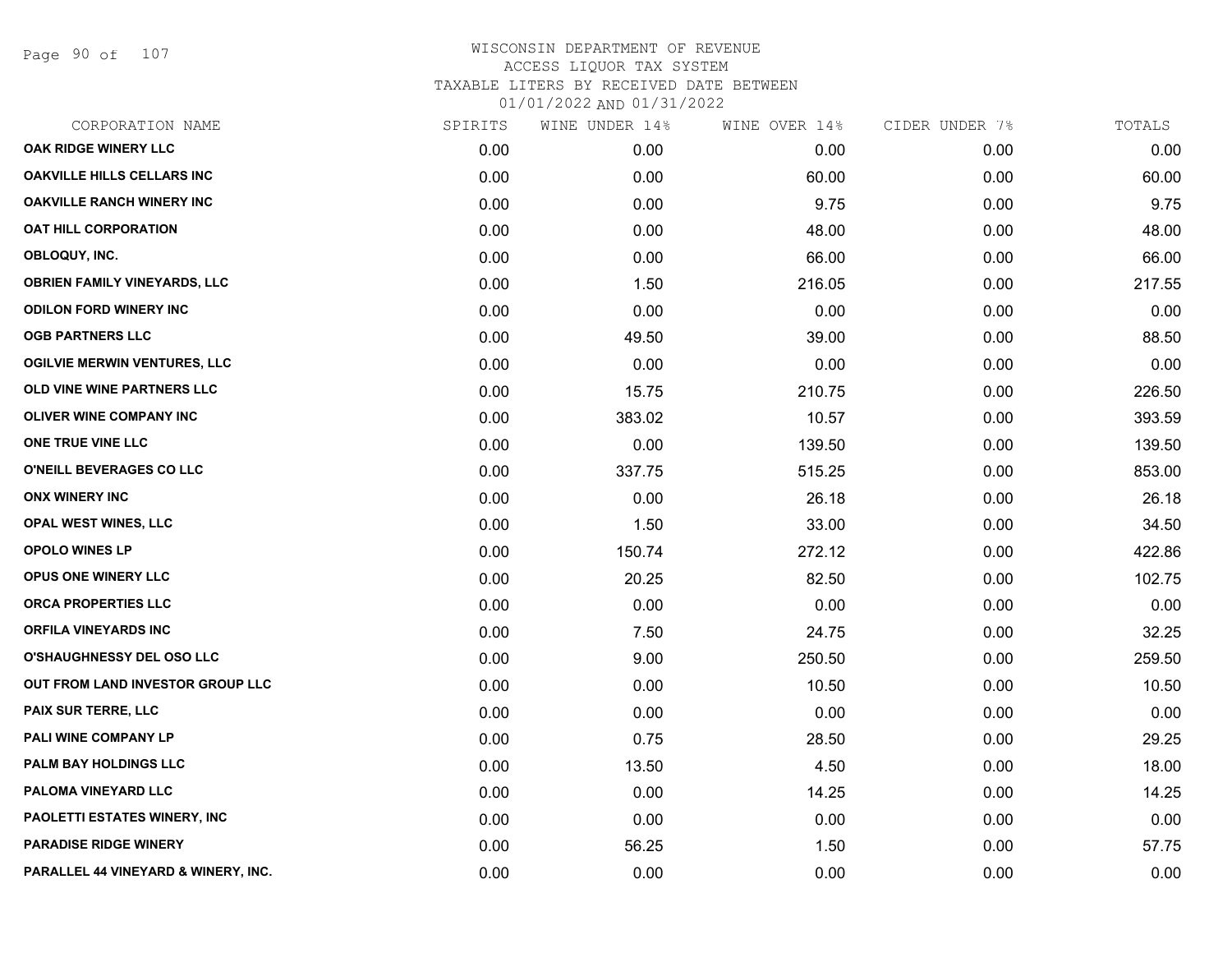Page 91 of 107

## WISCONSIN DEPARTMENT OF REVENUE ACCESS LIQUOR TAX SYSTEM

TAXABLE LITERS BY RECEIVED DATE BETWEEN

| CORPORATION NAME                     | SPIRITS | WINE UNDER 14% | WINE OVER 14% | CIDER UNDER 7% | TOTALS    |
|--------------------------------------|---------|----------------|---------------|----------------|-----------|
| <b>PARKER STATION INC</b>            | 0.00    | 66.00          | 188.25        | 0.00           | 254.25    |
| <b>PARMESON FAMILY LLC</b>           | 0.00    | 13.50          | 4.50          | 0.00           | 18.00     |
| <b>PARSONAGE CELLARS INC</b>         | 0.00    | 0.00           | 13.50         | 0.00           | 13.50     |
| <b>PATRICIA A HOOVER</b>             | 0.00    | 9.36           | 6.00          | 0.00           | 15.36     |
| PATRICIA GREEN CELLARS LLC           | 0.00    | 138.75         | 2.25          | 0.00           | 141.00    |
| <b>PATRICK ARNDT</b>                 | 0.00    | 0.00           | 0.00          | 0.00           | 0.00      |
| <b>PAUL D ASPER</b>                  | 0.00    | 0.00           | 0.00          | 0.00           | 0.00      |
| <b>PAUL HOBBS WINERY LP</b>          | 0.00    | 9.75           | 138.00        | 0.00           | 147.75    |
| <b>PAUL J FRANZEN</b>                | 0.00    | 0.00           | 0.00          | 0.00           | 0.00      |
| <b>PAWEL LATO</b>                    | 0.00    | 7.50           | 35.25         | 0.00           | 42.75     |
| PEACHY CANYON WINERY                 | 0.00    | 17.25          | 59.25         | 0.00           | 76.50     |
| PEAR VALLEY VINEYARD, INC.           | 0.00    | 8.25           | 18.00         | 0.00           | 26.25     |
| PEAY VINEYARDS LLC                   | 0.00    | 86.25          | 0.00          | 0.00           | 86.25     |
| PEIRANO ESTATE WINERY INC.           | 0.00    | 0.00           | 18.00         | 0.00           | 18.00     |
| PEJU FAMILY OPERATING PARTNERSHIP LP | 0.00    | 248.63         | 600.00        | 0.00           | 848.63    |
| PELLEGRINI RANCHES INC               | 0.00    | 10.50          | 7.51          | 0.00           | 18.01     |
| <b>PENROSE HILL, LIMITED</b>         | 0.00    | 23,373.75      | 5,094.75      | 0.00           | 28,468.50 |
| PEPPER BRIDGE WINERY LLC             | 0.00    | 0.00           | 58.50         | 0.00           | 58.50     |
| PERCHANCE ESTATES LLC                | 0.00    | 0.00           | 0.00          | 0.00           | 0.00      |
| PERNOD RICARD KENWOOD HOLDING LLC    | 0.00    | 109.50         | 146.25        | 0.00           | 255.75    |
| <b>PERVINO INC</b>                   | 0.00    | 22.38          | 0.00          | 0.00           | 22.38     |
| PETER FRANUS WINE COMPANY INC        | 0.00    | 0.00           | 9.00          | 0.00           | 9.00      |
| PETER MICHAEL WINERY                 | 0.00    | 0.00           | 507.00        | 0.00           | 507.00    |
| PETERSON WINERY LLC                  | 0.00    | 21.00          | 192.75        | 0.00           | 213.75    |
| PETROGLYPH WINERY LLC                | 0.00    | 0.00           | 58.50         | 0.00           | 58.50     |
| PETRONI VINEYARDS LLC                | 0.00    | 0.00           | 12.00         | 0.00           | 12.00     |
| PHASE 2 CELLARS LLC                  | 0.00    | 40.50          | 18.00         | 0.00           | 58.50     |
| PHILIP TOGNI VINEYARD LP             | 0.00    | 0.00           | 0.00          | 0.00           | 0.00      |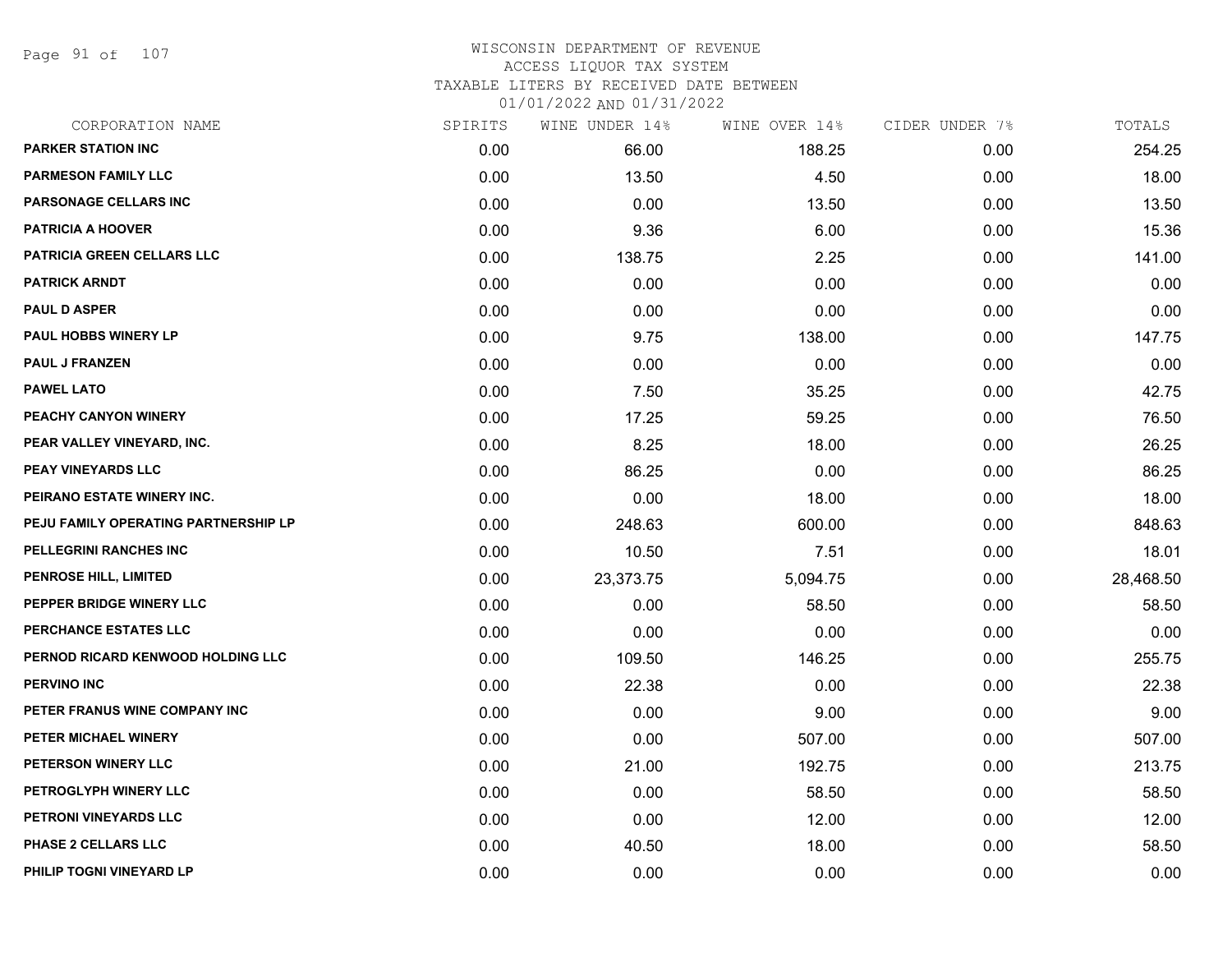Page 92 of 107

#### WISCONSIN DEPARTMENT OF REVENUE ACCESS LIQUOR TAX SYSTEM

TAXABLE LITERS BY RECEIVED DATE BETWEEN

| CORPORATION NAME                            | SPIRITS | WINE UNDER 14% | WINE OVER 14% | CIDER UNDER 7% | TOTALS   |
|---------------------------------------------|---------|----------------|---------------|----------------|----------|
| PHILLIPS FARMS LLC                          | 0.00    | 57.75          | 308.25        | 0.00           | 366.00   |
| PHOENIX WINE COMPANY LLC                    | 0.00    | 279.75         | 1,371.00      | 0.00           | 1,650.75 |
| PIEPERTK LLC                                | 0.00    | 0.00           | 0.00          | 0.00           | 0.00     |
| <b>PINA CELLARS LP</b>                      | 0.00    | 0.00           | 13.50         | 0.00           | 13.50    |
| PINE RIDGE WINERY LLC                       | 0.00    | 150.00         | 1,423.50      | 0.00           | 1,573.50 |
| PINK SANDS, INC.                            | 0.00    | 0.00           | 0.00          | 0.00           | 0.00     |
| <b>PJK WINERY LLC</b>                       | 0.00    | 118.50         | 53.25         | 0.00           | 171.75   |
| PLATA WINE PARTNERS LLC                     | 0.00    | 0.00           | 0.00          | 0.00           | 0.00     |
| PLYMOUTH ROCKS WINE, LLC                    | 0.00    | 0.00           | 0.00          | 0.00           | 0.00     |
| POPE VALLEY WINERY LLC                      | 0.00    | 0.00           | 0.00          | 0.00           | 0.00     |
| PORTER FAMILY VINEYARDS LLC                 | 0.00    | 21.75          | 201.00        | 0.00           | 222.75   |
| <b>POTT WINE</b>                            | 0.00    | 0.00           | 9.75          | 0.00           | 9.75     |
| <b>PRAGER WINERY &amp; PORT WORKS, INC.</b> | 0.00    | 2.25           | 83.67         | 0.00           | 85.92    |
| <b>PRAIRIE BERRY LLC</b>                    | 0.00    | 1,358.25       | 29.25         | 0.00           | 1,387.50 |
| <b>PRAIRIE HAWK WINERY INC</b>              | 0.00    | 0.00           | 0.00          | 0.00           | 0.00     |
| PRECEPT BRANDS LLC                          | 0.00    | 440.29         | 98.25         | 0.00           | 538.54   |
| PREMIUM VINTNERS LLC                        | 0.00    | 1.50           | 18.75         | 0.00           | 20.25    |
| PRESQU'ILE WINERY                           | 0.00    | 30.75          | 0.00          | 0.00           | 30.75    |
| <b>PRESTON VINEYARDS INC</b>                | 0.00    | 0.00           | 0.00          | 0.00           | 0.00     |
| PRIDE MOUNTAIN VINEYARDS LLC                | 0.00    | 2.27           | 533.00        | 0.00           | 535.27   |
| <b>PRINCE MICHEL LLC</b>                    | 0.00    | 0.00           | 0.00          | 0.00           | 0.00     |
| <b>PROMONTORY LLC</b>                       | 0.00    | 0.00           | 168.75        | 0.00           | 168.75   |
| <b>PWG LLC</b>                              | 0.00    | 0.00           | 17.33         | 0.00           | 17.33    |
| <b>QUADY SOUTH WINERY LLC</b>               | 0.00    | 0.00           | 0.00          | 0.00           | 0.00     |
| <b>QUILCEDA CREEK VINTNERS INC</b>          | 0.00    | 0.00           | 387.05        | 0.00           | 387.05   |
| <b>QUIXOTE WINERY, LLC</b>                  | 0.00    | 0.00           | 22.50         | 0.00           | 22.50    |
| <b>RH KEENAN CO</b>                         | 0.00    | 2.25           | 144.00        | 0.00           | 146.25   |
| RADIO-COTEAU WINE CELLARS LLC               | 0.00    | 15.75          | 0.00          | 0.00           | 15.75    |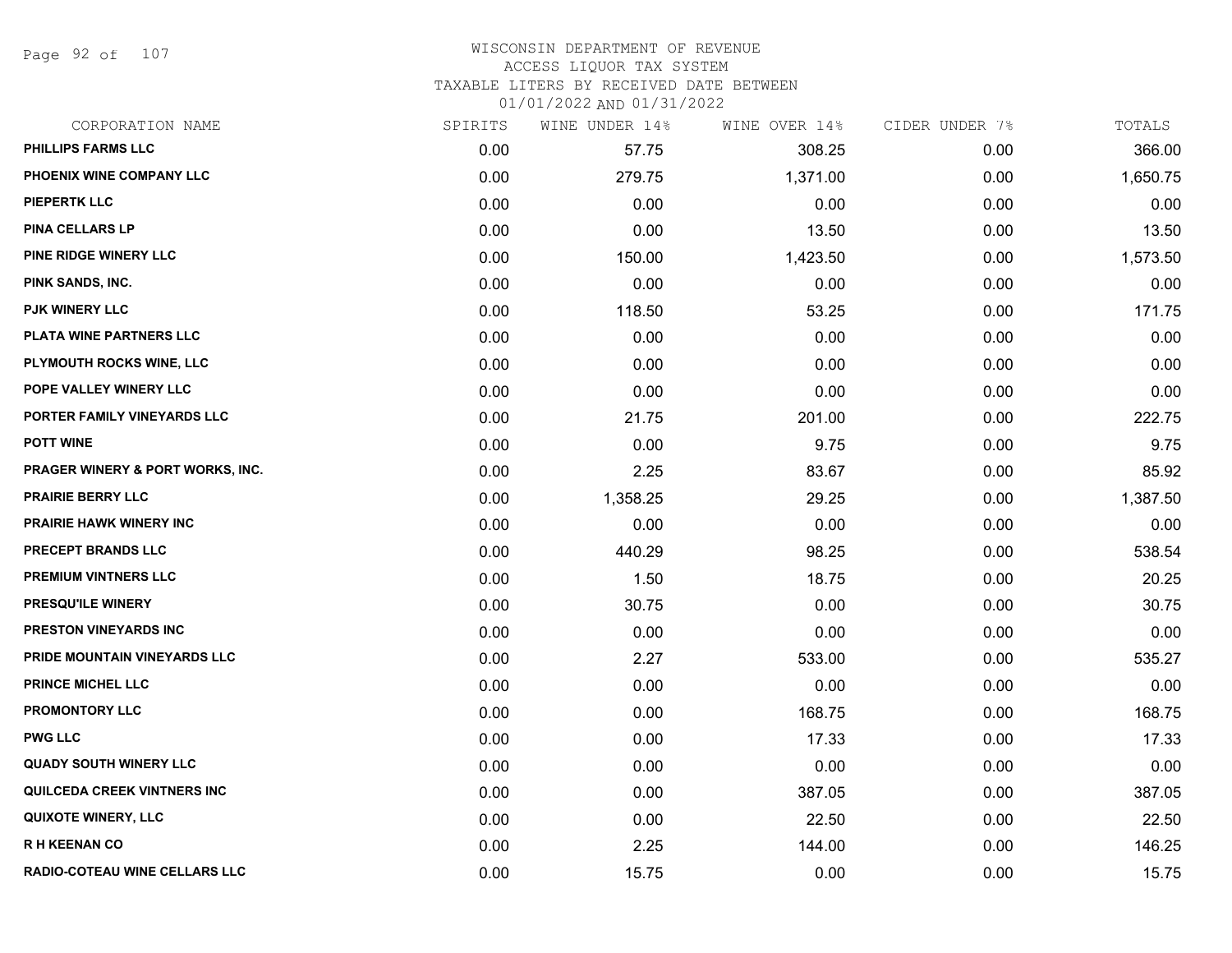Page 93 of 107

|      |          |                | CIDER UNDER 7% | TOTALS   |
|------|----------|----------------|----------------|----------|
| 0.00 | 0.00     | 0.00           | 0.00           | 0.00     |
| 0.00 | 10.50    | 87.00          | 0.00           | 97.50    |
| 0.00 | 12.00    | 16.50          | 0.00           | 28.50    |
| 0.00 | 14.25    | 37.50          | 0.00           | 51.75    |
| 0.00 | 264.00   | 0.00           | 0.00           | 264.00   |
| 0.00 | 0.00     | 0.00           | 0.00           | 0.00     |
| 0.00 | 57.75    | 177.00         | 0.00           | 234.75   |
| 0.00 | 0.00     | 0.00           | 0.00           | 0.00     |
| 0.00 | 0.00     | 0.00           | 0.00           | 0.00     |
| 0.00 | 69.75    | 0.00           | 0.00           | 69.75    |
| 0.00 | 217.50   | 74.25          | 0.00           | 291.75   |
| 0.00 | 0.00     | 13.50          | 0.00           | 13.50    |
| 0.00 | 1.50     | 0.00           | 0.00           | 1.50     |
| 0.00 | $-1.50$  | 0.00           | 0.00           | $-1.50$  |
| 0.00 | 0.00     | 0.00           | 0.00           | 0.00     |
| 0.00 | 2.25     | 261.00         | 0.00           | 263.25   |
| 0.00 | 17.25    | 0.75           | 0.00           | 18.00    |
| 0.00 | 0.00     | 14.25          | 0.00           | 14.25    |
| 0.00 | 57.00    | 8.25           | 0.00           | 65.25    |
| 0.00 | 0.00     | 0.00           | 0.00           | 0.00     |
| 0.00 | 9.75     | 107.25         | 0.00           | 117.00   |
| 0.00 | 0.00     | 57.00          | 0.00           | 57.00    |
| 0.00 | 105.00   | 10.50          | 0.00           | 115.50   |
| 0.00 | 5,228.00 | 640.50         | 0.00           | 5,868.50 |
| 0.00 | 0.00     | 0.00           | 0.00           | 0.00     |
| 0.00 | 375.75   | 236.64         | 0.00           | 612.39   |
| 0.00 | 69.75    | 242.25         | 0.00           | 312.00   |
| 0.00 | 0.00     | 0.00           | 0.00           | 0.00     |
|      | SPIRITS  | WINE UNDER 14% | WINE OVER 14%  |          |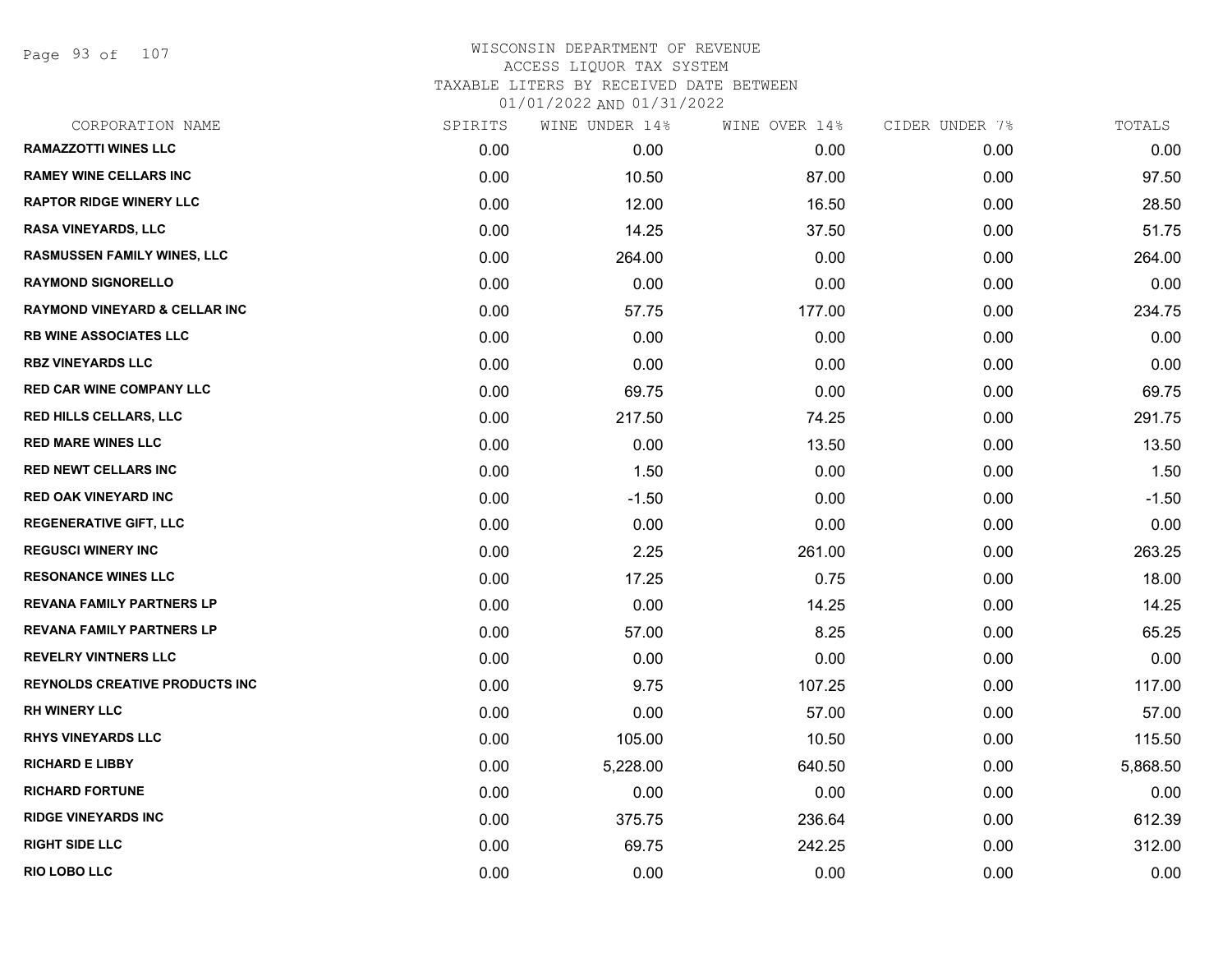Page 94 of 107

| CORPORATION NAME                     | SPIRITS | WINE UNDER 14% | WINE OVER 14% | CIDER UNDER 7% | TOTALS   |
|--------------------------------------|---------|----------------|---------------|----------------|----------|
| RIVER BEND VINEYARD & WINERY LLC     | 0.00    | 0.00           | 0.00          | 0.00           | 0.00     |
| RIVER VALLEY VINEYARD INC            | 0.00    | 138.00         | 0.00          | 0.00           | 138.00   |
| <b>RIVERBENCH LLC</b>                | 0.00    | 11.25          | 0.00          | 0.00           | 11.25    |
| <b>ROBERT CRAIG WINERY LP</b>        | 0.00    | 9.75           | 10.50         | 0.00           | 20.25    |
| <b>ROBERT DUNNING</b>                | 0.00    | 640.00         | 0.00          | 0.00           | 640.00   |
| <b>ROBERT FOLEY LLC</b>              | 0.00    | 44.25          | 64.88         | 0.00           | 109.13   |
| <b>ROBERT J BRAKESMAN</b>            | 0.00    | 0.00           | 30.00         | 0.00           | 30.00    |
| <b>ROBERT J FOWLER</b>               | 0.00    | $-74.25$       | $-18.00$      | 0.00           | $-92.25$ |
| <b>ROBERT L HUDSON</b>               | 0.00    | 0.00           | 83.25         | 0.00           | 83.25    |
| <b>ROBERT MUELLER CELLARS</b>        | 0.00    | 0.00           | 0.00          | 0.00           | 0.00     |
| ROBERT YOUNG ESTATE WINERY LLC       | 0.00    | 5.25           | 192.00        | 0.00           | 197.25   |
| <b>ROBIN PFEIFFER</b>                | 0.00    | 0.00           | 0.00          | 0.00           | 0.00     |
| <b>ROBINSON FAMILY VINEYARDS LLC</b> | 0.00    | 0.00           | 12.00         | 0.00           | 12.00    |
| <b>ROCCA FAMILY VINEYARDS INC</b>    | 0.00    | 0.00           | 3.00          | 0.00           | 3.00     |
| <b>ROCHE WINERY LLC</b>              | 0.00    | 13.50          | 11.25         | 0.00           | 24.75    |
| ROCHIOLI VINEYARD & WINERY LLC       | 0.00    | 5.25           | 54.75         | 0.00           | 60.00    |
| ROCK N WOOL WINERY LLC               | 0.00    | 0.00           | 0.00          | 0.00           | 0.00     |
| ROCK WALL WINE COMPANY INC           | 0.00    | 5.25           | 13.88         | 0.00           | 19.13    |
| <b>ROEDERER ESTATE INC</b>           | 0.00    | 43.50          | 0.00          | 0.00           | 43.50    |
| <b>ROGER PENG</b>                    | 0.00    | 3.75           | 13.50         | 0.00           | 17.25    |
| <b>ROMBAUER VINEYARDS INC</b>        | 0.00    | 0.75           | 1,492.89      | 0.00           | 1,493.64 |
| <b>RONALD J BENZA</b>                | 0.00    | 0.00           | 0.00          | 0.00           | 0.00     |
| <b>RONALD L FENOLIO</b>              | 0.00    | 0.00           | 0.00          | 0.00           | 0.00     |
| <b>RONALD T RUBIN</b>                | 0.00    | 0.00           | 0.00          | 0.00           | 0.00     |
| <b>ROOTS RUN DEEP LLC</b>            | 0.00    | 0.00           | 9.00          | 0.00           | 9.00     |
| <b>ROUND HILL CELLARS</b>            | 0.00    | 7.50           | 18.75         | 0.00           | 26.25    |
| <b>ROUND POND ESTATE LLC</b>         | 0.00    | 156.00         | 183.75        | 0.00           | 339.75   |
| <b>ROZA HILLS VINEYARDS LLC</b>      | 0.00    | 0.00           | 0.00          | 0.00           | 0.00     |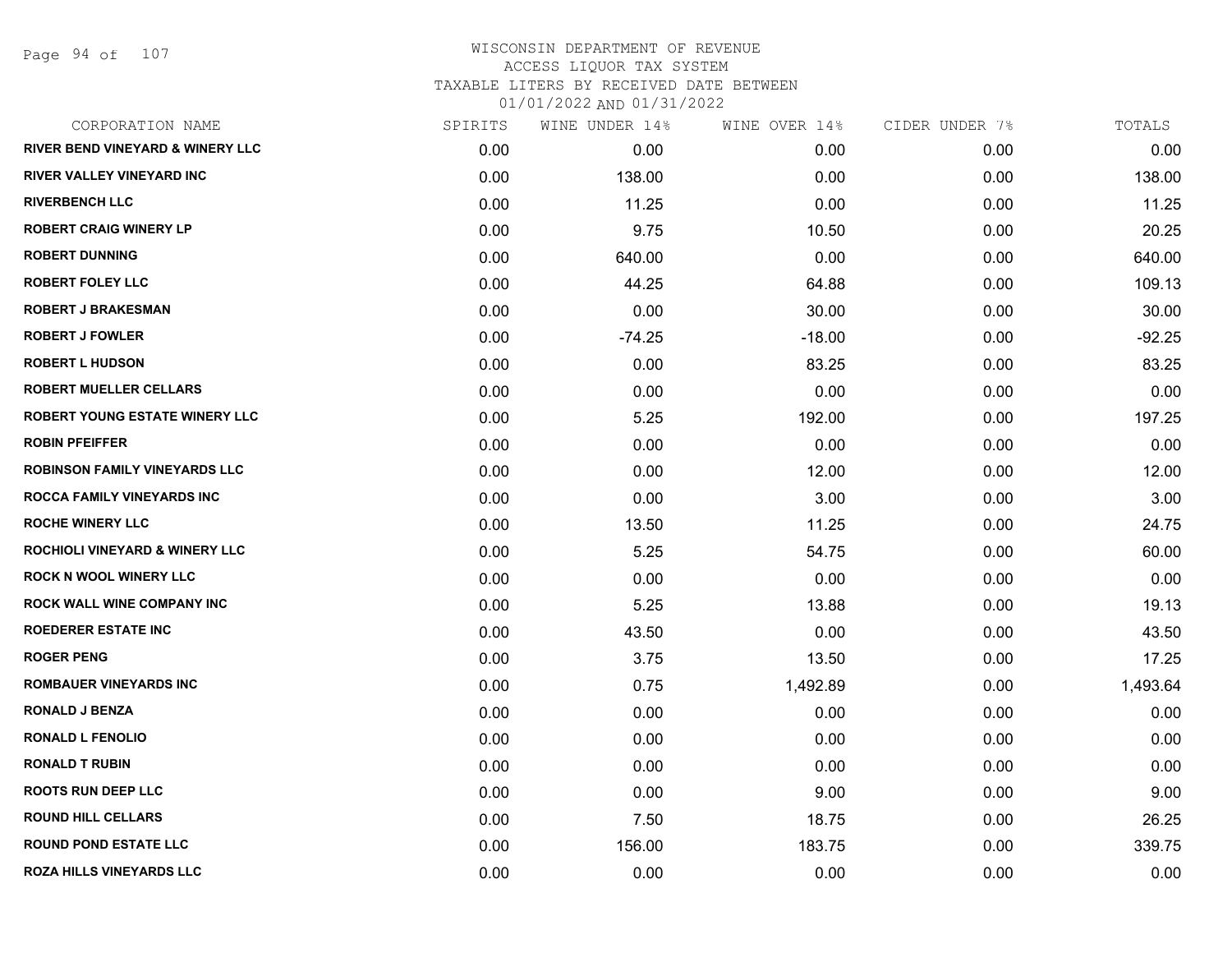| CORPORATION NAME                       | SPIRITS | WINE UNDER 14% | WINE OVER 14% | CIDER UNDER 7% | TOTALS   |
|----------------------------------------|---------|----------------|---------------|----------------|----------|
| <b>RRJ REAL PROPERTIES LLC</b>         | 0.00    | 0.00           | 0.00          | 0.00           | 0.00     |
| <b>RTV WINERY LLC</b>                  | 0.00    | 12.00          | 0.00          | 0.00           | 12.00    |
| <b>RUDD WINES INC</b>                  | 0.00    | 0.00           | 30.75         | 0.00           | 30.75    |
| <b>RUED WINERY INC</b>                 | 0.00    | 1.50           | 3.00          | 0.00           | 4.50     |
| <b>RUSHFORD MEADERY AND WINERY LLC</b> | 0.00    | 0.00           | 0.00          | 0.00           | 0.00     |
| <b>RUSSIAN RIVER WINES, LLC</b>        | 0.00    | 24.75          | 36.00         | 0.00           | 60.75    |
| <b>RUTHERFORD HILL WINERY LLC</b>      | 0.00    | 242.25         | 438.76        | 0.00           | 681.01   |
| <b>RYAN PRELLWITZ</b>                  | 0.00    | 0.00           | 0.00          | 0.00           | 0.00     |
| <b>SLJ GROUP INC</b>                   | 0.00    | 0.00           | 0.00          | 0.00           | 0.00     |
| <b>SAARLOOS ESTATE VINEYARDS LLC</b>   | 0.00    | 0.00           | 13.50         | 0.00           | 13.50    |
| <b>SAINTSBURY LLC</b>                  | 0.00    | 33.00          | 34.50         | 0.00           | 67.50    |
| <b>SALVESTRIN WINE CO LLC</b>          | 0.00    | 0.00           | 219.00        | 0.00           | 219.00   |
| <b>SAMUEL P BAXTER</b>                 | 0.00    | 0.00           | 13.50         | 0.00           | 13.50    |
| <b>SAN ANTONIO WINERY INC</b>          | 0.00    | 23.25          | 0.00          | 0.00           | 23.25    |
| <b>SANDHI VINTNERS LLC</b>             | 0.00    | 0.00           | 0.00          | 0.00           | 0.00     |
| <b>SANDPOINT WINES</b>                 | 0.00    | 0.75           | 3.75          | 0.00           | 4.50     |
| <b>SANFORD WINERY COMPANY LP</b>       | 0.00    | 127.50         | 2.25          | 0.00           | 129.75   |
| <b>SANS LIEGE INC</b>                  | 0.00    | 0.00           | 0.00          | 0.00           | 0.00     |
| <b>SANTA YNEZ WINE CORP.</b>           | 0.00    | 2.25           | 9.00          | 0.00           | 11.25    |
| <b>SARAH J SHADONIX</b>                | 0.00    | 4,893.25       | 935.42        | 35.50          | 5,864.17 |
| <b>SAUCELITO CANYON LP</b>             | 0.00    | 6.75           | 0.00          | 0.00           | 6.75     |
| SAVANNAH CHANELLE VINEYARDS INC        | 0.00    | 0.00           | 0.00          | 0.00           | 0.00     |
| <b>SAVIAH ROSE WINERY LLC</b>          | 0.00    | 15.00          | 62.25         | 0.00           | 77.25    |
| <b>SAXUM VINEYARDS INC</b>             | 0.00    | 0.00           | 251.25        | 0.00           | 251.25   |
| <b>SBRAGIA FAMILY VINEYARDS LLC</b>    | 0.00    | 0.75           | 46.50         | 0.00           | 47.25    |
| <b>SCHEID VINEYARDS CALIFORNIA INC</b> | 0.00    | 15.00          | 48.75         | 0.00           | 63.75    |
| <b>SCHLOSSADLER INC</b>                | 0.00    | 156.75         | 55.50         | 0.00           | 212.25   |
| <b>SCHRADER CELLARS LLC</b>            | 0.00    | 0.00           | 222.00        | 0.00           | 222.00   |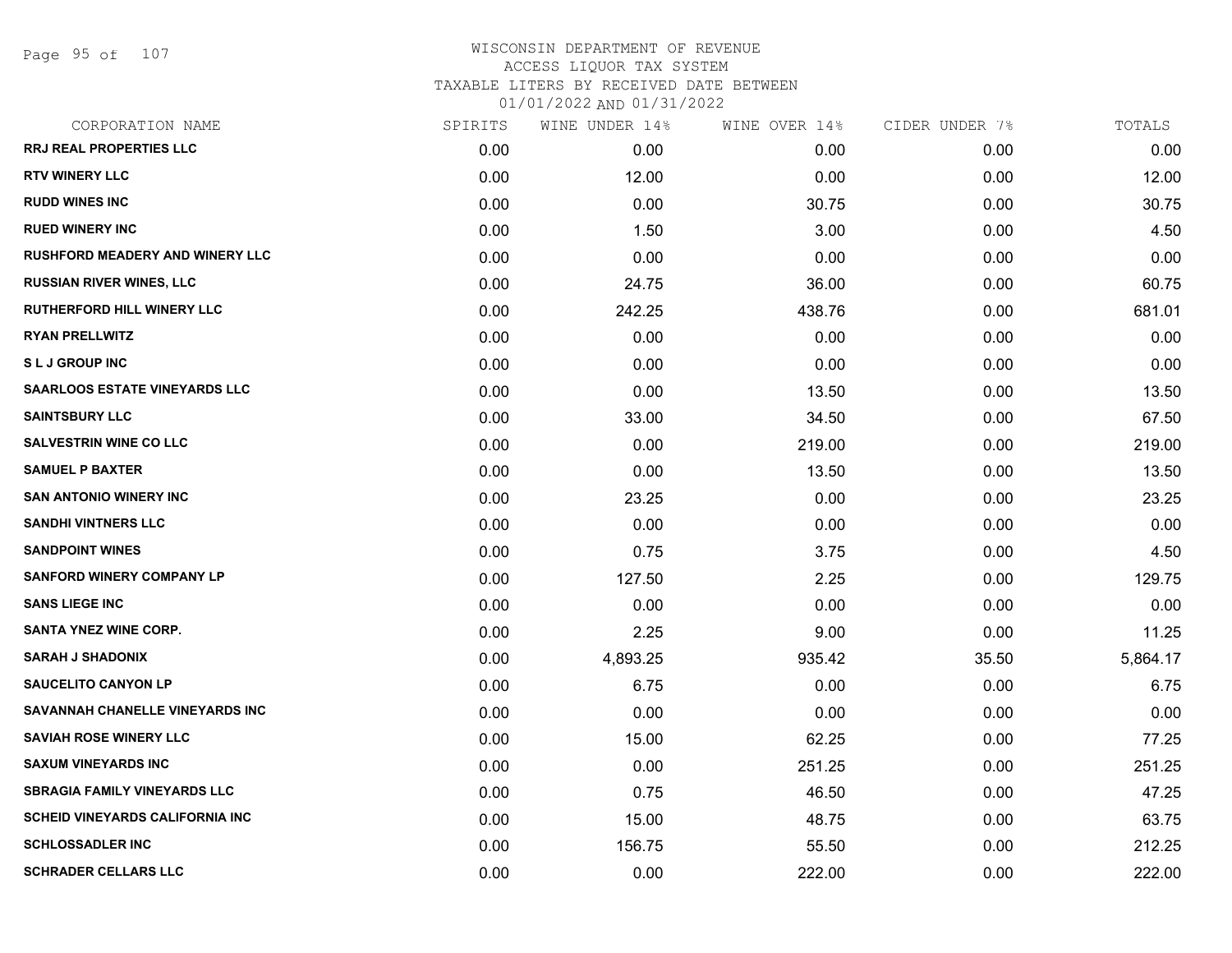#### WISCONSIN DEPARTMENT OF REVENUE ACCESS LIQUOR TAX SYSTEM

TAXABLE LITERS BY RECEIVED DATE BETWEEN

| CORPORATION NAME                              | SPIRITS | WINE UNDER 14% | WINE OVER 14% | CIDER UNDER 7% | TOTALS   |
|-----------------------------------------------|---------|----------------|---------------|----------------|----------|
| <b>SCHRAMSBERG VINEYARDS CO INC</b>           | 0.00    | 972.38         | 325.50        | 0.00           | 1,297.88 |
| <b>SCHUG WINERY LLC</b>                       | 0.00    | 75.76          | 42.75         | 0.00           | 118.51   |
| <b>SCHWEIGER VINEYARDS INC</b>                | 0.00    | 104.25         | 41.64         | 0.00           | 145.89   |
| <b>SCREAMING EAGLE LLC</b>                    | 0.00    | 34.50          | 31.50         | 0.00           | 66.00    |
| <b>SEA SMOKE INC</b>                          | 0.00    | 0.00           | 0.00          | 0.00           | 0.00     |
| <b>SEAVER VINEYARDS LLC</b>                   | 0.00    | 0.00           | 0.00          | 0.00           | 0.00     |
| <b>SEAVEY VINEYARD LP</b>                     | 0.00    | 12.75          | 109.50        | 0.00           | 122.25   |
| <b>SEBASTOPOL VINEYARDS &amp; WINERY CORP</b> | 0.00    | 0.75           | 5.25          | 0.00           | 6.00     |
| <b>SELBY ENTERPRISES INC</b>                  | 0.00    | 3.00           | 21.75         | 0.00           | 24.75    |
| <b>SEQUOIA GROVE VINEYARDS LP</b>             | 0.00    | 0.00           | 323.25        | 0.00           | 323.25   |
| SEVEN ANGELS CELLARS LLC                      | 0.00    | 0.00           | 9.00          | 0.00           | 9.00     |
| <b>SEVEN STONES WINERY LLC</b>                | 0.00    | 0.00           | 8.25          | 0.00           | 8.25     |
| <b>SFW, LLC</b>                               | 0.00    | 0.00           | 0.00          | 0.00           | 0.00     |
| <b>SHADY LADIES LLC</b>                       | 0.00    | 0.75           | 0.00          | 0.00           | 0.75     |
| <b>SHADYBROOK ESTATE LLC</b>                  | 0.00    | 0.00           | 25.50         | 0.00           | 25.50    |
| <b>SHAFER VINEYARDS INC</b>                   | 0.00    | 0.00           | 105.75        | 0.00           | 105.75   |
| <b>SHANNON RIDGE INC</b>                      | 0.00    | 35.25          | 47.25         | 0.00           | 82.50    |
| <b>SHARON L PINGEL</b>                        | 0.00    | 0.00           | 0.00          | 0.00           | 0.00     |
| SHELDRAKE POINT VINEYARD LLC                  | 0.00    | 24.76          | 0.00          | 0.00           | 24.76    |
| SHELTON-MACKENZIE WINE COMPANY                | 0.00    | 1.50           | 62.30         | 0.00           | 63.80    |
| <b>SHERRY HARDIE</b>                          | 0.00    | 0.00           | 0.00          | 0.00           | 0.00     |
| <b>SHERWIN FAMILY VINEYARDS LLC</b>           | 0.00    | 0.00           | 0.00          | 0.00           | 0.00     |
| <b>SHIFT WINE LLC</b>                         | 0.00    | 33.75          | 11.25         | 0.00           | 45.00    |
| <b>SIGNAL 7 WINES LLC</b>                     | 0.00    | 0.00           | 0.00          | 0.00           | 0.00     |
| SILVER OAK WINE CELLARS LLC                   | 0.00    | 115.50         | 816.00        | 0.00           | 931.50   |
| SILVER TRIDENT WINERY LLC                     | 0.00    | 0.00           | 52.50         | 0.00           | 52.50    |
| SINE QUA NON INC                              | 0.00    | 0.00           | 237.75        | 0.00           | 237.75   |
| <b>SINSKEY VINEYARDS INC</b>                  | 0.00    | 310.13         | 19.50         | 0.00           | 329.63   |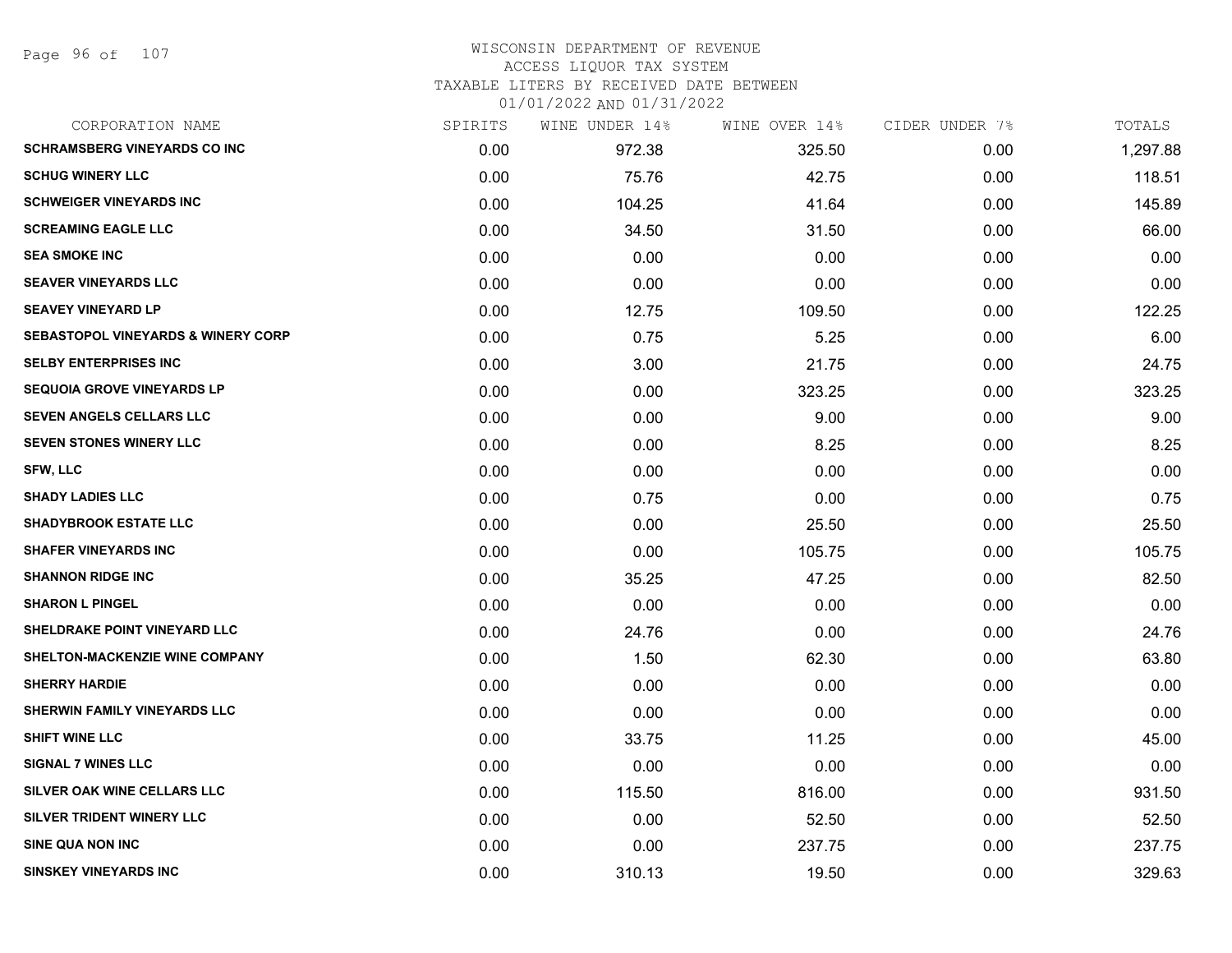Page 97 of 107

| CORPORATION NAME                           | SPIRITS | WINE UNDER 14% | WINE OVER 14% | CIDER UNDER 7% | TOTALS |
|--------------------------------------------|---------|----------------|---------------|----------------|--------|
| <b>SIX SIGMA WINERY LLC</b>                | 0.00    | 15.00          | 2.25          | 0.00           | 17.25  |
| <b>SKINNER VINEYARDS LLC</b>               | 0.00    | 0.00           | 0.00          | 0.00           | 0.00   |
| <b>SKYWALKER VINEYARDS, LLC</b>            | 0.00    | 0.00           | 0.00          | 0.00           | 0.00   |
| <b>SLEIGHT OF HAND CELLARS, LLC</b>        | 0.00    | 9.00           | 19.50         | 0.00           | 28.50  |
| <b>SMALL VINES WINES INC</b>               | 0.00    | 0.00           | 0.00          | 0.00           | 0.00   |
| SMITH ANDERSON ENTERPRISES INC             | 0.00    | 0.00           | 0.00          | 0.00           | 0.00   |
| <b>SOCIAL ENJOYMENTS LLC</b>               | 0.00    | 0.00           | 0.00          | 0.00           | 0.00   |
| <b>SOKOL BLOSSER LTD</b>                   | 0.00    | 194.25         | 22.50         | 0.00           | 216.75 |
| SOLENE, INC.                               | 0.00    | 3.75           | 27.00         | 0.00           | 30.75  |
| SOMERSTON WINE COMPANY, LLC                | 0.00    | 6.75           | 86.25         | 0.00           | 93.00  |
| <b>SONJA MAGDEVSKI</b>                     | 0.00    | 0.00           | 0.00          | 0.00           | 0.00   |
| SONOMA VINEYARD COMPANY, INC.              | 0.00    | 89.26          | 215.25        | 0.00           | 304.51 |
| SONOMA-CUTRER VINEYARDS INC                | 0.00    | 356.14         | 85.50         | 0.00           | 441.64 |
| <b>SOQUEL VINEYARDS</b>                    | 0.00    | 6.00           | 0.00          | 0.00           | 6.00   |
| SOUTH COAST WINERY INC                     | 0.00    | 74.25          | 15.75         | 0.00           | 90.00  |
| SOZO, LLC                                  | 0.00    | 11.25          | 0.00          | 0.00           | 11.25  |
| <b>SP GROSSNICKLE LLC</b>                  | 0.00    | 20.25          | 0.38          | 0.00           | 20.63  |
| <b>SPANOS BERBERIAN WINERY LLC</b>         | 0.00    | 9.00           | 103.50        | 0.00           | 112.50 |
| <b>SPARKLING OREGON LLC</b>                | 0.00    | 9.75           | 3.75          | 0.00           | 13.50  |
| <b>SPENCE VINEYARDS LLC</b>                | 0.00    | 0.00           | 18.00         | 0.00           | 18.00  |
| SPIRITS OF NORWAY VINEYARD LLC             | 0.00    | 0.00           | 0.00          | 0.00           | 0.00   |
| <b>SPOTTSWOODE WINERY INC</b>              | 0.00    | 0.00           | 0.00          | 0.00           | 0.00   |
| <b>SPRECHER BREWING COMPANY, LLC</b>       | 0.00    | 0.00           | 0.00          | 0.00           | 0.00   |
| <b>SPRING MOUNTAIN VINEYARD INC</b>        | 0.00    | 59.25          | 64.50         | 0.00           | 123.75 |
| <b>SPURGEON VINEYARDS &amp; WINERY LLC</b> | 0.00    | 0.00           | 0.00          | 0.00           | 0.00   |
| <b>SQUIX LLC</b>                           | 0.00    | 282.75         | 0.00          | 0.00           | 282.75 |
| <b>ST HELENA ESTATE LLC</b>                | 0.00    | 0.00           | 22.50         | 0.00           | 22.50  |
| <b>ST INNOCENT LTD</b>                     | 0.00    | 0.00           | 0.00          | 0.00           | 0.00   |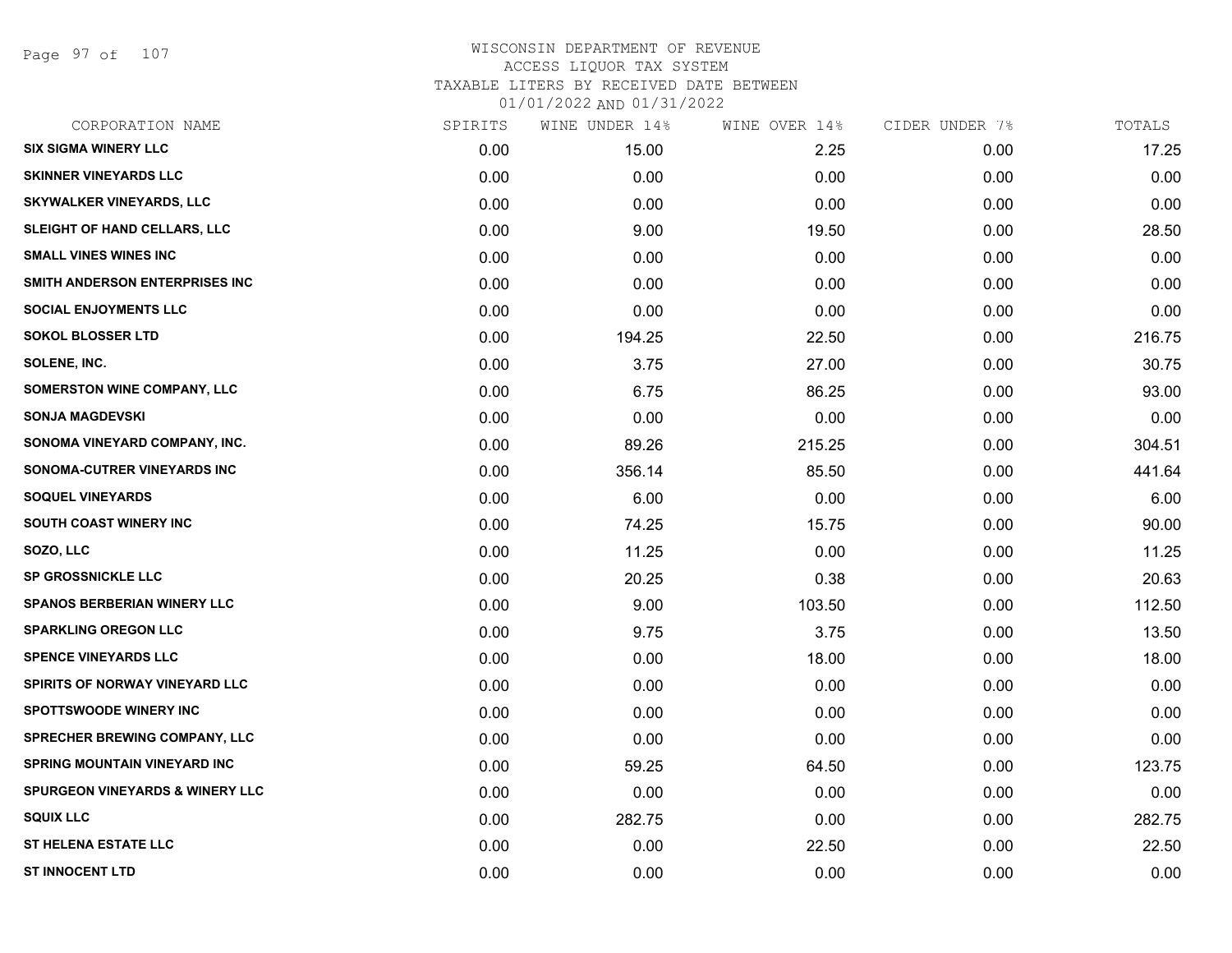Page 98 of 107

#### WISCONSIN DEPARTMENT OF REVENUE ACCESS LIQUOR TAX SYSTEM TAXABLE LITERS BY RECEIVED DATE BETWEEN

| CORPORATION NAME                    | SPIRITS | WINE UNDER 14% | WINE OVER 14% | CIDER UNDER 7% | TOTALS   |
|-------------------------------------|---------|----------------|---------------|----------------|----------|
| <b>ST JAMES WINERY INC</b>          | 0.00    | 517.88         | 0.38          | 0.00           | 518.26   |
| ST JULIAN WINE COMPANY INC          | 0.00    | 831.31         | 46.50         | 0.00           | 877.81   |
| <b>ST SUPERY INC</b>                | 0.00    | 68.25          | 210.00        | 0.00           | 278.25   |
| ST. FRANCIS WINERY & VINEYARD L.P.  | 0.00    | 26.25          | 605.50        | 0.00           | 631.75   |
| <b>STAGLIN FAMILY VINEYARD LLC</b>  | 0.00    | 2.25           | 117.75        | 0.00           | 120.00   |
| <b>STAG'S LEAP WINE CELLARS LLC</b> | 0.00    | 32.25          | 416.25        | 0.00           | 448.50   |
| <b>STANDING JOURNEY LLC</b>         | 0.00    | 297.75         | 638.25        | 0.00           | 936.00   |
| <b>STANDING SUN WINES INC</b>       | 0.00    | 0.00           | 0.00          | 0.00           | 0.00     |
| <b>STANLEY R BOYD</b>               | 0.00    | 0.00           | 44.25         | 0.00           | 44.25    |
| STE. MICHELLE WINE ESTATES LTD.     | 0.00    | 363.26         | 530.25        | 0.00           | 893.51   |
| <b>STEDUM PROPERTIES LLC</b>        | 0.00    | 0.00           | 36.00         | 0.00           | 36.00    |
| <b>STEFFENS FAMILY WINES LLC</b>    | 0.00    | 0.00           | 0.00          | 0.00           | 0.00     |
| <b>STEPHAN VINEYARD INC</b>         | 0.00    | 1.50           | 71.25         | 0.00           | 72.75    |
| <b>STEPHEN A MCPHERSON</b>          | 0.00    | 12.00          | 4.50          | 0.00           | 16.50    |
| <b>STEPHEN M KENNEDY</b>            | 0.00    | 0.00           | 0.00          | 0.00           | 0.00     |
| <b>STEPHEN M REUSTLE</b>            | 0.00    | 41.25          | 3.00          | 0.00           | 44.25    |
| <b>STEVEN DEBAKER</b>               | 0.00    | 0.00           | 0.00          | 0.00           | 0.00     |
| STEVEN M & JUDITH A JACOBSON LLC    | 0.00    | $-13.59$       | 0.00          | 0.00           | $-13.59$ |
| <b>STEVEN N LEDSON</b>              | 0.00    | 0.00           | 0.00          | 0.00           | 0.00     |
| <b>STEVEN TONELLA</b>               | 0.00    | 0.00           | 0.00          | 0.00           | 0.00     |
| <b>STEWART CELLARS, LLC</b>         | 0.00    | 27.75          | 48.00         | 0.00           | 75.75    |
| <b>STOLLER VINEYARDS INC</b>        | 0.00    | 100.13         | 39.00         | 0.00           | 139.13   |
| <b>STOLPMAN VINEYARDS LLC</b>       | 0.00    | 20.25          | 21.00         | 0.00           | 41.25    |
| <b>STONE EDGE WINERY LLC</b>        | 0.00    | 7.50           | 98.25         | 0.00           | 105.75   |
| <b>STONE HILL WINE CO INC</b>       | 0.00    | 315.61         | 26.25         | 0.00           | 341.86   |
| STONE WOLF VINEYARDS, LLC           | 0.00    | 87.00          | 39.00         | 0.00           | 126.00   |
| STONEBRAKER-SOLES INC               | 0.00    | 0.00           | 0.00          | 0.00           | 0.00     |
| <b>STONECUSHION INC</b>             | 0.00    | 0.00           | 0.00          | 0.00           | 0.00     |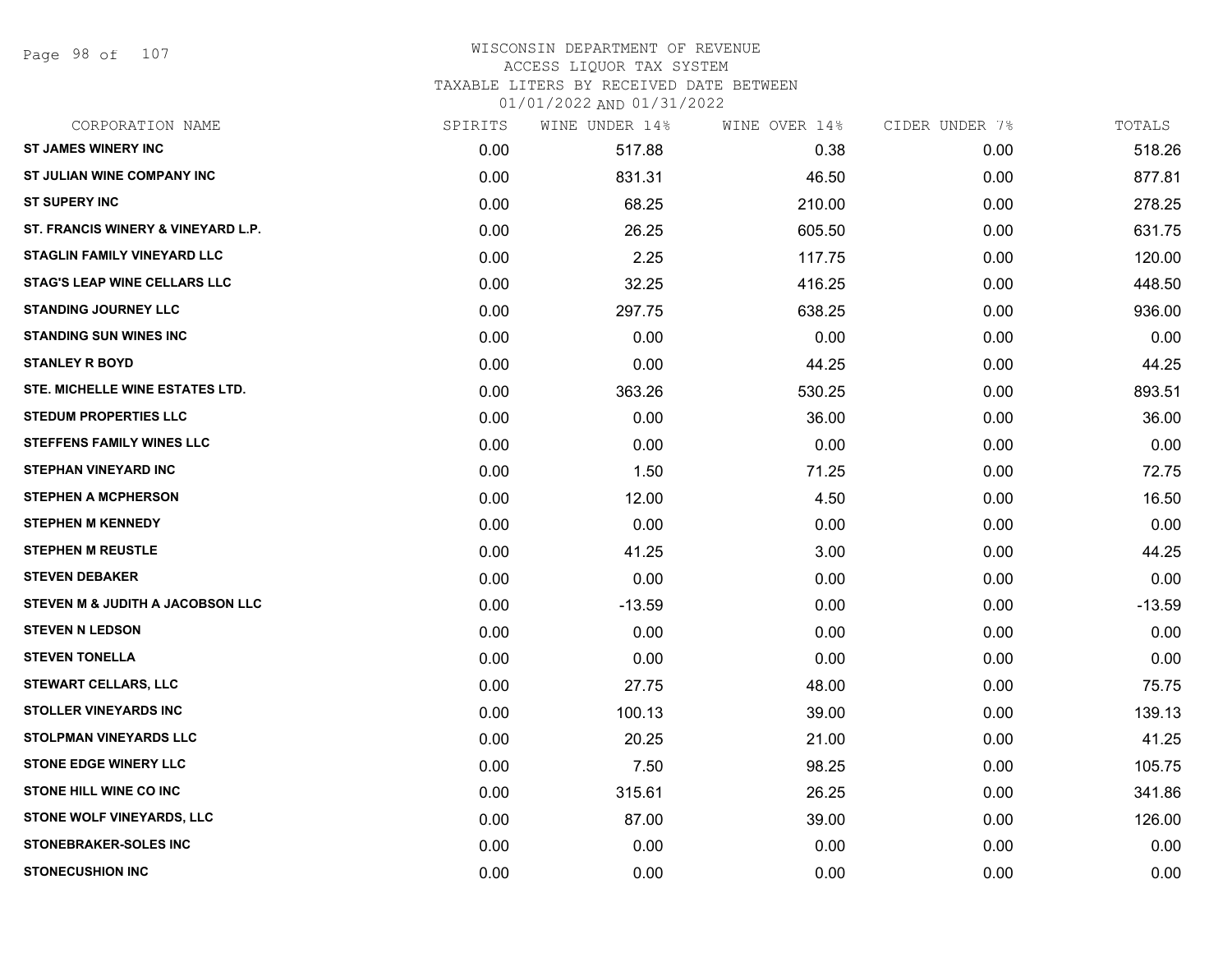Page 99 of 107

| CORPORATION NAME                       | SPIRITS | WINE UNDER 14% | WINE OVER 14% | CIDER UNDER 7% | TOTALS |
|----------------------------------------|---------|----------------|---------------|----------------|--------|
| STONEHAUS WINERY, INC.                 | 0.00    | 72.00          | 0.00          | 0.00           | 72.00  |
| <b>STONES THROW WINERY INC</b>         | 0.00    | 0.00           | 0.00          | 0.00           | 0.00   |
| <b>STONY HILL VINEYARD INC</b>         | 0.00    | 54.00          | 6.75          | 0.00           | 60.75  |
| STORYBOOK MOUNTAIN WINERY INC          | 0.00    | 16.50          | 68.25         | 0.00           | 84.75  |
| <b>STRALA VINEYARDS, LLC</b>           | 0.00    | 0.00           | 81.00         | 0.00           | 81.00  |
| <b>STRATEGY PARTNERS INTERNATIONAL</b> | 0.00    | 11.25          | 0.00          | 0.00           | 11.25  |
| <b>STRING THEORY CIDER INC</b>         | 0.00    | 0.00           | 0.00          | 0.00           | 0.00   |
| SULPHUR SPRINGS WINERY LLC             | 0.00    | 0.00           | 72.00         | 0.00           | 72.00  |
| <b>SUMMERWOOD WINERY &amp; INN INC</b> | 0.00    | 0.00           | 24.75         | 0.00           | 24.75  |
| <b>SUNSET HOLLOW RANCH</b>             | 0.00    | 0.00           | 0.00          | 0.00           | 0.00   |
| <b>SUNSET POINT WINERY LLC</b>         | 0.00    | 0.00           | 0.00          | 0.00           | 0.00   |
| <b>SUSAN M BOSWELL</b>                 | 0.00    | 0.00           | 0.00          | 0.00           | 0.00   |
| <b>SUTTER HOME WINERY INC</b>          | 0.00    | 303.82         | 306.76        | 0.00           | 610.58 |
| <b>SWEAZEY WINERY INVESTMENT LLC</b>   | 0.00    | 110.25         | 20.26         | 0.00           | 130.51 |
| <b>SWEDISH HILL VINEYARD INC</b>       | 0.00    | 27.00          | 0.75          | 0.00           | 27.75  |
| <b>SWEET CHEEKS VINEYARDS INC</b>      | 0.00    | 25.50          | 1.50          | 0.00           | 27.00  |
| <b>TABLAS CREEK VINEYARD LP</b>        | 0.00    | 363.50         | 72.75         | 0.00           | 436.25 |
| <b>TAFT STREET INC</b>                 | 0.00    | 6.00           | 33.75         | 0.00           | 39.75  |
| TAKARA SAKE USA INC                    | 0.00    | 23.79          | 15.48         | 0.00           | 39.27  |
| <b>TALLEY VINEYARDS INC</b>            | 0.00    | 21.75          | 13.50         | 0.00           | 35.25  |
| <b>TAMBER BEY VINEYARDS LLC</b>        | 0.00    | 47.25          | 91.50         | 0.00           | 138.75 |
| <b>TARA BELLA WINERY LLC</b>           | 0.00    | 51.00          | 0.00          | 0.00           | 51.00  |
| TASTE IT INC.                          | 0.00    | 821.60         | 0.00          | 0.00           | 821.60 |
| TC VINEYARDS INC                       | 0.00    | 0.00           | 38.25         | 0.00           | 38.25  |
| <b>TEALE CREEK ASSOCIATES</b>          | 0.00    | 26.25          | 55.38         | 0.00           | 81.63  |
| TELAYA, LLC                            | 0.00    | 8.25           | 8.25          | 0.00           | 16.50  |
| <b>TENBA RIDGE WINERY LLC</b>          | 0.00    | 0.00           | 0.00          | 0.00           | 0.00   |
| <b>TERMINAL VELOCITY INC</b>           | 0.00    | 0.00           | 520.00        | 0.00           | 520.00 |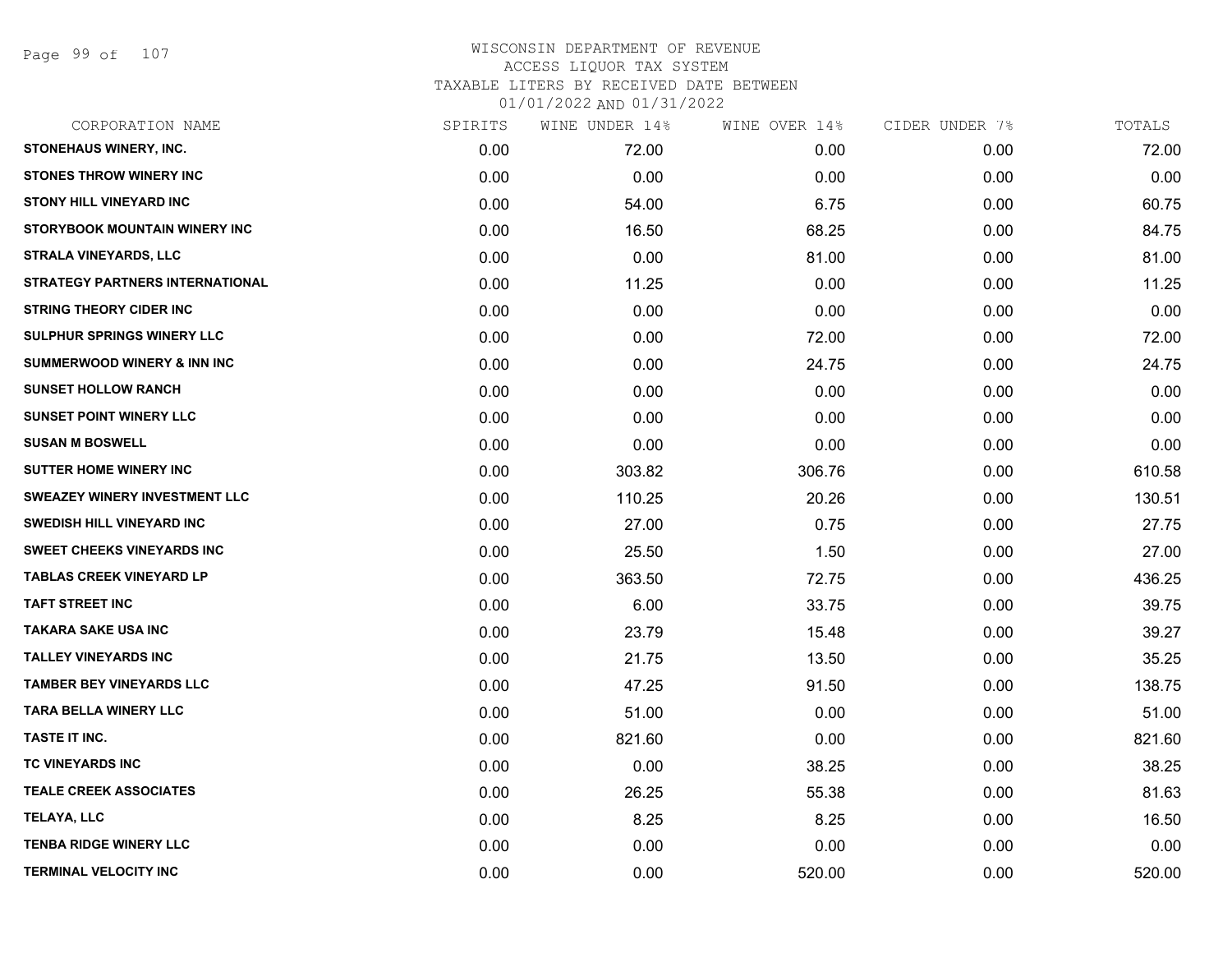Page 100of 107

# WISCONSIN DEPARTMENT OF REVENUE ACCESS LIQUOR TAX SYSTEM TAXABLE LITERS BY RECEIVED DATE BETWEEN

| CORPORATION NAME                   | SPIRITS | WINE UNDER 14% | WINE OVER 14% | CIDER UNDER 7% | TOTALS   |
|------------------------------------|---------|----------------|---------------|----------------|----------|
| <b>TERRA BLANCA VINTERS INC</b>    | 0.00    | 15.00          | 6.75          | 0.00           | 21.75    |
| <b>TERRAVANT WINE COMPANY LLC</b>  | 0.00    | 169.50         | 3.75          | 0.00           | 173.25   |
| <b>TESTAROSSA VINEYARDS LLC</b>    | 0.00    | 0.00           | 76.50         | 0.00           | 76.50    |
| <b>TEXAS FULFILLMENT SERVICES</b>  | 0.00    | 0.00           | 0.00          | 0.00           | 0.00     |
| <b>THATCH WINERY, LLC</b>          | 0.00    | 0.00           | 0.00          | 0.00           | 0.00     |
| THE ALIXIR COMPANY                 | 0.00    | 1,544.00       | 0.00          | 0.00           | 1,544.00 |
| THE BIALE ESTATE                   | 0.00    | 0.00           | 190.50        | 0.00           | 190.50   |
| THE BLEECHER FAMILY TRUST          | 0.00    | 0.00           | 41.25         | 0.00           | 41.25    |
| THE BRANDER VINEYARD               | 0.00    | 19.50          | 0.00          | 0.00           | 19.50    |
| THE BREMER GROUP, LLC              | 0.00    | 0.00           | 140.25        | 0.00           | 140.25   |
| THE CAPRA COMPANY LLC              | 0.00    | 0.00           | 0.00          | 0.00           | 0.00     |
| THE GAINEY VINEYARD                | 0.00    | 8.40           | 30.10         | 0.00           | 38.50    |
| THE GIRLS IN THE VINEYARD          | 0.00    | 0.00           | 0.00          | 0.00           | 0.00     |
| THE HARDER GROUP INC               | 0.00    | 0.00           | 74.25         | 0.00           | 74.25    |
| THE HESS COLLECTION WINERY         | 0.00    | 34.50          | 306.75        | 0.00           | 341.25   |
| THE LITTORAI WINES                 | 0.00    | 213.00         | 0.00          | 0.00           | 213.00   |
| THE LOCK AGRICULTURAL VENTURES LLC | 0.00    | 0.75           | 57.75         | 0.00           | 58.50    |
| THE MASCOT WINE, LLC               | 0.00    | 0.00           | 59.25         | 0.00           | 59.25    |
| THE MEEKER VINEYARD                | 0.00    | 0.00           | 0.00          | 0.00           | 0.00     |
| THE MORLET SELECTION INC           | 0.00    | 25.50          | 212.25        | 0.00           | 237.75   |
| THE MORNE WINE COMPANY             | 0.00    | 211.87         | 12.00         | 0.00           | 223.87   |
| THE OJAI VINEYARD INC              | 0.00    | 55.50          | 0.00          | 0.00           | 55.50    |
| THE RED STITCH WINE GROUP, LLC     | 0.00    | 0.00           | 0.00          | 0.00           | 0.00     |
| THE RENTON FAMILY VINEYARDS, LLC   | 0.00    | 19.50          | 0.00          | 0.00           | 19.50    |
| THE RUM TREE, INC.                 | 0.00    | 0.00           | 0.00          | 0.00           | 0.00     |
| THE SHORES OF FAIRHAVEN INC        | 0.00    | 72.00          | 13.50         | 0.00           | 85.50    |
| THE SILVERADO VINEYARDS            | 0.00    | 4.50           | 245.25        | 0.00           | 249.75   |
| THE WILLIAMSBURG WINERY LTD        | 0.00    | 29.25          | 0.00          | 0.00           | 29.25    |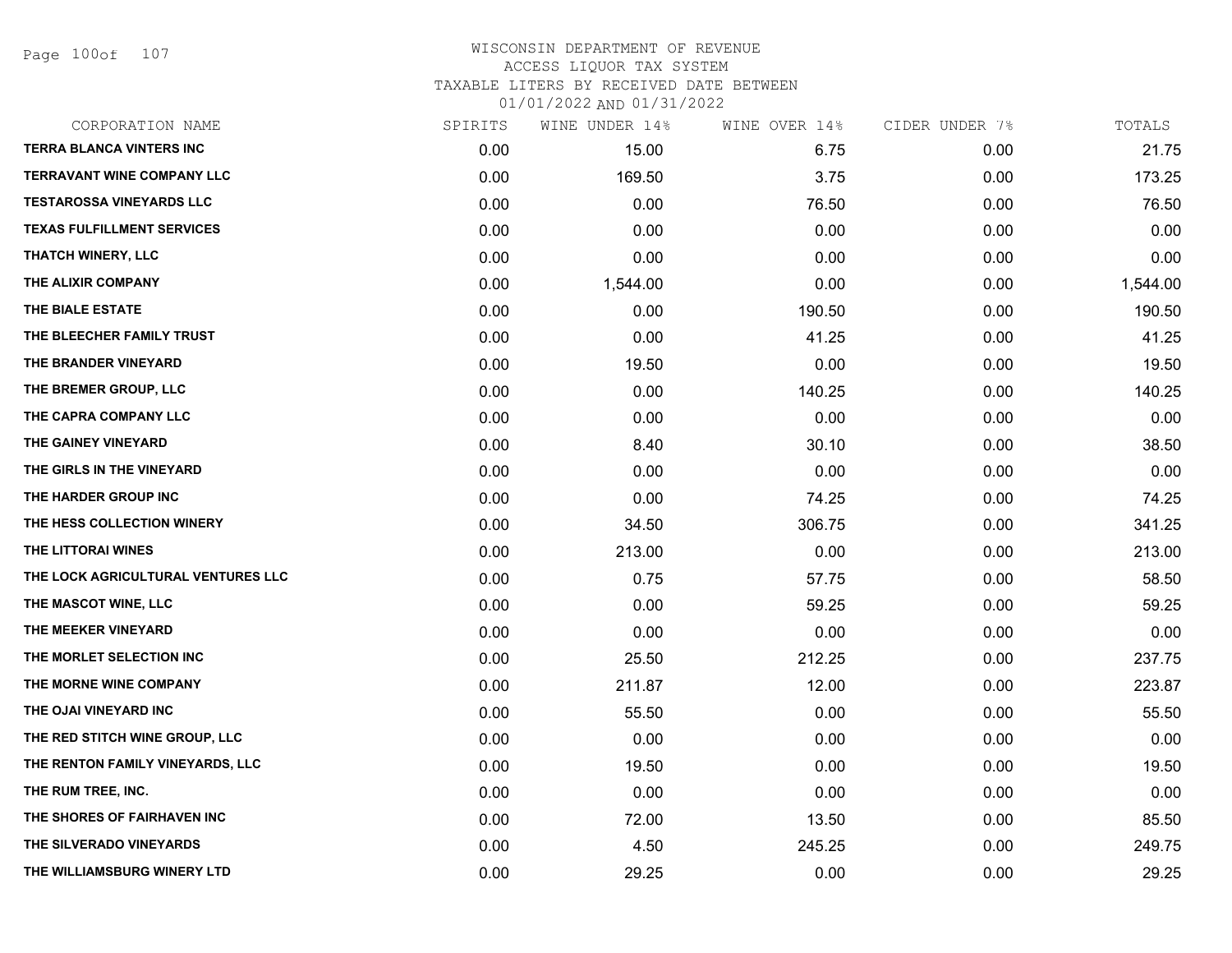Page 101of 107

#### WISCONSIN DEPARTMENT OF REVENUE ACCESS LIQUOR TAX SYSTEM

# TAXABLE LITERS BY RECEIVED DATE BETWEEN

| CORPORATION NAME                          | SPIRITS | WINE UNDER 14% | WINE OVER 14% | CIDER UNDER 7% | TOTALS   |
|-------------------------------------------|---------|----------------|---------------|----------------|----------|
| THE WINE GROUP INC                        | 0.00    | 437.25         | 1,614.00      | 0.00           | 2,051.25 |
| THE WINE VINEYARD LLC                     | 0.00    | 0.00           | 0.00          | 0.00           | 0.00     |
| THE WOODLAND TRAIL BEVERAGE COMPANY, INC. | 0.00    | 0.00           | 0.00          | 0.00           | 0.00     |
| THEOREM VINEYARDS LLC                     | 0.00    | 0.00           | 0.00          | 0.00           | 0.00     |
| <b>THERESA HIGH</b>                       | 0.00    | 0.00           | 1.50          | 0.00           | 1.50     |
| THIRTY-ONE PRODUCTION LLC                 | 0.00    | 0.00           | 0.00          | 0.00           | 0.00     |
| THIS REALM LLC                            | 0.00    | 0.00           | 220.50        | 0.00           | 220.50   |
| <b>THOMAS C HOFFMAN</b>                   | 0.00    | 0.00           | 41.25         | 0.00           | 41.25    |
| THOMAS FOGARTY WINERY LLC                 | 0.00    | 15.75          | 18.00         | 0.00           | 33.75    |
| THOMAS L BECKMEN & JUDITH F BECKMEN       | 0.00    | 34.50          | 151.50        | 0.00           | 186.00   |
| <b>THUMBPRINT WINE GROUP INC</b>          | 0.00    | 1.50           | 51.75         | 0.00           | 53.25    |
| <b>THURMAN J RODGERS</b>                  | 0.00    | 6.75           | 0.00          | 0.00           | 6.75     |
| <b>THVS CORP</b>                          | 0.00    | 6.00           | 100.50        | 0.00           | 106.50   |
| TIM BLUE WINES LLC                        | 0.00    | 0.00           | 4.75          | 0.00           | 4.75     |
| <b>TIM SLATER</b>                         | 0.00    | 0.00           | 9.00          | 0.00           | 9.00     |
| <b>TIMOTHY BACINO</b>                     | 0.00    | 0.00           | 8.25          | 0.00           | 8.25     |
| <b>TIMOTHY D GUILD</b>                    | 0.00    | 0.00           | 0.00          | 0.00           | 0.00     |
| <b>TIMOTHY P MCDONALD</b>                 | 0.00    | 0.00           | 0.00          | 0.00           | 0.00     |
| TMR WINE COMPANY LLC                      | 0.00    | 0.00           | 22.50         | 0.00           | 22.50    |
| <b>TOAD HOLLOW VINEYARDS INC</b>          | 0.00    | 0.00           | 0.00          | 0.00           | 0.00     |
| <b>TOBIN J HEMINWAY</b>                   | 0.00    | 0.00           | 13.50         | 0.00           | 13.50    |
| <b>TOBIN J HEMINWAY</b>                   | 0.00    | 0.00           | 0.00          | 0.00           | 0.00     |
| <b>TOBIN JAMES CELLARS</b>                | 0.00    | 200.75         | 939.13        | 0.00           | 1,139.88 |
| <b>TODD KUEHL</b>                         | 0.00    | 0.00           | 0.00          | 0.00           | 0.00     |
| <b>TOLLIVER RANCH BRANDS LLC</b>          | 0.00    | 3.00           | 33.75         | 0.00           | 36.75    |
| TOM EDDY WINERY LLC                       | 0.00    | 1.65           | 35.50         | 0.00           | 37.15    |
| <b>TOM MEADOWCROFT</b>                    | 0.00    | 3.00           | 6.00          | 0.00           | 9.00     |
| <b>TOMMYS TOO HIGH WINES LLC</b>          | 0.00    | 0.00           | 0.00          | 0.00           | 0.00     |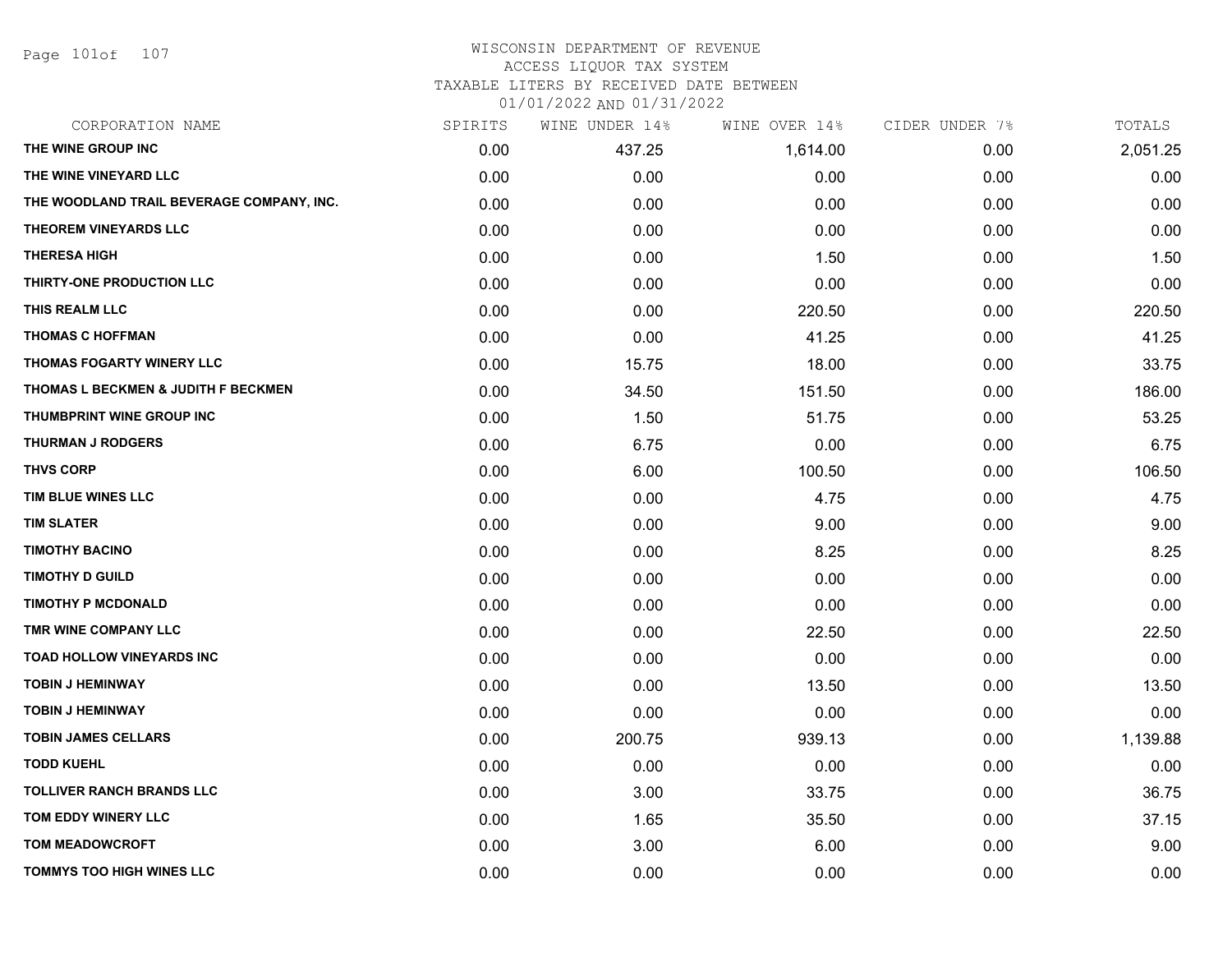Page 102of 107

#### WISCONSIN DEPARTMENT OF REVENUE ACCESS LIQUOR TAX SYSTEM

TAXABLE LITERS BY RECEIVED DATE BETWEEN

| CORPORATION NAME                              | SPIRITS | WINE UNDER 14% | WINE OVER 14% | CIDER UNDER 7% | TOTALS   |
|-----------------------------------------------|---------|----------------|---------------|----------------|----------|
| TOUCHSTONE CELLARS, LLC                       | 0.00    | 2.25           | 0.00          | 0.00           | 2.25     |
| TOUR DE FORCE WINE COMPANY LLC                | 0.00    | 0.40           | 0.20          | 0.00           | 0.60     |
| TPWC INC.                                     | 0.00    | 84.38          | 848.66        | 0.00           | 933.04   |
| <b>TRACY A SOMERVILLE</b>                     | 0.00    | 0.00           | 0.00          | 0.00           | 0.00     |
| <b>TREANA WINERY LLC</b>                      | 0.00    | 0.00           | 120.00        | 0.00           | 120.00   |
| <b>TREASURY WINE ESTATES AMERICAS COMPANY</b> | 0.00    | 3,065.26       | 135.38        | 0.00           | 3,200.64 |
| TREFETHEN VINEYARDS WINERY INC                | 0.00    | 254.64         | 570.75        | 0.00           | 825.39   |
| <b>TRENTADUE WINERY LLC</b>                   | 0.00    | 180.50         | 3.00          | 0.00           | 183.50   |
| <b>TRESPASS VINEYARDS INC.</b>                | 0.00    | 0.00           | 0.00          | 0.00           | 0.00     |
| <b>TRINITAS CELLARS LLC</b>                   | 0.00    | 10.50          | 85.50         | 0.00           | 96.00    |
| <b>TRIONE VINEYARDS LLC</b>                   | 0.00    | 0.00           | 0.00          | 0.00           | 0.00     |
| <b>TROY LANDWEHR</b>                          | 0.00    | 0.00           | 0.00          | 0.00           | 0.00     |
| <b>TURKOVICH FAMILY WINES LLC</b>             | 0.00    | 3.75           | 12.00         | 0.00           | 15.75    |
| <b>TURLEY WINE CELLARS INC</b>                | 0.00    | 85.50          | 1,833.00      | 0.00           | 1,918.50 |
| <b>TURNBULL WINE CELLARS</b>                  | 0.00    | 23.25          | 219.75        | 0.00           | 243.00   |
| <b>TUSK ESTATES LLC</b>                       | 0.00    | 0.00           | 8.25          | 0.00           | 8.25     |
| <b>TWIN PEAKS WINERY INC</b>                  | 0.00    | 29.25          | 277.50        | 0.00           | 306.75   |
| <b>TWIN RIDGE ESTATES LLC</b>                 | 0.00    | 11.25          | 118.50        | 0.00           | 129.75   |
| <b>TWISTED OAK WINERY LLC</b>                 | 0.00    | 0.00           | 0.00          | 0.00           | 0.00     |
| <b>TWO BROTHERS WINES LLC</b>                 | 0.00    | 0.00           | 0.00          | 0.00           | 0.00     |
| <b>TWO LADS LLC</b>                           | 0.00    | 205.50         | 0.00          | 0.00           | 205.50   |
| <b>TY R CATON</b>                             | 0.00    | 34.50          | 99.75         | 0.00           | 134.25   |
| <b>UNICO INC</b>                              | 0.00    | 6.00           | 0.00          | 0.00           | 6.00     |
| <b>UNION WINE COMPANY</b>                     | 0.00    | 0.00           | 0.00          | 0.00           | 0.00     |
| UNTI WINE CO LLC                              | 0.00    | 0.00           | 0.00          | 0.00           | 0.00     |
| <b>UPSTREAM CIDER LLC</b>                     | 0.00    | 0.00           | 0.00          | 0.00           | 0.00     |
| V & C LLC                                     | 0.00    | 6.75           | 20.25         | 0.00           | 27.00    |
| <b>V SATTUI WINERY INC</b>                    | 0.00    | 430.50         | 1,056.38      | 0.00           | 1,486.88 |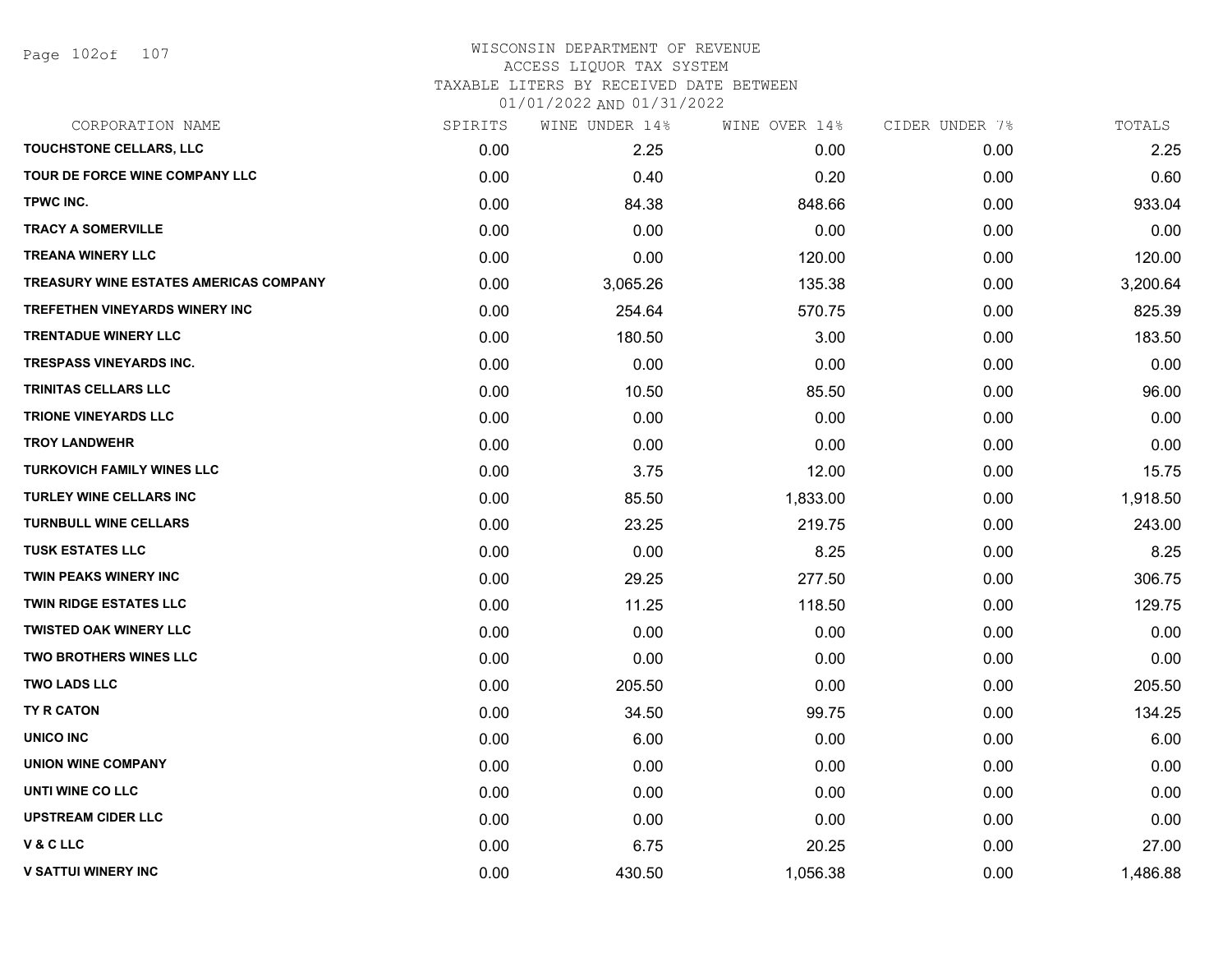Page 103of 107

| CORPORATION NAME                  | SPIRITS | WINE UNDER 14% | WINE OVER 14% | CIDER UNDER 7% | TOTALS   |
|-----------------------------------|---------|----------------|---------------|----------------|----------|
| VAN RUITEN FAMILY WINERY LLC      | 0.00    | 4.50           | 19.50         | 0.00           | 24.00    |
| VAN WYCHEN WINES INC.             | 0.00    | 0.00           | 0.00          | 0.00           | 0.00     |
| <b>VARINDER SAHI</b>              | 0.00    | 0.00           | 18.00         | 0.00           | 18.00    |
| <b>VARSITY VENTURES GROUP LLC</b> | 0.00    | 0.75           | 0.00          | 0.00           | 0.75     |
| <b>VEN CAL RANCHES LLC</b>        | 0.00    | 32.25          | 144.75        | 0.00           | 177.00   |
| <b>VENGE VINEYARDS INC</b>        | 0.00    | 0.00           | 271.50        | 0.00           | 271.50   |
| <b>VERMEIL WINE GROUP LLC</b>     | 0.00    | 0.00           | 0.75          | 0.00           | 0.75     |
| <b>VERNON VINEYARDS LTD</b>       | 0.00    | 0.00           | 0.00          | 0.00           | 0.00     |
| <b>VICINI ENTERPRISES LLC</b>     | 0.00    | 3.00           | 0.00          | 0.00           | 3.00     |
| <b>VICTOR ROBERTS</b>             | 0.00    | 9.00           | 4.50          | 0.00           | 13.50    |
| <b>VIDA VALIENTE WINERY, LLC</b>  | 0.00    | 0.00           | 0.00          | 0.00           | 0.00     |
| <b>VIGNETTE WINERY LLC</b>        | 0.00    | 67.50          | 66.75         | 0.00           | 134.25   |
| <b>VIKRE DISTILLERY LLC</b>       | 0.00    | 0.00           | 0.00          | 0.00           | 0.00     |
| <b>VILLA AMOROSA INC</b>          | 0.00    | 545.75         | 830.25        | 0.00           | 1,376.00 |
| <b>VILLA ENCINAL PARTNERS LP</b>  | 0.00    | 0.00           | 407.25        | 0.00           | 407.25   |
| <b>VILLA SAN JULIETTE INC</b>     | 0.00    | 0.00           | 3.00          | 0.00           | 3.00     |
| <b>VILLA TOSCANO INC</b>          | 0.00    | 0.00           | 0.00          | 0.00           | 0.00     |
| <b>VILUKO VINEYARD, INC</b>       | 0.00    | 0.00           | 0.00          | 0.00           | 0.00     |
| VIN DE ZO LLC                     | 0.00    | 32.25          | 56.25         | 0.00           | 88.50    |
| <b>VINA ROBLES INC</b>            | 0.00    | 12.75          | 71.00         | 0.00           | 83.75    |
| <b>VINCENT ARROYO WINERY INC</b>  | 0.00    | 372.50         | 186.38        | 0.00           | 558.88   |
| <b>VINE &amp; SUN LLC</b>         | 0.00    | 0.00           | 0.00          | 0.00           | 0.00     |
| <b>VINE CLIFF WINERY INC</b>      | 0.00    | 18.75          | 24.75         | 0.00           | 43.50    |
| <b>VINEBOX INC.</b>               | 0.00    | 590.80         | 13.45         | 0.00           | 604.25   |
| <b>VINEBURG LLC</b>               | 0.00    | 36.00          | 856.50        | 0.00           | 892.50   |
| VINES TO CELLAR, INC.             | 0.00    | 0.00           | 0.00          | 0.00           | 0.00     |
| <b>VINESSE LLC</b>                | 0.00    | 0.00           | 0.00          | 0.00           | 0.00     |
| <b>VINEYARD 29 LLC</b>            | 0.00    | 0.00           | 0.00          | 0.00           | 0.00     |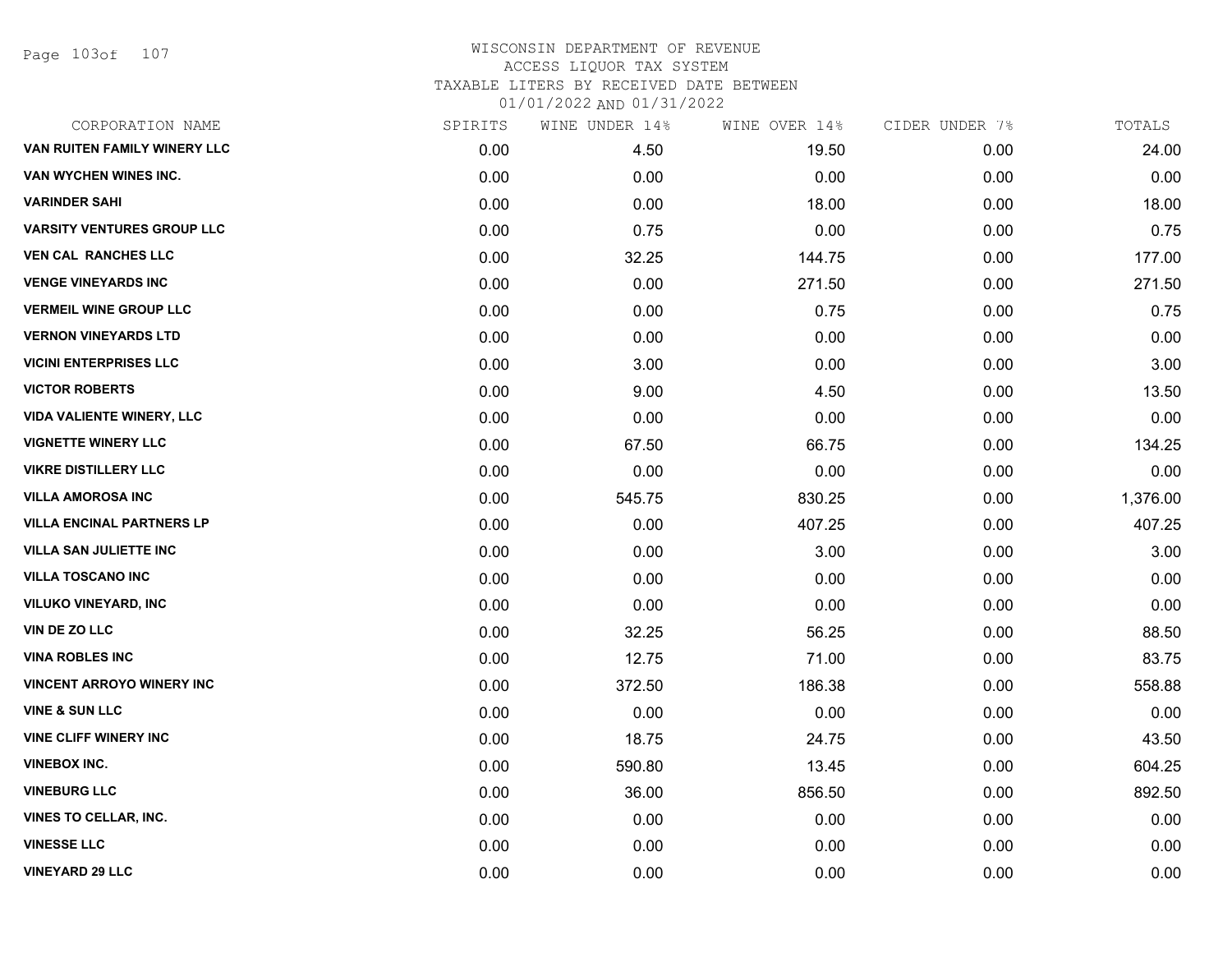Page 104of 107

### WISCONSIN DEPARTMENT OF REVENUE ACCESS LIQUOR TAX SYSTEM

TAXABLE LITERS BY RECEIVED DATE BETWEEN

| CORPORATION NAME                               | SPIRITS | WINE UNDER 14% | WINE OVER 14% | CIDER UNDER 7% | TOTALS    |
|------------------------------------------------|---------|----------------|---------------|----------------|-----------|
| VIN-GO, LLC                                    | 0.00    | 15,411.03      | 0.00          | 0.00           | 15,411.03 |
| <b>VINO PHILO, LLC</b>                         | 0.00    | 0.00           | 0.00          | 0.00           | 0.00      |
| <b>VINTAGE WINE ESTATES, INC.</b>              | 0.00    | 143.63         | 32.25         | 0.00           | 175.88    |
| <b>VINTAGE WINE ESTATES, INC.</b>              | 0.00    | 107.25         | 103.50        | 0.00           | 210.75    |
| <b>VINTAGE WINE ESTATES, INC.</b>              | 0.00    | 45.75          | 274.13        | 0.00           | 319.88    |
| <b>VINTAGE WINE ESTATES, INC.</b>              | 0.00    | 6.75           | 42.00         | 0.00           | 48.75     |
| <b>VINTAGE WINE ESTATES, INC.</b>              | 0.00    | 18.01          | 66.00         | 0.00           | 84.01     |
| <b>VINTAGE WINE ESTATES, INC.</b>              | 0.00    | 104.25         | 154.13        | 0.00           | 258.38    |
| <b>VINTAGE WINE ESTATES, INC.</b>              | 0.00    | 9.00           | 30.75         | 0.00           | 39.75     |
| <b>VINTAGE WINE ESTATES, INC.</b>              | 0.00    | 819.75         | 1,224.75      | 0.00           | 2,044.50  |
| <b>VINTAGE WINE ESTATES, INC.</b>              | 0.00    | 93.75          | 286.88        | 0.00           | 380.63    |
| <b>VINTAGE WINE ESTATES, INC.</b>              | 0.00    | 112.50         | 336.75        | 0.00           | 449.25    |
| <b>VINTAGE WINE ESTATES, INC.</b>              | 0.00    | 30.75          | 88.50         | 0.00           | 119.25    |
| <b>VINUM CELLARS INC</b>                       | 0.00    | 17.25          | 5.25          | 0.00           | 22.50     |
| <b>VITE GALLERON ASSETS CORP</b>               | 0.00    | 0.00           | 27.75         | 0.00           | 27.75     |
| <b>VON KLAUS WINERY LLC</b>                    | 0.00    | 0.00           | 0.00          | 0.00           | 0.00      |
| VON STIEHL WINERY LTD.                         | 0.00    | 0.00           | 0.00          | 0.00           | 0.00      |
| W G BEST WEINKELLEREI INC                      | 0.00    | 63.00          | 234.00        | 0.00           | 297.00    |
| W J DEUTSCH & SONS LTD                         | 0.00    | 100.50         | 27.00         | 0.00           | 127.50    |
| <b>W. HOGUE VINEYARDS</b>                      | 0.00    | 29.25          | 100.50        | 0.00           | 129.75    |
| <b>WAGNER WINERY LLC</b>                       | 0.00    | 15.75          | 0.00          | 0.00           | 15.75     |
| <b>WALTER HANSEL WINERY &amp; VINEYARD LLC</b> | 0.00    | 27.75          | 27.00         | 0.00           | 54.75     |
| <b>WARROOM VENTURES LLC</b>                    | 0.00    | 243.00         | 655.50        | 0.00           | 898.50    |
| <b>WASHINGTON VINTNERS LLC</b>                 | 0.00    | 0.00           | 11.25         | 0.00           | 11.25     |
| <b>WAYFARER LLC</b>                            | 0.00    | 0.00           | 52.50         | 0.00           | 52.50     |
| <b>WEIBEL INCORPORATED</b>                     | 0.00    | 3.00           | 0.00          | 0.00           | 3.00      |
| <b>WENTE BROS</b>                              | 0.00    | 18.38          | 116.25        | 0.00           | 134.63    |
| <b>WEST COAST WINE PARTNERS LLC</b>            | 0.00    | 4.50           | 14.25         | 0.00           | 18.75     |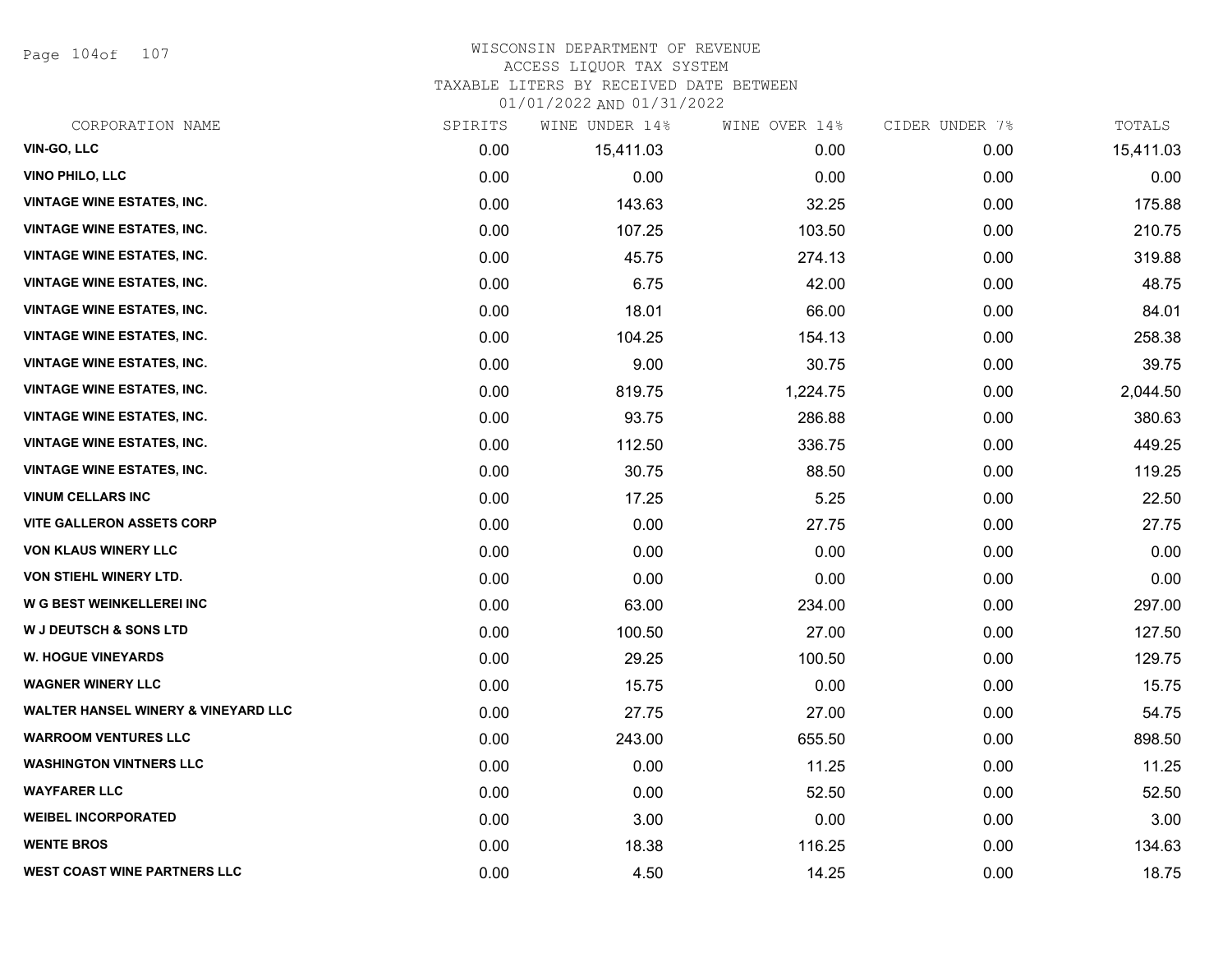Page 105of 107

#### WISCONSIN DEPARTMENT OF REVENUE ACCESS LIQUOR TAX SYSTEM TAXABLE LITERS BY RECEIVED DATE BETWEEN

| CORPORATION NAME                                   | SPIRITS | WINE UNDER 14% | WINE OVER 14% | CIDER UNDER 7% | TOTALS    |
|----------------------------------------------------|---------|----------------|---------------|----------------|-----------|
| <b>WEST PRAIRIE WINERY LLC</b>                     | 0.00    | 0.00           | 0.00          | 0.00           | 0.00      |
| <b>WESTFALL WINERY LLC</b>                         | 0.00    | 12.00          | 0.00          | 0.00           | 12.00     |
| <b>WESTPORT WINERY LLC</b>                         | 0.00    | 1.50           | 0.00          | 0.00           | 1.50      |
| <b>WESTSIDE WINERY INC</b>                         | 0.00    | 14.25          | 11.25         | 0.00           | 25.50     |
| <b>WHEELER WINERY INC</b>                          | 0.00    | 642.52         | 757.50        | 0.00           | 1,400.02  |
| <b>WHETSTONE WINE CELLARS LLC</b>                  | 0.00    | 0.75           | 15.00         | 0.00           | 15.75     |
| <b>WHISPERING BLUFFS VINEYARD &amp; WINERY LTD</b> | 0.00    | 0.00           | 0.00          | 0.00           | 0.00      |
| <b>WHITE BEAR SPIRITS LLC</b>                      | 0.00    | 0.00           | 0.00          | 0.00           | 0.00      |
| WHITE WINTER WINERY INC                            | 0.00    | 0.00           | 0.00          | 0.00           | 0.00      |
| <b>WIENS CELLARS LLC</b>                           | 0.00    | 140.25         | 31.50         | 0.00           | 171.75    |
| <b>WILD EPITOME LLC</b>                            | 0.00    | 0.00           | 0.00          | 0.00           | 0.00      |
| <b>WILD HARE LLC</b>                               | 0.00    | 0.00           | 0.00          | 0.00           | 0.00      |
| <b>WILD HILLS WINERY LLC</b>                       | 0.00    | $-36.75$       | 0.00          | 0.00           | $-36.75$  |
| <b>WILDEROTTER WINERY LLC</b>                      | 0.00    | 0.00           | 0.00          | 0.00           | 0.00      |
| <b>WILLAMETTE VALLEY VINEYARDS INC</b>             | 0.00    | 351.75         | 126.75        | 0.00           | 478.50    |
| <b>WILLIAM F BLUHM</b>                             | 0.00    | 0.00           | 0.00          | 0.00           | 0.00      |
| <b>WILLIAMS &amp; SELYEM LLC</b>                   | 0.00    | 535.50         | 255.00        | 0.00           | 790.50    |
| <b>WILRONA LLC</b>                                 | 0.00    | 77.70          | 0.00          | 0.00           | 77.70     |
| <b>WILSON CREEK WINERY &amp; VINEYARDS INC</b>     | 0.00    | 528.93         | 92.65         | 0.00           | 621.58    |
| <b>WINDERLEA WINE COMPANY LLC</b>                  | 0.00    | 78.75          | 3.00          | 0.00           | 81.75     |
| <b>WINDWARD VINEYARD LLC</b>                       | 0.00    | 3.00           | 0.00          | 0.00           | 3.00      |
| <b>WINE BY JOE LLC</b>                             | 0.00    | 85.50          | 25.75         | 0.00           | 111.25    |
| <b>WINE COUNTRY CONNECTION LLC</b>                 | 0.00    | 147.75         | 0.00          | 0.00           | 147.75    |
| <b>WINE EXPEDITE</b>                               | 0.00    | 0.00           | 0.00          | 0.00           | 0.00      |
| <b>WINE HOOLIGANS LLC</b>                          | 0.00    | 0.00           | 0.00          | 0.00           | 0.00      |
| WINE OF THE MONTH CLUB, INC.                       | 0.00    | 854.25         | 193.50        | 0.00           | 1,047.75  |
| <b>WINE ROAD VINTNERS LLC</b>                      | 0.00    | 0.00           | 0.00          | 0.00           | 0.00      |
| <b>WINE.COM OF TEXAS LLC</b>                       | 0.00    | 19,046.93      | 0.00          | 0.00           | 19,046.93 |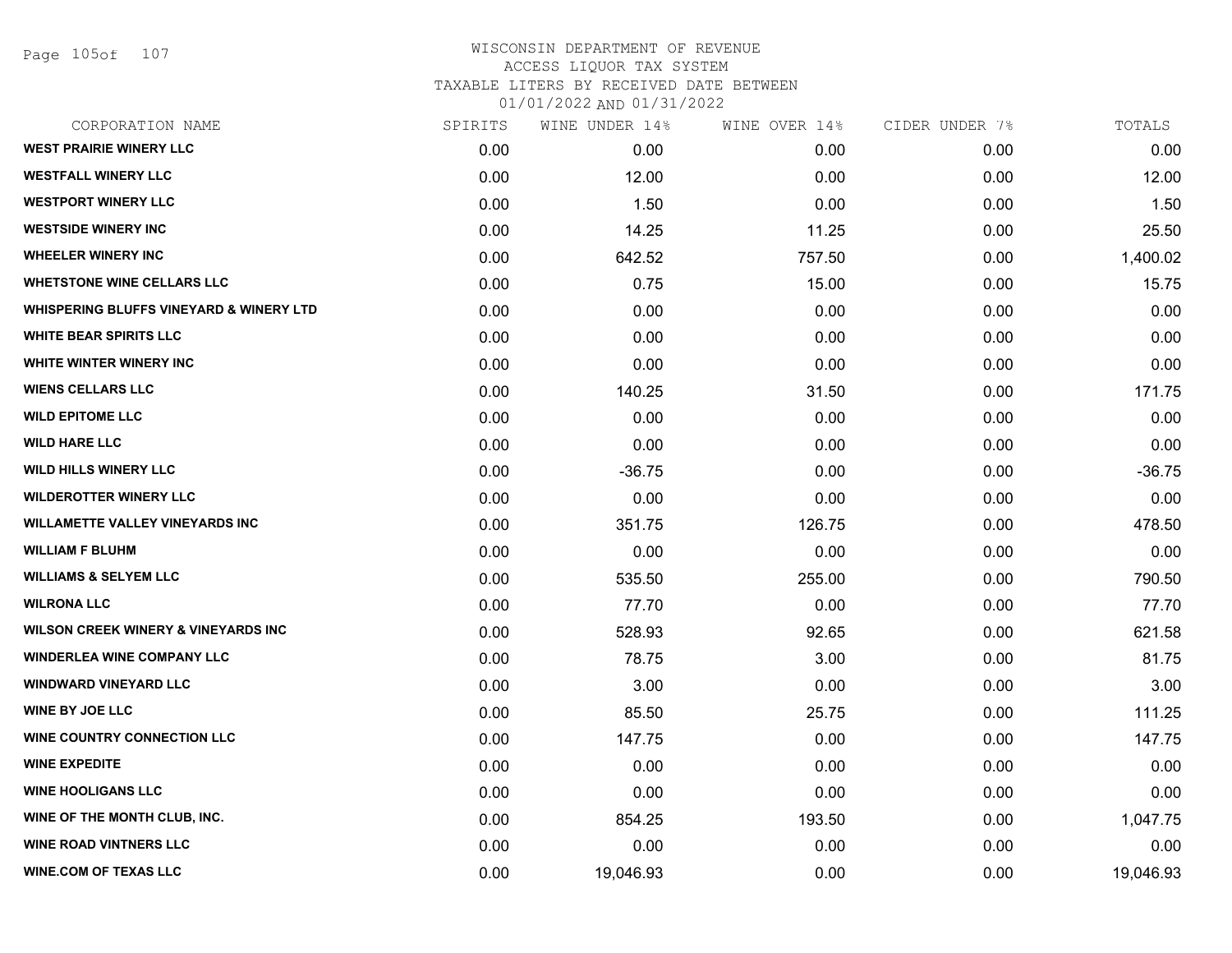Page 106of 107

#### WISCONSIN DEPARTMENT OF REVENUE ACCESS LIQUOR TAX SYSTEM TAXABLE LITERS BY RECEIVED DATE BETWEEN

| CORPORATION NAME                       | SPIRITS | WINE UNDER 14% | WINE OVER 14% | CIDER UNDER 7% | TOTALS     |
|----------------------------------------|---------|----------------|---------------|----------------|------------|
| <b>WINERY AT BLACK STAR FARMS LLC</b>  | 0.00    | 95.25          | 0.00          | 0.00           | 95.25      |
| <b>WINERY EXCHANGE, INC.</b>           | 0.00    | 130.50         | 85.50         | 0.00           | 216.00     |
| <b>WINERY FULFILLMENT SERVICES LLC</b> | 0.00    | 0.00           | 0.00          | 0.00           | 0.00       |
| <b>WINESELLERS DIRECT LLC</b>          | 0.00    | 26.25          | 0.00          | 0.00           | 26.25      |
| <b>WINESITTER BREWHOUSE LLC</b>        | 0.00    | 0.00           | 0.00          | 0.00           | 0.00       |
| <b>WINSIDE USA INC</b>                 | 0.00    | 5.25           | 87.75         | 0.00           | 93.00      |
| <b>WOLF INVESTMENTS, LLC</b>           | 0.00    | 0.00           | 0.00          | 0.00           | 0.00       |
| <b>WOLFF VINEYARD LLC</b>              | 0.00    | 15.00          | 6.00          | 0.00           | 21.00      |
| <b>WOLFFER ESTATE VINEYARDS INC</b>    | 0.00    | 0.00           | 0.00          | 0.00           | 0.00       |
| <b>WOLLERSHEIM WINERY, INC.</b>        | 0.00    | 0.00           | 0.00          | 0.00           | 0.00       |
| <b>WOLLERSHEIM WINERY, INC.</b>        | 0.00    | 0.00           | 0.00          | 0.00           | 0.00       |
| <b>WOODWARD CANYON WINERY INC</b>      | 0.00    | 1.50           | 111.75        | 0.00           | 113.25     |
| <b>WORLD OF WINE, LTD</b>              | 0.00    | 289.05         | 683.50        | 0.00           | 972.55     |
| <b>WYLIE-YOUNG, LLC</b>                | 0.00    | 0.00           | 0.00          | 0.00           | 0.00       |
| <b>YIANNIS CHOUTRIS</b>                | 0.00    | 997.00         | 769.00        | 0.00           | 1,766.00   |
| YORKVILLE CELLARS INC                  | 0.00    | 0.00           | 0.00          | 0.00           | 0.00       |
| <b>ZD WINES LLC</b>                    | 0.00    | 15.00          | 8.00          | 0.00           | 23.00      |
| <b>ZERO LINK MARKETS INC</b>           | 0.00    | 3,707.33       | 1,189.20      | 718.50         | 5,615.03   |
| TOTAL LITERS FOR 1/31/2022             | 0.00    | 241,228.01     | 153,229.38    | 781.64         | 395,239.03 |